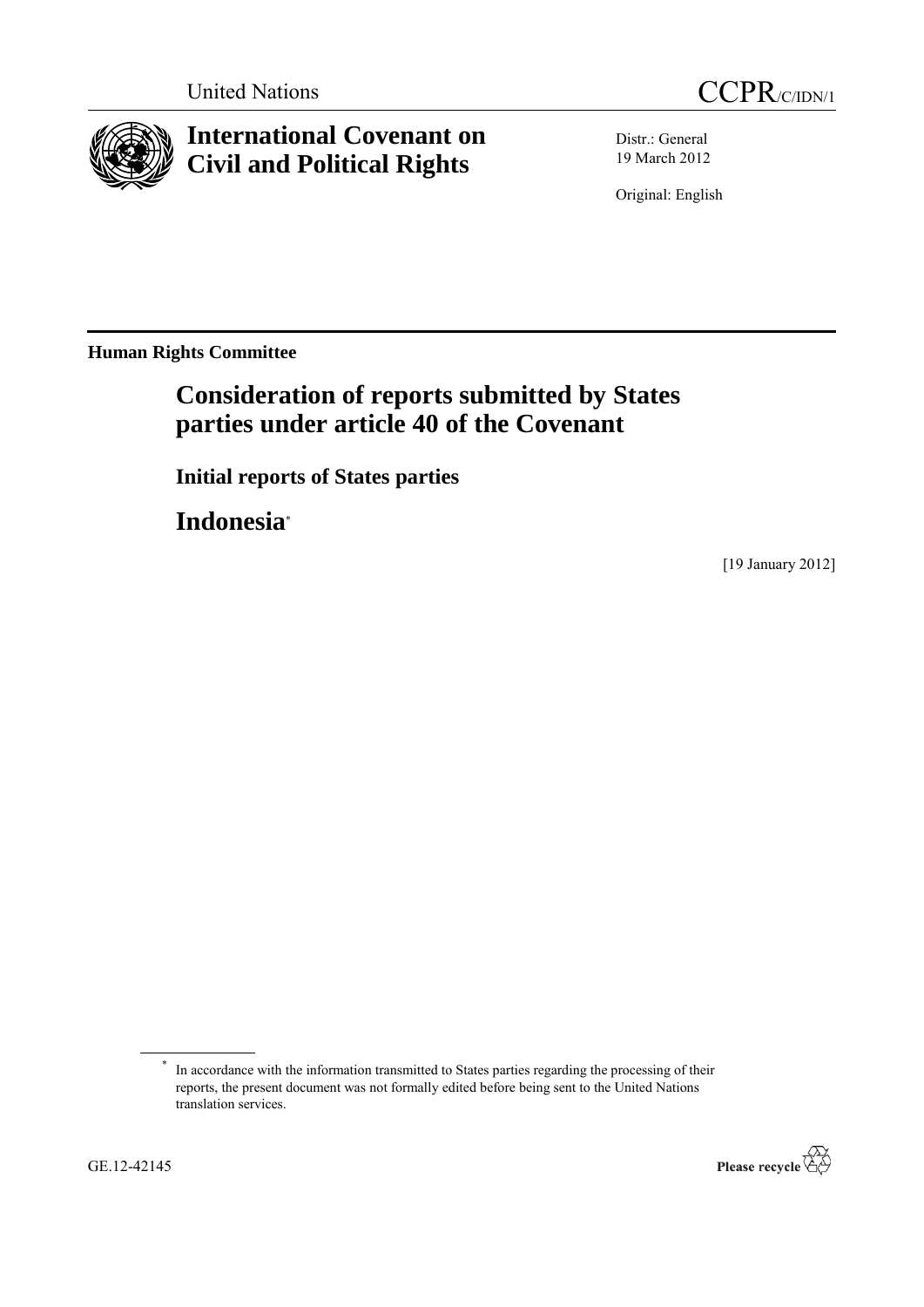# Contents

|    |              |                                                                  | Paragraphs | Page           |
|----|--------------|------------------------------------------------------------------|------------|----------------|
| Ι. | Introduction |                                                                  | 1          | 3              |
| П. |              |                                                                  | $2 - 16$   | 3              |
|    | Article 1    |                                                                  | $2 - 16$   | $\mathfrak{Z}$ |
|    | Article 2    |                                                                  | $17 - 25$  | 6              |
|    | Article 3    |                                                                  | $26 - 51$  | $\tau$         |
|    | Article 4    |                                                                  | 52-65      | 12             |
|    | Article 5    |                                                                  | 66-69      | 15             |
|    | Article 6    |                                                                  | 70-89      | 16             |
|    | Article 7    | Freedom from torture or cruel, inhuman or degrading treatment or | 90-107     | 19             |
|    | Article 8    |                                                                  | 108-128    | 22             |
|    | Article 9    |                                                                  | 129-146    | 25             |
|    | Article 10   | Treatment of persons deprived of their liberty                   | 147-170    | 28             |
|    | Article 11   | Freedom from imprisonment for breach of contractual obligation   | 171-181    | 33             |
|    | Article 12   |                                                                  | 182-197    | 34             |
|    | Article 13   |                                                                  | 198-202    | 36             |
|    | Article 14   |                                                                  | 203-221    | 38             |
|    | Article 15   |                                                                  | 222-228    | 41             |
|    | Article 16   |                                                                  | 229-231    | 42             |
|    | Article 17   | Freedom from arbitrary interference with privacy, family, home   | 232-245    | 42             |
|    | Article 18   |                                                                  | 246-257    | 44             |
|    | Article 19   |                                                                  | 258-273    | 46             |
|    | Article 20   | Prohibition of propaganda relating to war or racial, national or | 274-282    | 48             |
|    | Article 21   |                                                                  | 283-290    | 50             |
|    | Article 22   |                                                                  | 291-299    | 51             |
|    | Article 23   |                                                                  | 300-320    | 53             |
|    | Article 24   |                                                                  | 321-346    | 56             |
|    | Article 25   |                                                                  | 347-365    | 62             |
|    | Article 26   |                                                                  | 366-382    | 66             |
|    | Article 27   | The rights of minorities to culture, religion and language       | 383-390    | 69             |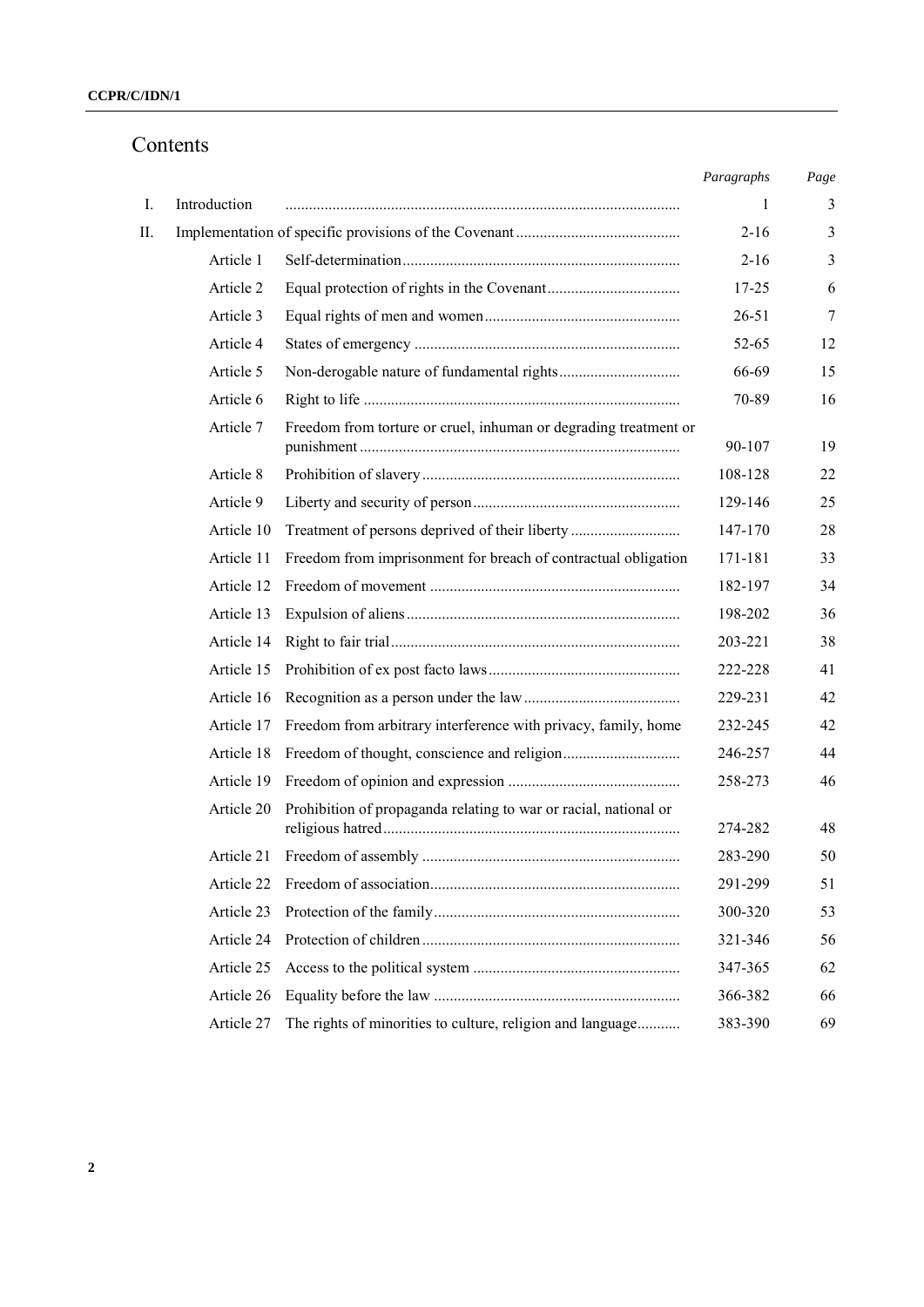## **I. Introduction**

1. The Government of the Republic of Indonesia welcomes this opportunity to provide the Human Rights Committee with its combined initial and first periodic report on measures giving effect to the undertakings of Indonesia under the International Covenant on Civil and Political Rights ("the Covenant") in accordance with article 40 thereof. The organization of this periodic report follows the general guidelines of the Human Rights Committee regarding the form and content of periodic reports to be submitted by States Parties (CCPR/C/66/GUI/Rev.2).

## **II. Implementation of specific provisions of the Covenant**

## **Article 1**

#### **Self-determination**

2. The preamble to the 1945 Indonesian Constitution affirms "... that independence is the inalienable right of all nations" and "… that the people of Indonesia hereby declare their independence ...". This implies that Indonesian independence is a political manifestation of the right to self-determination.

3. Furthermore, with reference to the declaration in article 1 of the International Covenant on Civil and Political Rights Indonesia considers that the term, "right to selfdetermination" appearing in this article does not apply to a section of people of a sovereign independent State and cannot be construed as authorizing or encouraging any action which would dismember or impair, totally or in part, the territorial integrity or political unity of a sovereign and independent State.

4. According to the aforementioned declaration, Indonesia is of the view that there are two aspects in the implementation of paragraph 1 of article 1 of the Covenant. The first aspect is about the right to determine the political status of a nation in relation to the determination of its status and position as an independent State in the international community. The second aspect is about the right to manage economic, social, and cultural potentials in relation to the implementation of rights to develop a particular territory in a sovereign and independent State. The view of Indonesia on the right to self-determination is in line with the perspective of the international community as contained in general recommendation No. 21 (1996) of the Committee on the Elimination of Racial Discrimination.

5. Indonesia expressed the external aspects of the right to self-determination through its Proclamation of Independence ("Proklamasi Kemerdekaan") on 17 August 1945, after approximately 350 years of Dutch colonization and 3.5 years of Japanese occupation. The implementation of the right to self-determination was a consensus of all Indonesian people comprising various ethnic groups from different territories. These ethnic groups voluntarily, with full conviction and consciousness, were committed to establishing a nation, named Indonesia. Such consciousness was expressed through their struggle for independence, which reached its peak near the end of World War II. At that time, the national founding fathers proclaimed Indonesian independence from Japan before the attempt of the Dutch and their allies to re-colonize Indonesia. The Proclamation, declared on 17 August 1945, was followed by recognition from States, particularly those in Asian and African regions.

6. The actualization of the internal aspect of the right to self-determination to develop economic, social, and cultural potentials, is stated in Articles 18, 18A and 18B of the Constitution, which regulates regional government in implementing full autonomy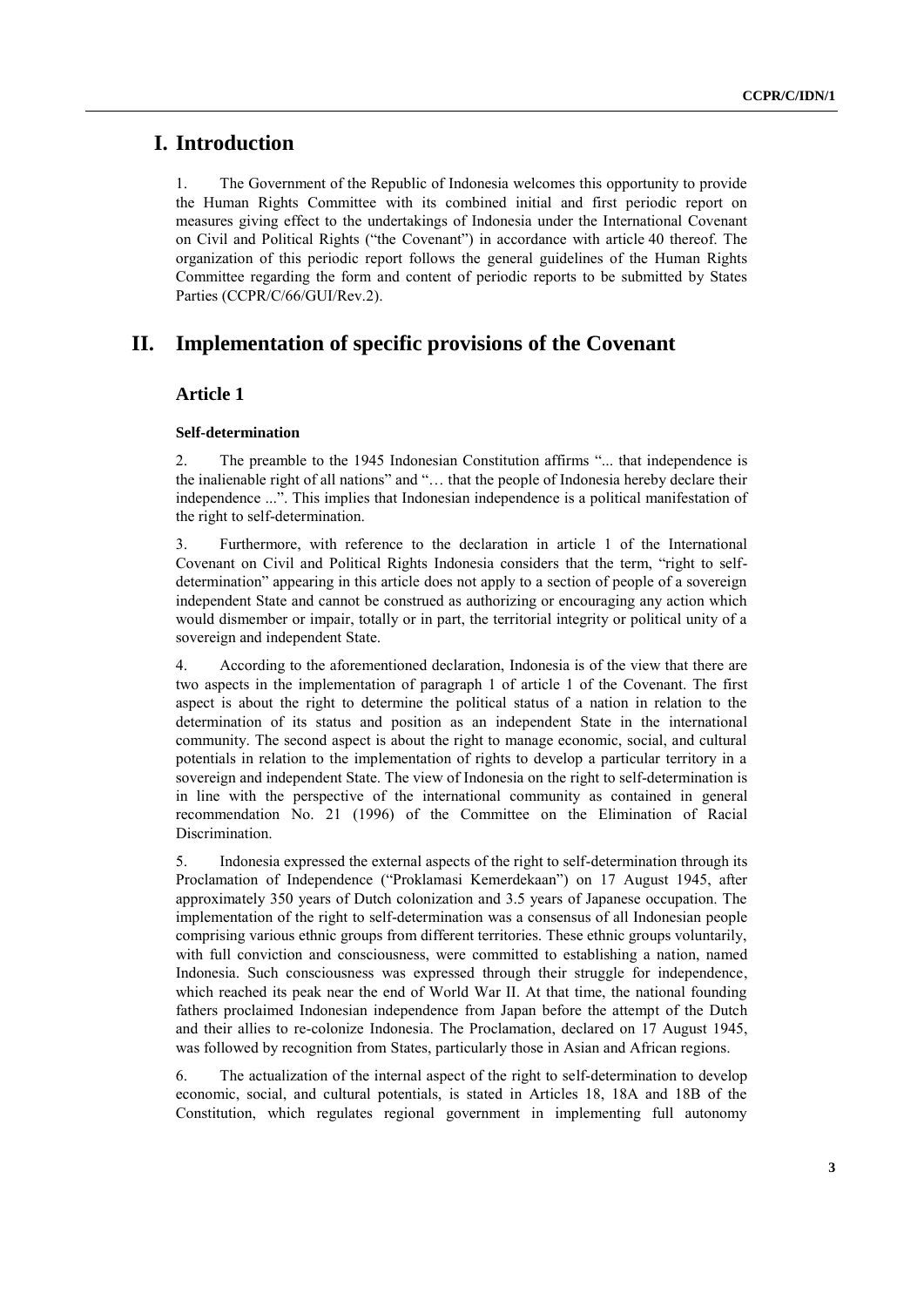(regional autonomy), with the exception of State affairs, which by law is considered as the central government's affair/authority.

7. The implementation of regional autonomy is governed by Law No. 32 of 2004 in conjunction with Law No. 8 of 2005 in conjunction with Law No. 12 of 2008 on Regional Government. Regional Autonomy, as defined by the Law, is aimed at accelerating the achievement of social welfare through service improvement, community empowerment and public participation as well as enhancing competitiveness. These should take into account the democratic principles of equality, justice, specialty and particularity, as well as the local potential and diversity within the framework of the Unitary State of the Republic of Indonesia (NKRI).

8. The aforementioned Law regulates that governmental affairs are classified into two types. The first type refers to the affairs derived from the absolute authorities held by the central government, i.e. foreign policy, defense, security, justice, monetary and fiscal, as well as religious affairs. The second type refers to the affairs carried out concurrently by all levels of authorities, ranging from central, provincial, to district/municipality level which cover 31 fields of government affairs as provided for by Government Regulation No. 38 of 2007 on Division of Government Affairs between Central, Provincial, and District/Municipality Government Levels. In this regard, each regional government, implementing the policy, is responsible for managing various local potentials and the government's financial resources; for collecting tax and local retribution; for obtaining profit sharing; and for managing local means and other resources in a lawful manner as mandated by Law No. 33 of 2004 on Financial Balance Between Central and Regional Government as well as the regulation of its implementation provided for by Government Regulation No. 55 of 2005 on Equalization Funds and Law No. 28 of 2008 on Local Taxation and Retribution.

9. In addition to economic matters, under the provisions of legislation governing Regional Government, each region can hold regional elections for the head of region and the deputy head as well as the regional legislature directly elected by the people at the provincial and district/municipality levels. The election is conducted democratically, based on the principles of direct, general, free, confidential, honest, fair and accountable standards, as stipulated by Government Regulation No. 49 of 2008 on the Third Amendment to Government Regulation No. 6 of 2005 on the Election, Appointment, and Dismissal of Head of Region and its Deputy Head.

10. Furthermore, Law no. 32 of 2004 on Regional Government regulates the establishment of a region which may be a merger of several neighboring regions or regional territories or an expansion of a region into two regions or more based on the public aspirations in the region. This aims at improving the effectiveness of regional government. During the periods of 2004-2009, there were 205 new regional autonomies consisting of 7 provinces, 164 districts and 34 municipalities, contributing to 524 overall regional autonomies in 33 provinces, 398 districts, and 93 municipalities.

11. There are still some challenges related to the application of the decentralization policy, which in most cases have resulted from incompatibility of the regional laws and regulations with the national ones. These include regulations on natural resources management. In coping with these challenges, the Central and Regional Government continue to improve coordination and harmonization of several regional regulations, in accordance with Law No. 10 of 2004 on the Establishment of Legislation, Presidential Regulation No. 61 of 2005 on Procedures to the Formulation and Management of National Legislation Program, Presidential Regulation No. 68 of 2005 on Procedures to Legal Drafting, Government Regulation in lieu of Law, and relevant Government Regulations and Presidential Regulations. Measures to harmonize and coordinate regional regulations are, inter alia, enhancing the capacity of regional legislatures and governments in drafting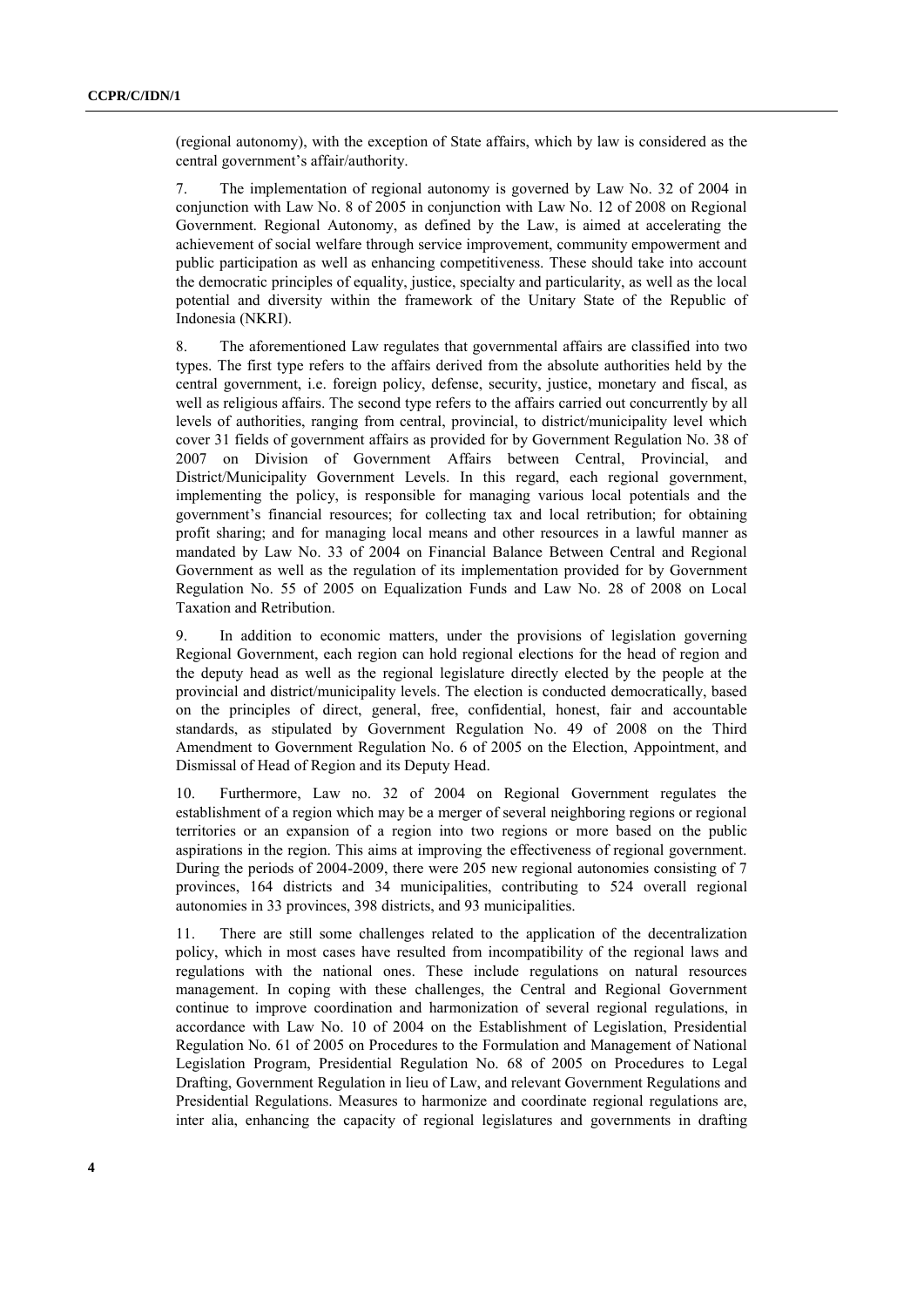regulations, revising and revoking the Regional Regulations that are considered to be incompatible with the national legislations. During the period of 2005 - 2009, the central government revoked 1,480 regional regulations that were incompatible with national legislations; 6 of them were on mining.<sup>1</sup>

12. In a broader context, another challenge of regional autonomy is the public demands for special regulations to reduce underdevelopment in certain regions, especially in terms of economic, social and cultural development. In response to such aspirations, the Government has applied special autonomy in three provinces: Papua, West Papua and Nanggroe Aceh Darussalam.

13. With the enactment of Law No. 35 of 2008 on the Stipulation of Regulation in lieu of Law No. 1 of 2008 on Amendment of Law No. 21 of 2001 on Special Autonomy for Papua Province into Law, West Papua Province now has 33 members of the Assembly of Papuan People (MRP) in charge of, inter alia, giving approval to the draft of Special Regional Regulation for West Papua Province before it is stipulated to become the Special Regional Regulation for Papua Province. In order to carry out the enforcement of human rights, the Government has established a representative of the National Commission for Human Rights (Komnas HAM) for Papua and West Papua Provinces.

14. The second special autonomy is applied in Nanggroe Aceh Darussalam Province. Having reached a peace settlement, the government is committed to accelerating development through special autonomy that recognizes the cultural and economic privileges of Nanggroe Aceh Darussalam Province, particularly its Islamic values, adopted by Law no. 11 of 2006 on Aceh Government. The Law includes the establishment of a number of Islam-based institutions that remain subject to national law. Those are: Sharia Court, Ulama's Consultative Assembly, Qanun and Sharia police, as well as Wali Nanggroe institution as a cultural symbol. The Law also regulates the establishment of Aceh-based political parties, Independent Election Commission (KIP) and the management of natural resources by the Aceh government. To date, Aceh has conducted governor/vice governor elections and 20 district regents/mayors elections that were held simultaneously in 2006 for the period 2006 - 2011 and were considered to be fair, honest and democratic. In terms of local financial management, Aceh has managed a budget of Rp 11.009 trillion from 2008 to 2010.

15. Although the implementation of these special autonomies has been going well, there are challenges in optimizing its achievement. For example, the special autonomy in Papua Province has not yet been able to produce Provincial Regulations and Special Regional Regulations as technical guidelines for the implementation of special autonomy. Meanwhile in Aceh, various local institutions, such as political parties, still require capacity building assistance.

16. To overcome these challenges, the Central Government continues to monitor and evaluate the implementation of these special autonomies. Currently, the Central Government is undertaking performance evaluation and financial audit as a whole for Special Autonomy in Papua and West Papua Provinces. As for Special Autonomy in Aceh, the Government provides assistance in fields that are deemed to be required, such as the study of limited revision on government regulation on financial assistance to local political parties.

 $1$  According to data provided by the Ministry of Home Affairs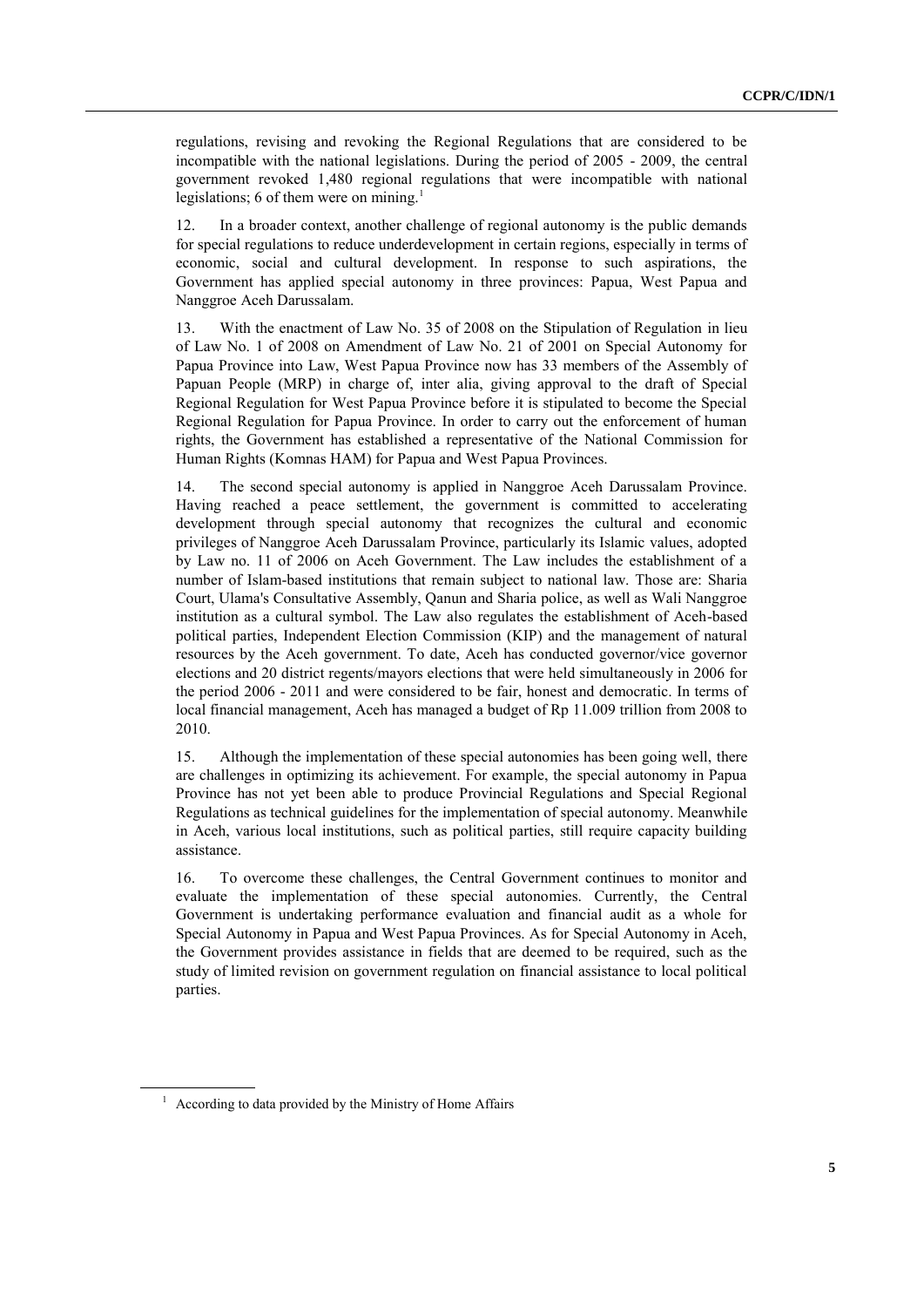## **Article 2**

#### **Equal protection of rights in the Covenant**

17. Indonesia has ensured non-discrimination in the protection of the rights provided for in the Covenant through national legislations, particularly the 1945 Constitution (Article 28 and Chapter XA on Human Rights). Article 28I Paragraph (2) of the Constitution states that every person shall have the right to be free from discriminatory treatment on any grounds whatsoever and shall have the right to protection from such discriminatory treatment.

18. This protection is also regulated in Law no. 39 of 1999 on Human Rights in Article 3 Paragraph (3), which states that everyone has the right without any discrimination to protection of human rights and fundamental freedom.

19. Indonesia's accession to the International Convention on the Elimination of All Forms of Racial Discrimination on 25 July 1999 by Law No. 29 of 1999 has further strengthened the principle of non-discrimination in Indonesia. This means there is no difference between the understanding of non-discrimination in Indonesia and at the international level. The recognition of the principle of non-discrimination was further reinforced when Indonesia enacted Law No. 40 of 2008 on the Elimination of Racial and Ethnic Discrimination.

20. The 1945 Constitution and the existing legislations mention that the principle of non-discrimination applies to "every person", which means that its enforcement does not distinguish between Indonesian citizens and foreign citizens. In its practice, Indonesia has taken several measures in the form of regulations, policies and concrete programs to implement the principle of non-discrimination. The implementation of the Criminal Procedure Code is without prejudice to whether the person has nationality (or is even stateless). Their rights are guaranteed according to the applicable law.

21. The Indonesian Government has also applied integrated minimum service standards in order to improve the quality and the quantity of public services. These standards ensure the availability of access and non-discriminatory treatment by government officials. Legal and human rights dissemination have also been carried out for law enforcement and military officials to ensure the absence of discriminatory practices within the scope of their duties.

22. The Government has also ensured the non-discriminatory principle as one of the main pillars in the drafting of regulations. In this regard, it should be noted that in the past, there were issues concerning discriminatory treatment against citizens of Chinese descent by the State. However, the Government has issued administrative regulations to revoke the discriminatory practices against that group. For example, the issuance of Presidential Instruction No. 26 of 1998 on Elimination of the Use of Terms "Natives" and "Non Natives," and the issuance of Presidential Decree No. 6 of 2000 that revoked the Presidential Instruction No. 14 of 1967 on Chinese Religion, Belief, and Traditions as it is considered discriminatory. Further measures in the elimination of discrimination against the referred group were taken by the government in Presidential Decree No.19 of 2002 on establishing Lunar New Year as a national holiday. In addition, elimination of discrimination, particularly for Chinese descendants, was regulated in Presidential Decree No. 56 of 1996 on Indonesian Nationality Documentation and Instruction of the Minister of Home Affairs No. 25 of 1996 on Implementation Guideline of the Presidential Decree No. 56 of 1996, one of which regulates the revocation of bylaws on Nationality Documentation for Chinese and their descendants for civil administration purposes.

23. Within the national institutional frameworks, the promotion of non-discriminatory principles constitutes one of the important pillars of the mandates of the existing national institutions dealing with human rights issues namely, the National Commission on Human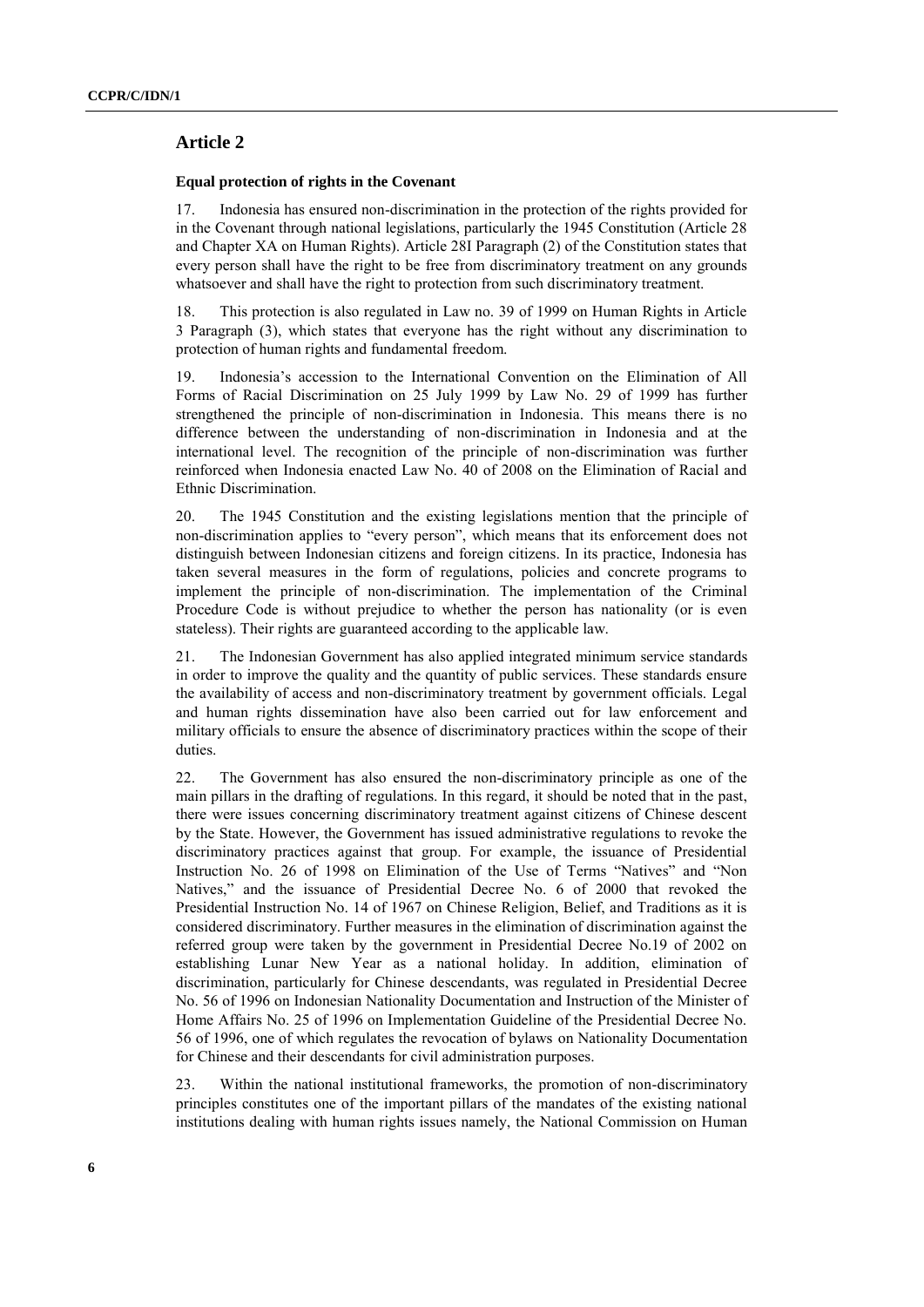Rights which was established in 1993; the National Commission on Violence Against Women, which has existed since 1998; the National Commission for Child Protection, which was set up in 2002; the National Commission for Elderly People, which was established in 2004 , and the Ombudsman of the Republic of Indonesia, which was established in 2008.

24. Furthermore, remedies are made available for victims of discrimination based on Government Regulation No. 3 of 2002 in the forms of restitution, compensation, and rehabilitation. Compensation and rehabilitation are granted by the Government based on the decision of the Human Rights Court, which has obtained permanent legal force, while restitution is granted by "perpetrators" or third parties based on the decisions of the Human Rights Court.

25. The performance of Indonesia in implementing non-discriminatory policies is relatively satisfactory, according to a survey conducted by the United Nations Development Programme (UNDP), Indonesian statistics, BAPPENAS (the National Development Planning Agency) and the Ministry of Home Affairs, as concluded in the 2009 Indonesia Democracy Index. The index of these rights reached 88.92%. The number is obtained through measuring three indicators, which are written rules that are discriminatory on the grounds of gender, ethnicity or against vulnerable groups; actions taken or statements made by regional government officers/officials which are discriminatory on the grounds of gender, ethnicity or against vulnerable groups; threats of violence or use of violence by people for reasons associated with the gender or ethnicity of the victim and/or vulnerable groups.2

## **Article 3**

#### **Equal rights of men and women**

26. Indonesia guarantees the fulfillment of the rights in the Covenant without distinction of rights between men and women. As stated by the 1945 Constitution and national law, the provisions governing the rights of the Covenant started with the words "any person" or "every citizen". The meaning embodied in the words is that there is no gender distinction: men and women are equal before the Constitution and its implementing legislations.

27. In 1981, Indonesia ratified the Convention on the Elimination of All Forms of Discrimination against Women, which was promulgated by Law No. 7 of 1984. The ratification of this convention was primarily intended to improve the national legal system in the efforts towards women empowerment. The ratification was also a momentum to provide women with greater opportunities in taking roles and fulfilling their rights in the legal framework and affirmative action policies, as an effort to enhance their roles in various aspects of development. In order to affirm and enforce the Convention, Indonesia is currently in the process of drafting a Law on Gender Equality.

28. The Government has enacted Law No. 80 of 1957 on the Ratification of International Labour Organization (ILO) Convention No. 100 (1951) concerning Equal Remuneration. Moreover, by Law No. 21 of 1999, the Government has also ratified ILO Convention No. 111 (1958) concerning Discrimination in Respect of Employment and Occupation.

<sup>&</sup>lt;sup>2</sup> "Measuring Democracy in Indonesia: 2009 Indonesia Democracy." Jakarta: UNDP, 2009 (pp. 44, 53-54)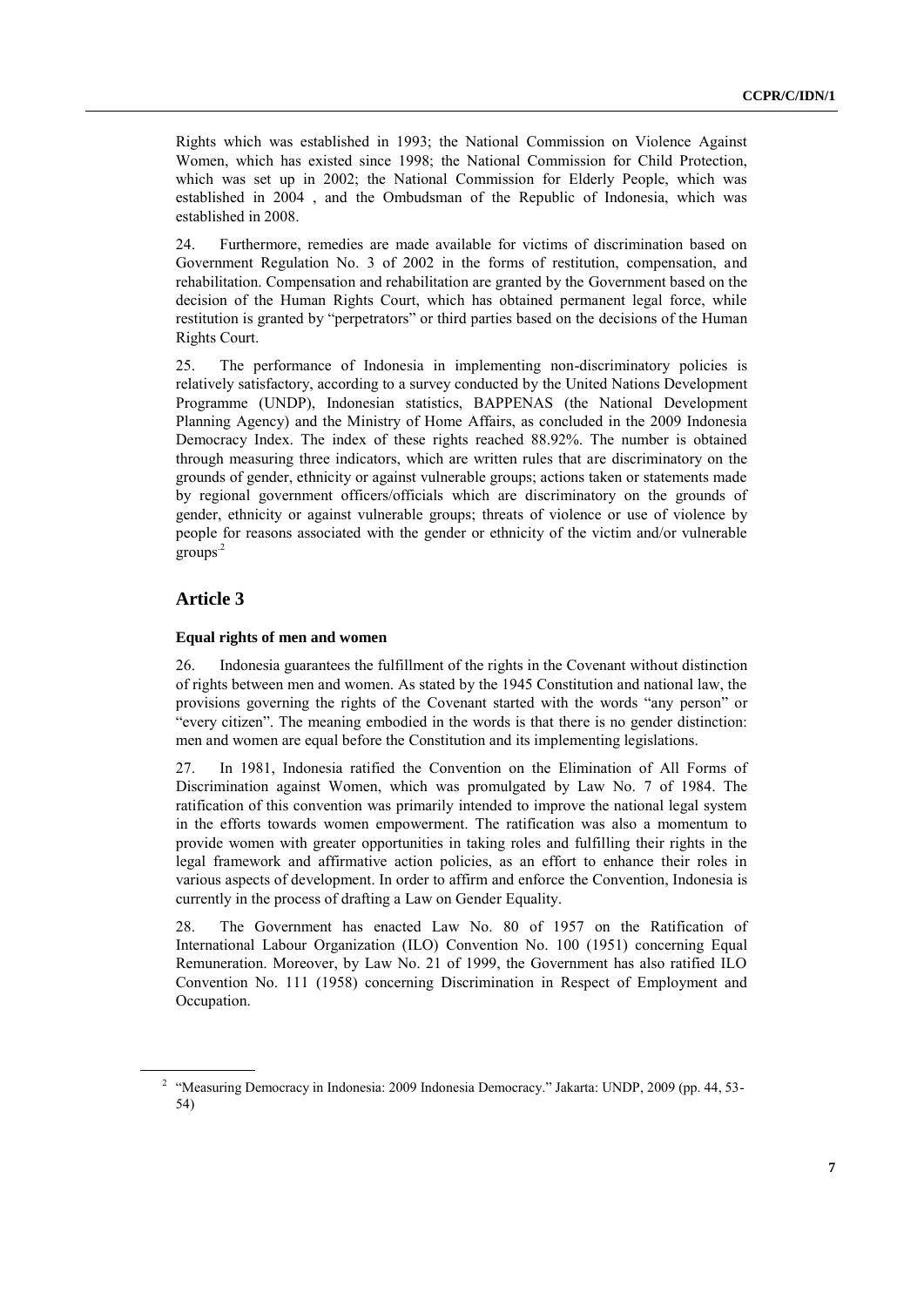29. Furthermore, Law No. 39 of 1999 on Human Rights specifically mentions, and emphasizes, in Articles 20, 38, 41, and 45 to 51, women rights and equal rights between men and women. In addition, human rights education is also regulated and stressed to be implemented at various levels without any discrimination between men and women.

30. In order to provide a better guarantee of the protection of women labour and to provide equal opportunities between men and women in employment, Indonesia has already ratified Law No. 13 of 2003 on Labour, and Law No. 39 of 2004 on Placement and Protection of Indonesian Migrant Workers in Foreign Countries that provides a legal basis for the protection of Indonesian labours, both at home and abroad.

31. In fulfilling the right to citizenship, the provisions of Law No. 12 of 2006 on Citizenship emphasizes that a woman who is married to a foreigner will be able to retain her citizenship as long as she does not hold dual citizenship. Children born in such marriages, including girls, are given a limited right to dual citizenship until they reach 21 years old.

32. With regard to the fulfillment of women's rights in marriage, and to found a family, Indonesia has enacted Law no. 39 of 1999 in which Article 10 Paragraphs 1 and 2 state that everyone has the right to marry legally; to found a family; and to bear children, and marriage shall be entered into only with the free and full consent of the intending spouse, in accordance with prevailing legislation. According to the Law, men and women equally have the right to marry without any discrimination. This is reaffirmed in 5 sub paragraph (a) of Law No. 52 of 2009 on Population Growth and Family Development that every resident has the right to found a family and bear children through a legitimate marriage. It is also stated that to be legally married the minimum age for men is 19 years old and for women is 16 years.

33. In relation to the protection of women from violence, sexual harassment, exploitation, and trafficking in persons, Indonesia has enacted Law No. 23 of 2004 on the Elimination of Domestic Violence to provide protection to women and children from violence in the domestic domain. In addition, Law No. 44 of 2008 on Pornography, and Law No. 21 of 2007 on Combating of the Criminal Act of Trafficking in Persons, are also used as the legal basis to prevent and combat such crime.

34. In connection with the issue of women's freedom of movement, there is no prohibition for women to move, according to Law No. 23 of 2006 on Population Administration, or to migrate abroad, in accordance with Law No. 6 of 2011 on Immigration. However, the freedom of movement is not absolute and may be restricted in certain conditions, such as in a state of emergency.

35. Non-discriminatory treatment for foreigners, especially women, is guaranteed in national laws and regulations. Each article of the Law governing non-discrimination always refers to every person, regardless of their citizenship. This equal treatment is regulated by Law No. 12 of 2006 on Citizenship. For instance, a foreign woman married to an Indonesian man is given the privilege right to change her citizenship to become Indonesian. There is also Law No. 6 of 2011 on Immigration, which guarantees equal service provided to women, both foreign and Indonesian.

36. As for the implementation of those provisions, the Government has issued various policies related to gender equality. The President has appointed a Minister of Women Empowerment with initial nomenclature as Junior Minister for Women Affairs since 1978, who is tasked with formulating policies to empower women in various aspects of life.

37. In 2009, the Government established the Ministry of Women Empowerment and Child Protection based on Presidential Regulation No. 47 of 2009. The Ministry is specifically responsible for the implementation of the elimination of all forms of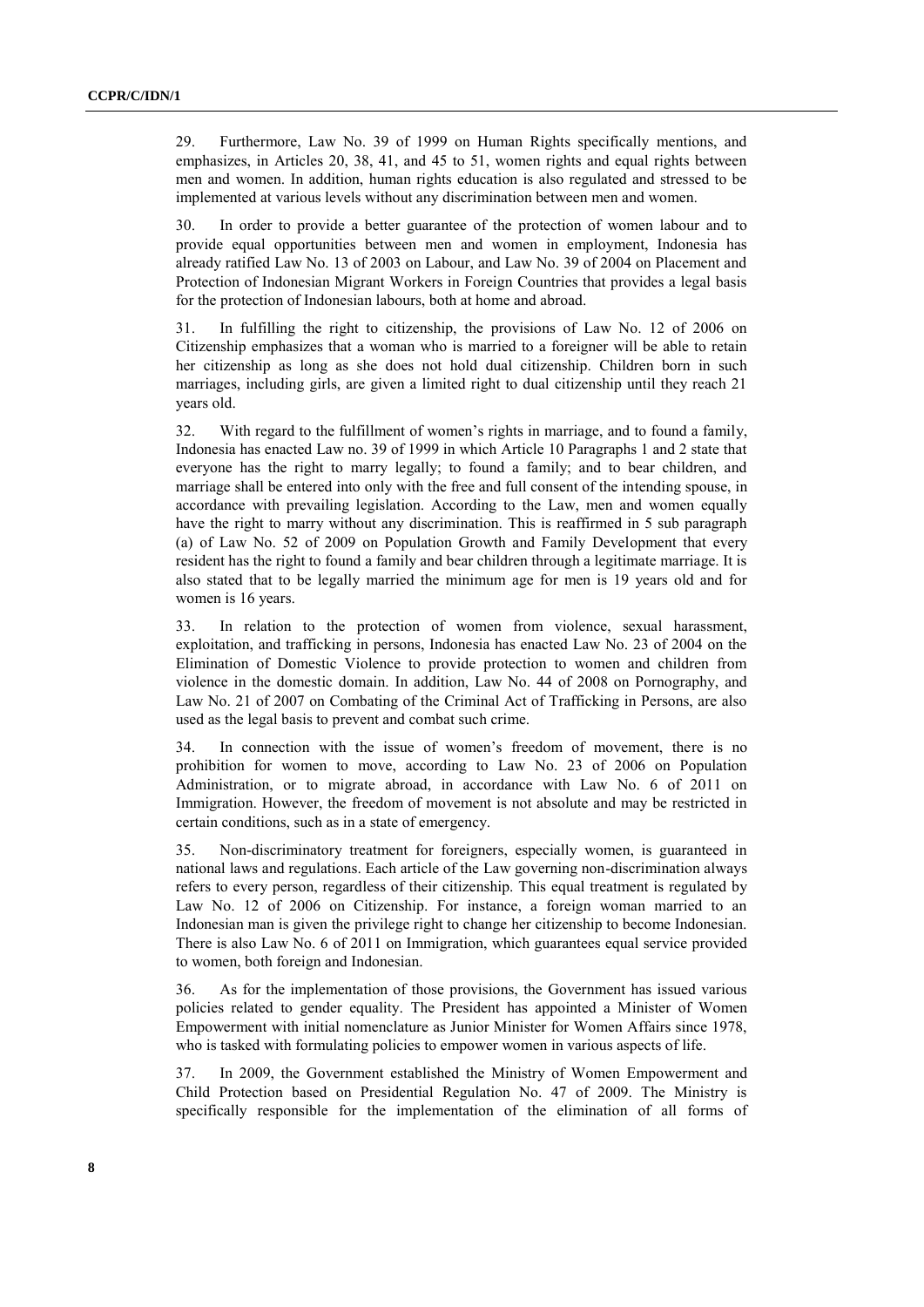discrimination against women and enhancement of the role and status of women in Indonesia. Since its establishment, the Ministry has provided regular reports on the progress in implementing the provisions of the Convention on the Elimination of All Forms of Discrimination against Women to the Committee on the Status of Women. The Ministry also serves as a focal point in policy making, facilitating cooperation and initiating mechanisms for the protection of women and girls. The Ministry's establishment is followed by the issuance of Presidential Instruction No. 9 of 2000 on Gender Mainstreaming in National Development.

38. At the policy level, the Government has issued various policies to ensure gender equality and justice in the enjoyment of development achievement to the people, both men and women. The policy was stated in the State Policy Guidelines from 1978 to 2004. In order to implement the Gender Mainstreaming Strategy, the Government strengthened the sustainable gender responsive policies, in line with the application of the principles of good governance and sustainable development as emphasized and stipulated in Mid-Term National Development Planning for the period 2004-2009 and 2010-2014.

39. In order to optimize the achievements in eliminating discrimination and violence against women and enhancing women's role and status in Indonesia, various Government institutions in central and regional levels have carried out programs both independently and in an integrated manner. In line with the targets of the Millennium Development Goals, efforts to empower women are conducted by the issuance of a policy on Gender Responsive Budget (GRB), which is integrated into the planning of government budgeting. GRB promotes equality for women and men in gaining access, benefits, and participation in decision-making and control over resources as well as equality of opportunity in selecting and enjoying the outcomes of development. The GRB is formulated by utilizing gender analysis in preparing the Terms of Reference (ToR), considering the issues of gender disparity and possible improvements in Gender Budget, and preparing Gender Budget Statement (GBS) according to the Ministry of Finance Regulation No. 104 of 2010 on Guidelines for Establishment and Review of Budgeting Planning for Ministries/Institutions 2011.

40. Efforts in women's empowerment in politics have shown some positive developments. In the legislative body, the Government provided opportunities to women to become members in the legislative body by giving a 30% quota through Temporary Special Measures. In the 2004 Election, 11% of 560 members of parliament were women and in the 2009 Election the figure increased to 17 %.<sup>3</sup> Moreover, a Women's Parliamentary Caucus has been established to actively collaborate with the Government and civil society to promote the formulation of pro-women Law. At the executive level, women have held many positions such as president, governor, minister, high-ranking official, regent/vice regent, mayor/vice mayor, regional police chief, and district/municipality police chief. The overall percentage of men and women in public service is almost equal: 56% of men and nearly 44% of women. <sup>4</sup> At the informal level, there are a lot of women who are actively involved in organizations and non-governmental organization in the public and political fields.

41. In term of protecting women from violence, according to Law No. 23 of 2004 on the Elimination of Domestic Violence, the Government has established an Integrated Services Center for Women and Children Empowerment in each province of several districts and municipalities in Indonesia, with a total of 121 service centers now in operation. Relating to that, the Indonesian Police has issued the Indonesian Police Chief Regulation No. 10 of

<sup>&</sup>lt;sup>3</sup> According to data provided by the Ministry of Home Affairs

<sup>4</sup> According to data provided by the Ministry of Home Affairs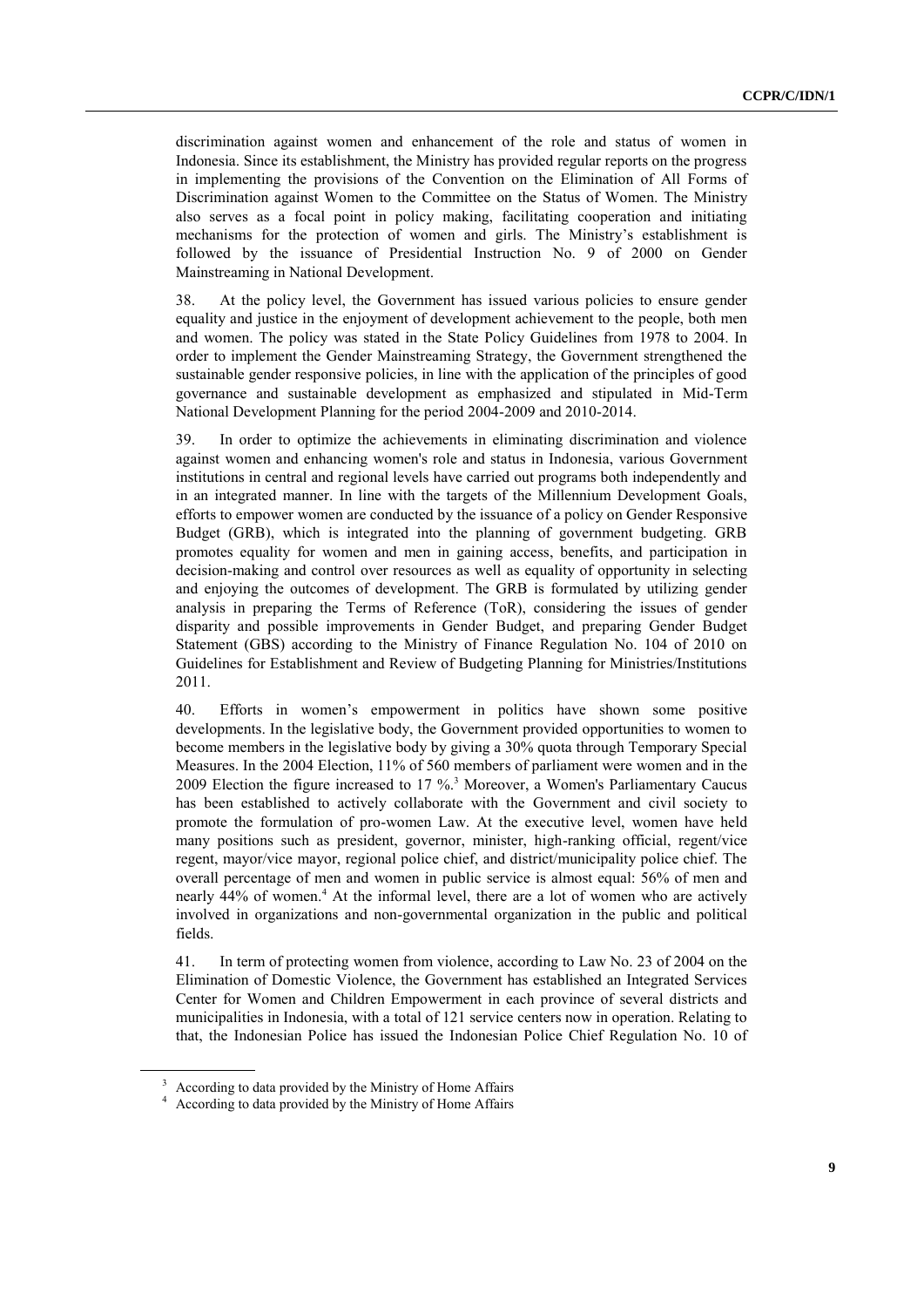2007 on Organization and Working Procedure of Women and Children Service Unit in the Police Force, in the interest of those who are the victims of crime; the Indonesian Police Chief Regulation No. 3 of 2008 on the Establishment of Special Service Room, for women and children as victims of crime (including human rights violations); and the Procedures of Inspection for Witnesses and/or Victims of Crime. The service is now available in every regional police in 31 provinces and around 500 Police in local levels across Indonesia. In August 2010, the Standard Minimum Service on Division of Integrated Services for Women and Children as Victims of Violence, which includes trafficking in persons issues, was launched. As an example of the implementation of the Standard Minimum Service, each district/municipalities is obliged to have at least two community health care centers particularly designed to prevent and respond to violence against women and children.

42. The Integrated Services Center for Women and Children Empowerment (P2TP2A), and the Special Service of Police helped in handling 143,586 abuse cases in 2009. According to P2TP2A and Police records, during 2009, 534 domestic violence cases were addressed in 13 provinces in Indonesia (West Nusa Tenggara, East Nusa Tenggara, Bali, Southeast Sulawesi, Gorontalo, North Maluku, East Kalimantan, South Kalimantan, Central Kalimantan, Yogyakarta, Lampung, and Jambi). The highest number of cases, 235, was in Southeast Sulawesi; while the lowest, two cases each, were in North Maluku and Jambi.

43. In the protection for women against trafficking in persons, according to Law No. 21 of 2007 on Combating of Criminal Act of Trafficking in Persons, it is further specified in Government Regulation No. 9 of 2008 which basically regulates the procedures and mechanisms for integrated services in addressing the victims of trafficking in persons. For that purpose, Presidential Regulation No. 69 of 2008 was enacted to regulate the Task Force on the Prevention and Settlement of Criminal Act of Trafficking in Persons. The consideration to establish the Task Force is that the settlement of crimes of trafficking in persons requires cooperation from various parties, as they are related not only to the crime itself, but also to other fundamental matters, such as poverty, education, human rights issues and gender equality.

44. In the fulfillment of the rights of an individual who is deprived of liberty, the Government has implemented various policies which protect women detainees against discrimination during detention. The Government currently has nine correctional facilities for women and a special facility for girls. When women are imprisoned in a regular correctional facility, they will be placed separately from the men. The Government has also assigned female officers to perform inspection of women prisoners. According to Rule 37 of the Standard Minimum Rules for the Treatment of Prisoners (SMR) and Independence Treatment Policy, the Government gives men and women prisoners equal access to vocational education and family visits. In relation to reproduction function and gender roles, the Government provides special treatment to women prisoners who are pregnant, and in labor, breastfeeding, parenting and caring for their children in the correctional facility.

45. Related to the fulfillment of women's access to justice, particularly concerning access to fair trial and legal assistance, the Government provides legal assistance and information on legal affairs through the District Courts throughout Indonesia. This program was led by the Supreme Court for the period of 2004-2010 through Services Program and Legal Aid. During 2010-2014, the program is being implemented through the General Court Management Improvement Program, which is not focused on women as well as the poor. As for legal assistance, the Supreme Court (namely the Religious Court through Religious Court Management Improvement program) has been working with the group of Women as the Heads of Household (Perempuan Kepala Keluarga/PEKKA) by giving legal assistance to women, especially women in poverty, in providing marriage records needed for divorce processes and implementing mobile court (sidang keliling) in order to bring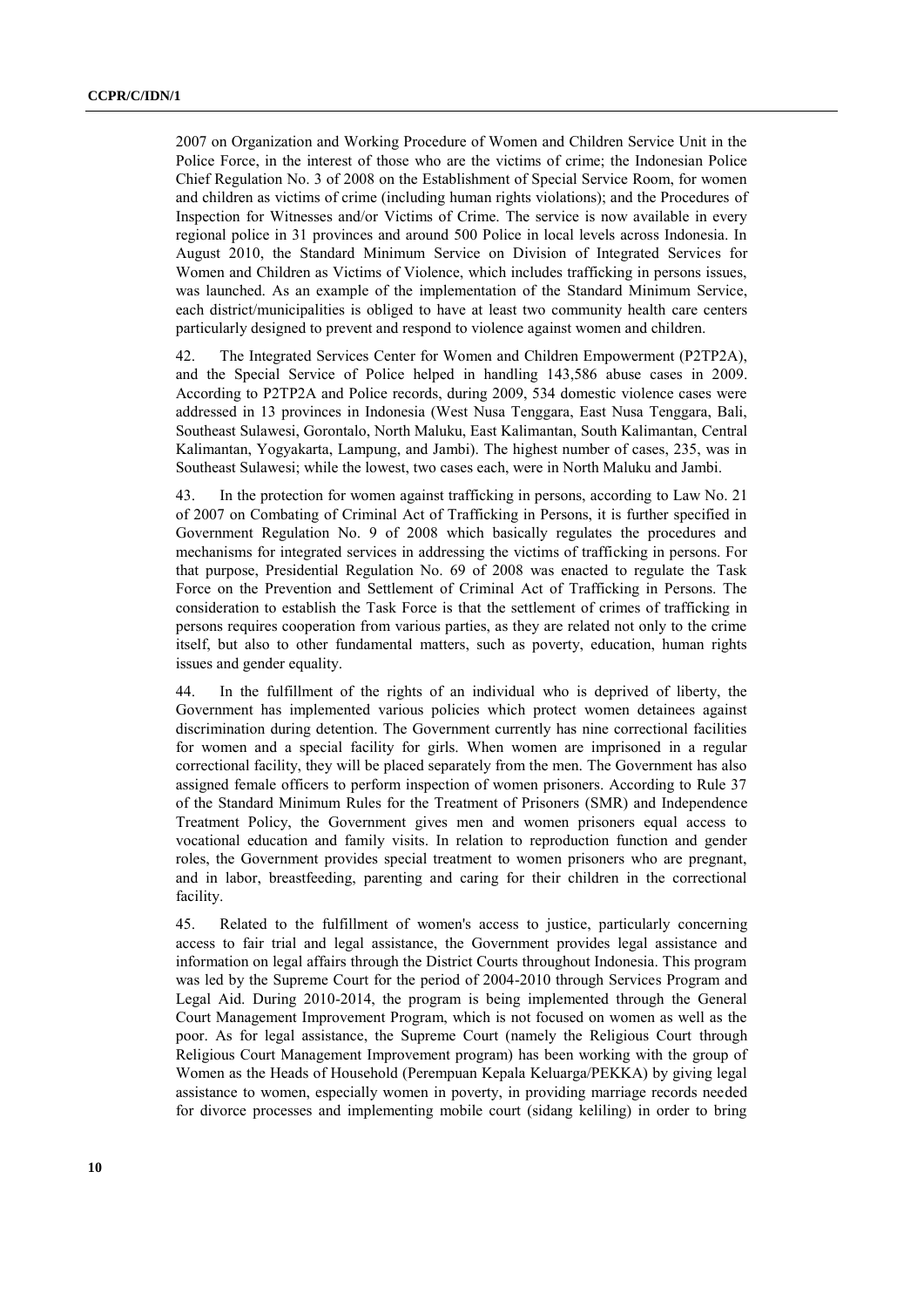legal services closer to the community. In addition, according to the National Strategy on Access to Justice, which was launched in 2009, there are eight areas of strategic plan, one of which is the plan of action to expand women's access to justice and eliminate all forms of violence against women.

46. The Government has also taken various measures and efforts to ensure the fulfillment of women's right to life, particularly in accordance with protection to maternity and infants. The most effective measure to reduce the Maternal Mortality Rate (MMR) taken by the Government is through increasing the number of assisted deliveries by skilled health personnel in health facilities and improving antenatal care (ANC). Both measures have helped to reduce maternal mortality in Indonesia. The maternal mortality rate was 390 per 100,000 in 1991 which dropped to 228 per 100,000 in 2007 (IDHS).<sup>5</sup> In addition, Mother's and Reproduction Health is regulated in Law No. 36 of 2009 in Article 71 to Article 77 and Article 126. As the follow-up to this Law, the Ministry of Health has prepared a draft of Government Regulation on Mother's and Reproduction Health Service.

47. Meanwhile, the Government's measures to reduce child, infant, and neonatal mortality in Indonesia are carried out through providing immunization. This effort had helped in reducing child mortality from 97 in 1991 to 44 per 1,000 live births in 2007  $(IDHS)$ .<sup>6</sup> Similarly, the infant mortality rate decreased from 68 to 34 per 1,000 live births in the same period. The neonatal mortality rate has also declined, albeit relatively slowly, from 32 to 19 deaths per 1,000 survivors.

48. In the field of education, efforts in women empowerment are being undertaken through a gender mainstreaming program (PUG), which integrates gender issues into the process of planning, implementation, monitoring and evaluation of policies, programs and national development activities. In 2008, the PUG in education was conducted in 32 provinces, except for West Papua, and in 33 provinces in 2009. Following the implementation of the PUG program in education, one of the achievements was the increase in female participation rates for elementary schools (SD) level that reached 13,018,152, secondary school (SMP) level at 4,428,568, and high school (SMA) level at 2,037,957.7

49. Meanwhile, in the health sector, the Ministry of Health of the Republic of Indonesia has followed up by issuing a joint agreement with the State Minister of Women Empowerment and Child Protection to implement gender mainstreaming in the health sector through Letter of Joint Agreement No. 07/MEN.PP&PA/5/2010 and No. 593/MENKES/SKB/V/2010 on 12 May 2010.

50. At the local level, efforts to ensure equality between men and women in the fulfillment of their rights are pursued through the establishment of a special government institution that handles issues of equality for women's rights at the provincial and district/municipality level. Such government institution was initially called the Regional Bureau of Women Empowerment and was subsequently integrated into the organizational structure of local government, in accordance with Government Regulation No. 41 of 2007 on the Organization of Regional Bodies. In addition, the equal rights of women and men at the regional level are also regulated by the Minister of Home Affairs Regulation No. 15 of 2008 on General Guidelines for the Implementation of Gender Mainstreaming in the Region. A number of local governments have formulated and implemented local laws that guarantee gender equality, such as Banten Province's Regulation No. 10 of 2005 on Gender Mainstreaming in Regional Development, Banten Governor Regulation No. 39 of 2006 on

<sup>5</sup> According to Indonesia Demographic and Health Survey

<sup>6</sup> According to Indonesia Demographic and Health Survey

<sup>7</sup> According to data provided by the State Ministry of Women Empowerment and Child Protection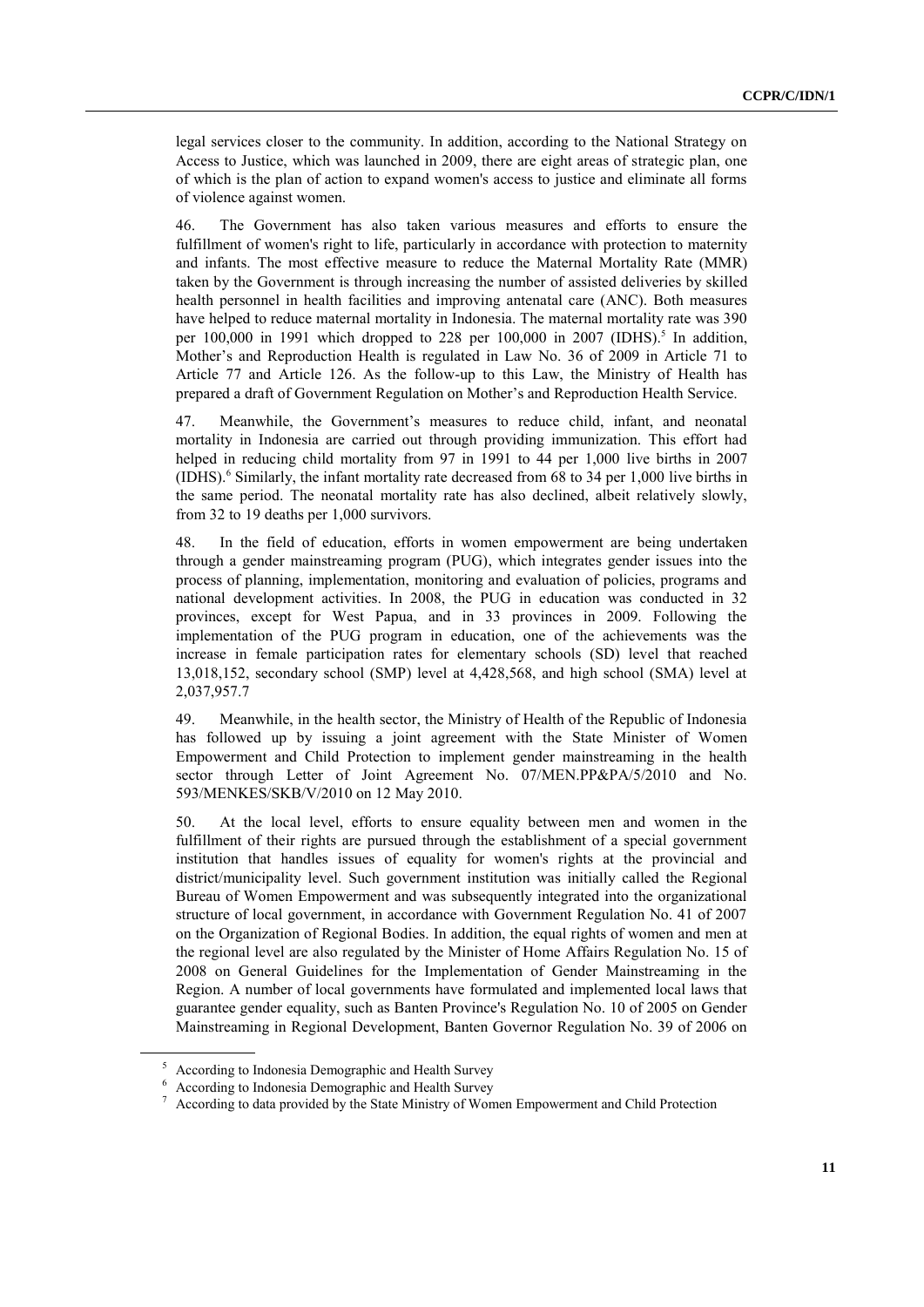Guidelines for the Regional Action Plan for Gender Mainstreaming and Lampung Governor Instruction No. INST/02/B.VIII/HK/2002 on Gender Mainstreaming.

51. In order to encourage women's empowerment in the fulfillment of the rights contained in the Covenant and the protection of women against violence, the Government continues to disseminate the importance of gender equality and the protection of women against violence – through dialogue with religious leaders and communities; the enforcement of policies for political parties to conduct political education to women constituents; and access to related information, including legal counseling regarding nondiscriminatory and gender equality principles. The Ministries/Institutions concerned have also provided education on human rights for law enforcement officials to prevent discrimination and violence against women. The Ministry of Law and Human Rights has scheduled activities at the national dissemination of human rights in the National Action Plan on Human Rights (RANHAM).

## **Article 4**

#### **States of emergency**

52. The 1945 Constitution Article 12 states that "the President may declare a state of emergency". The terms and the consequences of emergency conditions are stipulated by law. In accordance with Article 11 of the Constitution, in the case of a state of emergency resulting in war or threat of war, a statement of war will be declared by the President with the Parliament's approval.

53. The Government has regulated the limitations of rights in the state of emergency through the Regulation in lieu of Law No. 23 of 1959 on Amendment of Law No. 74 of 1957 and the Declaration of the State of Emergency.

54. Article 1 Paragraph 1 of Regulation in lieu of Law No. 23 of 1959 states that the President/Commander-in-Chief of the Armed Forces shall declare that all or a part of the Republic of Indonesian territory to be in a state of emergency with the levels of civil emergency or military emergency or a state of war, when:

(a) The security or law and order all over the territory or in a part of the territory of the Republic of Indonesia are threatened by rebellion, disturbances or the effects of natural disaster so that they cannot be overcome in a normal way by the existing apparatus;

(b) A war or cloud of war arises due to the territory of the Republic of Indonesia being violated in any manner whatsoever;

(c) The security and the existence of the State are in danger or there are substantiated reasons to believe, or under specific circumstances it can be established that there is a situation leading to the emergence of threat to the security and existence of the State.

55. Articles 3, 4, 5, and 6 of Regulation in lieu of Law No. 23 of 1959 set the supreme control of a state of emergency, including civil emergency, military emergency and the state of war. The supreme control in a state of emergency shall be carried out by the President/Commander-in-Chief of the Armed Forces as the central civil emergency authority/central military emergency authority/central war authority. Meanwhile, in the regions, civil emergency control shall be exercised by the regional head of (a rank) not lower than the second level region as regional civil emergency authority. As for the state of military emergency, the highest control shall be performed by the highest military commander, of (a rank) not lower than the Army Regiment Unit Commander or Navy/Air Force Unit Commander equivalent to the Regional Military Emergency Authority.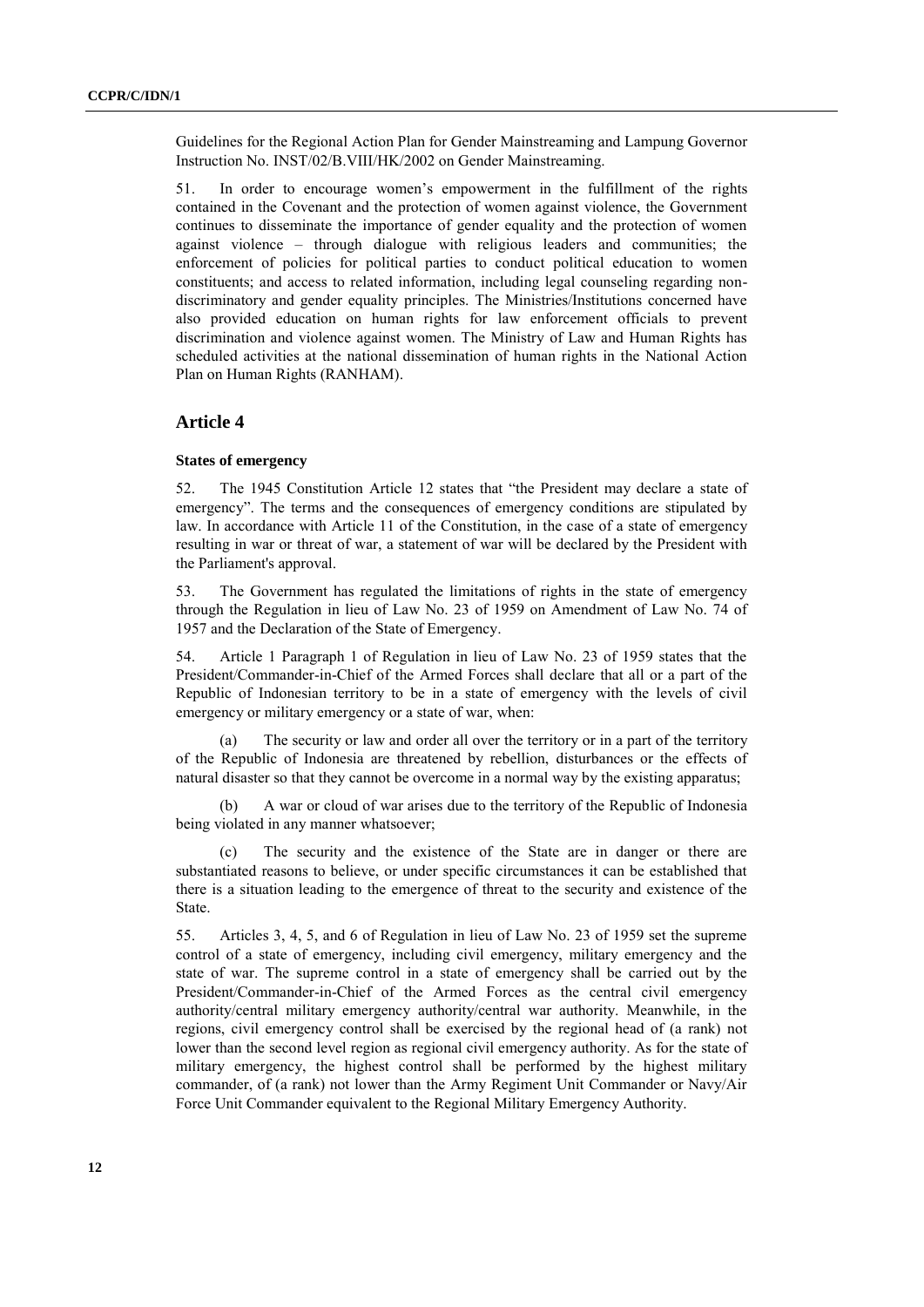56. As provided in Regulation in lieu of Law No. 23 of 1959, the limitation of rights by the State in a state of civil emergency and military emergency is permitted, but shall be limited and regulated by the legislations to prevent the misuse of authority which may harm the society. The authority in the limitation and derogation of the rights are entitled to the civil/military emergency authority.

57. However, the limitation of rights in a state of emergency does not include nonderogable rights. This is as stipulated in the 1945 Constitution and Law No. 39 Year 1999 on Human Rights which set the rights whose fulfillment shall not be derogated under any circumstances. In particular, Article 28I paragraph (1) of the 1945 Constitution and Article 4 of Law No. 39 of 1999 regulates that the right to life, the right to be free from torture, the right to freedom of thought and conscience, the right to be free from slavery, the right to be acknowledged as an individual before the law, and the right not to be prosecuted retroactively, are human rights that cannot be diminished under any circumstances whatsoever.

58. The limitation of rights in a state of emergency, as provided for in Regulation in lieu of Law No. 23 of 1959, is set by the authorities in accordance with the level of emergency, which consists of civil emergency, military emergency, and war. The limitation of rights in civil emergencies provided for in Article 13-20 Regulation in lieu of Law No. 23 of 1959, are as follows:

(a) The right to freedom of opinion, including the right to seek, obtain and impart information and opinion;

(b) The right to freedom from intervention of privacy, family and communications (correspondence);

- (c) The freedom of assembly and association;
- (d) The freedom of movement and to migrate.

59. The limitation of rights under military emergency under Article 24-30 Regulation in lieu of Law No. 23 of 1959, including the following:

(a) The right to freedom of opinion, including the right to seek, obtain and disseminate information and opinion;

- (b) The right to freedom of assembly;
- (c) The right to freedom of choice of residence;
- (d) The right to freedom of movement and to migrate;
- (e) The right to liberty and personal security.

60. The limitation of rights in a state of war under Article 37-45 Regulation in lieu of Law No. 23 of 1959, including the following:

(a) The right not to be interfered with (intervention) individual freedom, family, and communications (correspondence), as well as the ownership of goods;

(b) The right to freedom of opinion, including the right to seek, obtain and disseminate information and opinion;

- (c) The right not to perform compulsory labor;
- (d) The right to freedom of movement and to migrate.

61. In relation to the state of war, Indonesia ensures the protection of the nondiscrimination principle in a state of emergency/war with reference to the principles contained in the Geneva Conventions on international humanitarian law; inter alia, a clear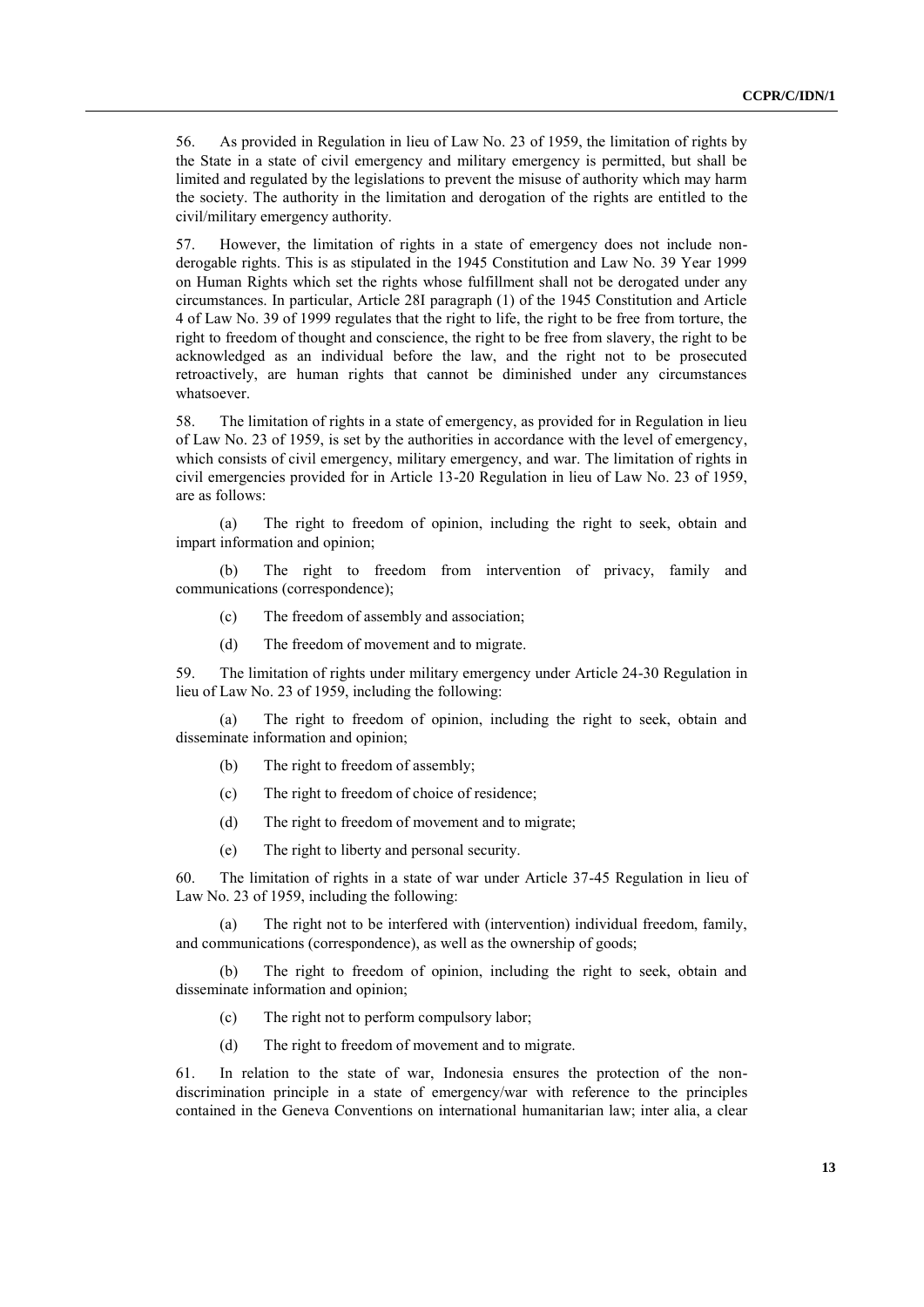distinction between combatants and non-combatants and the protection of civil defense, cultural objects, critical infrastructure and power plants. In addition, the non-discrimination principle is also applied by the Government in the use of weapons; inter alia through the ratification of the prohibition of the use of landmines through Law No. 20 of 2006 on the Ratification of the Convention on the Prohibition of the Use, Stockpiling, Production and Transfer of Anti-personnel Landmines and on Their Destruction.

62. In addition, in a state of emergency, Indonesia is committed to implementing the provisions of the protection of human rights contained in various human rights instruments and international humanitarian law which have been ratified. In this regard, Indonesia has ratified all the conventions on humanitarian law through Law No. 59 of 1958. One of the international obligations set out in the Convention which is applicable in a state of emergency is the granting of access to a neutral State within the territory of war (notice to airmen and notice to mariners). Furthermore, the law also contained therein the obligation to grant the International Committee of the Red Cross (ICRC) access to the territories of armed conflicts.

63. In addition, Indonesia also commits to not exercising torture and other cruel, inhuman, or degrading treatment in any state of emergency, including civil emergency, military emergency, a state of war or threat of war, or other emergency situation. This is as stipulated in Regulation of Commander of the National Military No. Perpang/73/IX/2010 dated 27 September 2010 regarding the prohibition of torture and other cruel, inhuman, or degrading treatment in the enforcement of law within the National Military, as the embodiment of the international obligations of Indonesia under the Convention against Torture and Other Cruel, Inhuman or Degrading Treatment or Punishment.

64. Following the ratification of the International Covenant on Civil and Political Rights in 2006, Indonesia has yet to apply a state of emergency. Previously, Indonesia had imposed Civil Emergency in Aceh in 2004 through Presidential Instruction No. 1 of 2004 on the Implementation of Integrated Operations in the State of Emergency with the Level of Civil Emergency and Presidential Decree No. 43 of 2004 on the Statement of Changes in Status of State of Emergency with the Level of Civil Emergency in the Province of Nanggroe Aceh Darussalam. The state of civil emergency in Aceh has been revoked through Presidential Regulation No. 38 of 2005 on the Abolition of the State of Emergency with the Level of Civil Emergency in the Province of Nanggroe Aceh Darussalam.

65. The rights that are limited during the application of a state of emergency will be immediately restored once the emergency status is revoked by the Government. Should there be any rights derogated, the Government may provide remedies following the end of the conflict as governed by the provisions applied. An example of the recovery of rights in the post-conflict situation is as stipulated in Article 3 of the Helsinki Memorandum of Understanding on the granting of amnesty and restitution for former members of the Free Aceh Movement (GAM) by the President. Article 3 Paragraph 1 states that the Government of Indonesia grants amnesty to all persons who have participated in GAM activities as soon as possible and not later than within 15 days of the signature of the Memorandum of Understanding. Whereas in Article 3 Paragraph 2, as citizens of the Republic of Indonesia, all persons having been granted amnesty or released from prison or detention will have all political, economic and social rights, as well as the right to participate freely in the political process, both in Aceh and on the national level, including the rights to seek employment in the police and military forces units in Aceh. In addition, the Government will also take measures to assist persons who have participated in GAM activities to facilitate their reintegration into the civil society, including economic facilitation of former combatants, pardoned political prisoners and affected civilians through the Reintegration Fund. This fund is used, inter alia, for agricultural land opening assistance, employment, and social security.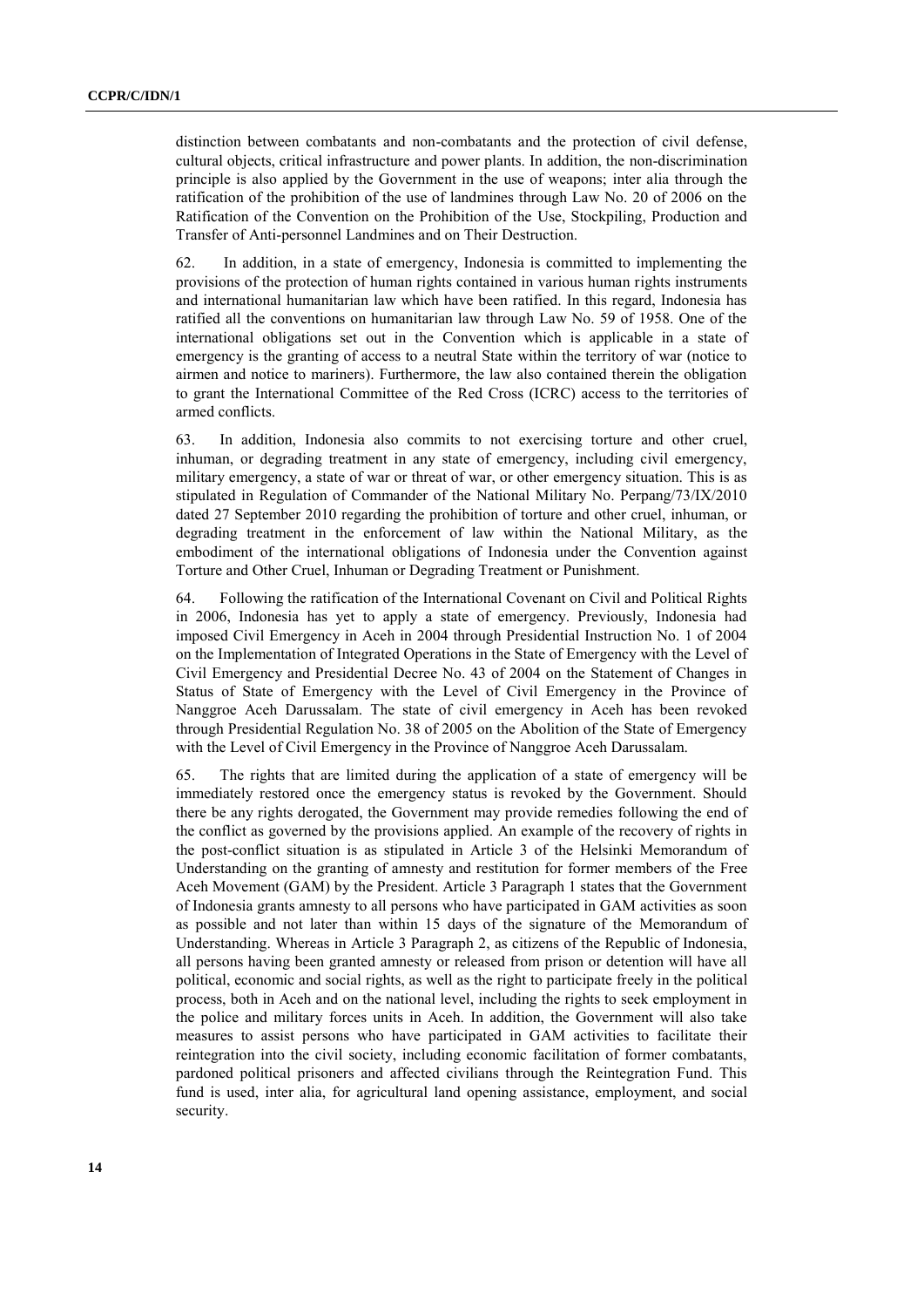## **Article 5**

#### **Non-derogable nature of fundamental rights**

66. As already mentioned in paragraphs 54-67, the 1945 Constitution and Law No. 39 of 1999 on Human Rights guarantee the fulfillment of non-derogable rights under any circumstances. However, limitations of other rights are permitted under Article 4 of the Covenant. The 1945 Constitution Article 28J (2) states that in exercising his/her rights and freedoms, every person shall abide by the limitations established by law for the sole purposes of guaranteeing the recognition and respect of the rights and freedoms of others and of satisfying just demands based upon considerations of morality, religious values, security and public order in a democratic society.

67. Law No. 39 of 1999 Article 73 also states that the rights and freedoms stipulated in this law can only be limited by and based on law, for the sole purposes of guaranteeing the recognition and respect of the rights and freedoms of others, morality, public order, and national interest. In accordance with the explanation of Article 73, limitations referred to in the article are not applicable to the non-derogable rights by taking into account Article 4 and Article 9.

68. In its implementation, limitations to the rights other than non-derogable rights are set with strict requirements regulated by law. Some examples of limitations are as follows:

Article 10 paragraph (1) of Law No. 9 of 1998 on Freedom of Expression in Public states that the expression of opinions in public and as referred in Article 9 (including rally or demonstration) must be notified in writing and be submitted to the Police no later than 3 x 24 hours prior to the event. Article 15 of the Law states that the act of expressing public opinion could be dismissed if it failed to meet the provisions aforementioned;

Law No. 12 of 1995 on Correctional Institutions states that the treatment of prisoners adheres to certain requirements, including the use of isolation rooms and handcuffs. Police Standard Operating Procedure (SOP) also strictly requires such treatment;

Limitations on the implementation of the right of assembly and association are stipulated in Law No. 8 of 1985 on Civil Society Organizations (CSOs) which states that the Government can dismiss/suspend CSOs and their executive boards if they conduct activities that may disrupt public security and order, receive funding from foreign countries without the consent of the Government, and provide assistance to a foreign party which is harmful to the interests of Indonesia. However, it should be noted that there have not been any CSOs disbanded by State court decision;

Limitations are also regulated in the Law on Combating Criminal Acts of Terrorism. Article 28 of the Law regulates that the arrest of persons involved in terrorism can be conducted up to 7 x 24 hours. Meanwhile, Article 25 states that a person can be detained for a maximum period of six months. Furthermore, closed investigation to the suspect without any legal assistance can be conducted no later than three days. Wiretaps planted on communication devices to people suspected of criminal act of terrorism can also be conducted. In order to ensure the implementation of the tasks of law enforcement officers does not violate the rights stipulated in the Covenant, the establishment of initial evidence as the basis for the arrest and investigation shall go through the examination process by the Head or the Deputy Head of the District Court;

Limitations on the freedom to receive and impart information are stipulated by Law No. 14 of 2008 on Public Information. Article 6 Paragraph 3 and Article 17 of the Law specify the types of information that are not accessible freely by the public. Law No. 40 of 1999 on the Press also states the prohibition of the substance of published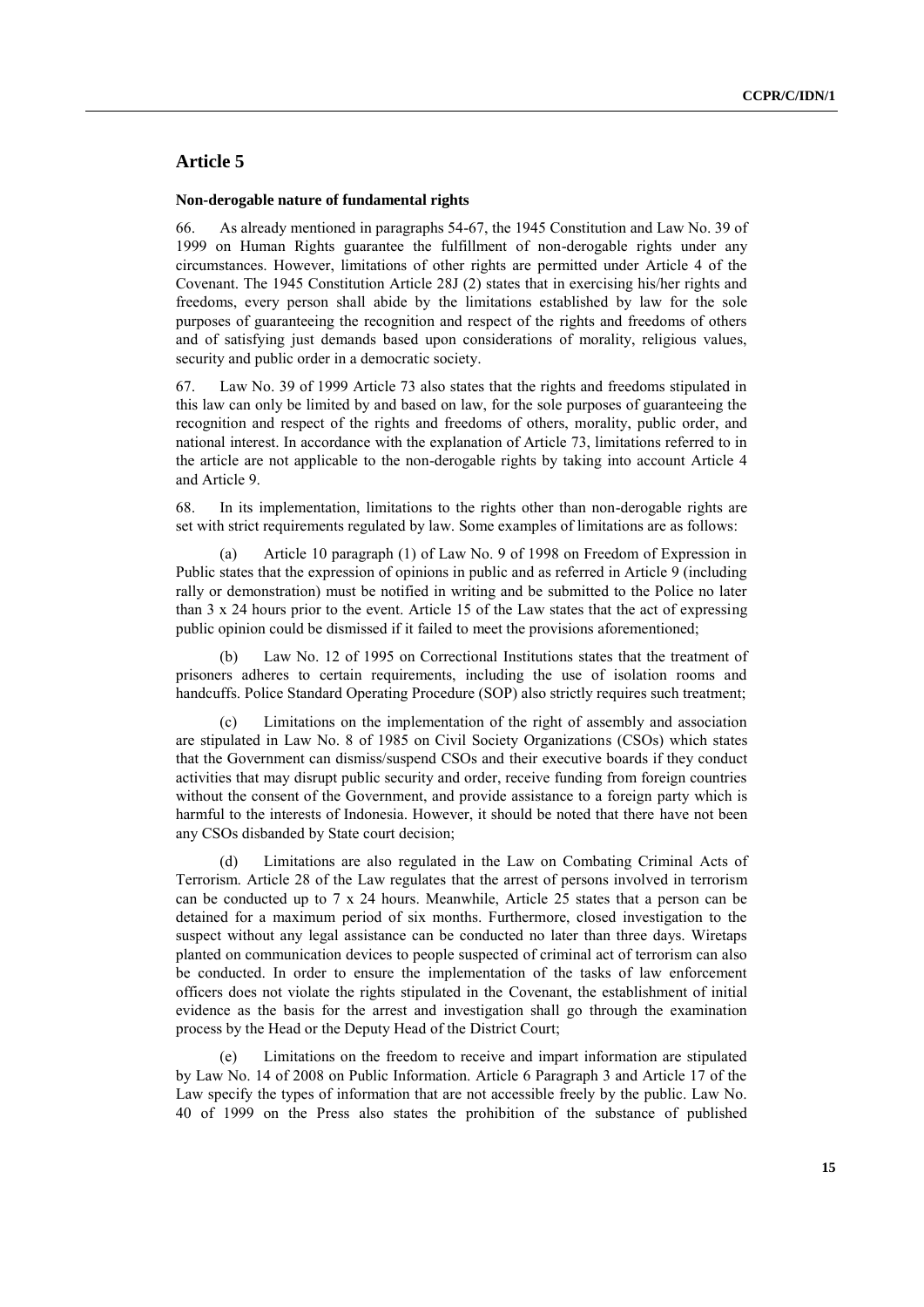advertisements. Law No. 32 of 2002 on Broadcasting also states the prohibition of broadcast content (Article 36 Paragraph 5). In addition, the Government also has the authority to monitor and prohibit the contents of printed materials by Law No. 4/PNPS/1963.

69. If violations of the law have occurred in exercising the limitation of the rights, the Government guarantees the rights of persons/parties to file complaints to the competent institutions, as well as requesting protection and remedy. For example, in the limitations of freedom of the press, publication license may be revoked if the press has published misleading/incorrect information. Furthermore, in accordance with Law No. 10 of 2008 on the Election of Members of Parliament, the press can apply for a judicial review if there is a violation in the revocation of publication license.

## **Article 6**

#### **Right to life**

70. Indonesia views the right to life as a fundamental right. The 1945 Constitution, Article 28A, states that everyone has the right to life and the right to survival and existence. Law No. 39 of 1999 on Human Rights, Article 9, also states that every person has the right to life, survival and improvement of his/her living standard; every person has the right to life with peace, security, happiness, and prosperity; and every person has the right to a decent and healthy environment.

71. Indonesia also recognizes the right to life as non-derogable rights. The 1945 Constitution and Law No. 39 of 1999 on Human Rights determine that the right to life cannot be derogated under any circumstances. Article 28I paragraph (1) of the 1945 Constitution and Article 4 of Law No. 39 of 1999 state that the right to life, the right to freedom from torture, the right to personal freedom, freedom of thought and conscience, the right to freedom of religion, the right to freedom from slavery, the right to recognition as a person and equality before the law, and the right to freedom from prosecution based on the law that applies retroactively are human rights that should not derogate from one under any circumstances, and by anyone.

72. In Indonesia, respect for the right to life is granted even before one's birth. The right is guaranteed by Law No. 39 of 1999 on Human Rights, Article 53, which states that every child has the right to life since inside the womb, the right to survival and to improvement of living standards. This is a very important provision since not only does Indonesia recognize the right to life, but also recognizes the beginning of life in the womb.

73. The guarantee of the right to life in the Indonesian Constitution has been the basis of the enactment of various legislations and policies relating to the protection of the life of Indonesian citizens, including the legislation on war, the prohibition of nuclear weapons, the prohibition of chemical weapons, as well as the death penalty.

74. The death penalty in Indonesia is regulated by Presidential Act (Penpres) No. 2/PNPS/1964 on Proceeding of Death Penalty, which states, inter alia, that the execution should be carried out by shooting. Regulations on the use of the death penalty as maximum penalty for certain crimes are set forth in various provisions in the Penal Code.

75. In addition to the Penal Code, there are several laws and regulations that impose the death penalty as a maximum sentence such as the Law on Narcotics, the Law on Psychotropic Substances, the Law on Eradication of Terrorism, and the Law on Criminal Acts of Corruption, in particular in Article 2 paragraph (2). Under the said Laws, the death penalty only applies to certain grave crimes, such as drug trafficking, murder, corruption and terrorism.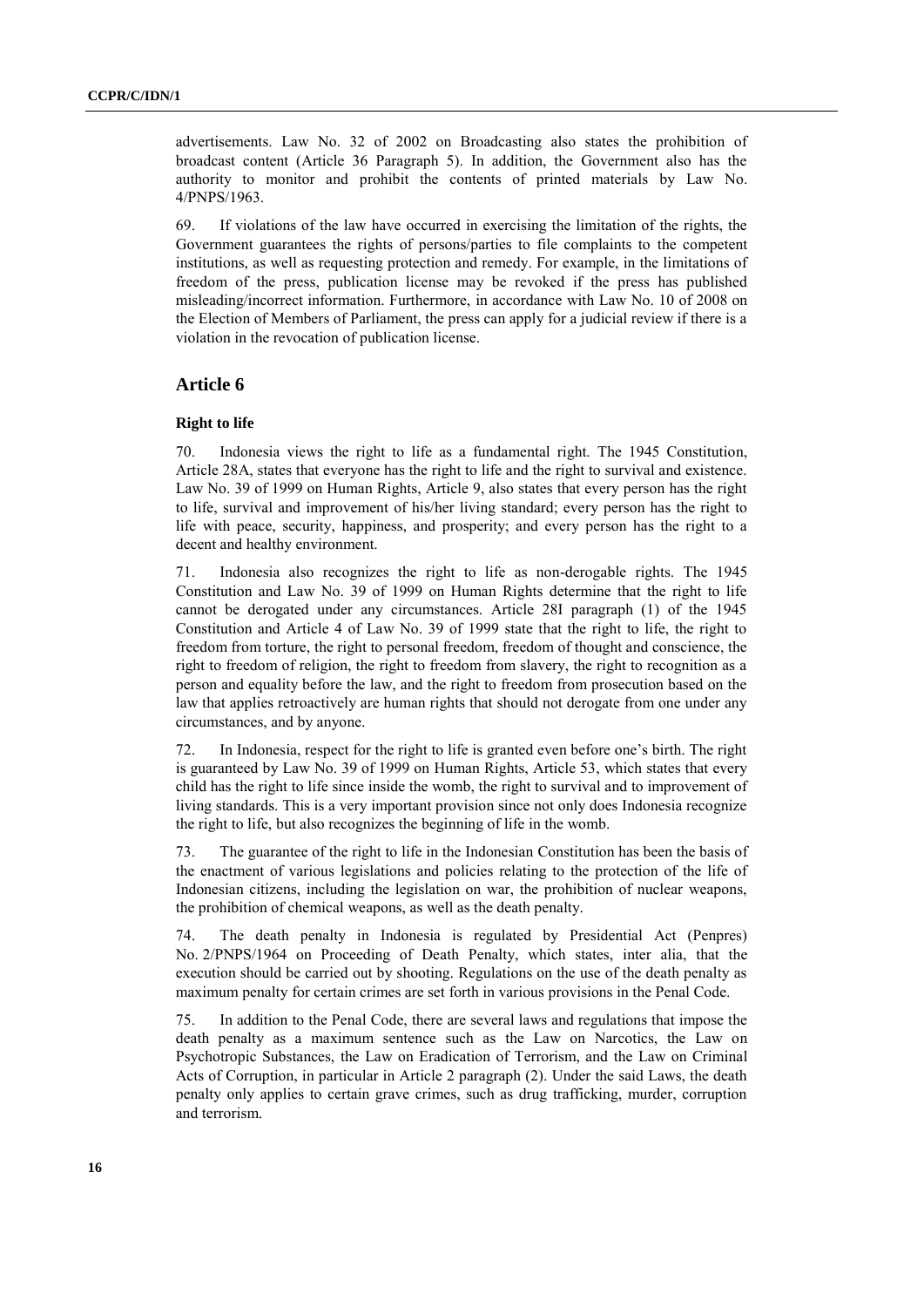76. In the implementation, the existence of the death penalty, apart from its purpose of preventing crime, is also as a manifestation of retributive justice. However, the application of the death penalty in Indonesia is selective only to crimes damaging the young generation, or causing the death of a large number of people. The death penalty is only applied as the last resort, and carried out after the case has permanent legal force. In this regard, the chances are open for a prisoner on death row to use all of his/her rights, both through ordinary and extraordinary legal efforts, to request for waiver of the penalty. Such efforts are judicial review and clemency, as the last resort for the convicted. In the judicial review process, the Supreme Court shall consider the juridicial, sociological and political elements of the death penalty case, which may increase the possibility of the granting of the waiver.

77. The issue of the death penalty, as part of the Indonesian Penal System, has been the subject of robust debates among various groups in the community. There have been pros and cons mirroring the discussion in the international fora. The issue had been submitted to judicial review by the Constitutional Court. Indeed, in 2007 the Constitutional Court conducted a constitutional review of Law No. 22 of 1997 on Narcotics against the 1945 Constitution Articles 28A and 28I paragraph (1). Through its decision No. 2-3/PUU-V/2007, the Constitutional Court decided that the Law, particularly on the provision of the death penalty, is not contradictory to Articles 28A and 28I paragraph (1) of the 1945 Constitution. The main reasons on which the Court based its decision are that in the application of capital punishment, justice to be delivered on the basis of law must be considered from various perspectives, such as the merit of the punishment itself, types of crimes subject to capital punishment, and the perspective of victims and their families. However, the Law has been replaced by Law No. 35 of 2009 on Narcotics and it still preserves provisions on the death penalty.

78. Persons on death row are entitled to seek remission, clemency, abolition, and amnesty, from the President. Article 14 of the 1945 Constitution states that the President may grant clemency and rehabilitation, by taking into account the consideration of the Supreme Court. Meanwhile, the President may grant amnesty and abolition by taking into account the consideration of the Parliament. Provision for granting remissions is stipulated in Presidential Decree No. 174 of 1999 and Government Regulation No. 28 of 2006 on the amendments to Government Regulation No. 32 of 1999 on the terms and procedure of the implementation of correctional inmate rights. Provision of the granting of clemency is regulated in Law No. 22 of 2002 on Clemency.

79. As of January 2011, there were 118 persons on death row all over Indonesia. Among them, five persons have been granted clemency, of which four will serve lifetime sentences and one will serve twelve years in prison. Of the 113 remaining, none has been executed as the legal efforts have not completed, while three of them passed away prior to the execution.

80. All persons sentenced to the death penalty in Indonesia are adults. This is in line with Law No. 39 of 1999 on Human Rights, Article 66, Paragraph 2, which states that death penalty or life imprisonment should not be enforced for children in conflict with the law. In conclusion, even though the death penalty is still being implemented in Indonesia, it is limited by various safeguards based on the right to life as guaranteed by the Constitution. For example, the death penalty shall not apply to children and pregnant women, and shall only apply to the most serious crimes and only as the last resort.

81. The right to life also underlies various prevention measures to the removal of one's life, such as enforced disappearance, genocide, war, and the use of weapons of mass destruction. The commitment of Indonesia to guarantee the right to life is shown by the signing of the International Convention on the Protection of All Persons from Enforced Disappearance on 27 September 2010 in New York. By signing the Convention, Indonesia shows its positive attitude and commitment to guarantee the protection of one's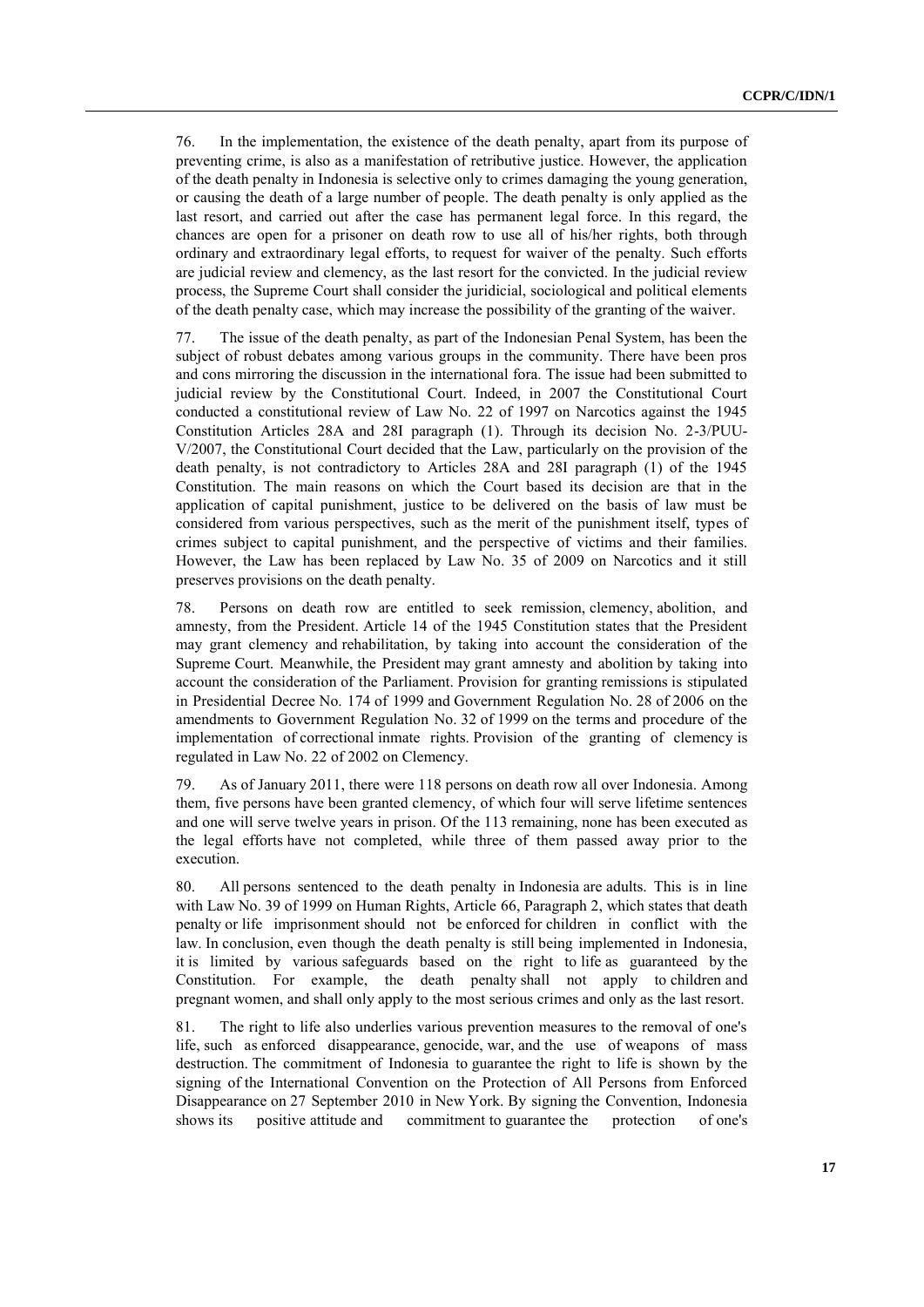right to life. Once the Convention is ratified, it will be harmonized into national legislation in order to strengthen the legal basis at national level to protect people from enforced disappearance.

82. Indonesia has also set out provisions to prohibit the act of genocide in Articles 7 and 8 of Law No. 26 of 2000 on the Human Rights Court. The Law states that genocide is a serious crime against humanity. Furthermore, the Law also explains that the principle of retroactivity can be applied to such crime.

83. Indonesia has enacted various legislation on the prevention of war based on the principles of the right to life, namely: the 1945 Constitution Article 11 Paragraph 1 and Article 12; Law No. 3 of 2002 on National Defense; Law No. 23/Prp/1959 on the Determination of a State Hazard (civilian and military emergency in the stages for the prevention of war); and Law No. 34 of 2004 on Armed Forces. Considering that the impact of a war can eliminate one's life, Indonesia views war as the last resort ("ultimum remedium") after peaceful measures to settle disputes fail.

84. With regard to weapons of mass destruction that endanger the life and safety of mankind and may deprive the right to life. Indonesia maintains the principle of right to life, Indonesia maintains the principle of upholding the safety of the nation and the country from the danger of nuclear weapons. Indonesia is also committed not to create, try, own or use nuclear weapons.

85. However, Indonesia welcomes the use of nuclear technology for peaceful purposes, inter alia as a source of energy. In this regard, Indonesia has ratified the Convention on the Physical Protection of Nuclear Material by Presidential Decree No. 49 of 1986, and Amendments in 2009 by Presidential Decree No.46 of 2009 on the ratification of Amendments to the Convention on the Physical Protection of Nuclear Material. Currently, Indonesia supports the United Nations efforts to finalize two conventions on combating terrorism, namely the Comprehensive Convention on International Terrorism and the International Convention for the Suppression of Acts of Nuclear Terrorism. The commitment of Indonesia has also been demonstrated since the early beginning by the ratification of the Treaty on the Non-Proliferation of Nuclear Weapons on 12 July 1979. In addition, Indonesia has also enacted Law No. 8 of 1978 on the ratification of the Non-Proliferation Treaty of Nuclear Weapons and Law No. 9 of 1997 on the Ratification of the Treaty of Nuclear Weapons Free Zone in Southeast Asia.

86. With regard to the existence of chemical weapons as a kind of weapon of mass destruction, Indonesia has specific legislation on the prohibition of the use of chemicals as weapons as stipulated in Articles 12 to 15 of Law No. 9 of 2008. The prohibition includes the production, transfer to the jurisdiction of Indonesia, as well as transfer to another State without notification to national authorities. However, Indonesia still allows the transfer of chemical substances for research, medical or pharmaceutical purposes.

87. With regard to Indonesia's commitment to ensure the fulfillment of the right to life, the efforts to protect the right are not only carried out at the national level, but also at the regional and international level, in which Indonesia has played an active role in encouraging the creation of global security.

88. At the regional level, Indonesia continues to play an active role in Southeast Asia through the Association of Southeast Asian Nations (ASEAN) to promote an integrated region with a stable, prosperous and peaceful community, which can generate benefits for its member countries. In 1971, Indonesia was one of the pioneers in the establishment of ZOPFAN (Zone of Peace, Freedom and Neutrality) which outlines Southeast Asia as a region of peace, safe, neutral, and free from competition as well as influence of countries outside the region. Indonesia was also one of the prime movers in the creation of the Treaty on the Southeast Asia Nuclear Weapon-Free Zone which has been ratified by Law No. 9 of 1997.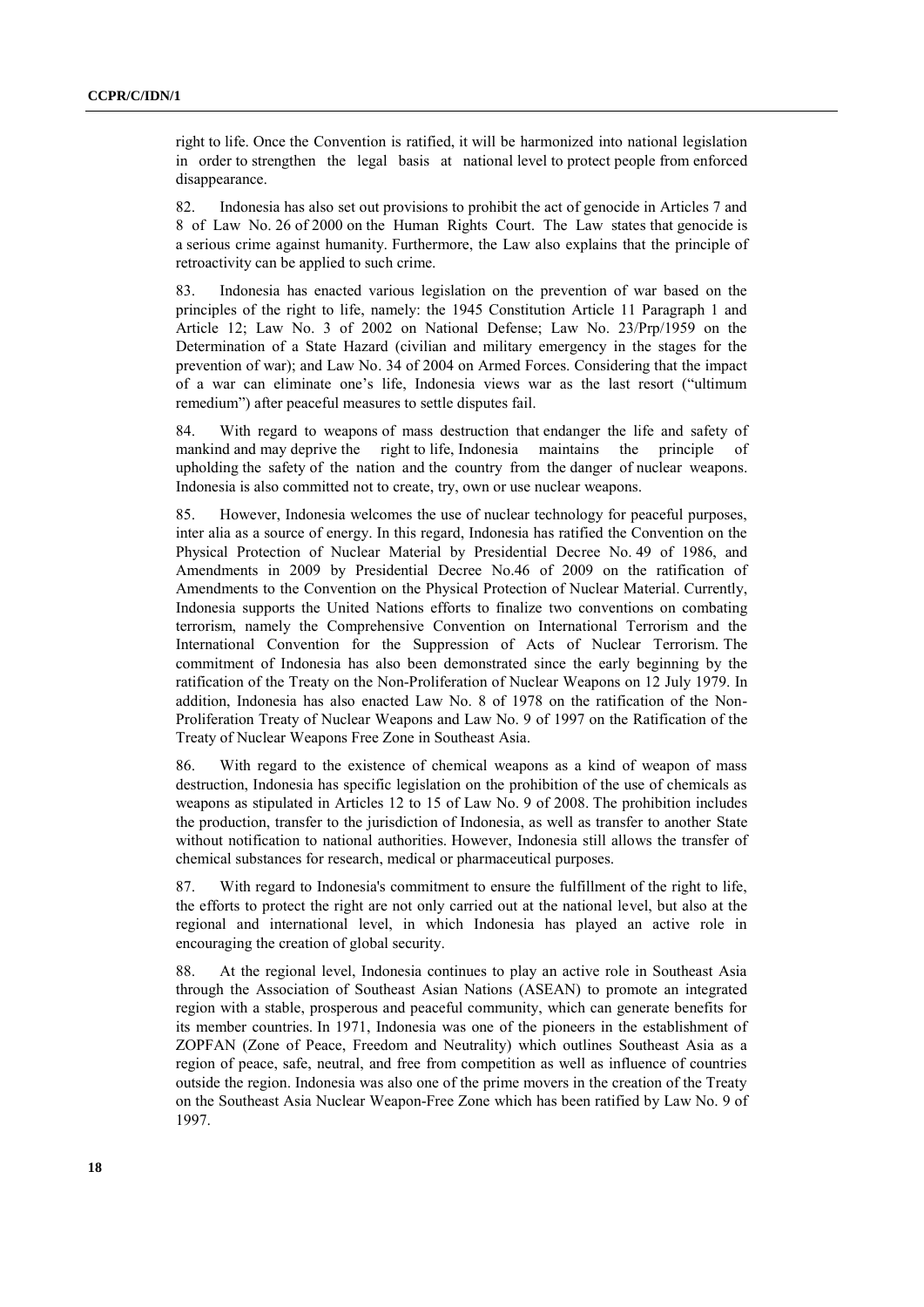89. At the international level, the Indonesian Government has made various efforts to promote world peace and security. Indonesia has actively contributed to the United Nations Security Council, including by becoming a member in the period of 1 January 2007 to 31 December 2008. Indonesia was also previously elected as a non-permanent member of the Security Council in the period of 1973-1974 and 1995-1996. Furthermore, Indonesia had sent peacekeeping forces to various countries in conflict. Indonesia has participated in 24 United Nations peacekeeping operations (UNPKO) since the United Nations Emergency Forces (UNEF) in Sinai in 1957. Indonesia ranked 17th on Troops/Police contributing Countries, with total personnel of 1,692. As of 31 May 2011, Indonesia has been actively involved in six UNPKO in six countries, namely Congo (MONUSCO, 192 personnel), Liberia (UNMIL, 1 personnel), Sudan (UNMIS, 16 personnel), Darfur (UNAMID, 146 personnel), Lebanon (UNIFIL, 1,434 personnel), and Haiti (MINUSTAH, 10 personnel).<sup>8</sup>

## **Article 7**

#### **Freedom from torture or cruel, inhuman or degrading treatment or punishment**

90. The 1945 Constitution clearly states that every person in Indonesia has the right to freedom from torture or inhuman treatment. Article 28G part 2 of the 1945 Constitution states that every person has the right to freedom from torture or acts of degrading treatment and deprivation of the right to obtain political asylum in other countries. This legal guarantee is very important since the Constitution is the supreme hierarchy of the Indonesian legal system. Furthermore, Indonesia has also been a Party to the Convention against Torture and Other Forms of Treatment and Cruel Punishment, Inhuman or other Degrading Treatment since 1998

91. For Indonesia, torture, as stipulated in Article 1, Section 4, Law No. 39 of 1999 on Human Rights, is clearly defined as any act committed intentionally, which causes severe pain or suffering, whether physically or mentally, in order to get a confession or information from a person or a third person, punishing him for an act by him or by a third person, or is suspected of having committed or intimidating or forcing a person or a third person for any reason based on any form of discrimination, in which the pain or suffering is practiced by or at the beginning of or with the consent, or known by public officials or other person acting in an official capacity. From the article, it is clear that the definition of torture as interpreted in Indonesia is more extensive and comprehensive, covering acts of torture not only by public officials, but also individuals. This definition is even broader than the definition set forth in the Convention against Torture. Other provisions governing the prohibition of torture are stipulated in Law No. 39 of 1999 in Articles 33, 34, 67, 69, 71, 72, 74, 101, and 104.

92. Indonesia has also issued various legislation to prohibit torture, including Law No. 23 of 2004 on Domestic Violence. In Article 5, the Law on Domestic Violence explicitly states that it is prohibited for anyone to commit domestic violence to persons in their household by means of physical, psychological, sexual violence or negligence. The law explains that physical violence is defined as acts that cause pain, illness, or serious injury, while the definition of psychological violence is an act which results in fear, loss of confidence, loss of ability to act, a sense of helplessness, and/or severe mental suffering for a person.

<sup>&</sup>lt;sup>8</sup> Data provided by the United Nations Department of Peacekeeping Operations, downloaded from www.un.org/en/peacekeeping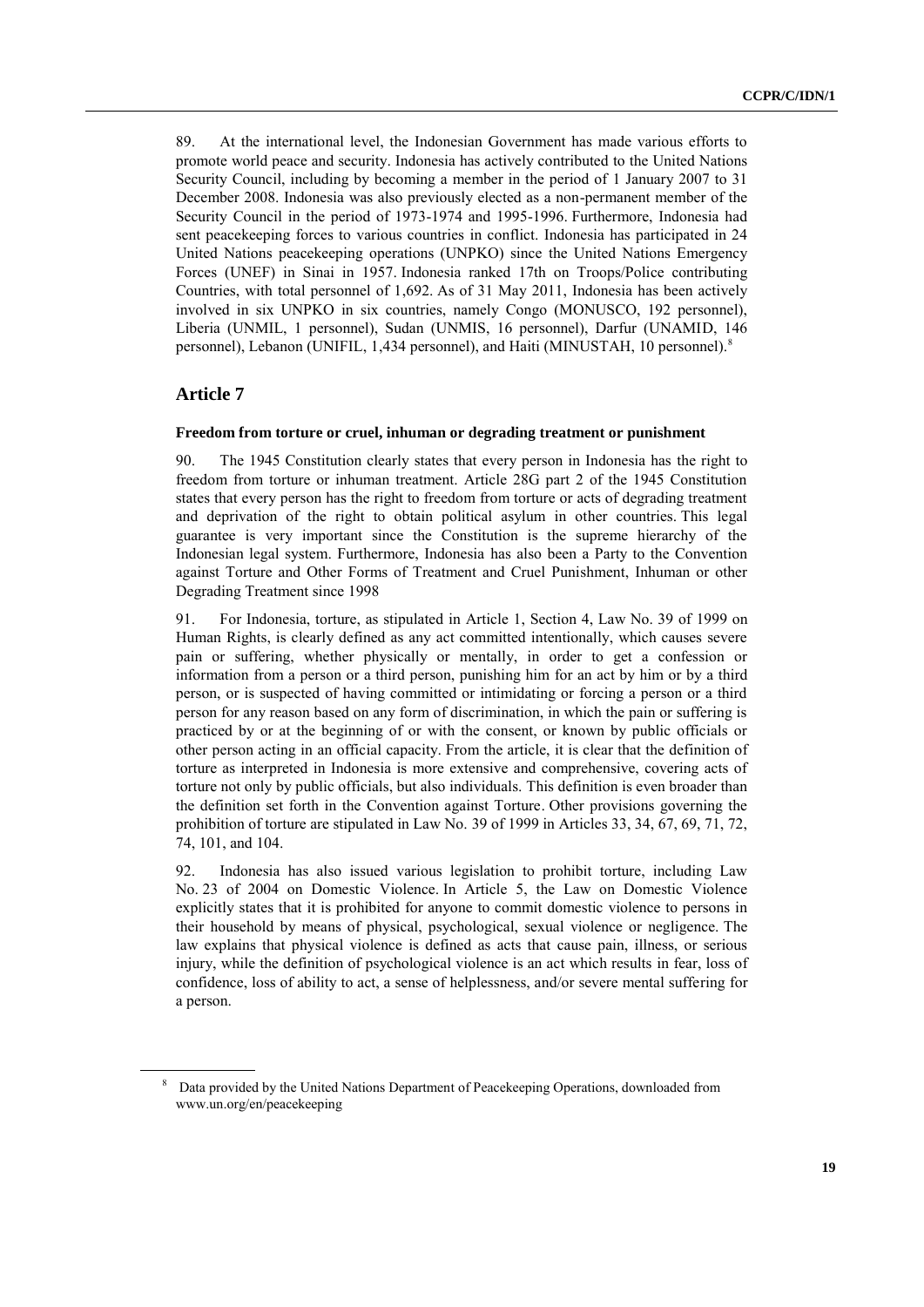93. In providing protection to children from abuse, Indonesia has enacted Law No. 23 of 2002 on Child Protection. Article 13 of the Law states that every child has the right to be protected from being the target of persecution, torture, or the imposition of inhumane punishment.

94. Indonesian legislation also provides special protection for those who are categorized as vulnerable groups. Article 5 (3) of Law No. 39 of 1999 on Human Rights states that any person who is part of a vulnerable group, is entitled to better treatment and protection with regard to specialty.

95. As the implementation to the commitment of Indonesia to the protection of all persons from torture, and as part of bureaucratic reforms within the Indonesian National Military (TNI), TNI has issued Regulation No. Perpang/73/IX/2010 dated 27 September 2010 on Opposition to Torture and Other Cruel Act in the Law Enforcement by TNI.

96. Indonesian Police has enacted Chief of Indonesian Police's Regulation (Perkap) No. 8 of 2009 on the Basic Guidelines of the Implementation of Human Rights Principles and Standards in the Exercise of Police Duties. The regulation has set the provision of human rights enforcement in the exercise of police duties, including measures of investigation and inquiry. The mechanism to supervise inquiry and investigation is set in Perkap No. 12 of 2009 on the Supervision and Control of Handling Criminal Cases by the Police. In addition to Perkap No. 12 of 2009, the Indonesian Police has internal mechanisms to investigate its members suspected of committing an act of torture; from the perspective of professional code of ethics, disciplinary violations and criminal law. In 2009, disciplinary action had been given to five members of the Indonesian police force who had committed torture in investigation. Furthermore the case had been submitted to the Public Court.

97. Provision to prohibit acts of torture by the Civil Service Police Unit is stipulated in Government Regulation No. 32 of 2004 on Civil Service Police Unit. Article 7 of the regulation states that as members of the Civil Police Service, public order officers must uphold the rule of law, human rights and other social norms in society.

98. In the context of the correctional system, there are several technical guidelines that provide guarantees for the protection of every prisoner from inhumane, cruel and degrading treatment, inter alia:

(a). Regulation of the Minister of Justice No. M.04-UM.01.06 1983 on Procedures for Placement of Prisoners and the Discipline of Prisoners in Correctional Facilities;

(b). Instruction of the Minister of Justice No. JC5/30a/10 of 1964 dated 20 July 1964 on the Prohibition of the use of Ball and Chain Shackles to the Prisoners;

(c). Instruction of the Minister of Justice No. JC5/19/18 of 1964 on the Release of Prisoners Detained without Legal Arrest Warrant;

(d). Regulation of the Minister of Justice No. M.04-UM.01.06 of 1983 on Detention and Care of Detainees, and Order of State Detention Center.

99. In addition, there are some regulations that provide special protection to women and children inmates from torture such as:

(a). Law No. 12 of 1995 on Correctional Facilities, which regulates the treatment program for women inmates in Women Correctional Facilities and for juvenile inmates in Juvenile Correctional Facilities;

Minister of Justice Regulation No. M.04-UM.01.06 1983, which sets the rule for body searches on women detainees, which should be performed by women officers;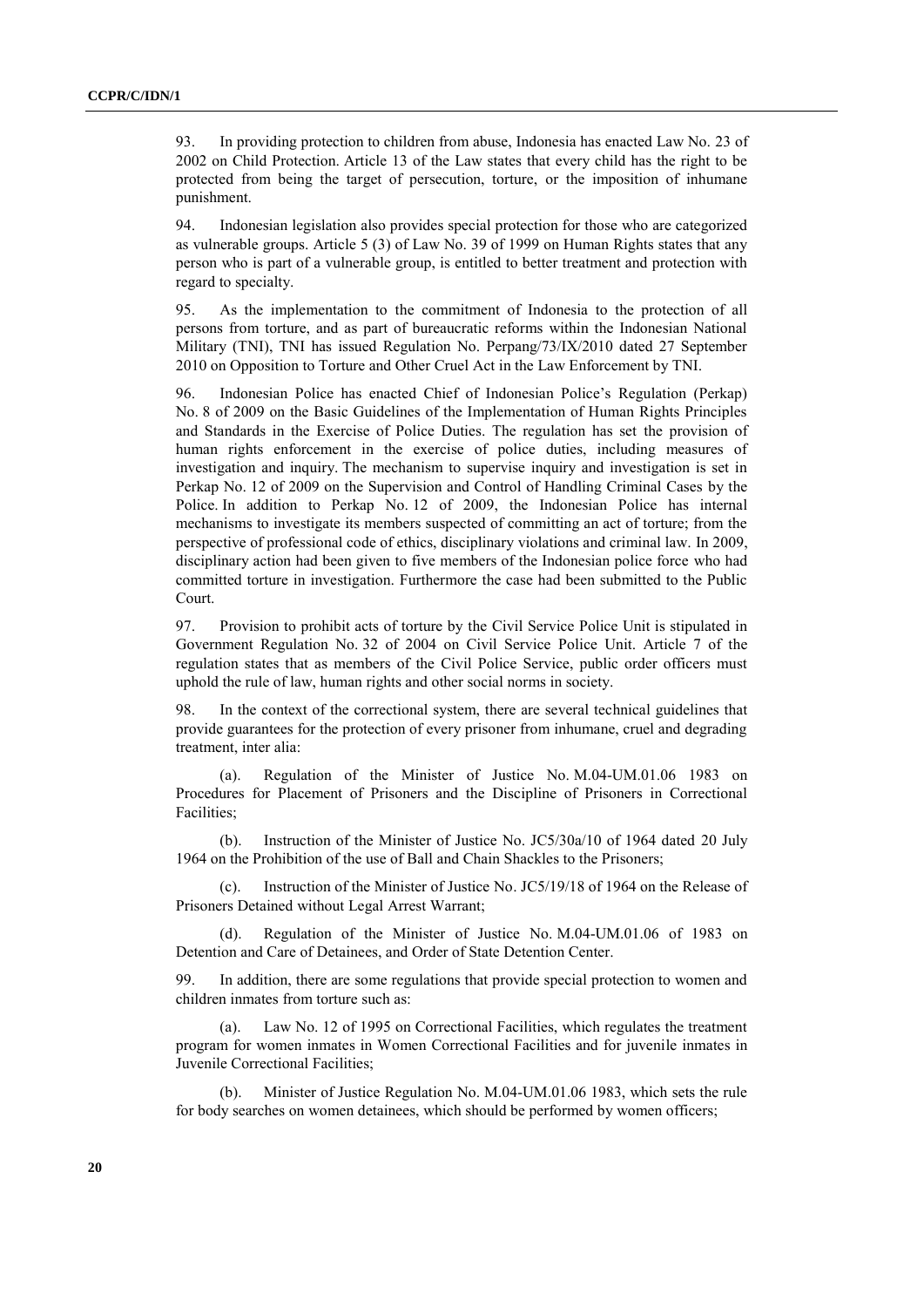(c). Government Regulation No. 31 of 1999 on Treatment and Assistance to inmates which regulates the distinction of treatment programs between adults and juveniles in the correctional facilities.

100. Another effort to prevent torture and abuse in Correctional Facilities is the enactment of Standard Operating Procedures on handling inmate complaints in the Correctional Facilities. Furthermore, Indonesia has also established an Ombudsman for Correctional Facilities managed by the Directorate General of Correction of the Ministry of Justice and Human Rights, in collaboration with the Ombudsman of the Republic of Indonesia. The Ombudsman is set to improve the quality of public services to inmates in correctional facilities.

101. Supervision on the possibility of acts of torture at the Correctional Facilities is also done by regulating the conduct and authority of correctional facilities officers, and by establishing sanctions and penalties for the officers who commit torture and abuse detainees/inmates. Sanctions can be enforced in the form of administrative punishments or criminal prosecutions.

102. The fulfillment of the right to freedom from torture is also given to prisoners on death row in the form of execution by shooting, in private and in the simplest manner possible to ensure that the convict would not suffer from the punishment, as stipulated by Presidential Regulation No. 2/PNPS/1964.

103. In line with the principle against torture, in connection with extradition, expatriation, and repatriation, Indonesia adheres to the principle of non-refoulement, either to countries that have already eliminated or still apply the death penalty. Indonesia has always proposed a provision so that an extradition request shall not be granted if there is substantial reason to believe that a person will be subject to torture or cruel inhuman or degrading treatment or punishment in another country. This matter is stipulated in Law No. 1 of 1979 on Extradition. This provision has been incorporated into one of the clauses in Indonesia's extradition treaty with nine countries which stated that extradition cannot be implemented if there is a real threat of torture. This principle is also applied to refugees and asylum seekers who use Indonesia as a place of transit.

104. The regulations mentioned above have ensured the absence of penalties which contain the elements of torture, cruel, degrading and inhuman treatment, especially to inmates or detainees. Nevertheless, there are still a number of challenges in the implementation of these regulations.

105. The main challenge is the fact that the term "torture" is not recognized in the current Penal Code. The code only recognizes the act of maltreatment, which is stipulated in Article 351 with a maximum penalty of 2 years 8 months. In order to accommodate the definition of torture in the Penal Code, currently Indonesia is in the process of revising its Penal Code. The draft of the new Penal Code has incorporated the definition of torture and the punishment for perpetrators of torture, stating that, "Anyone who performs torture will be punished by at least 3 years and maximum 15 years of imprisonment."

106. Another challenge is the absence of regulation governing medical experiments on humans, especially those who are detained or imprisoned. To overcome this matter, the Government has included the regulation on medical experiments in the draft of the new Penal Code, which states that anyone performing torture or other inhuman treatment including biological experiments will be subject to imprisonment of at least 3 (three) years and maximum 15 (fifteen) years. In addition, the Government has enacted Law No. 36 of 2009 on Health, which regulates medical practice in general. The Law provides that any medical experiment shall be carried out with the consent of the subject. In addition, Indonesia has also set a special protection for convicts in connection with medical care in Government Regulation No. 58 of 1999 on the Terms and Procedure of Care for Detainees.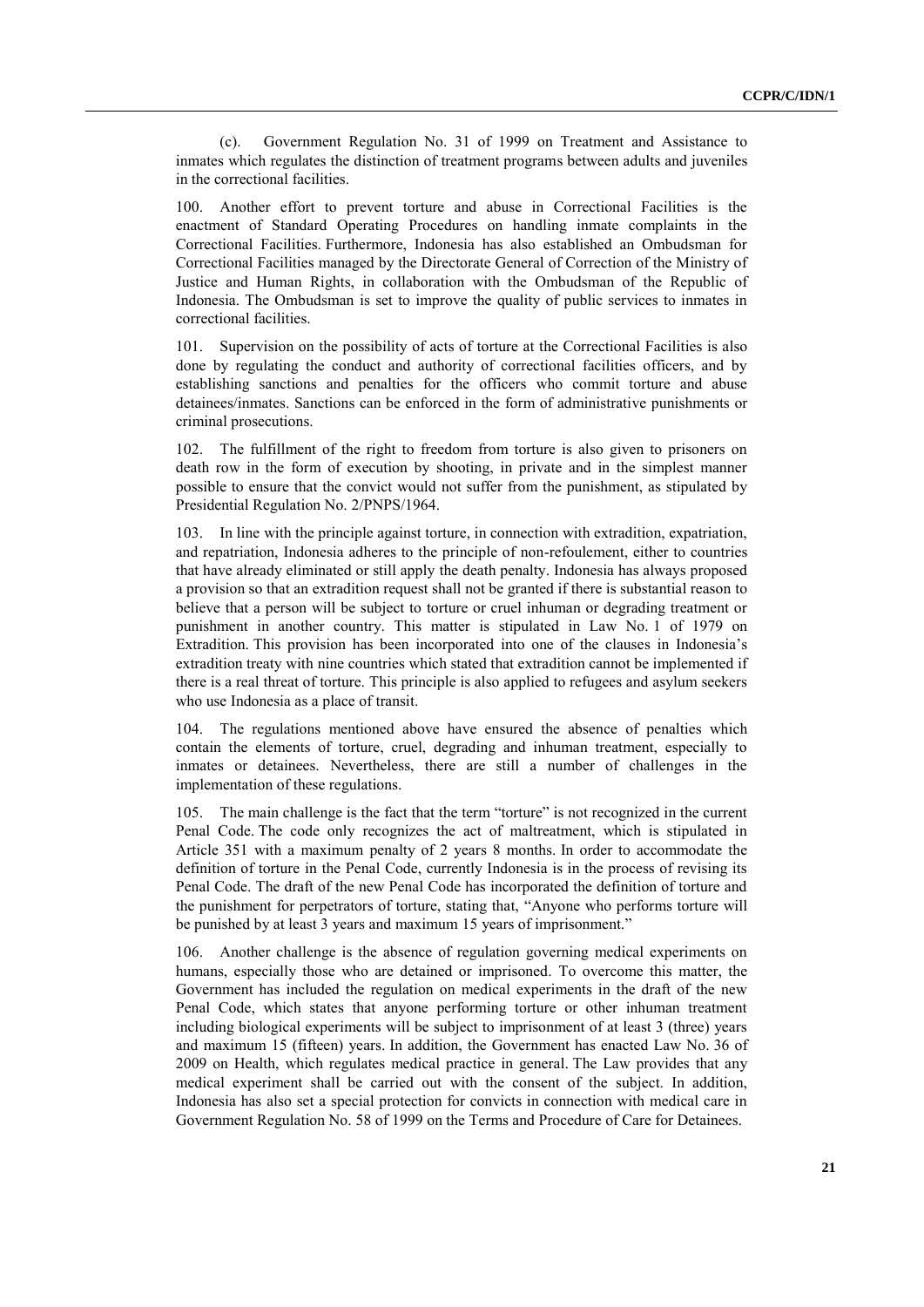107. Indonesia's commitment to fulfilling the right of a person to freedom from torture is also implemented by various efforts including dissemination of information regarding the prohibition of torture. In this case, Indonesia has conducted socialization, dissemination and distribution of published materials to various groups and law enforcement officials. In addition, the Indonesian National Military and the Indonesian National Police have respectively published a handbook for internal use containing brief information regarding the prohibition of torture. The handbook is mandatory for all police and military personnel as guidance in performing their duties without committing torture and persecution.

## **Article 8**

#### **Prohibition of slavery**

108. The 1945 Constitution recognizes that the right to freedom from slavery is a nonderogable right, as stated in Article 28I paragraph (1).

109. The national legal framework governing the prohibition of all forms of slavery and human trafficking is stipulated in Law No. 39 of 1999 on Human Rights. Article 20 of the Law states unequivocally that no one shall be held in slavery or servitude. The Government prohibits all forms of slavery or servitude, slave trade, trafficking of women, and all acts of any similar purpose.

110. In addition, Indonesia has enacted Law No. 19 of 1999 on the Ratification of ILO Convention No. 105 (1957) on the Abolition of Forced Labour. The ratification of the Convention has created a national law that specifically prohibits anyone from performing forced labor, including prison labor, compulsory work, forced labor for labor disciplinary, to punish labor for its involvement in a strike or for the purpose of discrimination on the basis of racial, social, nationality, or religion.

111. Law No. 21 of 2007 regulates anti-slavery provisions and the slave trade, which is categorized as a form of human exploitation in the crime of trafficking in persons. In particular, the criminal provisions in the Law are set out in Chapter II Article 2 to Article 18 with the minimum and maximum penalties.

112. To strengthen the legal foundation for transnational crime involving violence or exploitation of human beings, Indonesia has enacted Law No. 5 of 2009 on the Ratification of the United Nations Convention against Transnational Organized Crime. In addition, Indonesia has also ratified the Protocol to Prevent, Suppress and Punish Trafficking in Persons, Especially Women and Children by Law No. 14 of 2009, and the Protocol against the Smuggling of Migrants by Land, Sea and Air, Supplementing the United Nations Convention against Transnational Organized Crime by Law No. 15 of 2009, as an embodiment of the commitment to prevent and combat transnational organized crime, including smuggling of migrants.

113. In order to strengthen the efforts for the prevention, treatment, and settlement of trafficking cases, Indonesia has completed relevant legislation on trafficking in persons by enacting Law No. 21 of 2007 on Combating Criminal Act of Trafficking in Persons. The Law, in addition to governing protection for trafficking victims, governs the fulfillment of the victim's right to justice. The Law regulates a number of sanctions, both administrative (for corporate perpetrators) and imprisonment and fines.

114. In addition, the Law also protects children from criminal acts of trafficking in persons as defined in Articles 5 and 6, which regulate the crime of trafficking in persons for the purpose of adoption and internal and external child trafficking. This provision strengthens Article 13 letter b Law No. 23 of 2002 on Child Protection, which provides for protection of children from exploitation, both economically and sexually.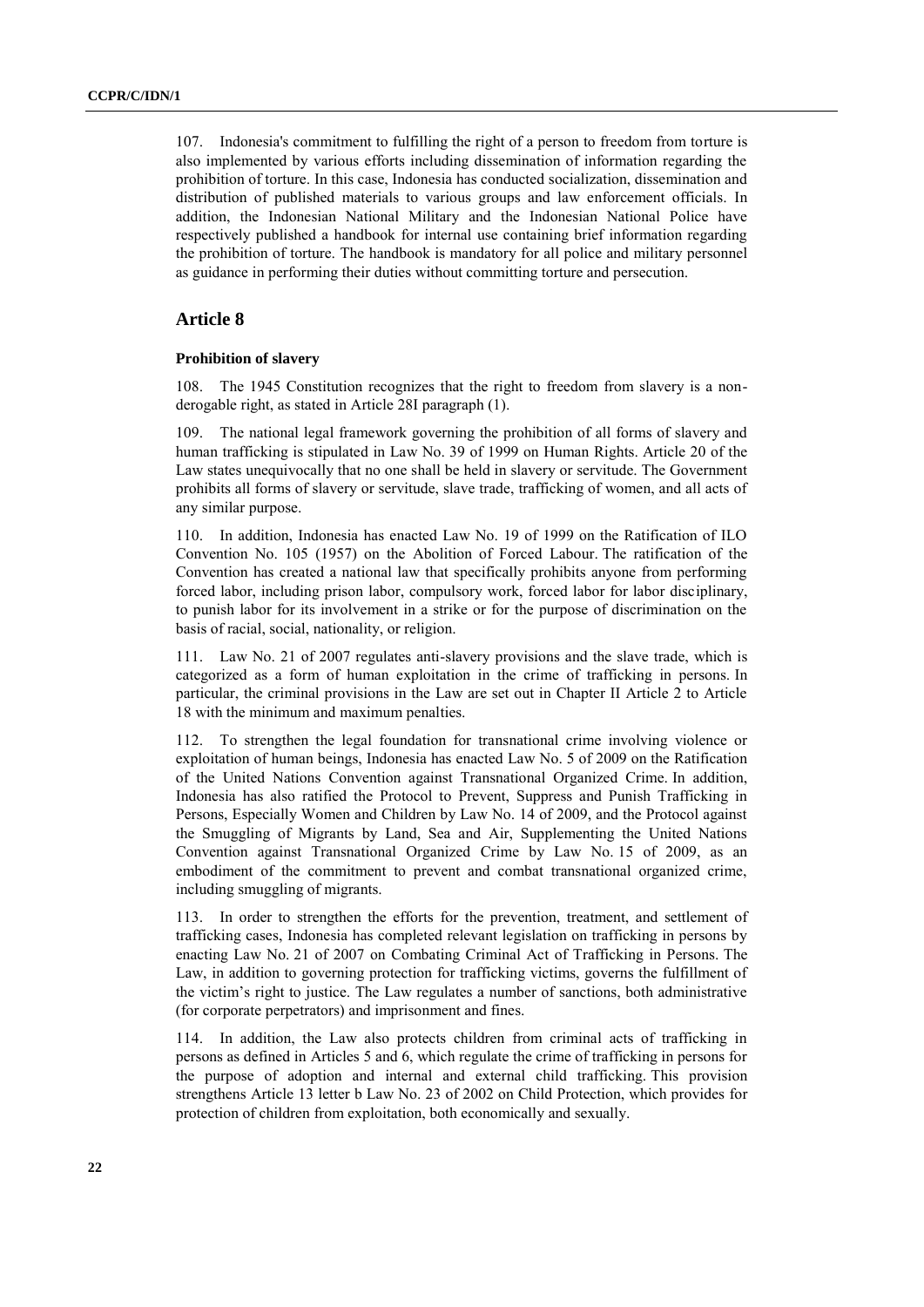115. In Law No. 21 of 2007, the definition of Trafficking in Persons is adopted from the definition as set forth in the Protocol to Prevent, Suppress and Punish Trafficking in Persons, Especially Women and Children, and is adapted to Indonesian legal and political principles. The definition of trafficking in persons is comprehensively formulated in order to be applicable to any activities related either directly or indirectly to trafficking in persons, involving not only individuals but also corporations as legal personalities. Penalties for individual perpetrators consist of imprisonment and fines. The Law applies such penalties for a minimum of 3 years and a maximum of 15 years, as well as the minimum fine of Rp 120,000,000 and maximum of Rp 600,000,000. For trafficking in persons committed by corporations, the investigation, prosecution, and punishment are enforced on the corporation and/or its board of directors. Any corporation proven guilty of involvement in trafficking in persons shall be given a criminal fine 3 times higher than the amount for individuals plus additional penalties, as well as the revocation of business licenses, confiscation of property, removal of legal status, termination of employment, or prohibition from establishing similar businesses.

116. An act of trafficking in persons that causes the victims to suffer from serious injuries, severe mental disorders, or other infectious diseases that endanger their lives, pregnancy, or impair or cause the loss of reproductive function shall be subject to a heavier sentence. If the crime causes death to the victims, the perpetrators can be sentenced with imprisonment for a minimum of 5 years and a maximum of a lifetime imprisonment and a fine of a minimum of Rp 200.000.000 and a maximum of Rp 5,000,000,000. If the crime is carried out by an organized group, the penalty will be enforced one third heavier on each perpetrator.

117. To increase its protection, the Indonesian Government established the Special Task Force to Combat Trafficking in Persons based on Presidential Regulation No. 69 of 2008. In addition, Government Regulation No. 9 of 2008 was enacted to provide integrated procedures and mechanisms for the treatment of witnesses and victims of trafficking in persons.

118. To date, there have been 20 Task Forces established at the provincial levels, and 72 at the district/municipal level. There are seven major concerns of the Task Force, namely: (i) Prevention and Child Participation, (ii) Rehabilitation of Health, (iii) Social Rehabilitation, Repatriation and Reintegration, (iv) Development of the Rule of Law; (v) Law Enforcement, (vi) Commercial Sexual Exploitation of Children, (vii) Coordination and Cooperation. Those tasks are carried out using prevention strategies with activities such as dissemination, advocacy; indictment and mediation service; and empowerment by rehabilitation, reintegration, and reunification.

119. The Government has established various institutions to support the Task Force, such as the Integrated Services Center for Women and Children Unit (P2TP2A). The agency provides integrated activities and services for victims of trafficking and violence.

120. Another institution which provides services to victims of trafficking in persons is the Ministry of Social Affairs. This Ministry focuses on the recovery of the victim's physical and psychological condition. To date, the Ministry of Social Affairs has established service centers for victims of trafficking in persons, consisting of Trauma Center and Safe Houses (RPTC), Shelters for Women (RPSW), and Shelters for Children (RPSAs). During the period of January - December 2010, there were 306 people (3 of them children) sheltered under RPTC, 50 people (all women) sheltered under RPSW, and 234 people under RPSAs (spread across 10 Shelters in Baturaden, Makassar, Bandung, Mataram, Tanjung Pinang, Lampung, Batu-Malang, Pontianak, and Ungaran-Semarang). Another agency that deals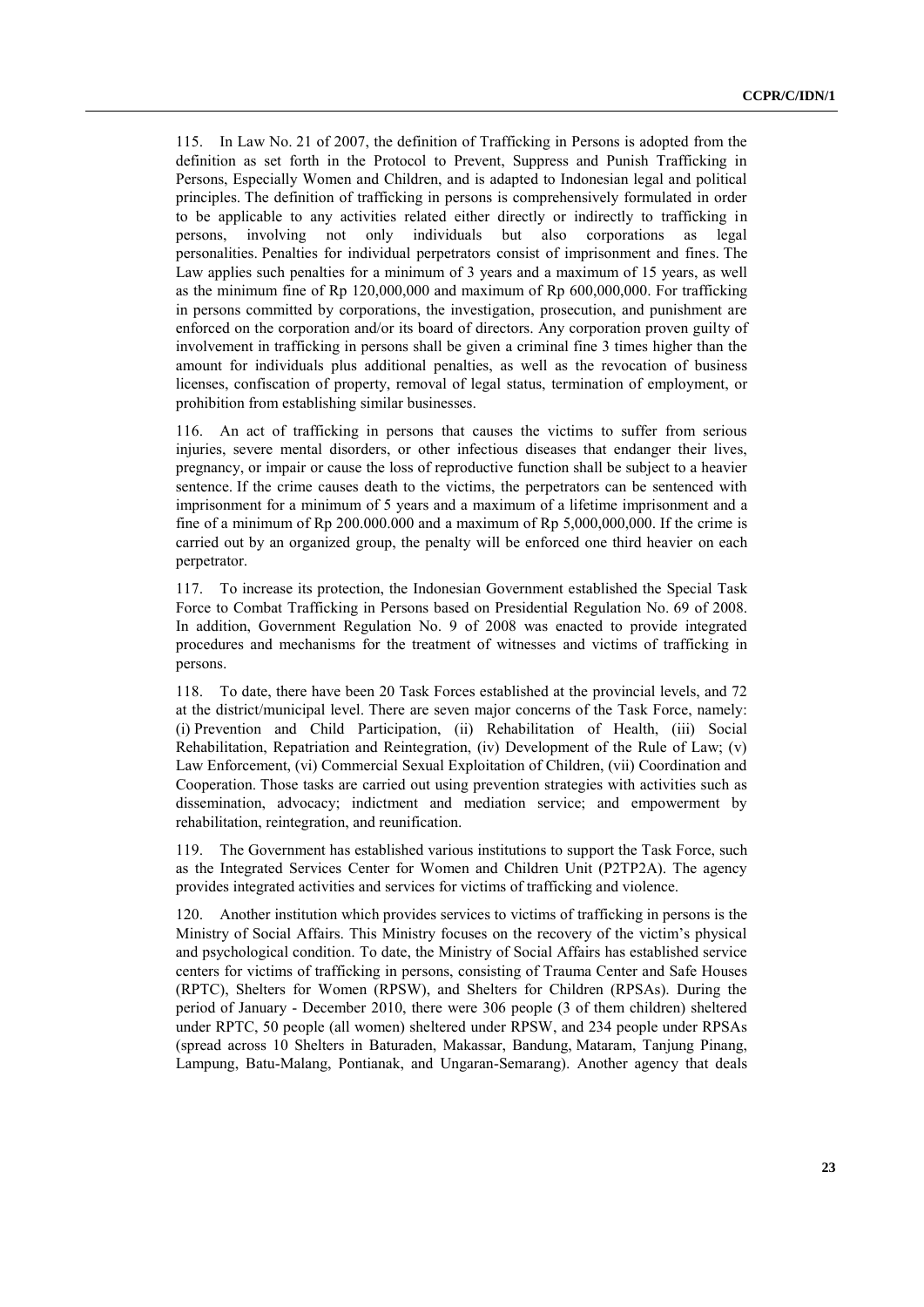with trafficking victims is the Police Hospital. One of the Police Hospitals, namely Sukamto Bhayangkara Hospital, has assisted 105 victims (85 women, 9 men, 9 girls and 2 boys)<sup>.9</sup>

121. In addition to government agencies, there is also an independent national commission that handles victims of trafficking, namely the National Commission on Violence against Women (Komnas Perempuan). The Commission is in charge of creating the conditions for the elimination of all forms of violence against women and for the enforcement of women's rights. The Commission has developed a complaint mechanism for women victims of trafficking, called the Reference-Only Complaint Unit (UPR). Not only does this unit provide direct assistance to victims who make complaints, it also identifies their needs and refers them to agencies that can provide further assistance.

122. The Indonesian Government has also established a National Action Plan on the Elimination of Trafficking of Women and Children. The Plan comprises real steps which include medical rehabilitation, social rehabilitation, repatriation and reintegration, development of legal norms and law enforcement for the traffickers. The Plan has become the basis of various regional action plans that have been implemented at the regional level, in accordance with the specificities in that particular area. For example, the Regional Action Plan proclaimed by Sumbawa Regency Decree No. 12 of 2010; Regulation of Lampung Province No. 4 of 2010 on the Prevention of Trafficking; and Regulation of Bali Province No. 10 of 2009 on the Prevention and the Handling of Victims of Trafficking.

123. At the national level, records and reports on trafficking cases have been conducted in 15 provinces and 242 districts/municipals. From March 2005 to June 2010, the number of victims identified and assisted was 3,642 people, consisting of 3,298 female victims (nearly 90%).<sup>10</sup> The Government has also launched a dedicated website (www.gugustugastrafficking.org) which provides information on trafficking cases.

124. Most of the victims come from the following provinces: West Java (22.76%), West Kalimantan (19.33%), East Java (12.34%), Central Java (11.46%), North Sumatera (6.80%), West Nusa Tenggara (6.35%), Lampung (5.06%), East Nusa Tenggara (4.36%), South Sumatera (1.93%), Banten (2.17%), South Sulawesi (1.61%), and Jakarta  $(1.61\%)$ . Most of them are trafficked abroad  $(82.55\%)$  to destination countries, especially Malaysia (92.84%), Saudi Arabia (2.13%), Singapore (0.95%), Japan (0.89%), and the rest are scattered in various countries. Most of the victims are only elementary school graduates (29.67%), some elementary school drop-outs (19.97%), while some other victims are junior high school graduates (19.65%). Most of the victims are willing to leave their homeland to seek jobs (88.06%), while the rest leave due to family and personal issues as well as other matters. Most of the parties involved in victims' recruitment are the agent (66.13%), family members (7.15%), friends (6.93%), and neighbors (7.15%). Other causal factors are kidnapping, and elopement. The victims are promised jobs such as domestic workers (56.47%), waitresses (13.47%), shopkeepers (5.78%), factory workers, (5.57%), and babysitters (3.05%). In reality, the victims work as domestic workers (56.36%), forced prostitutes (16.01%); plantation workers (4.55%), factory workers (2.36%), waitresses  $(2.44\%)$ , while others experience exploitation during transit  $(11.35\%)$ <sup>1</sup>

125. Common forms of exploitations are: excessive working hours (78.71%); freedom of movement totally denied (76.42%); verbal and psychological abuse (73.65 %); total deprivation of wages (70.41%); partial deprivation of wages (15.63%); lack of health care service in the case of illness (56.73%); deprivation of adequate food and water (52.31%);

<sup>9</sup> According to data provided by the Ministry of Social Affairs

<sup>&</sup>lt;sup>10</sup> According to data provided by IOM Indonesia, downloaded from www.gugustugastrafficking.org

<sup>&</sup>lt;sup>11</sup> According to data provided by IOM Indonesia, downloaded from www.gugustugastrafficking.org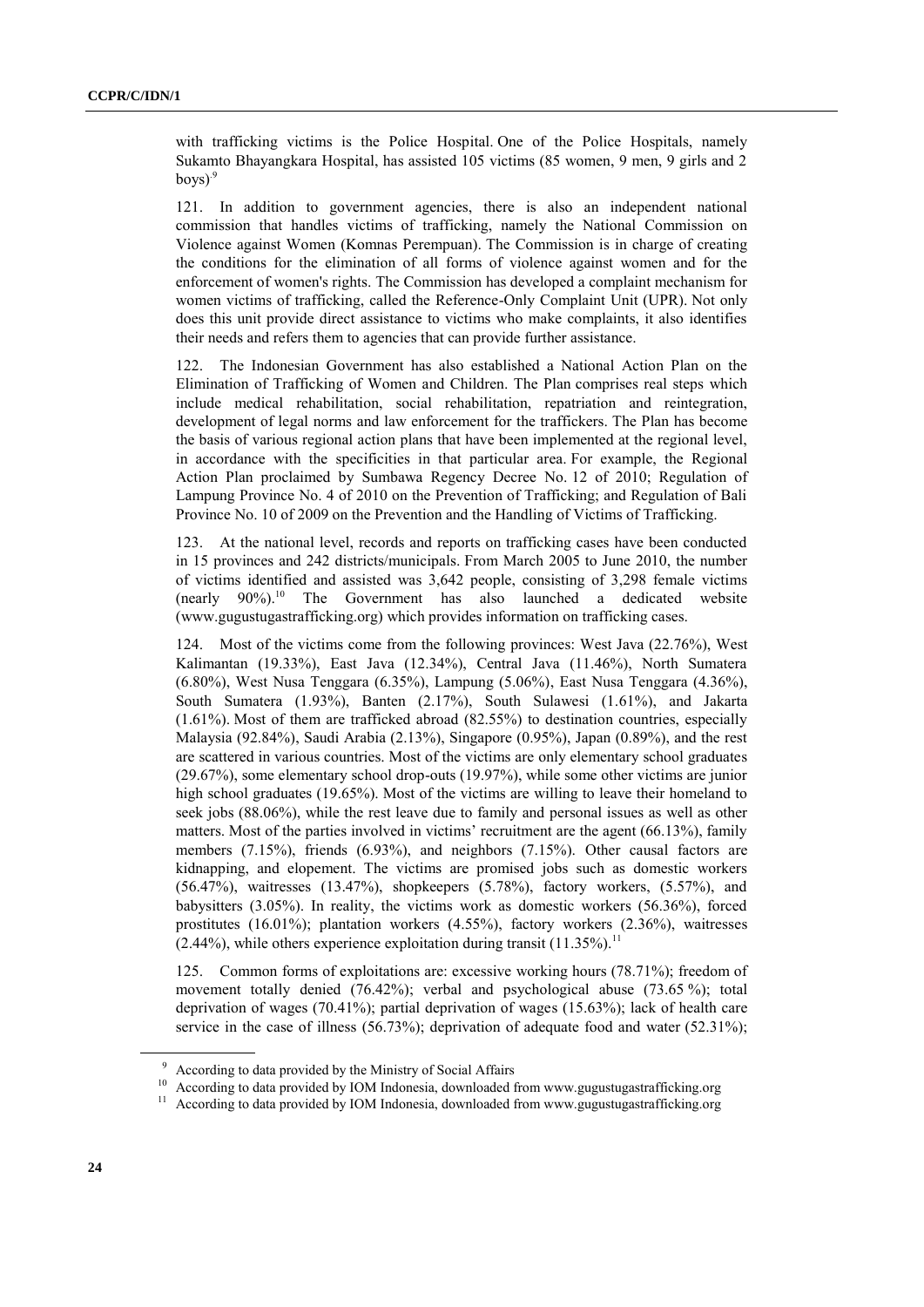poor sanitary state of living place (36.65%); imprisonment (30.41%); forced indoctrination (35.27%); forced mobility adhering to their employer (28.70%); sexual abuse (19.84%); rape (9.41%); freedom of movement partially denied (7.72%); forced use of drugs (5.16%); and forced consumption of alcohol (6.90%). Means of breaking away from trafficking are mostly by escaping themselves (50.87%); police (29.08%); NGOs assistance (2.97%); and other means.<sup>12</sup>

126. Among the reported female victims of trafficking, most suffered from sexually transmitted infections, such as chlamydia (69.50%), trichomoniasis (6.12%), gonorrhea  $(3.79\%)$ , hepatitis B  $(4.24\%)$ , and HIV  $(1.30\%)$ . In addition, they also suffer from psychological impact, in which 82% showed symptoms of depression, 29% of post traumatic stress, 64% of anxiety (including physical signs such as chest pain), and many other symptoms. Only 7% were identified as having no indication of any psychological disorder.<sup>13</sup>

127. The support from the central and regional governments to fight trafficking is implemented by the allocation of special funds to deal with female victims and policies that support special services. Government agencies, such as police and hospitals, independently or in cooperation with other parties, have conducted some capacity building programs, such as the preparation of guidelines for victim services, prevention and treatment guidelines, training, handling of victims of violence, the development of community health centers capable of managing cases of gender-based violence, and training of law enforcement in handling cases of violence. In addition, the Government also conducts capacity-building for the immigration officials at the embarkation and debarkation points, as well as analyzing human rights basis for legislation and memorandums of understanding on labor.

128. In order to complement efforts at the national level, the Indonesian Government, along with the Government of Australia, initiated the Bali Process on People Smuggling, Trafficking in Persons and Related Transnational Crime in 2002. This process is the only process in the Asia-Pacific region handling the problem of human smuggling by involving the countries of origin, transit, and destination all together. Since its establishment, the Bali Process has conducted 3 (three) meetings of the Bali Process Regional Ministerial Conference. Since the third Conference, the Bali Process has begun to move towards practical and concrete action. This can be seen from a number of action items agreed, such as the establishment of networks of immigration officials at major airports in the Asia Pacific region (Regional Immigration Liaison Officer Network)/RILON; the improvement of the integrity of visa services; and increasing cooperation to address the problem of people smuggling by sea. In addition, the Bali Process Ad Hoc Group meeting has also established several principles that need to be put forward in an effort to strengthen cooperation among countries of origin, transit, and destination. The principles are shared responsibility and a consistent approach to protection, resettlement, and repatriation, including the need to criminalize people smuggling and trafficking in persons consistently among countries in the region.

## **Article 9**

#### **Liberty and security of person**

129. Indonesia upholds the right to personal liberty and the rights to recognition as a person, and provides protection for every person from arbitrary arrest and detention. This

<sup>&</sup>lt;sup>12</sup> According to data provided by IOM Indonesia, downloaded from www.gugustugastrafficking.org

<sup>&</sup>lt;sup>13</sup> According to data provided by IOM Indonesia, downloaded from www.gugustugastrafficking.org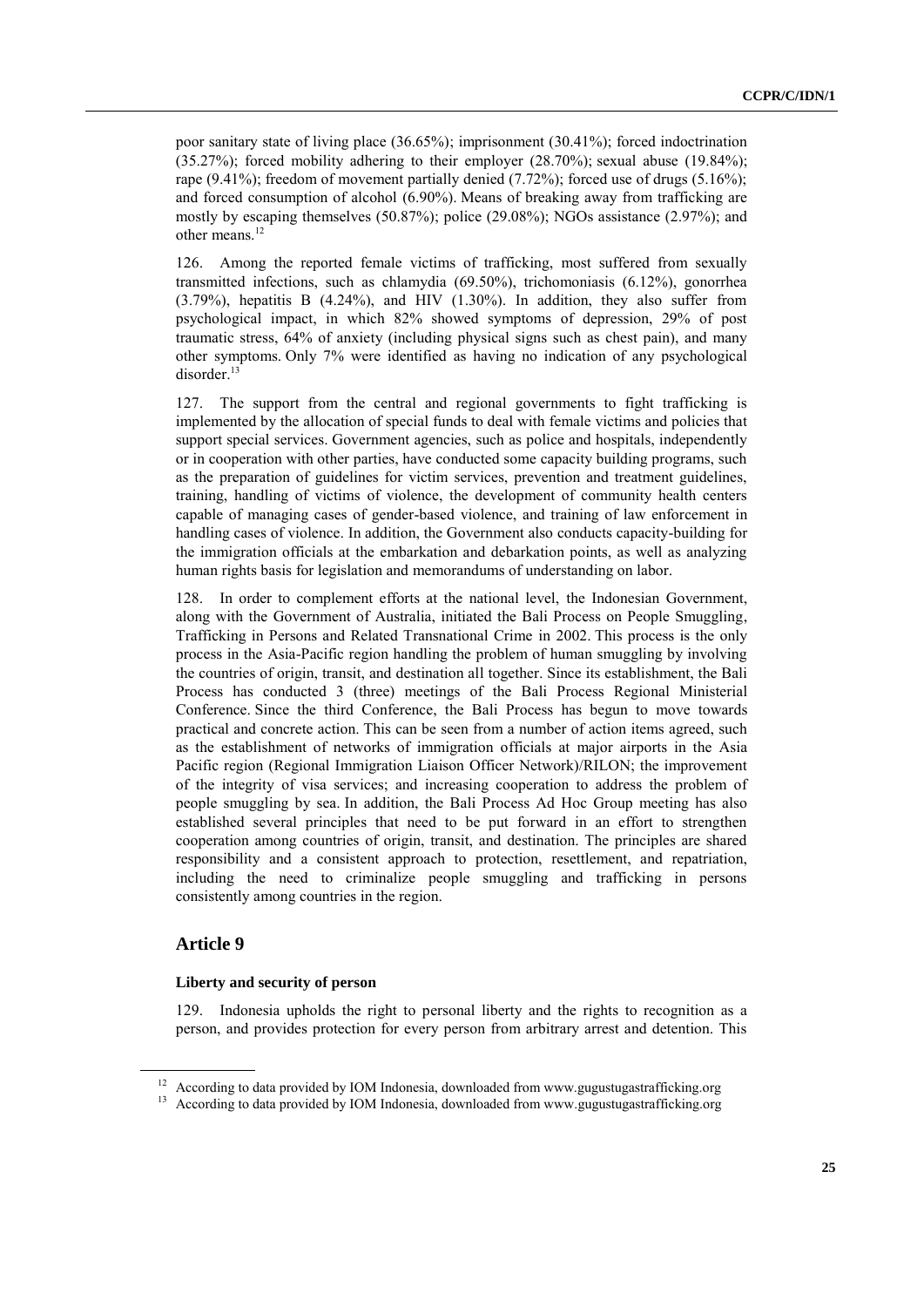principle applies in every case, including cases of arrest and detention of persons with mental illness, homeless people, and people with drug dependence, as well as cases of detention for the purpose of education or immigration control.

130. The 1945 Constitution guarantees the rights to individual privacy and security as well as protection against threats, as stipulated in Article 28G Paragraph (1) of the Constitution, which states that every person has a right to the protection of their personal and household privacy, honor, dignity and private ownership, and is entitled to the security and protection from any threats that refrains them from doing or not doing any action considered as their human rights.

131. The right to personal liberty and the right to recognition as a person and equality before the law is stipulated in Article 4 of Law No. 39 of 1999 on Human Rights, which states, inter alia, that the right to recognition as a person and equality before the law, as well as the right to freedom from retroactive prosecution are non-derogable rights under any circumstances and by anyone. This guarantee is reaffirmed in Article 34 of Law no. 39 of 1999, which states that every person shall not be arrested, detained, tortured, ostracized, exiled, or displaced arbitrarily.

132. However, in criminal cases, criminal proceedings against a person (including arrest and detention) allow the reduction of a person's rights in accordance with the applicable legislation. In certain criminal cases or other conditions which involve people who experience mental illness, vagrancy or drug addiction, or for educational purposes, immigration control and mechanism of the judicial process, including arrest or detention, may be carried out or dismissed on the basis of applicable legislation. In cases involving people with mental disorder, if in the judicial process the defendant is found to be suffering from a mental disorder, the judicial process cannot continue and the defendant will be automatically admitted to an asylum. This is in accordance with Article 44 paragraph 2 of the Penal Code, which states that if the alleged acts are found unable to be held against the defendant because of his/her mental disorder or illness, the judge may order the admission of the defendant to an asylum for up to one year as a probationary measure.

133. In criminal cases involving people with drug addiction, in accordance with Law No. 35 of 2009 on Narcotics, arrest by the authority shall be carried out no later than 3 x 24 hours after investigators receive an arrest warrant. Detention of suspects following such arrest can be for a maximum of 3 x 24 hours. Drug addicts and victims of drug abuse are required to undergo medical and social rehabilitation, but are not regarded as crime suspects or offenders.

134. Law No. 6 of 2011 on Immigration allows detention practices against foreigners residing in the territory of Indonesia should they be under suspicion of engaging in activities considered to be harmful to Indonesian security and public order, or not respectful of, or obeying Indonesian laws and regulations. Possible immigration measures include restrictions, alteration, or cancellation of visa or resident/stay permit; prohibition of access to one or several areas in Indonesia; requirement to reside in a particular place in Indonesia; and the expulsion or deportation from the territory of Indonesia or banning from the territory of Indonesia. In the process of implementing these immigration measures, it is permitted to incarcerate foreigners in the immigration detention house (Rudenim) to wait for their expulsion or deportation from Indonesia.

135. With regard to the judicial process, including during arrest and detention, Indonesia has fully adhered to article 9 paragraph 3 of the Covenant, which stipulates that anyone arrested or detained on criminal charges shall be promptly brought before a judge or other official authorized by law to exercise judicial power and shall be entitled to trial within a reasonable time, or be released without delay.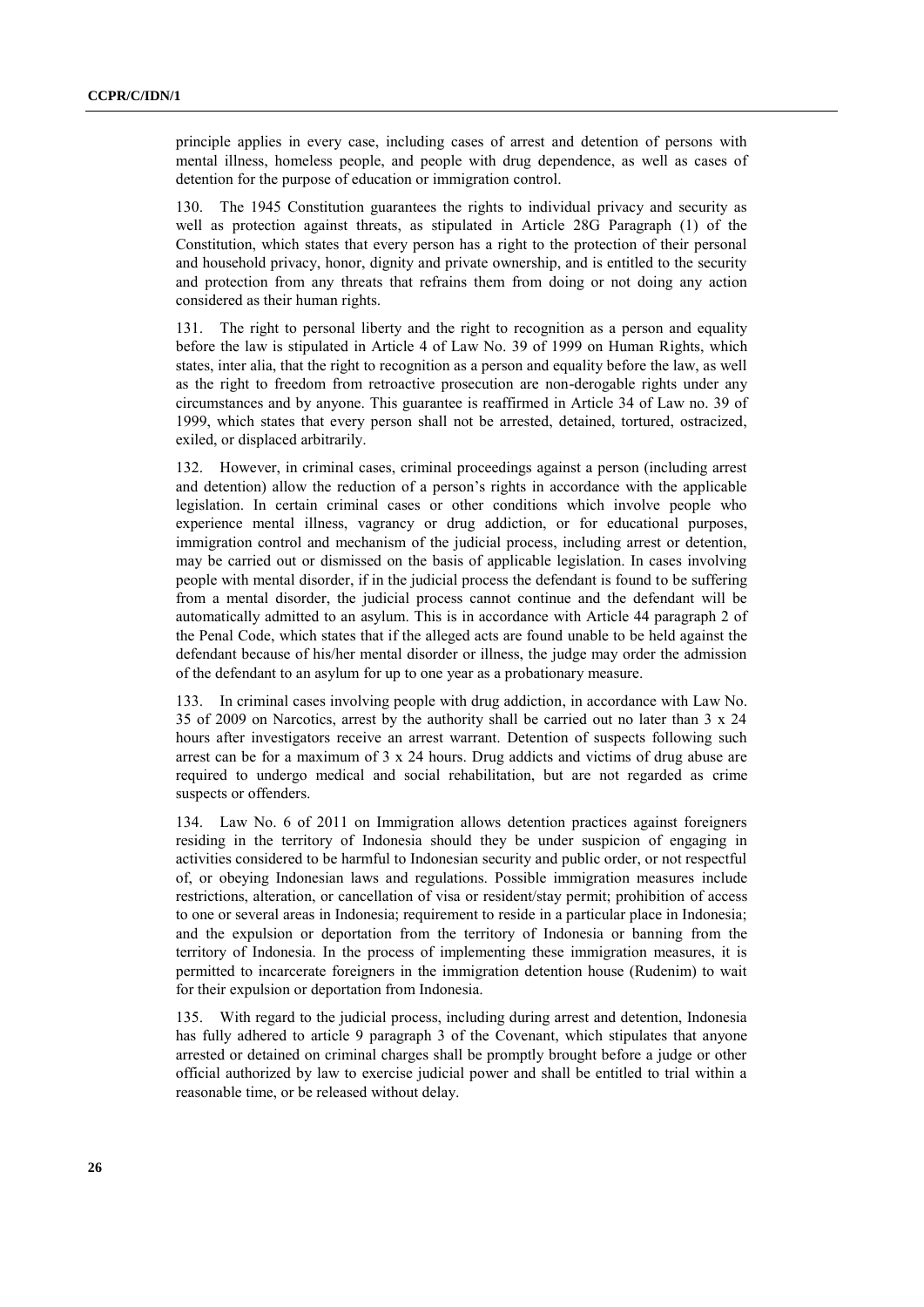136. The mechanism of the justice process, including arrest and detention procedures, is stipulated in Law No. 8 of 1981 on Criminal Proceeding Code. Article 18, Paragraph (1) of the Criminal Proceeding Code states that an arrest by officers of the Indonesian National Police (Polri) is performed by showing a letter of assignment and an arrest warrant that lists the identity of the suspect, the reason for the arrest and a brief description of the crime allegedly committed by the suspect, as well as the crime's locus delicti. Furthermore, Article 21 Paragraph (1) allows the extension of detention of alleged suspects or defendants based on evidence that the suspects may escape from detention, destroy or omit evidence or commit another crime.

137. As stipulated in the Criminal Proceeding Code, the time limit for the detention of a person is clearly defined. Initial detention, if deemed necessary for the purpose of police investigation, can be conducted 24 hours after the arrest. During that period, investigators should issue an arrest warrant which is valid for 20 days, as stipulated in Article 24 paragraph 1 of the Code. If necessary, and after considering the case files, the detention can be extended for a period of 40 days with the approval, and under the supervision of an attorney, or based on the investigators' own initiative. After the first 60 days of the detention, if deemed necessary, subsequent extension can only be requested for a period not exceeding 20 days. This second extension must be authorized by a judge. After the first submission of the case documents to the court, the judge in charge of the case could provide a further detention extension of 30 days. Based on a court decision, an additional 60-day detention period can be proposed to prepare court documents and case investigation.

138. In the event of an appeal, the court may order an extension of the detention for a period of 30 days, followed by, if necessary, another extension for a period of 60 days following the decision of the court of appeal. Should the case goes to the Supreme Court for another appeal, the detention period can be extended for another 50 days by the Agency related to the court (the "Petty Bench"). Another 60 days extension can be given, should the Supreme Court Chief Justice so decide. If a suspect has not been brought before the court after 110 days, they shall be released. The maximum period of detention before trial and any form of judicial decision is 400 days. However, the official who performs the arrest shall notify the suspect of the extension of his/her detention.

139. In cases related to human rights violations, the arrest and detention of a person suspected of a human rights violation is stipulated in Law No. 26 of 2000 on Human Rights Courts. With regard to arrest, Article 11 of the Law states that the Supreme Court is the competent authority and has the right to authorize the arrest of anyone suspected of having committed human rights violations. The arrest should be followed by further investigation to obtain relevant data from previous investigations of this case. It should be noted that the arrest is only valid for 1 day. Article 13 of Law no. 26 of 2000 states that: "(1) detention for the purpose of further investigation can be conducted for a maximum of 90 days. (2) Detention period as specified in paragraph (1) can be extended for a maximum of 90 days by the Chief Justice of the Ad-Hoc Human Rights Court within its jurisdiction. (3) If the investigation as stated in paragraph (2) cannot be resolved, the detention can be extended for 60 days."

140. Through a number of mechanisms, Indonesia ensures that the judicial process is conducted in a timely manner without delay. However, Indonesia also has other measures to reduce the period of detention prior to court proceeding so that anyone who is arrested or detained on criminal charges can be promptly brought before a judge.

141. One of the measures is the implementation of habeas corpus procedures. This procedure is a form of pre-trial hearing stipulated in Articles 77 to 83 of Law no. 8 of 1981 on the Criminal Proceeding Code. The habeas corpus procedures enable a detainee (as well as their family and/or relatives) to file a motion that the arrest, detention, or allegation is against the law. Upon filing the motion, the judge shall, within three days, set up a date to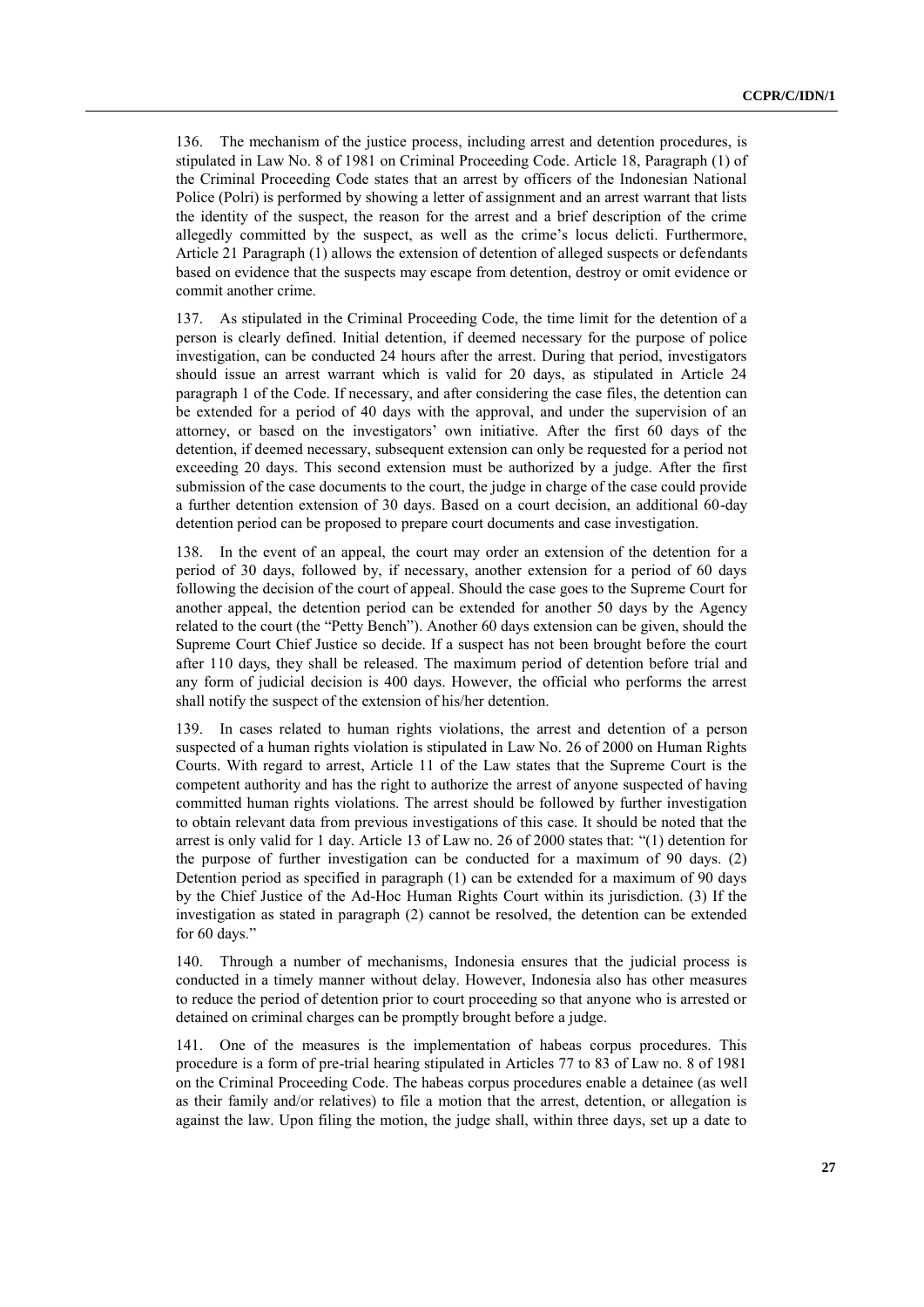review the motion and provide his/her decision no later than seven days afterward. The Judge's decision on the motion cannot be appealed. Thus, if the judge declares that the detention is not lawful (or allegations not proven), the detainee shall be released immediately from detention.

142. Article 50 of Law no. 8 of 1981 on Criminal Proceeding Code regulates prompt process in the handling of criminal cases. Paragraph 1 of the article states that the suspects have the right to proper examination by the investigators, and their case subsequently handed over to the prosecutor. Meanwhile, Paragraph 3 of the article states that a suspect has the right to a prompt trial.

143. Another measure is the formation of a new response unit in the police force to react more swiftly to criminal cases. Indonesia National Police Chief Decree No. Pol: JUKNIS/01/11/1982, point 5 b, states that the investigation of any criminal case should be conducted in the shortest time possible.

144. In addition to measures taken to reduce the period of pre-trial detention in order to expedite the court proceedings, Indonesia has also taken measures to reduce the number of pre-trial detentions. This measure is mainly to reduce the number of detentions for public safety reasons. The measure is implemented by the enactment of Law No. 26 of 1999 on the revocation of Law No. 11/PNPS of 1963 on Combating Subversion Activities. Law no. 26 of 1999 confirms that the practice of arbitrary arrest under the pretext of public safety is no longer permitted.

145. In line with efforts of Indonesia to ensure justice in the process of arrest and detention, as stipulated in Law No. 8 of 1981 on Criminal Proceeding Code, a person who is unlawfully arrested, detained, charged or tried is entitled to compensation and rehabilitation from the authority which performs the investigation. In addition, each law enforcement official who willfully violates any law will be prosecuted and punished or subject to administrative sanctions.

146. With regard to compensation, the Criminal Proceeding Code contains articles that regulate the pre-trial processes, with procedures that must be carried out through the criminal proceedings. With regard to rehabilitation in Indonesian criminal proceedings, the defendant will be given a vindication only when he/she is declared free of all charges.

## **Article 10**

#### **Treatment of persons deprived of their liberty**

147. Indonesia ensures that a person whose right of liberty is deprived, receives humane and respectable treatment. The assurance of this right is stipulated in a number of Indonesian national legislation and administrative regulations. In principle, Article 28G Paragraph 2 of the 1945 Constitution stipulates that every person has the right to freedom from torture or any degrading treatment.

148. Furthermore, guarantee of the protection of this right is regulated in Law No. 39 of 1999 on Human Rights, which states that all persons, without discrimination, have the right to attain justice and be tried in judicial proceedings that are free and impartial, in accordance with the procedural law that provides for objective investigation by a truthful and fair judge in order to obtain a just and right decision.

149. In Law No. 8 of 1981 on Criminal Proceeding Code, the rights of a person under inquiry and detention are regulated under Chapter IV on suspects and convicts. Specifically, Law No. 8 of 1981 regulates the right to receive compensation and rehabilitation when a person is found not guilty of the crime.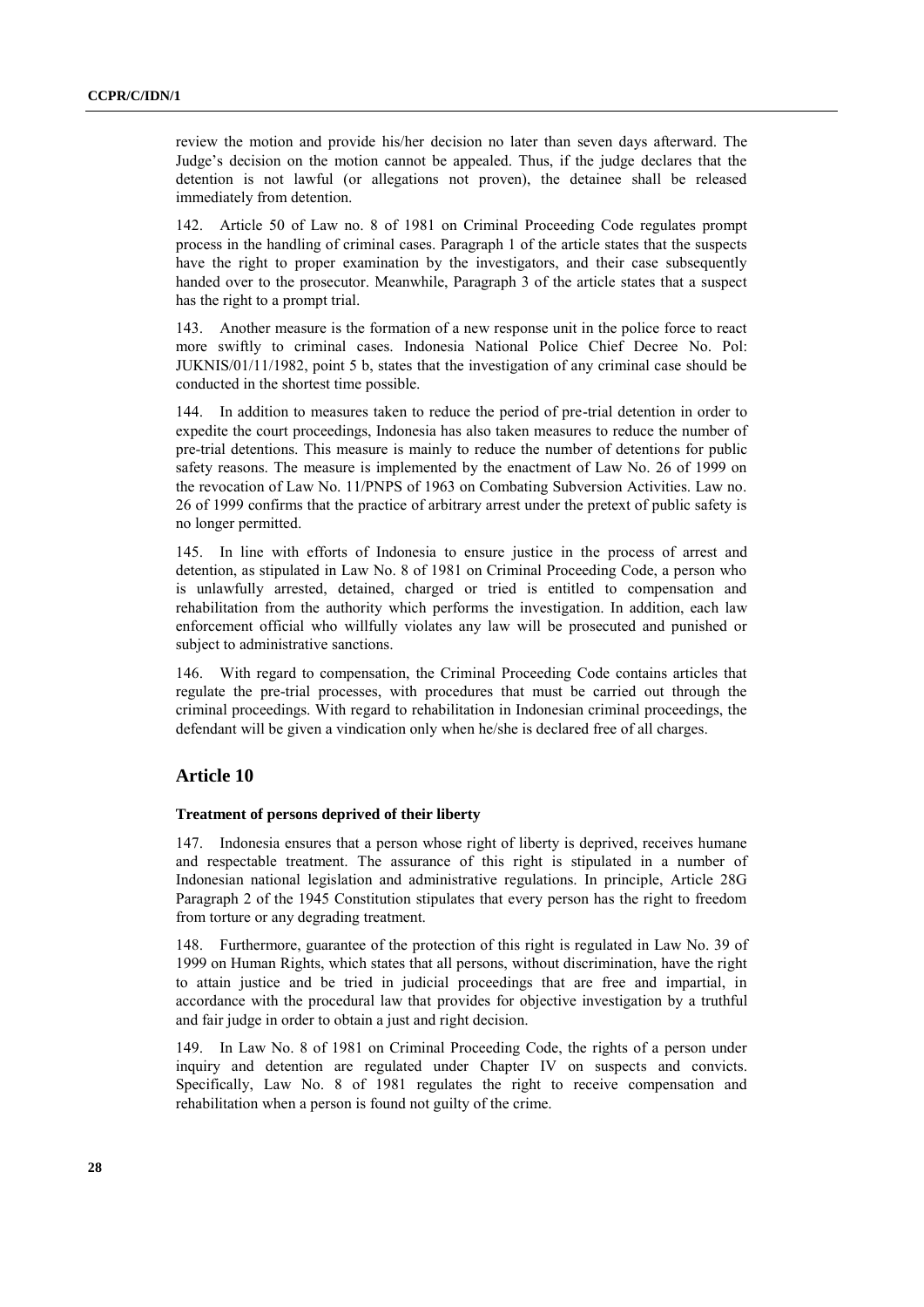150. In the Criminal Proceeding Code, the legal status of the suspect and convict is regulated in Article 1, which stipulates that a suspect is anyone who, due to his own act or his circumstances, based on sufficient initial evidence, is suspected of a crime. A convict is anyone who has been found guilty of a criminal offense by the decision of a judge in a court of law which has permanent legal force. The treatment for suspects and convicts is further regulated in details in the Criminal Proceeding Code.

151. Articles 45, 46, and 47 of the Penal Code and Article 24 of Law no. 3 of 1997 on Juvenile Proceedings (specifically for convicted juveniles with prison sentences) stipulate that on the basis of concordance of the age limit for a child/juvenile, which is 8-18 years old, the judge is given the authority to decide the sentence by returning the convicted juvenile to his/her parents without any other sentence, or give order to return the convict to the Government without any other sentence until the child reaches 18 years old (with conditions stipulated in Articles 45 and 46), or to be sentenced to two-thirds of the maximum sentence.

152. Indonesia is committed to implementing the standard minimum regulation in juvenile justice as stipulated in the Beijing Rules (1987). The commitment of Indonesia is implemented through the enactment of Law No. 3 of 1997 on Juvenile Court. Furthermore, Indonesia has also released a Joint-Ministerial Decree of the Chief Justice of the Supreme Court, the Attorney General, the National Police Chief, the Minister of Social Affairs, the Minister of Law and Human Rights, and the Minister of Women Empowerment and Child Protection, on Promoting and Protecting the Rights of Children in Conflict With the Law, which in principle applies restorative justice for such children.

153. Article 1 of Law No. 12 of 1995 on Correctional System stipulates that a convict serving a sentence in a correctional facility is called an inmate. In correctional regulation, the separation of detainees and convicts is clearly defined. Detainees are detained in detention centers, whereas convicts are detained in correctional facilities. Detainees are separated from convicts and receive proper and different treatment in accordance with their status as persons who have not been proven guilty of the crime.

154. Juvenile convicts are stated as Juvenile Inmates who are divided into three categories: Juvenile Criminal (Anak Pidana), who are sentenced in Juvenile Correctional Facilities until they reach a maximum of 18 years old; Juvenile Criminal under State's Guardianship (Anak Negara), juveniles who are decided by the court to be returned to the State for education and placement in the Juvenile Correctional Facilities until they reach maximum of 18 years old; and Juvenile under Voluntary Guardianship, juveniles who have received, following the request of their parents or legal guardians, a court's decision to be educated in the Juvenile Correctional Facilities until they reach a maximum of 18 years old. In those correctional facilities, juvenile inmates are separated based on their sex.

155. Protection of the rights of convicts in Indonesia includes a correctional treatment system implemented based on the principles of aegis, equality of treatment and service, education, guidance, and respect for human dignity. Such principles are stipulated in Article 5 of Law No. 12 of 1995.

156. The status of inmates and their treatment is categorized based on age, sex, length of sentence, type of crime, and other criteria based on the needs or development of the correctional system as stipulated in Article 12 of the said Law. Based on such categorization, the treatment of women inmates is carried out in a separated special correctional facility for women.

157. In particular, the rights of inmates that are protected and guaranteed by the State are stipulated in Article 14 of Law No. 12 of 1995, which states that inmates have the rights to practice their religions and/or beliefs; to receive treatment (physically or mentally); to attain education; to receive proper health treatment and nutrition; to lodge a complaint; to receive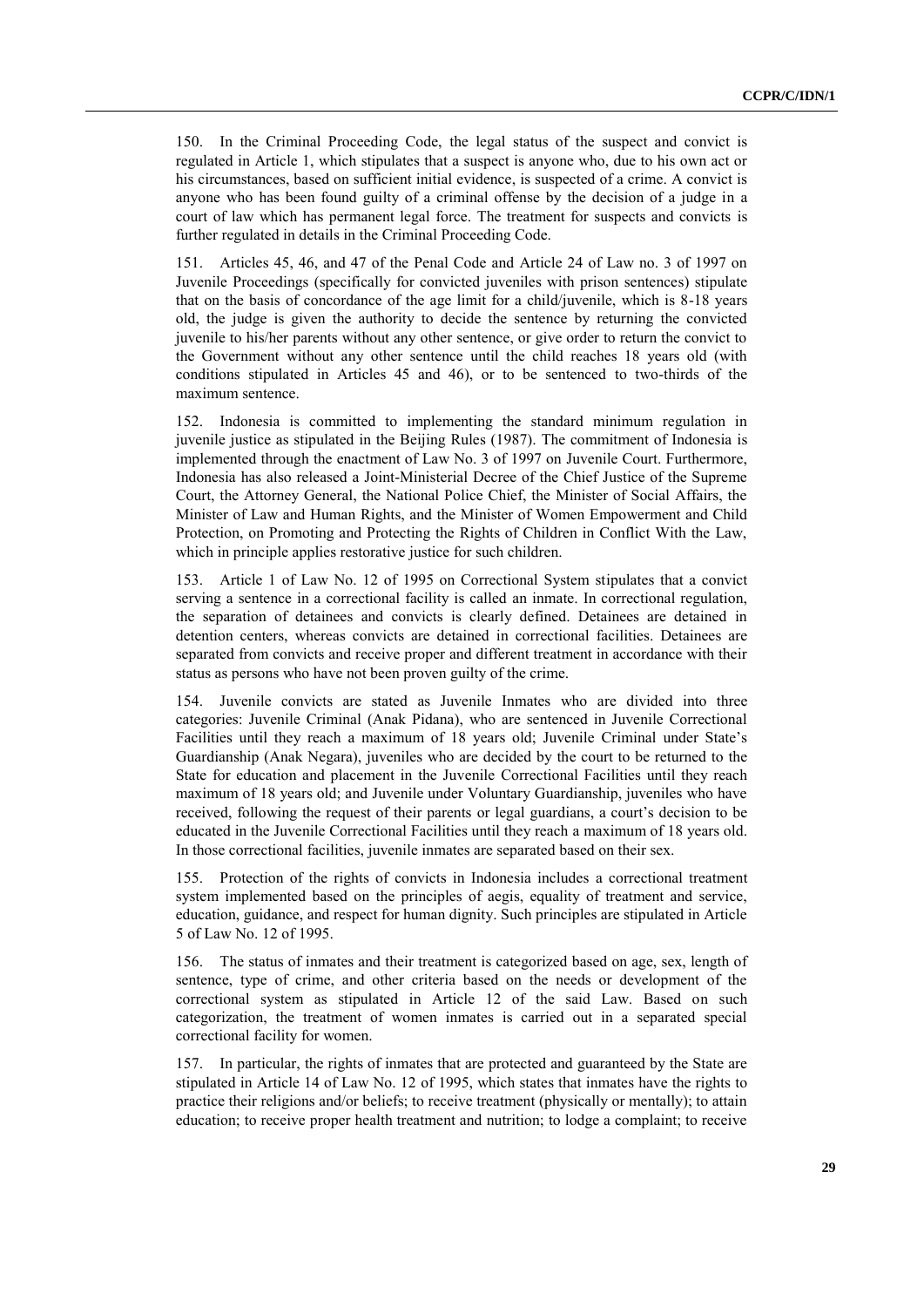reading materials and follow non-forbidden media broadcasts; to receive remuneration for the work performed; to receive family visits, attorney, or other individuals; to obtain remission; to obtain the opportunity of assimilation, including leave for visiting family; to obtain parole; to obtain leave before being released from prison; and to obtain other rights in accordance with the legislation.

158. A number of technical regulations that also regulate the rights of inmates are, inter alia:

(a). Decree of the Minister of Justice No. M.03-PK.04.02 of 1991, dated 19 June 1991, on Leave to Visit Family;

(b). Letter of the Deputy Head of Prison Service No. J.H.2.1/10 of 1954, dated 26 February 1954, on the Granting of Dispensations for Families of Inmates from Out of Town;

(c). Letter of the Director General of Correctional No. E.UM.06.06-123 of 1990, dated 26 November 1990, on the Use of Television in Correctional Facilities/Detention Centers/Branch Detention Centers; and

(d). Circular Note of the Head of Prison Service no. J.H.8.5/1/27, 23 April 1954, on the Reading Materials for Inmates.

159. Indonesian Law on Correctional System has adopted the principles set forth by the Standard Minimum Rules for the Treatment of Prisoners (1957), Body of Principles for the Protection of All Persons under Any Form of Detention or Imprisonment (1988), Code of Conduct for Law Enforcement Officials (1978), and Principles of Medical Ethics relating to the Role of Health Personnel, especially Physicians in the Protection of Prisoners and Detainees against Torture and Other Cruel, Inhuman or Degrading Treatment or Punishment (1982).

160. Furthermore, as the derivative of Law on Correctional System and to ensure the adjustment of correctional processes to the Standard Minimum Rules (SMR) for the Treatment of Prisoners (1957), Indonesia since 2010 has begun to make Standard Operating Procedures (SOP) on Supervision and Control on the Minimum Treatment for Inmates based on SMR 1957. This SOP is expected to become a technical supervision standard for the minimum treatment given by the correctional facilities authorities to inmates and detainees.

161. Legal guarantees are granted to inmates not only in terms of respecting and protecting their rights, but also in terms of providing legal status. Such legal guarantees are implemented by the issuance of technical regulations in the form of Government Regulation No. 31 of 1999 on the Treatment and Guidance for Correctional Inmates, and Government Regulation No. 32 of 1999 on the Terms and Procedure for the Exercise of Rights of Correctional Inmates. With such arrangements, the function of imprisonment, which was originally intended for retribution, is shifted to deterrence, rehabilitation, social rehabilitation, and reintegration as the final objective.

162. In conducting treatment of inmates, Indonesia uses legal and administrative measures. There are special provisions for teaching, education, re-education, vocational education and training assistance for inmates. The implementation of supervision, treatment and guidance in the correctional system is carried out by special functional officers, that is, correctional officers.

163. The correctional process is based on technical rules stipulated in the Circular Note of the Head of the Directorate of Correctional No. KP.10.13/3/1 of 1974 dated 8 February 1974, on Correctional as a Process, and the Decree of the Minister of Justice no. M.02- PK.04.10 of 1990 on Treatment Pattern for Inmates and Detainees. With regard to the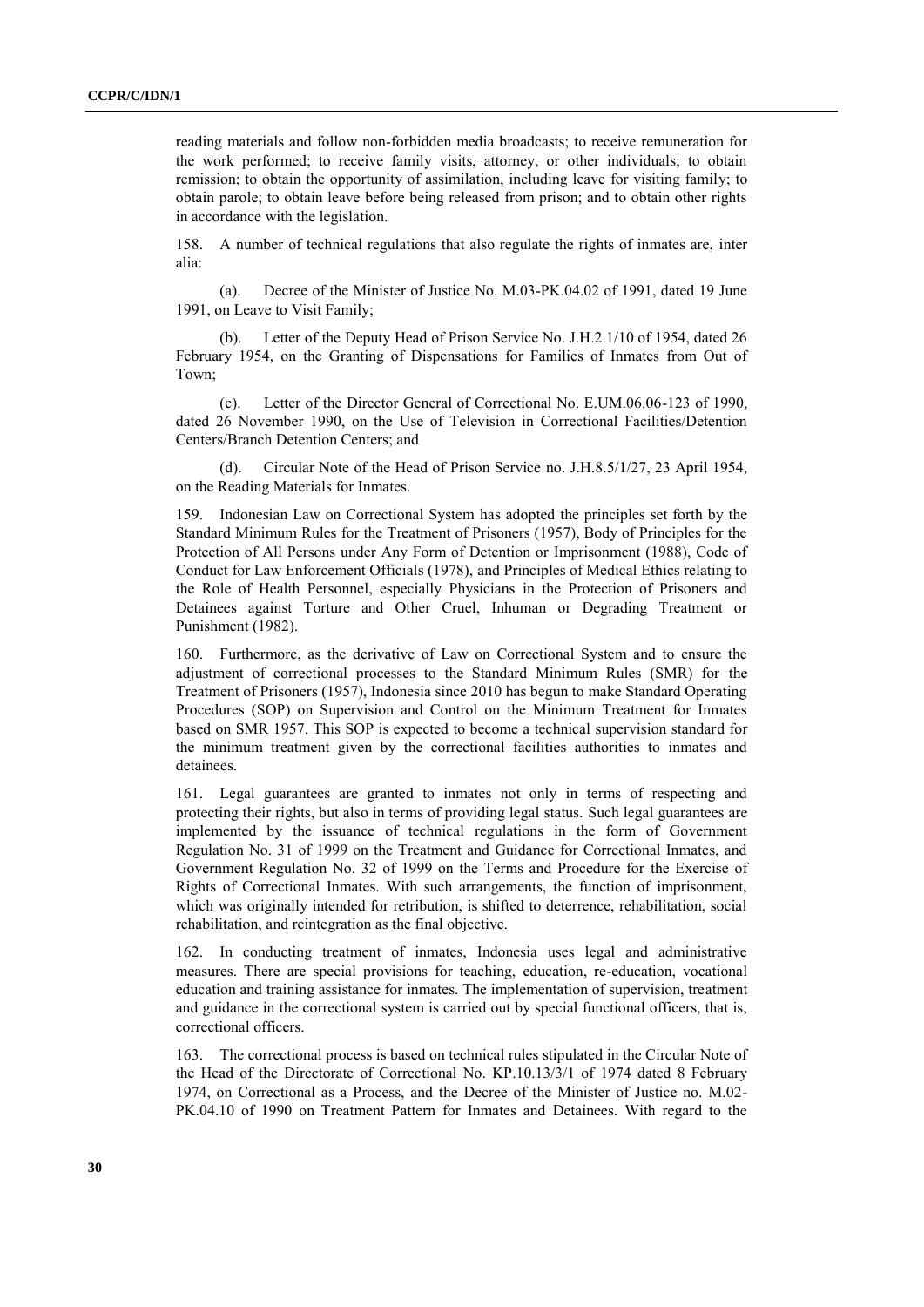social rehabilitation (after-care program), the implementation of those regulations is further regulated by the Joint Decision of the Director General of Rehabilitation and Social Services of the Ministry of Social Affairs, and the Director General of Correctional of the Ministry of Justice No. 696/RPS/SK/XI/1976 and DDP.4.1.9/120, 7 December 1976, on Cooperation in the Implementation of Advanced Guidance for Former Inmates.

164. In dealing with children in conflict with the Law, Indonesia guarantees the right of children to obtain physical and psychological improvement, as well as social reintegration. The guarantee is primarily provided within the framework of the treatment of children in correctional facilities, which is implemented in an integrated manner with the cooperation of related parties such as social workers, clergies, psychiatrists, psychologists, and educators, with the objective of returning the children concerned to the community as good citizens.

165. Obstacles faced in the treatment of children in juvenile correctional facilities are, inter alia, inadequate correctional facilities as a platform for treatment of children aiming at improving their spiritual and physical recovery, and reintegration into the society; the unavailability of profiles of the young offenders; lack of understanding by community researchers and correctional officers on children's rights and children's issues that often lead to misperceptions of children.

166. To optimize the handling of children in conflict with the law in juvenile correctional facilities, for the next five years, Indonesia will undertake the following measures:

(a) To develop monthly-updated profiles of all children in juvenile correctional institutions.

(b) To minimize all forms of the use of security equipment or means which are not in accordance with the principle of the best interest of the child.

(c) To renovate cells or blocks to be more child-friendly.

(d) To provide an opportunity for all children in prisons to actualize their creativity to the public through exhibitions, various competitions, etc.

(e) To enhance children's participation in the development of physical and psychological restoration and family reunification programs.

(f) To strengthen the networks and partnerships with non-governmental organizations, professional organizations, officials' spouses organizations and business networks.

(g) To enhance the competence and capacity of social workers and wardens who are guardians in juvenile correctional institutions.

167. In its development, the correctional process has yet to fully meet the expected targets. This is due to the fact that not all prisoners have the opportunity to get the appropriate treatment as a result of the over-crowding in prisons. In addition, the inadequate number of correctional officers is also perceived as one of the causal factors. In several occurrences, the treatment program fails to meet the target because there are no assessment tests of the inmates prior to the program. Therefore, a mapping of the needs of all prisoners is required in the correctional process.

168. Measures undertaken by the Directorate General of Correction in overcoming the obstacles in the correctional process are part of an effort to accelerate the bureaucratic reforms within the Ministry of Law and Human Rights, initiated since 2009, which are as follows:

(a) Acceleration of attitude and paradigm change of the Community Service Officer (Quick Attitude Change);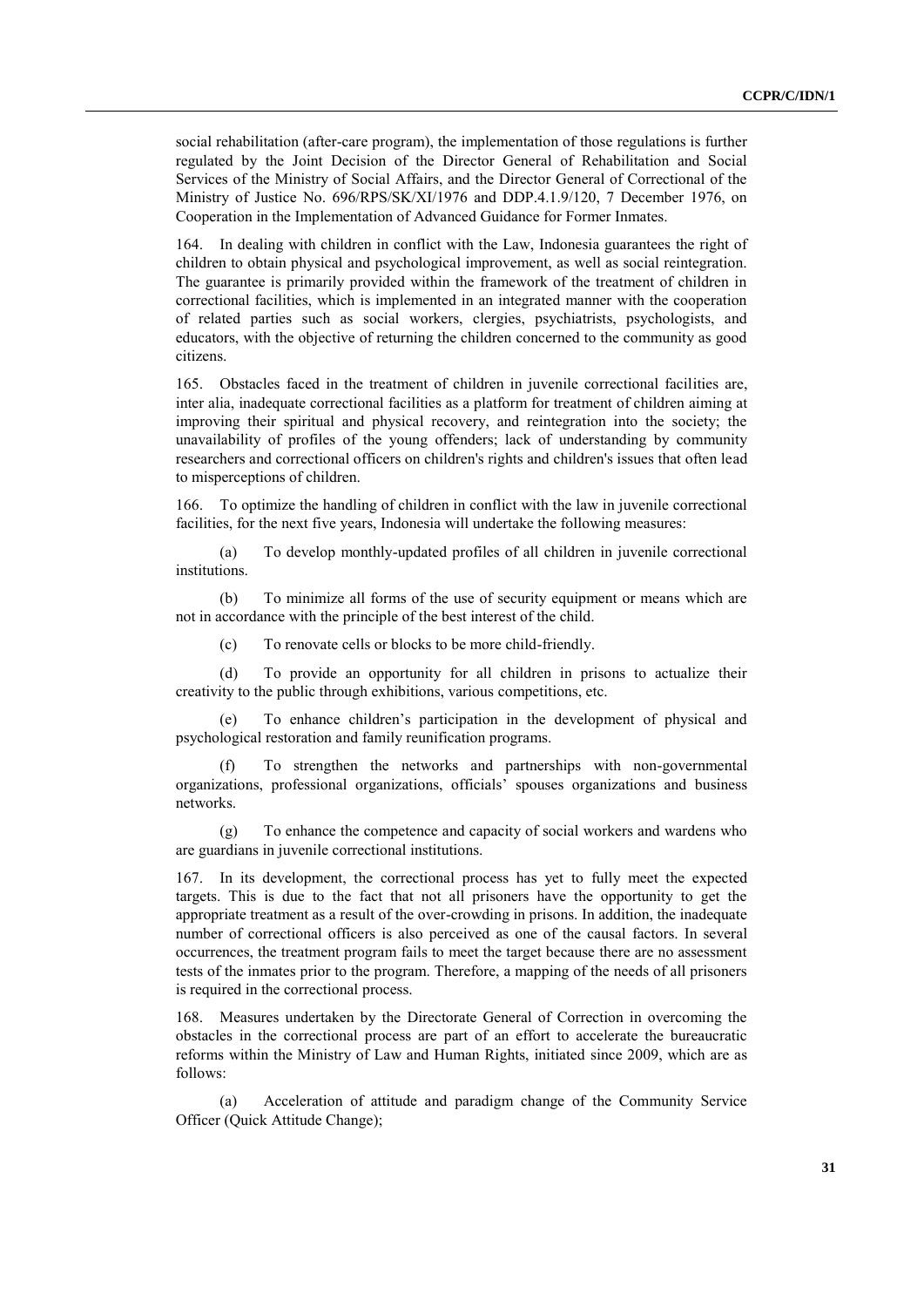(b) Acceleration of the Elimination of Illegal Levy (Quick Eradication of Corruption);

(c) Acceleration of coordination and communication pattern changes with other agencies (Quick Coordination);

(d) Acceleration of Response (Quick Response);

169. In addition, the Supreme Court has established the Supervisory Judge through the District Court assigned to conduct regular monitoring every six months of the treatment by the correctional officers of inmates and also to the behaviour of inmates during their sentence in the correctional facilities, the health of inmates, meals menu and the condition of their cells. The Supreme Court has also published a guideline for judges on the implementation of their technical judiciary related duties so that judges can do their duties in accordance with the rules and regulations.

170. The following statistical data shows the percentage of the available detention rooms from 2005 to 2009. There are approximately 95,908 detention rooms in 443 correctional facilities and detention centers throughout Indonesia. Among the 443 units, there are 223 units of correctional facilities and 200 units of State Detention Houses. There are 9,727 correctional officers in total.

|                                             | Year    |         |         |         |                      |
|---------------------------------------------|---------|---------|---------|---------|----------------------|
|                                             | 2006    | 2007    | 2008    | 2009    | Up to August<br>2010 |
| Category<br>Adult and<br>Young<br>Detainees | 47,121  | 51,949  | 54,628  | 56,083  | 47,617               |
| Juvenile<br>Detainees                       | 1,582   | 2,360   | 2,966   | 2,188   | 1,932                |
| Inmates                                     | 62,189  | 71,507  | 75,447  | 79,023  | 79,953               |
| Educated<br>Children                        | 1,852   | 2,179   | 2,944   | 3,540   | 3,750                |
| Total                                       | 112,744 | 127,995 | 135,985 | 132,372 | 133,252              |
| Margin of<br>Detainees<br>Entrance          |         | 15,251  | 7,990   | (3,613) | 880                  |
| Capacity                                    | 76,550  | 86,550  | 85,599  | 90,853  | 95,908               |
| Margin of<br>Detainees<br>Entrance          |         | 10,000  | 2,049   | 2,254   | 5,055                |
| Over-capacity                               |         | 41,445  | 47,386  | 41,519  | 37,344               |

*Statistics: On the Comparison between the Occupancy and Capacity of Detention Rooms During January 2006- August 2010*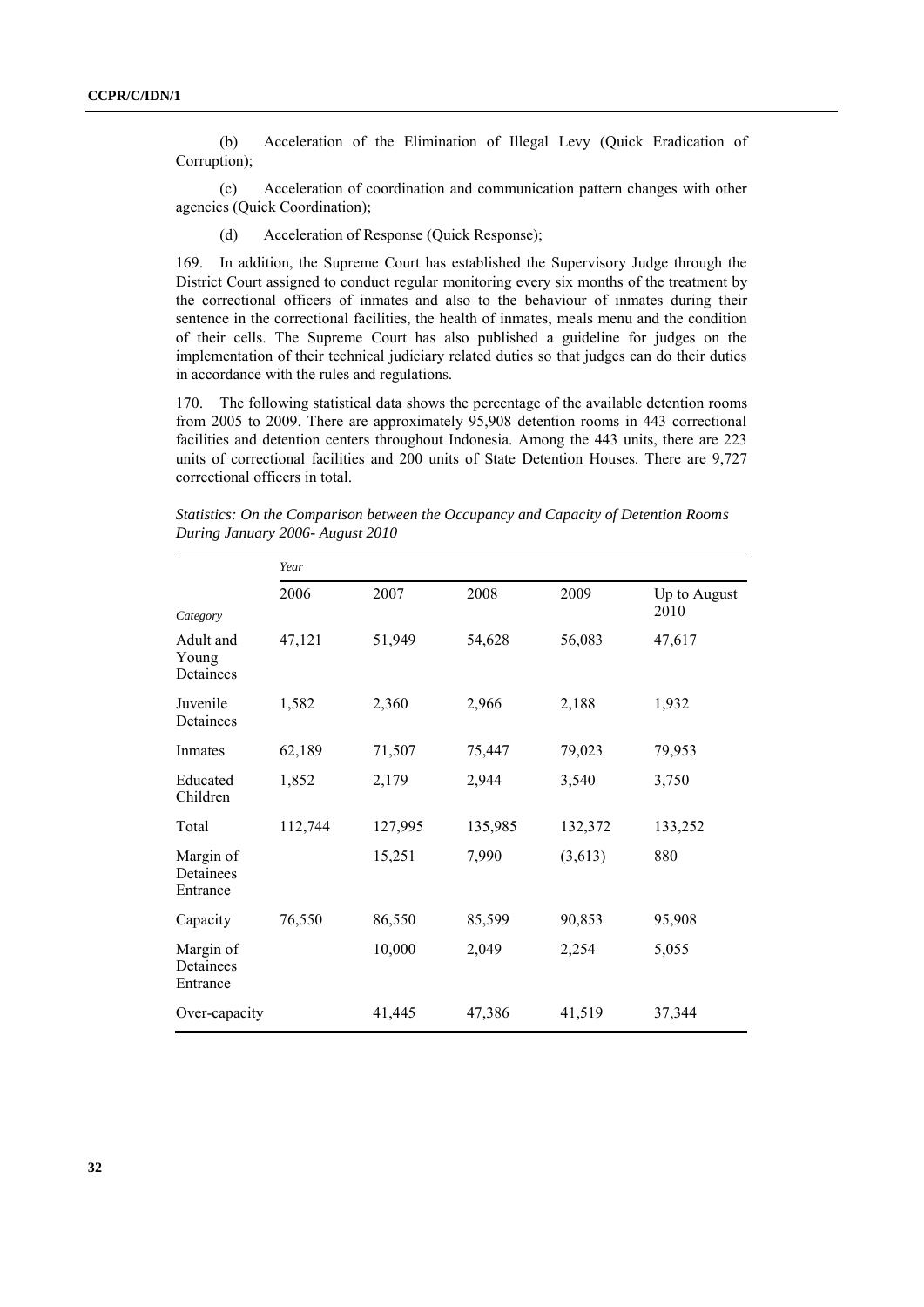*Source: Directorate-General of Correctional, Ministry of Law and Human Rights*

## **Article 11**

#### **Freedom from imprisonment for breach of contractual obligation**

171. Indonesia provides full protection to the citizens in making contractual agreements. Such protection is provided in Article 1320 of Indonesian Civil Code, Third Book on Contract, which specifically regulates the validity of an agreement.

172. Such protection is also provided to citizens who are unable to fulfil their contractual obligations as stipulated in Article 19 (1) and (2) of Law No. 39 of 1999 on Human Rights, which states that "No offender or criminal shall be threatened with punishment in the form of seizure of part or whole of assets he legally owns" and "No person found guilty by a tribunal shall be imprisoned or incarcerated for being unable to fulfill the obligations of a loan agreement."

173. Law No. 37 of 2004 on Bankruptcy and Suspension of Obligations of Payment of Debts guarantees protection of any person from detention due to his failure to pay the debts. In the event a person fails to pay their debts, physical detention cannot be applied. However, confiscation of collaterals can be carried out.

174. In principle, dispute settlement to an agreement is carried out by dialogue and based on the principle of win-win solutions, and a peaceful resolution must be sought. If there is a breach of contract or lawsuit in regard to the implementation of an agreement, both nonlitigation and litigation settlements can be undertaken. Such dispute settlement is carried out at commercial courts in Jakarta, Medan, Surabaya, Semarang, and Makassar.

175. There are two types of non-litigation dispute settlement processes as regulated by Law No. 30 of 1999 on Arbitration and Alternative Dispute Resolution. Alternative Dispute Resolution can be carried out by consultation, negotiation, mediation, conciliation and expert evaluation. On the other side, settlement by arbitration can be performed by an arbitration agreement between the parties. An arbitration decision shall be final and binding on all parties. An arbitration decision attached with the order of the Chief of Justice of the District Court is carried out in accordance with the provision on the implementation of a verdict in a civil case whose decision has a permanent legal force.

176. Nevertheless, Indonesia still applies the "Gijzeling" system (imprisonment for civil debts/civil imprisonment) which has been known since the Dutch colonial era. Gijzeling is a legitimate concept that allows the court to imprison any person who fails to pay debts owed.

177. In practice, this system is rarely applied and the application of this system was once discontinued as set forth in the Supreme Court Circular Letter No. 2 of 1964 and No. 4 of 1975, ordering the chief of justice of the regional court and the judges not to apply the system.

178. However, the Gijzeling system was reactivated by Law No. 19 of 1997 and amended by Law No. 19 of 2000. As the implementation of the said Law, the Supreme Court Regulation No. 1 of 2000 dated 30 June 2000 on Gijzeling Institution was issued to revoke the previous Supreme Court Circular Letter No. 2 of 1964 and No. 4 of 1975 which contradicted the Law. The consideration to reactivate the Gijzeling institution was linked to the needs of law in the framework of law enforcement and court administration, as well as economic development in Indonesia. During the economic crisis of Indonesia in 1998, many businessmen did not have the intention of paying their debts, although they were actually capable of making such payments. Thus, Gijzeling was not applied in the context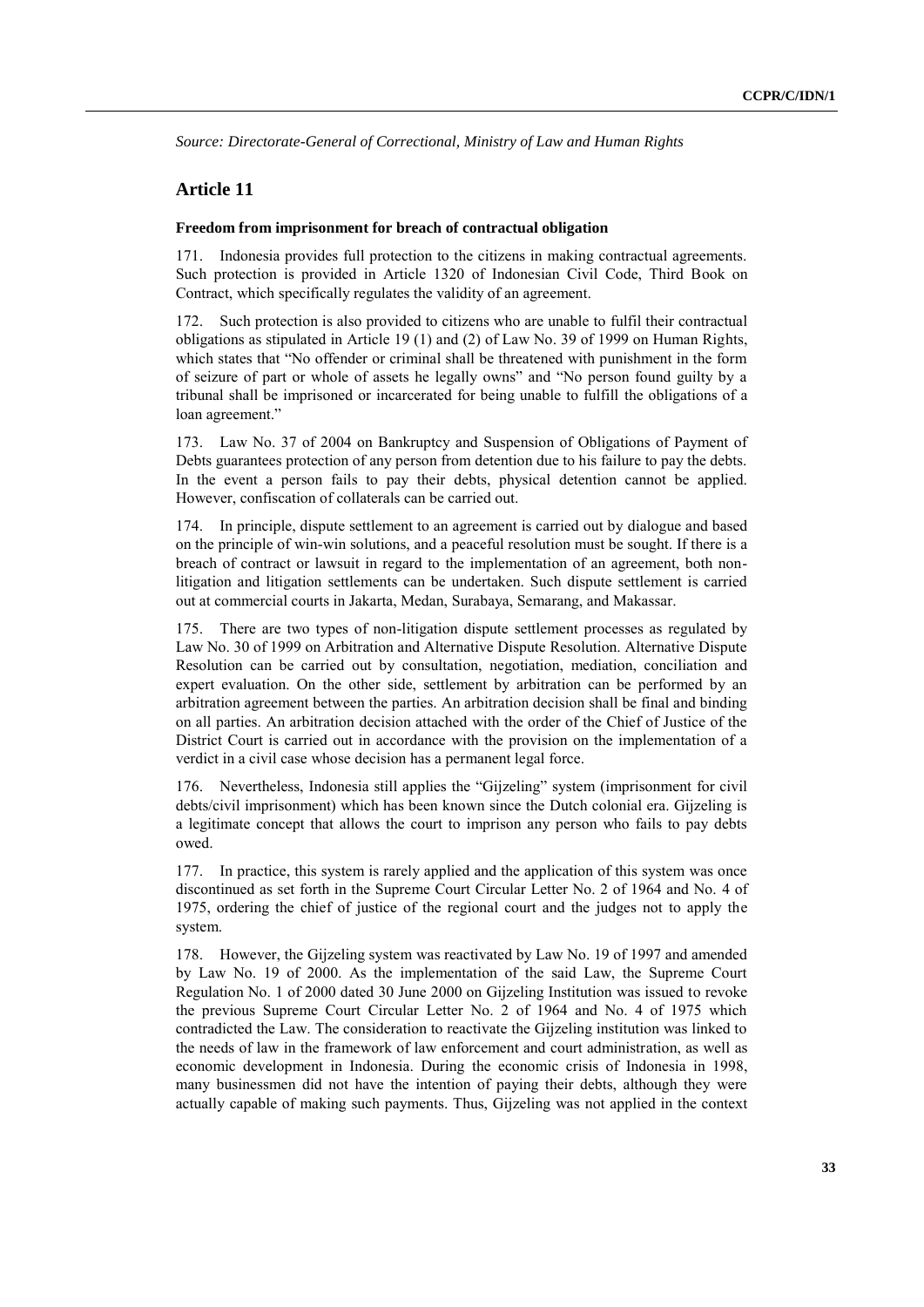of imprisonment for the breach of contractual obligations as referred to in Article 11 of the Covenant.

179. Supreme Court Regulation No. 1 of 2000 restricts the implementation of Gijzeling by taking into consideration the principles of human rights, such as:

The execution of imprisonment for civil debts shall only be carried out against debtors failing their payment obligations in bad faith. It can also be applied to heirs who receive an inheritance. (Article 3(1) and (2))

(b) Gijzeling shall not be carried out without court approval.

(c) Gijzeling shall not be applied to debtors of good faith or whose age is 75 years or more.

(d) Gijzeling shall only be examined if the debtors do not have good intentions and the amount of debt is at least Rp 1,000.000,000 (Article 4)

(e) Gijzeling is valid for six months and may be extended for a maximum of three years.

180. The Government notes that there has been a significant decrease in tax evasion and an increase in State revenue since the reinstatement of the Gijzeling system. The proponents of Gijzeling believe that implementation of these sanctions against individuals pretending to be poor persons in order to avoid the fulfillment of their obligations is not a violation of human rights but a law enforcement mechanism to assure that law and justice will benefit the 230 million people of this nation.

181. The handling of a lawsuit concerning an agreement is performed within the framework of civil law which is regulated in the Civil Code Articles 1230 and 1338. The main challenge in the implementation of the settlement of the lawsuit in civil law involves difficulties in implementing court decisions in the field, for example the incompatibility of the principal loan value with the total assets confiscated.

## **Article 12**

#### **Freedom of movement**

182. Basic principle, as enshrined in the 1945 Constitution Article 28E Paragraph 1 and Law No. 9 of 1999 on Human Rights Article 27, provides for the promotion and protection of the right to the liberty of movement and freedom to choose residence.

183. Freedom of migration and movement to and from Indonesia is regulated through Law No. 6 of 2011 on Immigration. The Law replaces Law No. 9 of 1992. Articles 8 to 16 of Law No. 6 of 2011 regulate the inter-state movement of persons as follows:

(a) That, in accordance with the general principle of immigration, every person is required to have a travel document;

(b) That an exit permit granted by the Immigration Officials or other authorized officials is one of the requirements needed for every person when leaving the Indonesian territory. Entry permit is required for any foreign nationals before entering the Indonesian territory;

(c) That, when travelling to and from or through the Indonesian territory, every person has to notify him/herself to the immigration checkpoint for the purpose of permit inspection;

(d) A visa is granted to every foreign national who is eligible and intending to enter or pass through the Indonesian territory, except those whose countries are not required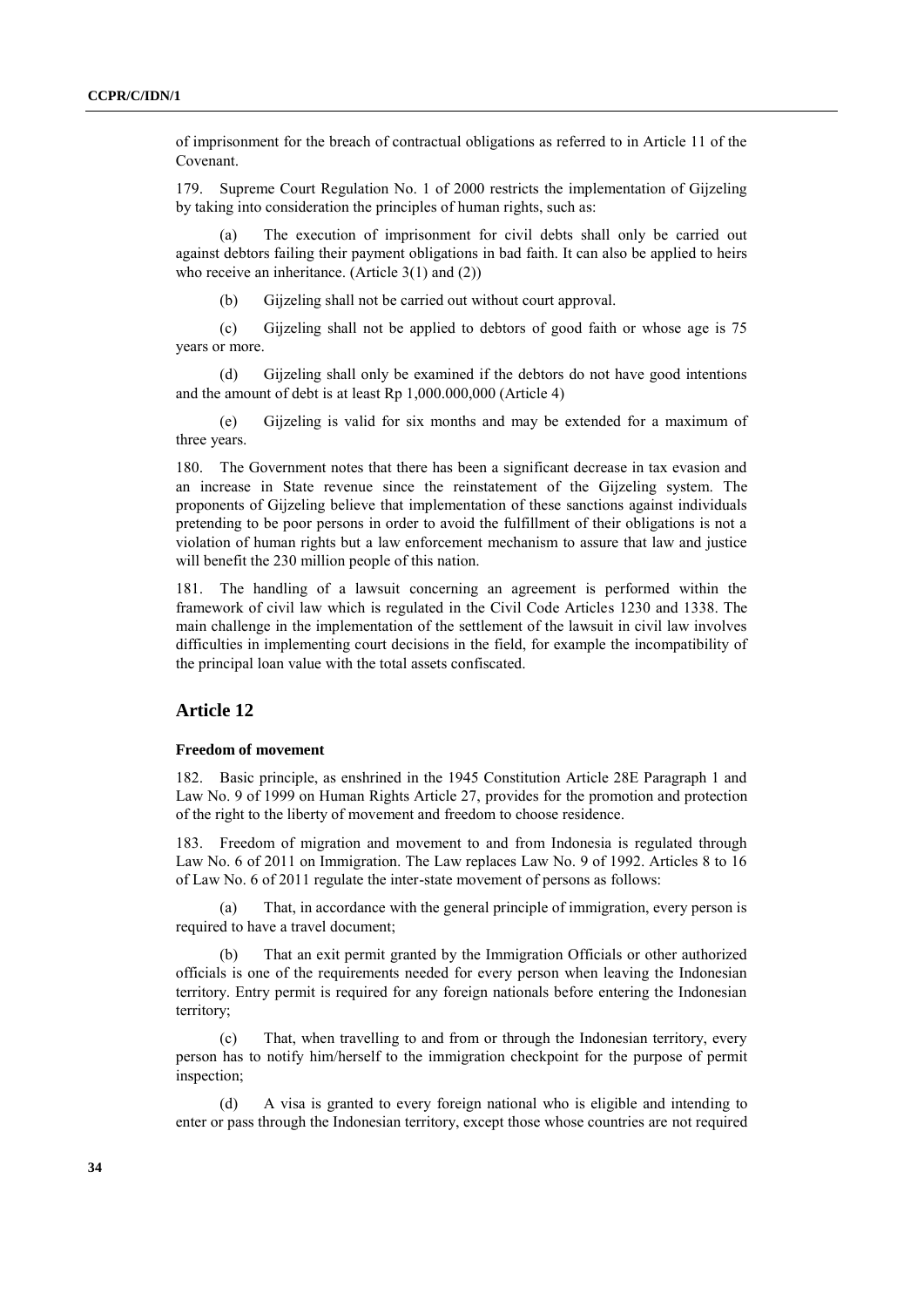to have a visa based on the Presidential Decree, who has a re-entry permit, who is captain or skipper and crew on duty in a ship that docks at ports or lands at airports in the Indonesian territory, who is a transit passenger at ports or airports in the Indonesian territory provided that he/she is not leaving the designated transit area, and whoever falls into other criteria set out by the Indonesian Government. A visa is granted provided that the intended journey is based on good intention and will not cause any disturbance to public order and national security;

(e) That normative requirements serve as a basis of the mechanism to grant or reject a person from entering the territory of a State. Those requirements include possession of valid travel documents, visas, health conditions or people with certain diseases, or with mental disorders.

184. Pertaining to residential movement issues, Law No. 23 of 2006 on Population Administration regulates the procedure of migration. The Law stipulates that everyone needs to obtain an official letter from the local population office before moving to another area. This letter will, in turn, be one of the requirements to obtain a new identity card or family card. This provision however does not apply for the purposes of tourism or visiting friends and relatives.

185. Such provisions apply equally to all people who are in the territory of Indonesia, including foreign citizens. Every foreign national must possess an immigration permit. There are four types of such permit, namely: (a) Transit Permit, (b) Visiting Permit, (c) Limited Stay Permit, and (d) Permanent Stay Permit.

186. Transit permit can be granted to foreign nationals who stop over in the Indonesian territory in order to continue their journey to another country. Foreign nationals who conduct short visits to Indonesia, for the purpose of government duties, tourism, sociocultural or business activity, may be granted a Visit Permit.

187. A Limited Stay Permit is granted to foreign nationals to reside in Indonesia within a certain period of time. A Limited Stay Visa (VITAS), which will be converted into a Limited Stay Permit, may be obtained from Indonesian Embassies/Missions in foreign countries, as stipulated in the Amended Government Regulation 32 of 1994 on Visas, Entry Permits, and Immigration Permits. A foreign national who is granted a Limited Stay Visa (VITAS) can reside in Indonesia within the given period and purpose.

188. Indonesian legislation allows a foreign national who holds a visitor's visa to convert his/her Visit Permit into a permanent residence permit (temporary permit). To do so, he/she must submit an application to the Local Immigration Office where he/she resides in Indonesia. Besides that, under the terms of the extension of Limited Stay Permit, the Head of the Local Immigration Office has the authority to give an extension, up to a maximum of 5 (five) times consecutively.

189. A Permanent Residence Permit is only granted to a foreign passport holder who intends to stay permanently in Indonesia. The holder of the permit can be granted a Reentry Permit if he/she intends to travel outside Indonesia and return, provided he/she fulfills the requirements. The requirements also apply to the holder of a Limited Stay Permit.

190. Foreign nationals who have been in Indonesia for at least 5 (five) consecutive years starting from the granting of a Limited Stay Permit may apply for a Permanent Resident Permit. This conversion of permit can be granted upon the request of the foreign nationals concerned.

191. The difference relating to the right of liberty of movement and freedom to choose residence between Indonesian citizens and foreign nationals is in the form of documents: whereas, for example, Indonesian citizens are required to have identity cards (KTP), foreign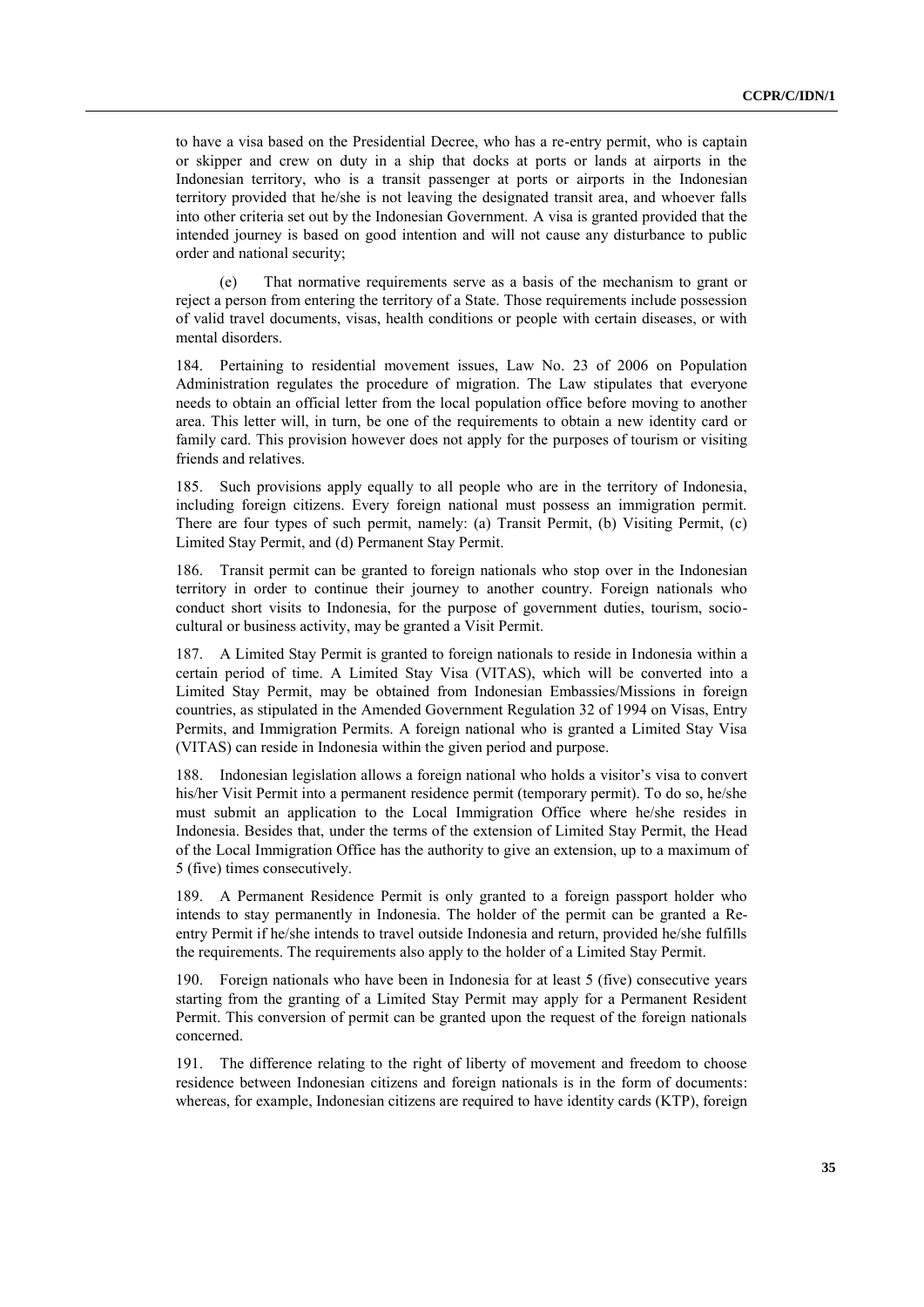nationals are required to show travel and immigration documents if necessary in the context of supervision.

192. Such a difference will not affect the protection of foreign nationals, including their right of liberty of movement and freedom to choose a residence. Foreign nationals without valid documentation, such as illegal asylum seekers from Afghanistan, Sri Lanka and some other South Asian countries, are restricted in their travel.

193. The 1945 Constitution affirms the right to leave any country, including his/her own country. The Constitution even guarantees the right of citizens to seek asylum in another State. However, the Government has the obligation to protect all citizens regardless of their residence. In this regard, the Government, in certain cases, issues travel warnings. It should be noted that the Government does not legally prohibit travel, instead it provides advice for the security of its own citizens.

194. Consistent with point 3 of this article, there are certain restrictions on freedom of movement in Indonesia. The restriction of movement takes place in vulnerable areas, protected areas, military installations and other vital installations (electricity, water, and rail). Restrictions may include temporary prohibition of entry, application of certain procedures, and requirements, including to foreign nationals, to enter certain areas due to security conditions. It should be noted that the restrictions do not refer to total prohibition, but to the application of certain procedures and requirements to be followed to ensure the health and security of the people.

195. In addition, there is also a mechanism of banning as a form of restriction of freedom of movement. The application of this mechanism is strictly regulated in Law No. 6 of 2011 on Immigration. Article 13 of the law provides that banning, which is temporary in nature, can only be enforced upon a person based on specific reasons.

196. There should be clear indications and solid evidence before deciding a person is prohibited from entering Indonesia. Those indications and evidence could be in the forms of:

(a) Being listed in the banning record of the immigration;

(b) Involvement in the activities of international crime syndicates including drugs or human trafficking;

(c) Showing, either in his or her own country or other countries, a hostile attitude towards Indonesia;

(d) Inability to meet administrative requirements related to immigration documents.

197. The mechanism of banning follows the principle of objectivity. In many cases, Indonesian missions abroad are requested to provide as much information as possible about a person who is the subject of banning. Data on the ban is considered confidential. However, it can be assured that Indonesia maintains the rights of Indonesian citizens to return to Indonesia, especially if there is no strong indication of a travel ban. One example is the repatriation of former Free Aceh Movement (GAM) leaders to Indonesia in 2005.

## **Article 13**

#### **Expulsion of aliens**

198. Expulsion of foreign nationals shall be imposed only upon those who violate the provisions regulated in Law No. 6 of 2011 on Immigration. The Law replaced Law No. 9 of 1992, inter alia, in order to guarantee the rights of victims of trafficking. Expulsion of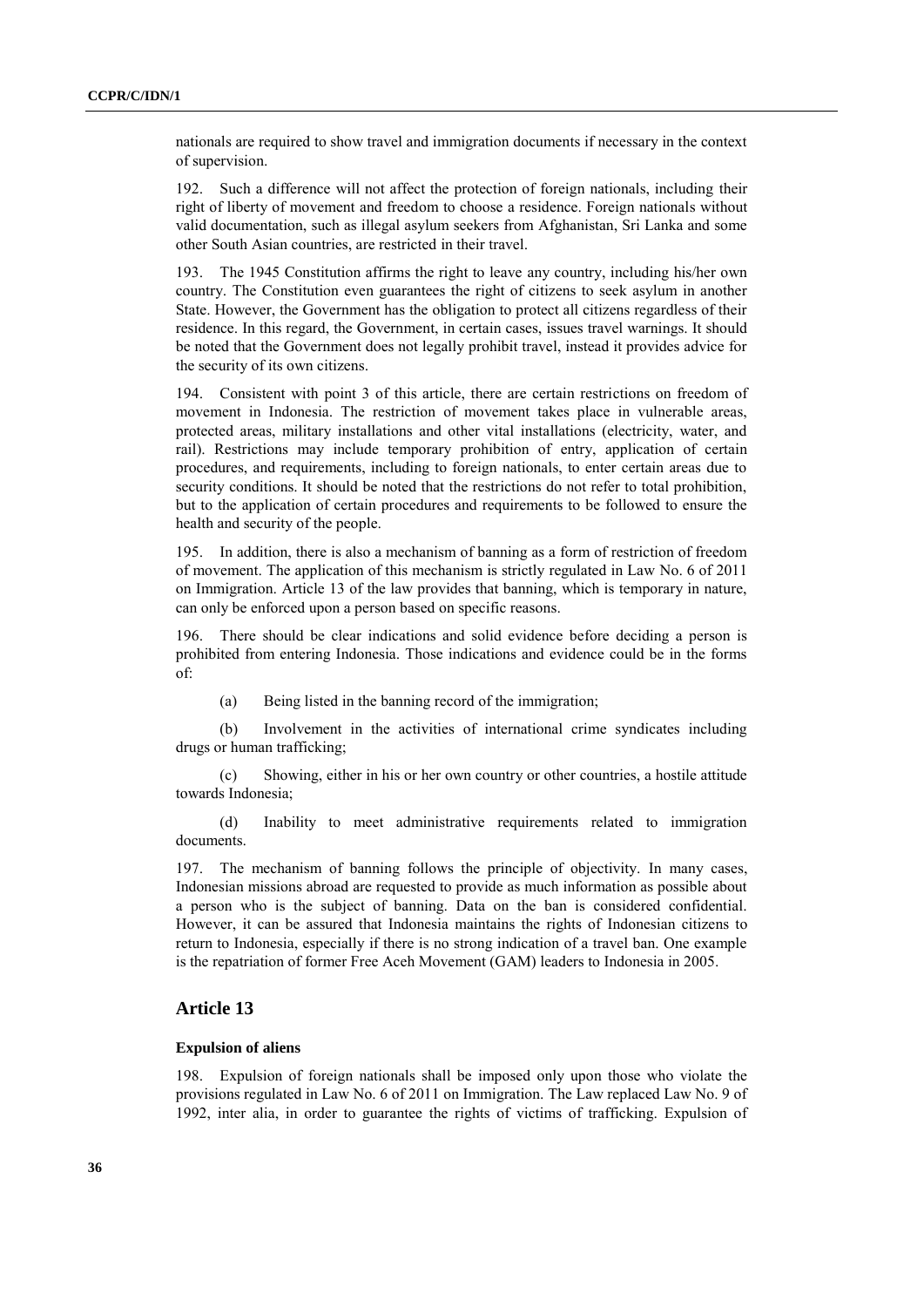foreign nationals is conducted through Immigration Administrative Measures. These measures are administrative fines, restriction or cancellation of stay permit, prohibition to settle in certain places, banning, and deportation.

199. The expulsion is conducted by authorized immigration officials through a formal letter. The letter must consist of information concerning the identity of the foreign national, the grounds of the decision, and the location of the immigration detention facility where he or she will be placed. The expulsion shall be communicated to the foreign nationals within 7 days after the decision is issued. Foreign nationals are given the right to raise an objection regarding the expulsion. The objection can be delivered through issuing a letter to the Minister of Justice and Human Rights, followed by evidence that can be used as reasons for the objection.

200. During the process of expulsion, foreign nationals can be placed in Immigration Detention Facilities. Immigration authorities may place foreign nationals who have health problems, who are in the last stage of pregnancy, or who are children, in other facilities designated by the immigration authorities. The maximum period of detention in the immigration detention facility for foreign nationals is ten years. When a foreign national has not been deported after ten years, he or she must be released and is only required to report regularly to the immigration office where he or she resides.

201. Immigration administrative measures shall not be imposed upon foreign nationals who are victims of human trafficking. To those foreign nationals, the immigration authorities shall provide special treatment based on their physical and mental condition, such as relocating them to a different facility from foreign nationals who have committed immigration violations.

202. In 2010, the number of foreign nationals who had residence permits in Indonesia reached 121,160, consisting of 84,493 males and 36,676 females. Examples of cases where foreign nationals were expelled from Indonesia by the mechanism of extradition are as follows:

| Name                            | Country of<br>Extradition | Place and date of<br><b>Submission</b> | Criminal Case       | Legal Basis                               |
|---------------------------------|---------------------------|----------------------------------------|---------------------|-------------------------------------------|
| Charles Alfred<br><b>Barnet</b> | Australia                 | Jakarta, 13<br>February 2009           | Pedophilia          | Presidential<br>Decree No. 29 of<br>2008, |
|                                 |                           |                                        |                     | dated 18<br>December 2008                 |
| Hadi Ahmadi                     | Australia                 | Jakarta, 26<br>May 2009                | People<br>Smuggling | Presidential<br>Decree No. 10 of<br>2009, |
|                                 |                           |                                        |                     | dated 20 April<br>2009                    |
| Christian<br>Burger             | France                    | Bali, 5 August<br>2009                 | Pedophilia          | Presidential<br>Decree No. 16 of<br>2009, |
|                                 |                           |                                        |                     | dated 19 June<br>2009                     |
| Paul Francis<br>Callahan        | Australia                 | Bali, 5 August<br>2009                 | Pedophilia          | Presidential<br>Decree No. 18 of<br>2009, |
|                                 |                           |                                        |                     | dated 19 July                             |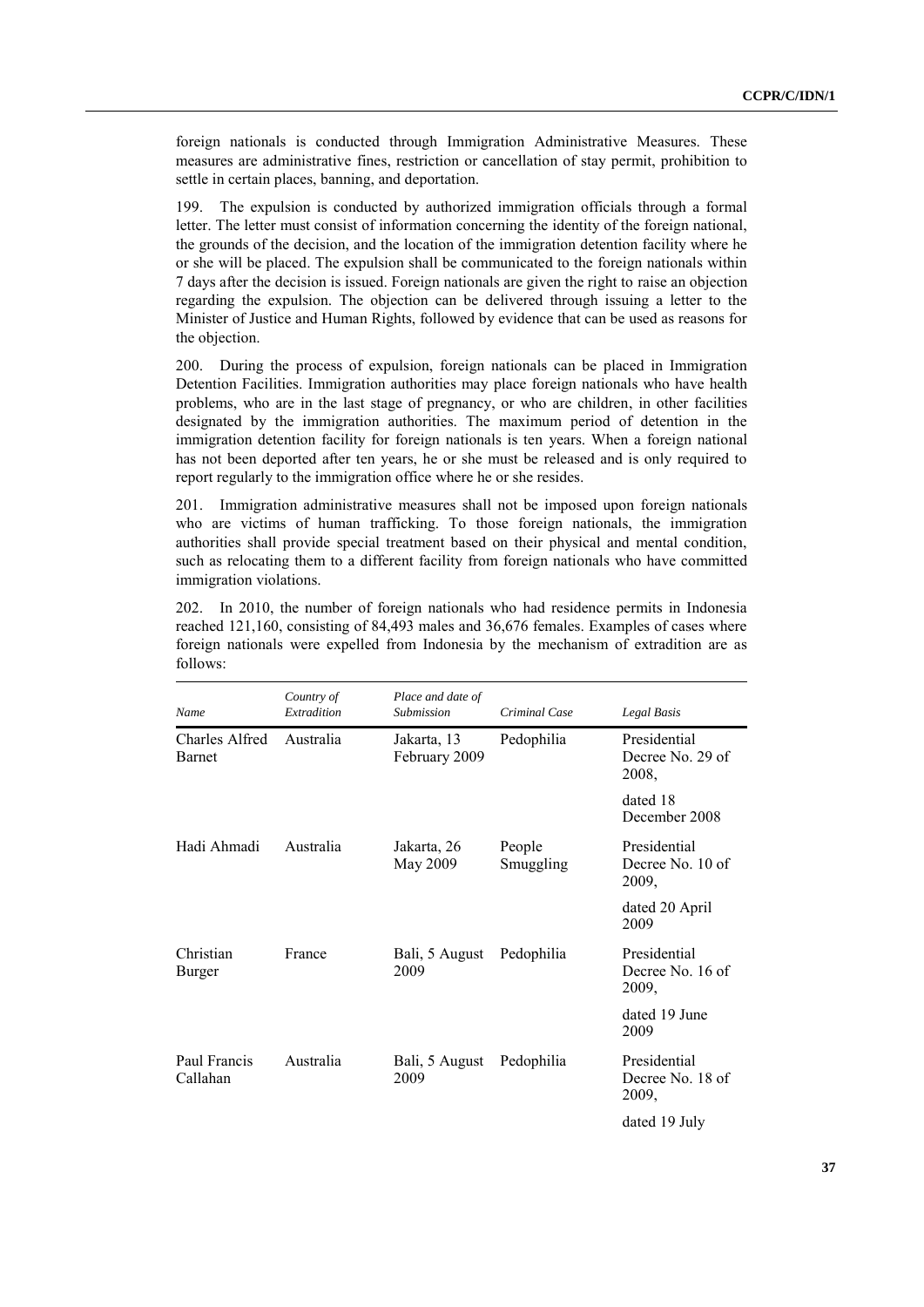| Name                    | Country of<br>Extradition | Place and date of<br>Submission | Criminal Case                               | Legal Basis                               |
|-------------------------|---------------------------|---------------------------------|---------------------------------------------|-------------------------------------------|
|                         |                           |                                 |                                             | 2009                                      |
| Paik Bo Hyun            | Korea                     | Jakarta, 12<br>October 2009     | Special Economic<br>Crime and Fraud         | Presidential<br>Decree No. 25 of<br>2009, |
|                         |                           |                                 |                                             | dated 16<br>September 2009                |
| Robert James<br>Mc Nice | Australia                 | Jakarta, 23<br>April 2010       | Fraud                                       | Presidential<br>Decree No. 1 of<br>2010,  |
|                         |                           |                                 |                                             | dated 23 April<br>2010                    |
| Timothy<br>Geoffrey Lee | Australia                 | Bali, 8 July<br>2010            | Drug trafficking<br>and Money<br>Laundering | Presidential<br>Decree No. 11 of<br>2010, |
|                         |                           |                                 |                                             | dated $7$ June $2010$ .                   |

Source: Directorate General of Immigration, Ministry of Law and Human Rights

## **Article 14**

### **Right to fair trial**

203. The 1945 Constitution regulates the national judicial system, which is made up of the Supreme Court that supervises the General Court, Religious Court, Military Court, and State Administrative Court. In addition, the Constitution also establishes a Constitutional Court whose mandate is to review laws against the 1945 Constitution.

204. The 1945 Constitution guarantees equality of all persons before the law, including in court proceedings. Article 28D (1) of the Constitution stipulates that every person is entitled to recognition, guarantee, protection and fair legal certainty as well as equal treatment before the law. The implementation of this guarantee is reflected, inter alia, in the right of a defendant to present a witness to defend him/herself. In private cases, both parties, the plaintiff and the defendant, are given the right to submit evidence which supports their respective arguments

205. That principle is reaffirmed in the Criminal Procedure Code, which asserts that every person residing in Indonesia is equal before the law. Furthermore, Law No. 39 of 1999 on Human Rights also states that everyone is entitled to recognition, guarantee, protection and fair legal treatment and shall get legal certainty and equal treatment before the law, and that every person is entitled to the protection of human rights and basic human freedoms without discrimination.

206. Moreover, Article 17 of Law No. 39 of 1999 stipulates that everyone, without discrimination, has the right to obtain justice by submitting applications, complaints and lawsuits in criminal, private, and administrative cases, as well as by being put on trial through a free and impartial court process, in accordance with the procedural law that guarantees objective examination by fair and honest judges in order to pass a fair and correct decision. Article 18 of this Law also governs the principles of presumption of innocence (paragraph 1), legal representation (paragraph 4) and ne bis in idem (paragraph 5).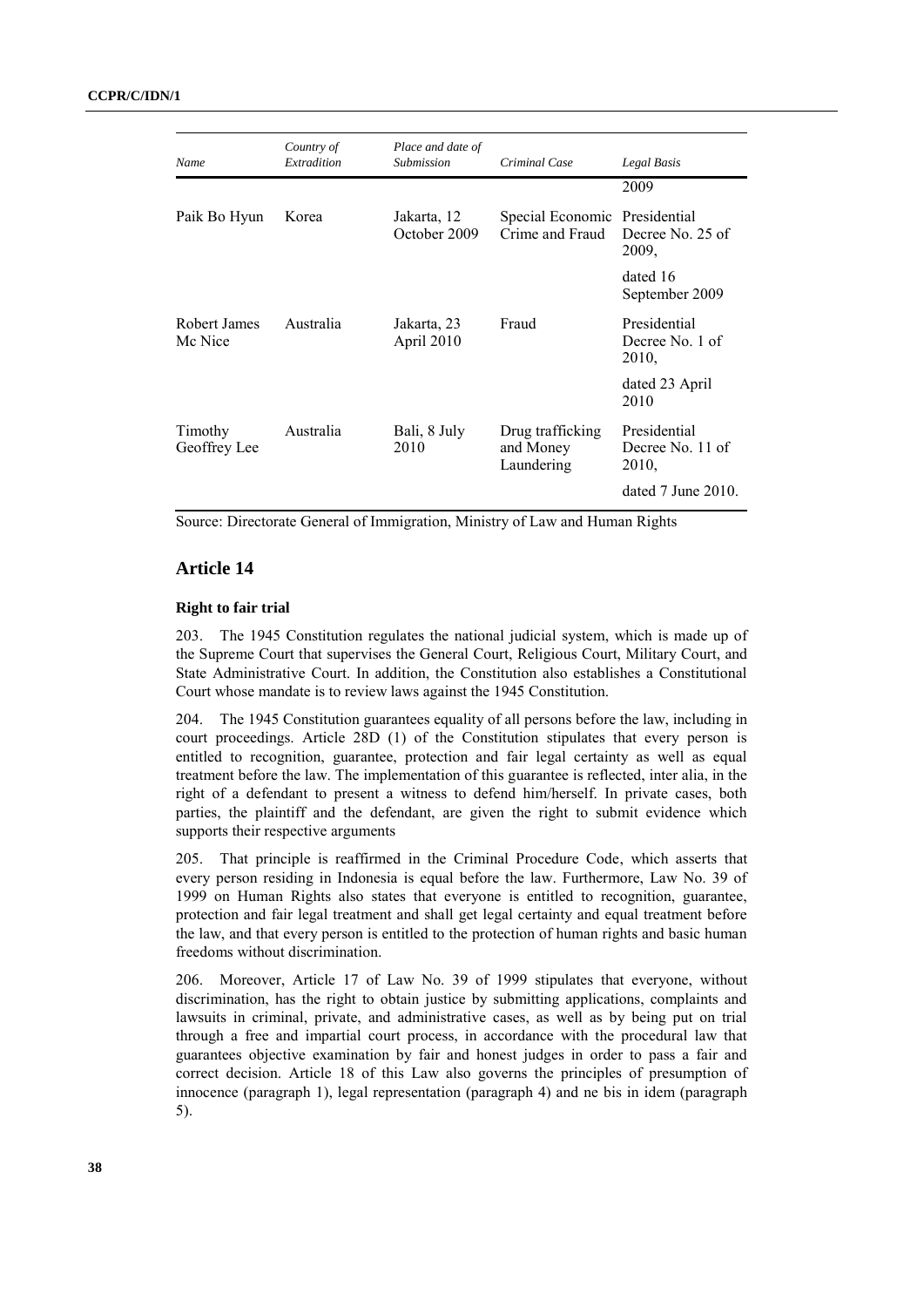207. Indonesia also enacted Law No. 3 of 1997 on Juvenile Justice. The Law stipulates that the minimum age for a child to be brought before the court is 8 years old and the maximum age 18 years old and not married. The judge presiding over juvenile cases should have the interest, attention, dedication, and understanding of the problems of children. The forms of conviction for a child who is found guilty can include imprisonment, confinement, fines, or supervision. The Law also stipulates rehabilitation for children who commit a crime, which includes returning the child to its parents/guardians, or sending the child to the supervision of the State or Ministry of Social Affairs or other civil society organizations to be given education, treatment, and job training to increase their personal capacities.

208. For the members of the military, their judicial system is regulated by Law No. 31 of 1997 on Military Courts. However, if there are cases involving civilians and military personnel, the trial can proceed through the connection court (sidang koneksitas) as provided in the Criminal Proceeding Code and Law No. 48 of 2009 on Judicial Power.

209. Indonesia applies the presumption of innocence principle to every person before decided otherwise by the court which has permanent legal force, as regulated in Law No. 4 of 2004 on Judicial Authority. Meanwhile, the authority to prosecute is in the hands of the public prosecutor who will present the case to the relevant court.

210. The Criminal Proceeding Court guarantees the rights of the defendants in court proceedings as stipulated in Articles 50 to 68, and include:

(a) The right to obtain prompt investigation;

(b) The right to have his/her case promptly presented to the court by the prosecutor and to be tried promptly;

(c) The right to be informed clearly in a language understood by him/her about what is alleged to him/her at the time the examination begins and what he is being charged with;

(d) The right to give information freely to the investigator or judge;

(e) The right to obtain interpreter assistance at any time;

(f) The right to obtain legal assistance from one or more legal counselors during the period and at each level of investigation;

(g) The right to choose his/her own legal counselor;

(h) The right to contact and communicate with representatives of his/her country where the defendant is a foreign national;

(i) The right to contact and receive visits from his personal doctor for the purpose of health regardless of whether the visit is related to his/her case or not;

(j) The right that his/her detention be communicated to his/her relatives or persons who share the same house with the defendant or other persons whose assistance is needed by the defendant to obtain legal assistance or guarantees for suspension of detention. The information should be given by the relevant authority at any level of judicial process.

(k) The right to contact and receive visits from relatives or other parties;

(l) The right to contact and receive visits from clergy;

(m) The right to have an open-to-public trial;

(n) The right to call an expert witness to provide testimony favourable to him without the obligation to provide evidence;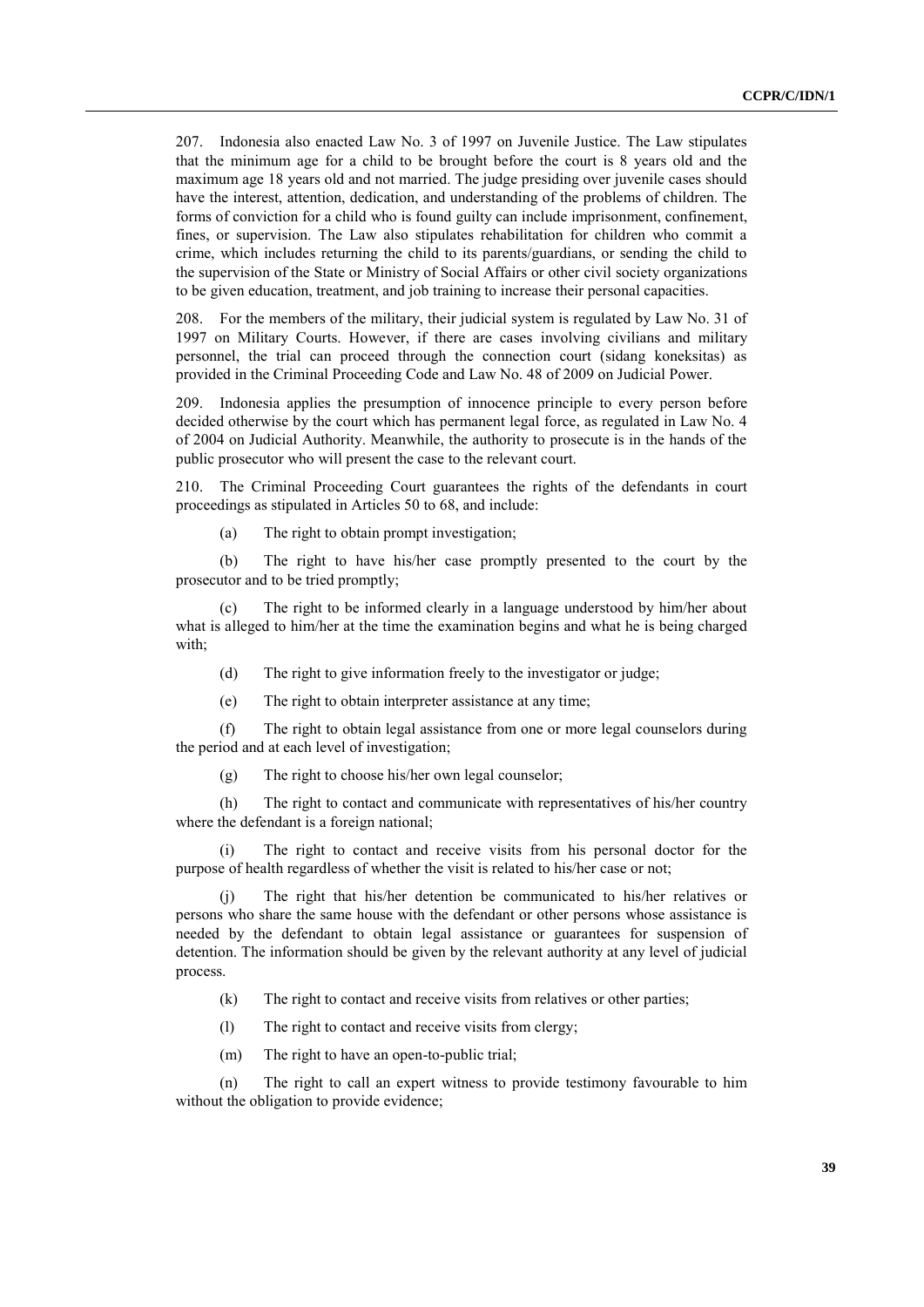(o) The right to appeal against the decision of a first level court, except to a notguilty decision;

(p) The right to pursue compensation and rehabilitation if found not guilty or there is a miscarriage of justice.

211. In line with Article 14 paragraph (5) of the Covenant, the court also guarantees the right to have his/her case reviewed by upper-level courts. To ensure justice and equality before the court, the Criminal Proceeding Code provides certain procedures to restore justice including appeals, up to the Supreme Court level, clemency and pretrial, as well as compensation and rehabilitation.

212. An appeal against a court decision can be conducted through the High Court, Supreme Court, and Case Review. Currently, there are 33 High Courts, located in every province in Indonesia.

213. As stated earlier, the appeal can be made to the High Court under the decision of the District Court. If the plaintiff is still unsatisfied with the decision in the High Court, then he/she can propose a second appeal (kasasi) to the Supreme Court. The second appeal can be made against the decision of the Supreme Court. A request for an appeal to the Supreme Court can be conducted against a decision of the District Court without having to appeal first. Should the plaintiff be unsatisfied with the decision of the Supreme Court, he/she can file a Case Review to the Supreme Court as the last resort. Procedures for a Case Review are regulated under Article 67 of Law No. 5 of 2004 on the Supreme Court.

214. If the appeal is granted by the court, and the defendant is found not guilty, he/she is entitled to compensation and rehabilitation as stipulated in Article 68 of the Criminal Proceeding Court. The Code also stipulates financial substitution for foreign nationals while rehabilitation refers to recovery of the dignity of the individual (Articles 95 and 97 of the Criminal Proceeding Code).

215. The Case Review power as an extraordinary remedy legal effort, can only be done once and provided there is new evidence (novum), as stipulated in Law No. 5 of 2005 on the Amendment of the Law No. 14 of 1985 on Supreme Court. In the case of the novum having been used in the current presiding, a not-guilty verdict or lower sentence can be decided. The Case Review can also be done to the decision of a lower court based on contradicting reasons or error judgement. Case Review is regulated in Article 268 (3) of the Criminal Proceeding Code.

216. The legal framework also regulates that a person cannot be tried twice for the same case. Article 1917 of the Civil Code states that the authority of the legal judgement entered shall not extend any further than the subject of the judgment. In order to invoke such authority, it shall be required that the case which has been heard shall be the same; that the claim is based upon the same grounds, and is made by and against the same parties having of the same relationship.

217. As stated earlier, every person's right to have access to a fair and open trial, which is reflected in the creation of information services at the court (the Decision of the Chief of the Supreme Court No. RI. 1-144/KMA/SK/I/2011 on Guidelines for Information Services at the Court). In addition, every person has the right to obtain information about the Court, including the proceedings, based on certain conditions. The decision of the Supreme Court classifies three categories of information namely: (a) periodically announced, (b) accessible to the public at any time, and (c) excluded information.

218. The recruitment process of judges in Indonesia is conducted in a clean, professional, accountable, and transparent process. The mechanism to appoint judges is regulated under Law No. 2 of 1986 in conjunction with Law No. 8 of 2004 on Public Court. The values that a Judge should have are, inter alia, to believe in the Supreme Court, be loyal to the 1945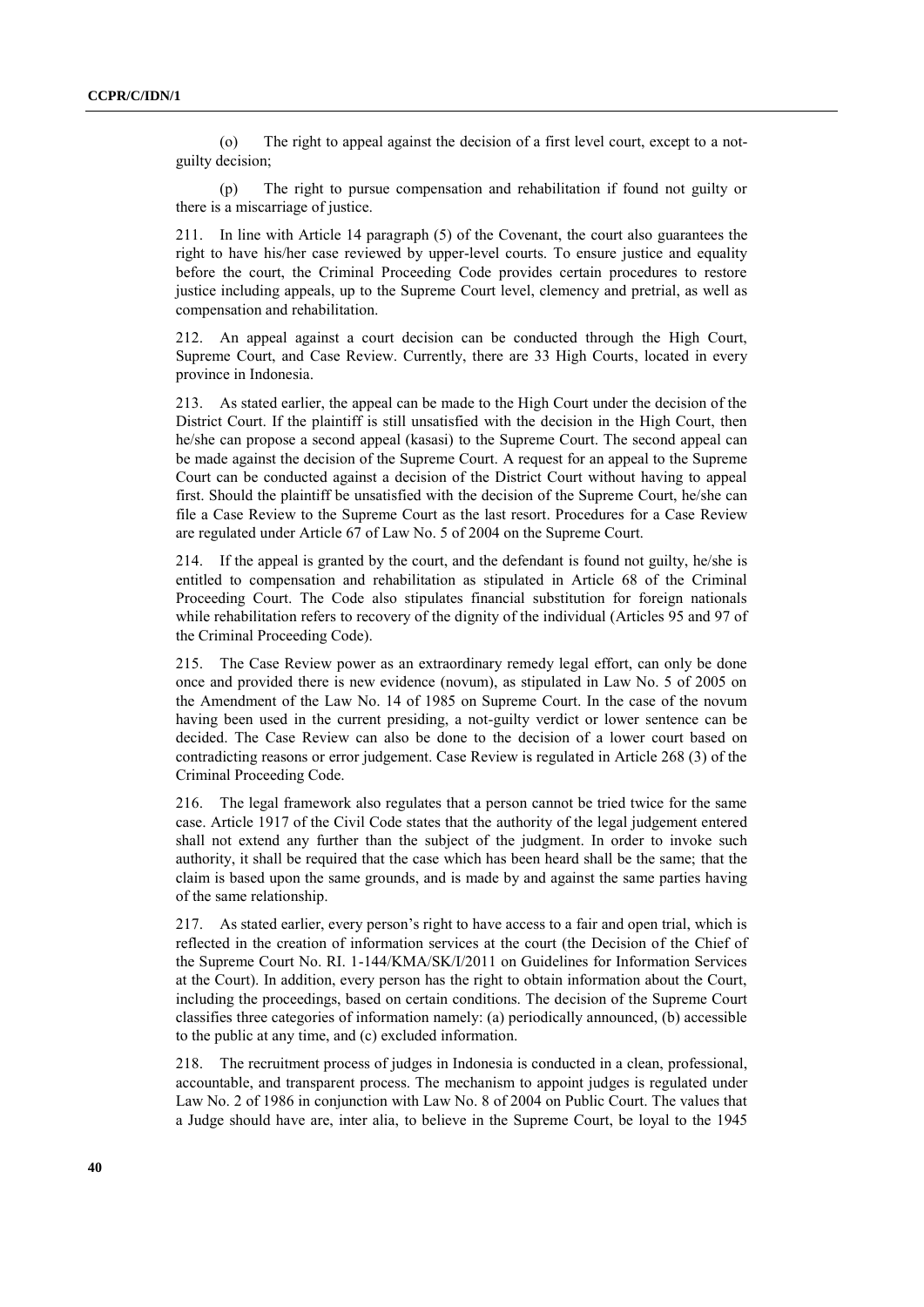Constitution and the Five Basic Principles (Pancasila), to be physically and mentally healthy, honest, fair and of good character.

- 219. Meanwhile, the recruitment procedures of judges are conducted through:
	- (a) Academic test;
	- (b) Fit and proper test;
	- (c) Basic training;
	- (d) Placement test.

220. The terms of office for judges are in line with the Law of Civil Servants. Judges are appointed and dismissed by the decision of the President upon the recommendation of the Supreme Court's Chief Justice. This issue is further regulated in Law No. 2 of 1986 in conjunction with Law No. 8 of 2004 on the Public Court.

221. To strengthen the supervision mechanism for law enforcement institutions, Indonesia has established several independent commissions, including the National Police Commission, the Attorney Commission, and the Judicial Commission. Those commissions are mandated to supervise, monitor, and evaluate law enforcement officials in their respective areas.

## **Article 15**

#### **Prohibition of ex post facto laws**

222. Indonesia applies the principle of non-retroactivity. The Constitution stipulates that no law can be enforced retroactively. Furthermore, Article 28I of the Constitution guarantees the principle of non-retroactivity, which states that a person has the right not to be judged under a law which has a retroactive effect. This right is considered as a nonderogable right.

223. However the Constitutional Court through its judgment No. 065/PUU-II/2004 was of the view that to ensure the balance of legal certainty and justice, including the application of the non-retroactivity principle, three considerations must be applied, which are the legal principles of legal certainty, legal justice, and the efficacy of law. Therefore, the Court argues that the rectroactive principle can be applied in strict circumstances, especially in certain extraordinary crimes.

224. Law on Human Rights Court No. 26 of 2000 basically applies the non-retroactivity principle; however in certain extraordinary circumstances this principle can be waived. An Ad-Hoc Human Rights Court which is established upon the recommendation of the Parliament is the mechanism that can apply the retroactivity principle.

225. The Ad-Hoc Human Rights Court can be established by the recommendation of the Parliament after reaching the conclusion that there was a gross violation of human rights at a particular time and place prior to enactment of the Human Rights Court Law.

226. In practice, the Parliament, in resolution No. 44/DPR-RI/III/2000-2001 dated 21 March 2001, gave its agreement to the establishment of the Human Rights Court in 2004 in view of the possibility of gross human rights violations having occurred in Timor Timur in 1999 and Tanjung Priok in Jakarta in 1984. Based on the agreement, the President, through his decision No. 53 of 2001, established the Ad-Hoc Human Rights Court, located in Central Jakarta District Court, whose mandate was to examine and adjudicate on cases related to the said gross human rights violation.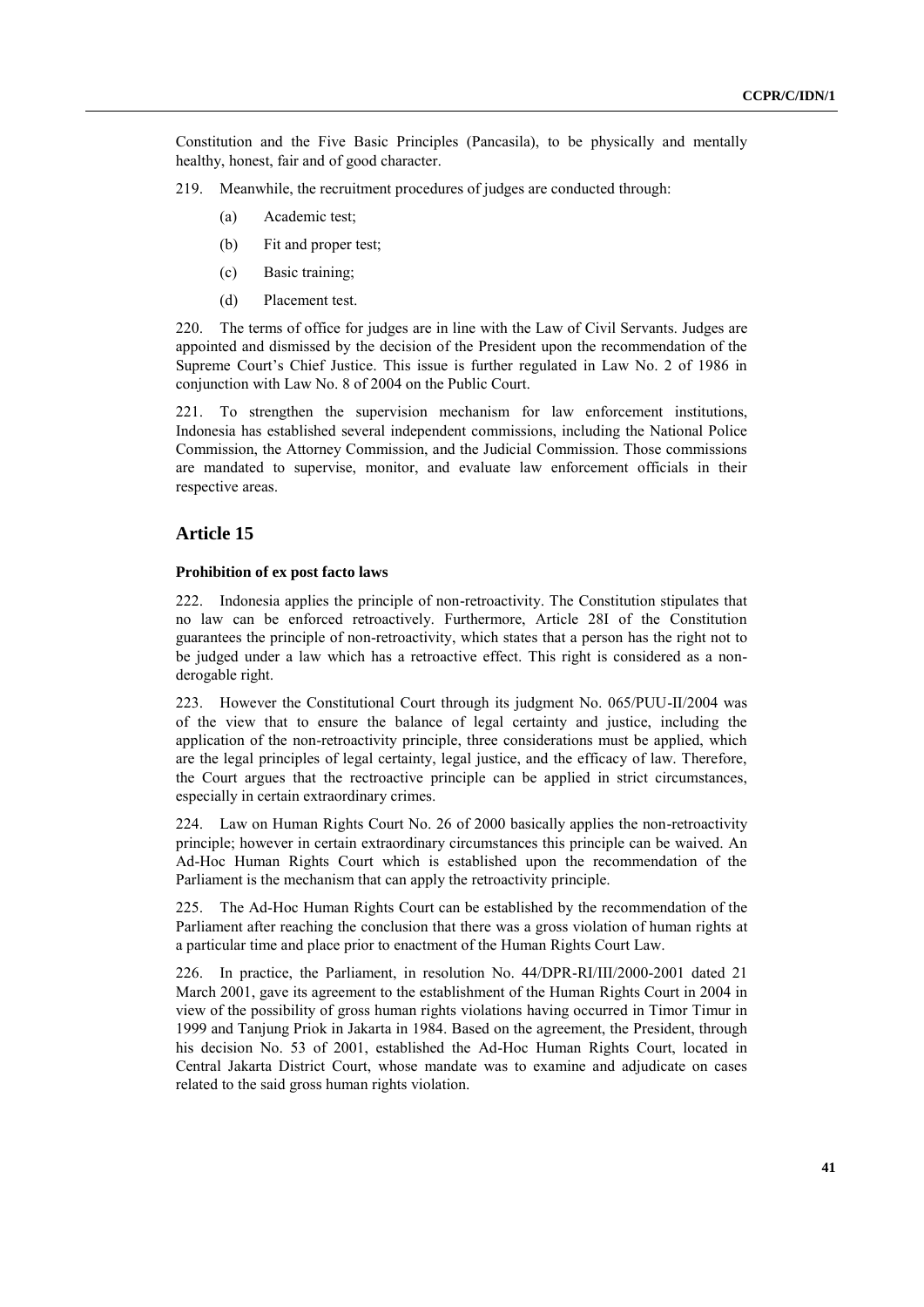227. Indonesia also applies the principle that no one shall ever be found guilty of having committed a crime if such action is not a crime under the applicable law (nullum delictum nulla poena sine praevia lege poenali), as stipulated in Article 1 Paragraph 1 of the Penal Code.

228. In line with the Covenant, Indonesia has guaranteed the right of persons to receive the most favourable sentence if there are revisions of the relevant laws or regulations, as stipulated in Article 1 (2) of the Criminal Code and Article 18 Paragraph (2) of Law No. 39 of 1999 on Human Rights.

#### **Article 16**

#### **Recognition as a person under the law**

229. The 1945 Constitution recognizes every person as a subject of law and guarantees equal treatment as subjects of the law, as stated in Article 28D paragraph (1).

230. Furthermore, Article 3 of Law No. 39 of 1999 on Human Rights stipulates that every person is entitled to recognition, guarantees, protection and fair legal treatment and shall get legal certainty and equal treatment before the law. Article 5 stipulates the right of every person to demand equal treatment and protection before the law, and Article 29 states the right to be acknowledged as an individual before the law wherever he/she resides. According to Article 1330 of the Civil Code, every person may perform any lawful act which creates a legal effect, except those who are considered incompetent, such as minors and persons under guardianship.

231. Law No. 39 of 1999 on Human Rights stipulates the rights of a child to have a name and nationality (Article 56 Paragraph 1). Moreover, Law No. 23 of 2002 on Child Protection also stipulates that a child should be entitled to possess a name, identity, and nationality (Article 5). Identity refers to the name, sex, date of birth, relationship with his/her parents and his/her citizenship, which are reflected in the birth certificate. The Government is responsible for providing a free birth certificate within 30 days. Up till now, there have been 42 (of 422) districts/municipalities in Indonesia that provide free birth certificates. In this regard, it is significant for stakeholders to conduct a campaign on this matter, especially to the grass root groups. The Director General of Civil Registration, Ministry of Home Affairs, has the authority to record births through the civil registration office. This is in line with the 2000 Regional Autonomy Law.

## **Article 17**

#### **Freedom from arbitrary interference with privacy, family, home**

232. Article 28G Paragraph (1) of the 1945 Constitution stipulates that every person shall have the right to the protection of himself/herself, family, honor, dignity and property, and shall have the right to feel secure and receive protection from the threat of fear from doing or not doing something. In this sense, privacy is recognized as a comprehensive concept, including family, honor, dignity and property.

233. Furthermore, these rights are elaborated in Article 31 paragraph (1), (2), and Article 32 of Law No. 39 of 1999 on Human Rights. Article 31 (1) states that no one shall be subject to arbitrary interference with his/her home. Furthermore, Article 31 (2) states that no one shall set foot in or enter the enclosure of a house or enter a house without the permission of the person who lives there, except for reasons provided under prevailing legislations. Meanwhile, Article 32 states that no one shall be a subject of arbitrary interference with his/her correspondence, including electronic communications, except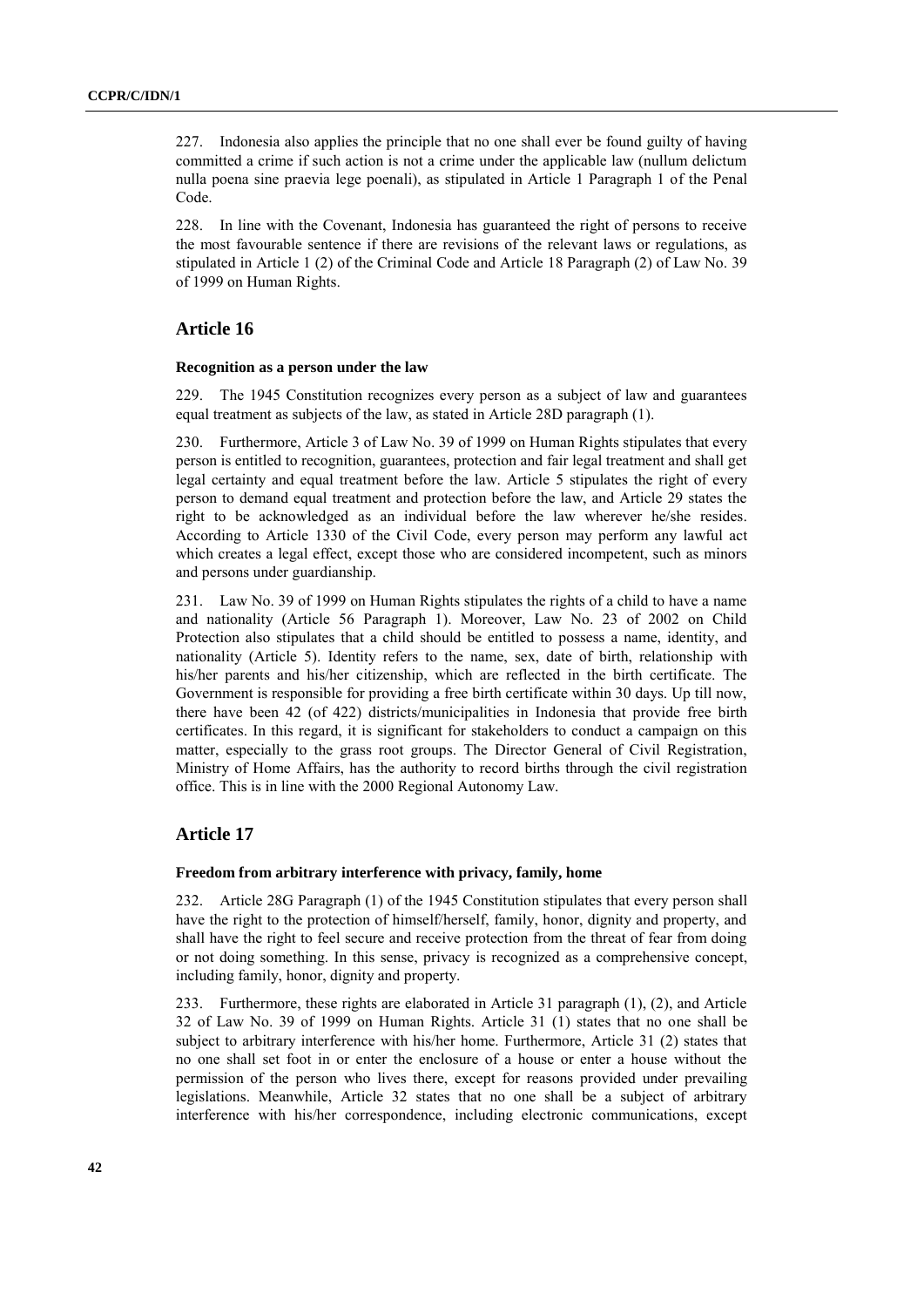upon the order of a court or other legitimate authorities according to the prevailing legislation.

234. The Criminal Proceeding Code in Articles 32, 33, 34, 35, 36, and 37 provides strict searching procedures for law enforcement investigators for the house, clothing, or body of a suspect. Search can only be carried out after written approval from the Head of the District Court or a written order from the investigating officer. The searching process should be attended by two witnesses. If the suspect refuses a search, it can still be done in the presence of the village chief or head of the local community besides the two other witnesses. Search of the body or clothes can only be done if a person is caught red-handed.

235. In terms of interception of communication, it is regulated through Law No. 5 of 1997 on Psychotropic Substances, Law No. 35 of 2009 on Narcotics, Law No. 36 of 1999 on Telecommunications, Law No. 15 of 2003 on Combating Criminal Acts of Terrorism, Law No. 11 of 2008 on the Information and Electronic Transactions and Minister of Communication and Information Regulation No. 01/P/M.KOMINFO/03/2008 on the Recording of Information for the Purpose of Defense and State Security.

Law No. 11 of 2008 on Information and Electronic Transactions also guarantees the protection of private and personal information, as stipulated in Article 26. In addition, Articles 30 and 31 of this law also prohibit the practice of hacking and interception/wiretapping of a person's electronic information.

237. In terms of investigations of the criminal act of terrorism, an investigator may intercept conversations by phone or other devices of a person who is suspected of preparing, planning, and committing an act of terrorism. This interception can only be done after written approval from the Head of the District Court (Article 26 Paragraph 2 and 4 and Article 31 Paragraph 1 letter b of Regulation in Lieu of Law No. 1 of 2002 on the Criminal Act of Terrorism).

238. In the case of corruption investigations, Article 12 of Law No. 30 of 2002 on Corruption Eradication Commission (KPK) authorizes the Commission to intercept and record suspicious conversations.

239. Interception of communications cannot be conducted arbitrarily. It can only be conducted by the State Apparatus provided that they have obtained written approval from the relevant authorities according to the Law. For example, the Law on Psychotrophics gives the authorization to the Chief of Police; the Law on Narcotics to the National Anti-Narcotic Body after the approval of the Head of District Court; the Law on Combating Terrorism to the investigator with the consent of the Head of District Court; the Law on Anti Corruption Commission to the Commission; and the Law on Electronic Information and Transaction to the law enforcement officials.

240. The State also guarantees the protection of family units. In Indonesia, a family consists of three generations, as stipulated in Law No. 23 of 2002 on Child Protection. However, the Law also allows intervention in the family provided that there are strong certain reasons, such as child neglect and domestic violence. Law No. 23 of 2004 on the Elimination of Domestic Violence serves as the legal framework to realize a safe, comfortable and prosperous family/household. The Law also contains measures of prevention and treatment of any acts of domestic violence.

241. Based on the Penal Code and Criminal Proceeding Code, a person may file a report to the police concerning violation towards a family or household. In investigating the report, the police may take measures including asking personal information. In this regard, the term "unlawful" as stipulated in the Covenant refers to investigations that are not based on prevailing laws and regulations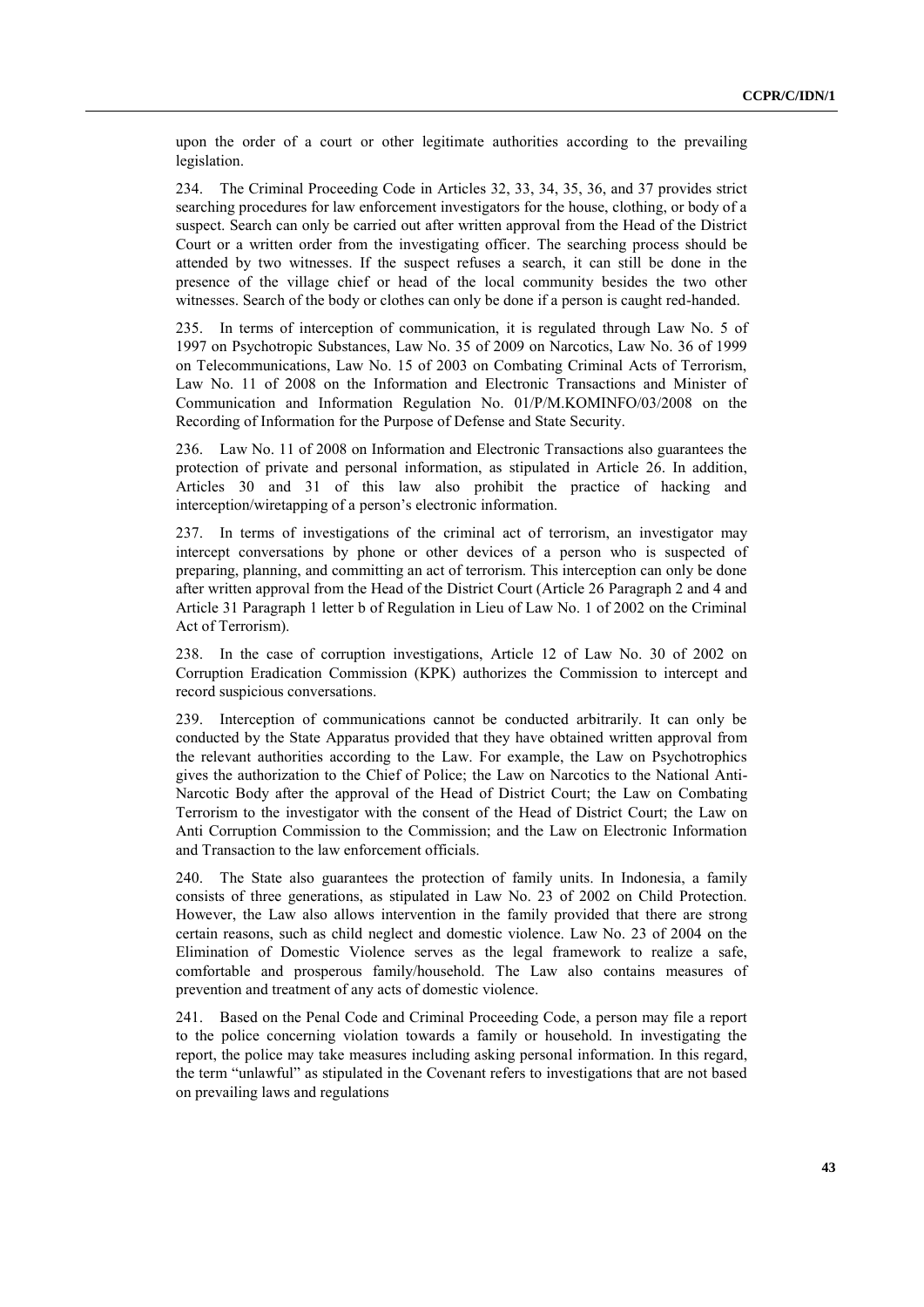242. While prohibiting the spread of the content of an investigation report, the Criminal Proceeding Code (Article 47) allows the police to access personal correspondence via post or electronic devices after obtaining special approval from the Head of the District Court. However, Article 49 of the Law also states that the investigators shall treat this information as confidential. This provision is in line with Article 14 of Law on Human Rights, which stipulates the right of an individual to communicate and obtain information to develop him/herself.

243. In terms of searching for evidence in a house, the Criminal Proceeding Code states that the relevant authority can only conduct a search to obtain relevant evidence and is not allowed to conduct abuse of authority.

244. In relation to the access of public officials to public information owned by individuals or certain bodies, Indonesia has a specific regulation on the freedom to search for such information. This is regulated in Law No. 14 of 2008 on Transparency of Public Information, guaranteeing the right to obtain information, including to attend public meetings, to know, to obtain copies of information, to be notified, and to disseminate information.

245. In general, Indonesia has enacted sufficient legal frameworks to protect and guarantee the rights to privacy. In addition, Indonesia has also enacted Law No. 13 of 2006 on the Protection of Victims and Witnesses, which protects a whistleblower from pressure that may arise.

## **Article 18**

#### **Freedom of thought, conscience and religion**

246. Indonesia considers that freedom of thought, conscience, and religion are the most basic human rights and fundamental to every human being. As agreed by the international community, Indonesia views the three rights as individual rights which are directly inherent and must be respected, upheld and protected by the State, the Government, and everyone for the honor and protection of human dignity.

247. Indonesia continues to guarantee the implementation of the right of everyone to freedom of thought, conscience, and religion. The most fundamental guarantee derives from the State philosophy, Pancasila. The first principle, belief in one God Almighty, can be interpreted to the effect that Indonesia upholds religious freedom as the main thrust of Pancasila.

248. Furthermore, Articles 28E paragraph (1) and (2) and 29 paragraph (1) and (2) of the 1945 Constitution reaffirm the principle of freedom of religion and the obligation of the State to ensure the freedom of the people to choose and practice their religion and belief. To regulate that, Article 4 UU on Human Rights states that the right to hold a religion is one of the non-derogable rights. Article 22 of the Law provides for the protection to choose and practice the religion and belief.

249. Furthermore, the State also ensures the promotion and protection of the rights of the child to have freedom of thought, conscience, and religion, as stipulated in Article 55 of Human Rights Law and Article 6 of Law No. 23 of 2002 on Child Protection. The right to freedom of thought, conscience, and religion of the child are promoted in line with the development of their intellectual capacity. In the process of promoting those rights, parents have the obligation to provide moral and religious education for their children.

250. However, there has been misinterpretation by certain parties of Law No. 1/PNPS of 1965 on Defamation of Religion to the effect that the Government only gives formal recognition exclusively to six religions namely Islam, Christianity, Catholicism, Hinduism,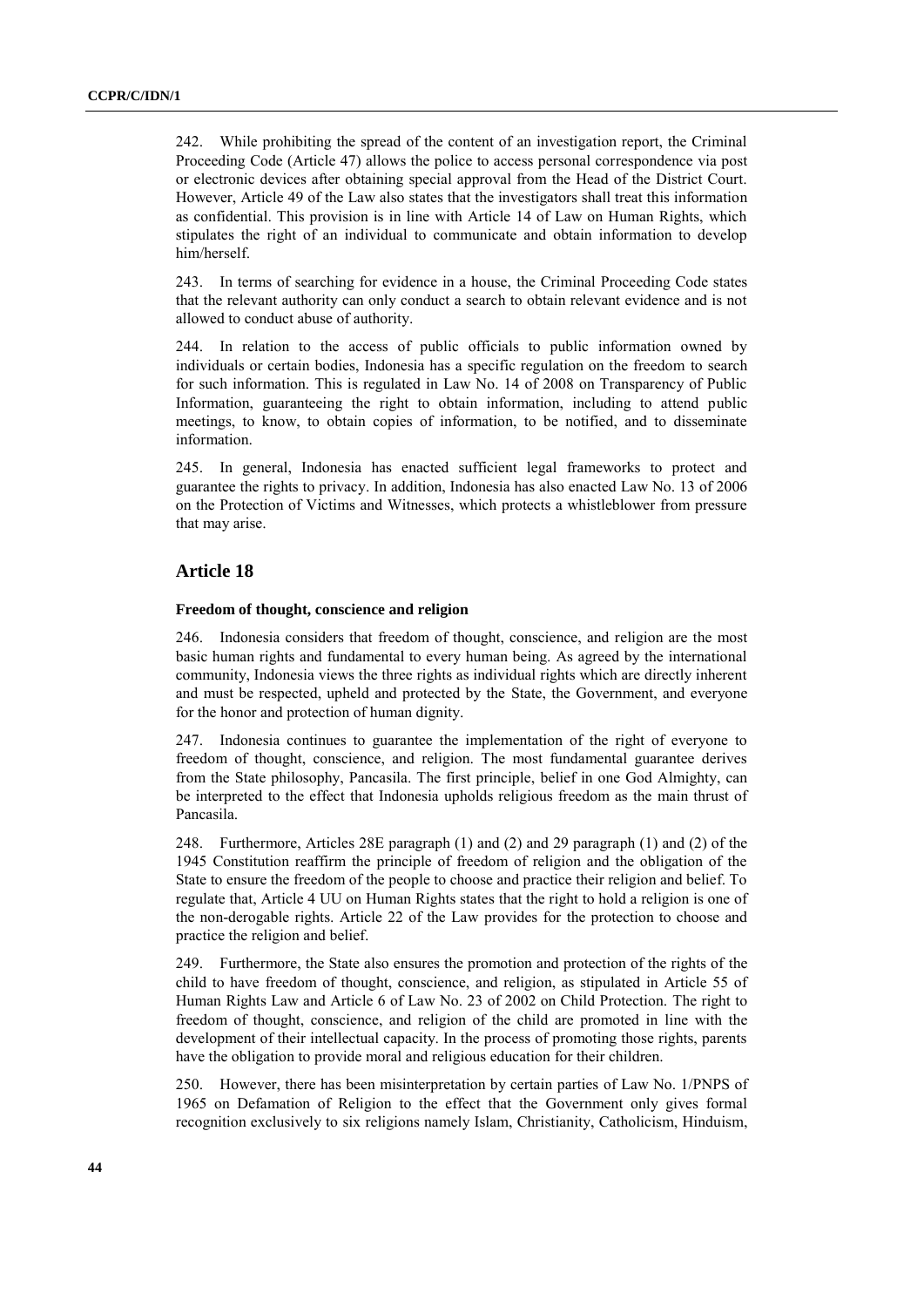Buddhism, and Confucianism (Kong Hu Chu). The mention of these six religions is merely a reflection of the factual and sociological existence of those religions in Indonesia at the time this Law was enacted. The elucidation of this law further states that other religons such as Judaism, Zoroastrianism, Shinto, and Taoism are also recognised.

251. Legal frameworks provide guarantees that the right to freedom of religion is nonderogable. However, Indonesia is also of the view that the freedom should be exercised responsibly and with respect for others' rights, so that friction, horizontal conflict, unrest, disunity and enmity can be avoided or prevented. Based on this rationale, Indonesia has enacted several laws and regulations that restrict the expression of freedom of religion. Those laws and regulations include Law No. 1 PNPS of 1965 on the Defamation on Religion; the Joint Decree (SKB) of the Minister of Religious Affairs, the Attorney General, and Minister of the Home Affairs, No. 3 of 2008, No. KEP-033/AJA/6/2008, No. 199 of 2008 on the issue of Jamaah Ahmadiyah Indonesia (JAI).

252. Some Civil Society Organizations (CSOs) put Law No. 1 PNPS of 1965 on the Defamation of Religion into judicial review by the Constitutional Court in 2010 as the law was perceived to be in contradiction with freedom of religion as guaranteed by the 1945 Constitution. The Court however maintained that the Defamation of Religion Law treats all religions in an equal manner and the term "allow" in the Defamation of Religion Law should be interpreted as not obstructing or ignoring certain religions, but giving them the rights to develop instead. The Court states further that Law No. 1 PNPS of 1965 does not prohibit a person from having an opinion on the interpretation of a religion or religious activities. What is restricted under the law is when a person, intentionally and publicly, tells, encourages or seeks public support for an interpretation of a religion that deviates from the core teachings and principles of religions. This constitutes the basis for the content of the Joint Decree of the Three Ministers which sets restrictions on JAI with regard to spreading religious interpretations which deviate from the core teachings and principles of Islam. The Joint Decree further prohibits people from acting unlawfully against members of JAI.

253. The restrictions applied by the Government of Indonesia are consistent with and allowed under the existing international and national frameworks, which include:

(a) Article 18 of the Covenant, which stipulates that freedom to practice and determine one's religion or belief shall only be limited by the provisions of law necessary to protect public safety, order, health, or morals, or the rights and fundamental freedoms of others.

(b) Article 19 of the Covenant, which stipulates that freedom of expression should be carried out responsibly and therefore it is possible to exercise restrictions through legislation to respect the rights of others, and protect national security, public order, and public health or morals.

(c) Article 28J paragraph (2) of the 1945 Constitution, which states that in exercising his/her rights and freedoms, every person shall have the duty to accept the restrictions established by law for the sole purpose of guaranteeing the recognition and respect of rights and freedoms of others and of satisfying just demands based upon considerations of morality, religious values, security and public order in a democratic society.

254. One of the manifestations of government's commitments to ensure the protection of religious freedom is the revocation of Presidential Instruction No. 14 of 1967 on the Prohibition of Religion, Beliefs and Customs of Kong Hu Chu by Presidential Decree No. 6 of 2000. The Decree guarantees followers of Confucianism the freedom to practice their religion and to obtain equal treatment in civil law, as stipulated in the letter of the Minister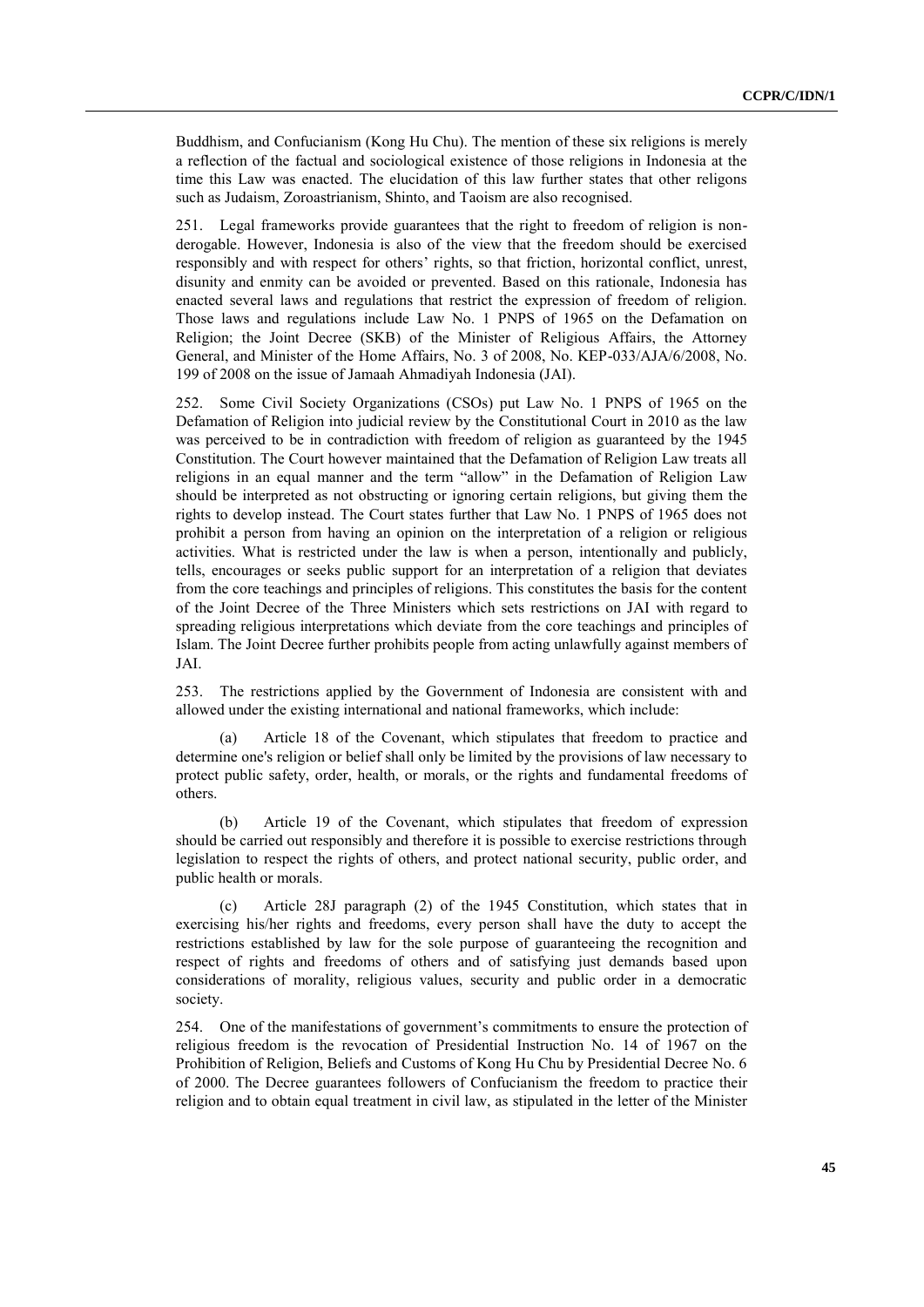of Religious Affairs No. MA/12/2006 dated 24 January 2006 and the letter of the Minister of Home Affairs No. 470.336.SJ dated 24 February 2006.

255. In addition, Indonesia guarantees freedom in practicing beliefs, through Presidential Regulation No. 25 of 2008 on the Requirements and Procedures for Population Registration and Civil Registration and Joint Regulation of the Minister of Home Affairs and Minister of Culture and Tourism No. 43 / 41 of 2009 on the Guidelines of Services for Beliefs.

256. The State also guarantees the protection of places of worship and the use of religious symbols, as well as the respect of religious holidays. In this regard, the Government has enacted the Joint Decree of The Minister of Religious Affairs (No. 9 of 2006) and The Minister of Home Affairs (No. 8 of 2006) on the Guidelines for the Implementation of Tasks of the Head of the Region/Deputy Head of the Region In Preserving Religious Harmony, Empowering the Forum for Religious Harmony, and the Construction of Houses of Worship. The Joint Decree, which replaces the 1969 Regulation, has been consulted with various religious elements, such as the Indonesian Ulama Council (Islam), the Communion of Churches in Indonesia (Protestant), the Indonesian Bishops Conference (Catholic), the Indonesian Parisadha Hindu Dharma (Hindu) and the Representative of Indonesian Buddhists (Buddhist). Indonesia also has national public holidays to observe religious events, such as Eid al-Fitr and Islamic New Year for Islam, Christmas, Good Friday and Ascencion Day for Christianity, Day of Silence (Nyepi) and Galungan for Hinduism, Vesak for Buddhism, and Lunar New Year for Confucianism.

257. The implementation of freedom of religion and belief in Indonesia has reached a level of 90.67% (good), as stated in the 2009 Indonesian Democracy Index. The indicators to measure the implementation of freedom of religion and belief comprise written rules which restrict the freedom of people, or require people, to practice the teachings of their religions, actions taken by or statements made by government officers or officials which restrict the freedom of people, or required people, to practice the teachings of their religions, and threats of violence or use of violence by a group of people against another group of people pertaining to religious teachings.<sup>14</sup>

## **Article 19**

#### **Freedom of opinion and expression**

258. Articles 28 and 28E Paragraph (2) and (3) of the 1945 Constitution guarantee the right to hold thoughts, beliefs, and opinions without any interference, and freedom to express those thoughts, beliefs and opinions. Furthermore, Article 28F states that every person has the right to communicate and to obtain information to develop his/her personal and social environment, and reserves the right to seek, obtain, possess, store, process and convey information by using all available types of channels.

259. Moreover, Article 23 Paragraph (2) of the Human Rights Law states that every person has the freedom to hold, impart, and widely disseminate his/her belief orally or in writing in the printed and electronic media. Article 25 of the Law also states that every citizen has the right to express his/her opinion in public, including the right to strike, according to the prevailing laws.

260. In addition, freedom of expression is also regulated by Law No. 9 of 1998 on the Freedom of Expression in Public. Article 1 of the Law defines freedom of expression as the

<sup>&</sup>lt;sup>14</sup> "Measuring Democracy in Indonesia: 2009 Indonesia Democracy." Jakarta: UNDP, 2009 (p. 44 & 52-53)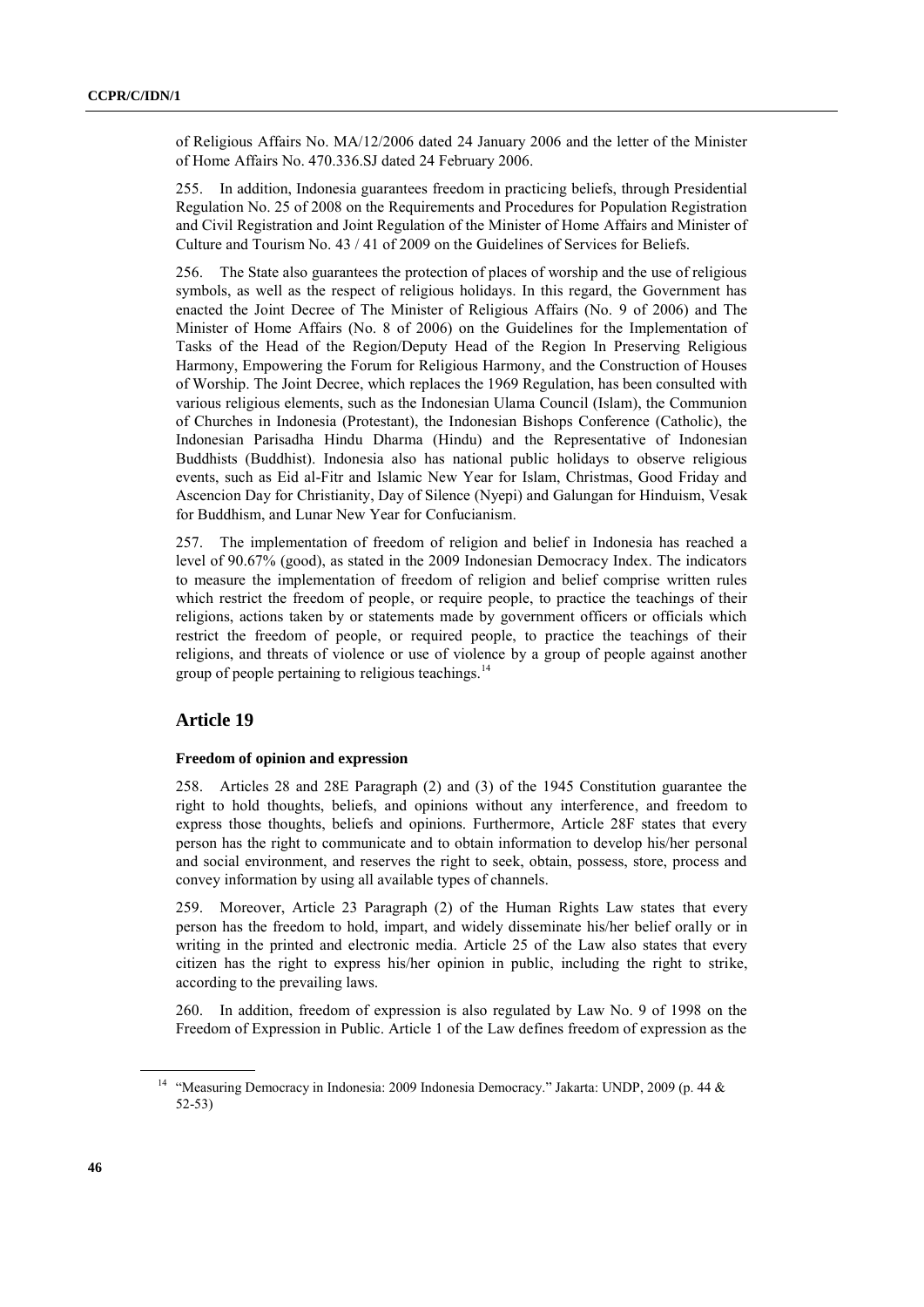right of every citizen to communicate ideas in oral, written, and so forth, freely and responsibly in accordance with the prevailing laws.

261. In terms of freedom to seek and receive information, Law No. 14 of 2008 on Transparency of Public Information regulates the right of every person to obtain public information as stated in Article 4.

262. Articles 9, 10, and 11 of the Law on Freedom of Expression in Public stipulate the scope and limitations in the expression of opinion in public. The scope refers to forms of expression such as demonstrations or protests, marches, rallies, and/or free speech. The limitations refers to places that cannot be used to conduct freedom of expression such as the presidential palace, places of worship, military installations, hospitals, air or sea ports, railway stations, land transportation terminals, and national vital objects. In addition, expression of opinion cannot be conducted on national holidays. There is also provision that expression of opinion in public as defined in the scope above shall be notified in writing to the Police prior to the event.

263. In addition, to guarantee the rights to freedom and expression, the State also provides protection to persons while exercising those rights. The provision is stipulated in Article 5 of Law on Freedom of Expression in Public, which states that citizens who express their opinion in public have the right to express their thoughts freely and obtain legal protection. The protection is further stipulated in Article 18 Paragraph (1) of the Law, which states that: "Whoever by force or threat of violence to obstruct the right of citizens to express opinions in public that in compliance with the provisions of this Law shall be punished with imprisonment of 1 (one) year."

264. In addition, the right to freedom of opinion and expression are also facilitated by the mass media. According to Law No. 40 of 1999 on Press, the press has a role to fulfill the public's right to know and develop public opinion based on precise, accurate and true information.

265. The Press Law also guarantees the independence of the press as a part of human rights. The press cannot be censored, banned, or prohibited from broadcasting. The Law also states that in order to guarantee the freedom of the press, the national press has the right to seek, obtain, and disseminate ideas and information. In addition, journalists have the right to refuse to publish certain information in order to be accountable for the news published.

266. Unlawful acts of censorship, banning or prohibition of broadcasting, and obstructing the right of the press to seek, obtain, and disseminate ideas and information, can be punished by imprisonment of maximum 2 (two) years or fine up to Rp. 500,000,000.00 (five hundred million rupiahs) according to Article 18 of Law No. 40 of 1999.

267. However, the press should also be held accountable when exercising its rights. The press should up hold the principles of democracy, justice and the rule of law. In Article 5 of Law No. 40 of 1999, the press is obliged to cover events and present opinions in accordance with religious norms and a sense of public decency and the principle of presumption of innocence.

268. In the event of any violation to freedom of the press, the press company could be sentenced by a maximum fine of Rp. 500,000,000.00 (five hundred million rupiahs) as stipulated in Article 18 of Law No. 40 of 1999.

269. Indonesia has also established the Press Council in order to guarantee press independence of publication. Furthermore, Article 15 of Law No. 40 of 1999, states that the Council has seven functions: to protect freedom of the press from any interference; to review the development of the mass media; to determine and control the implementation of the journalistic ethics code, to provide considerations and advice in resolving public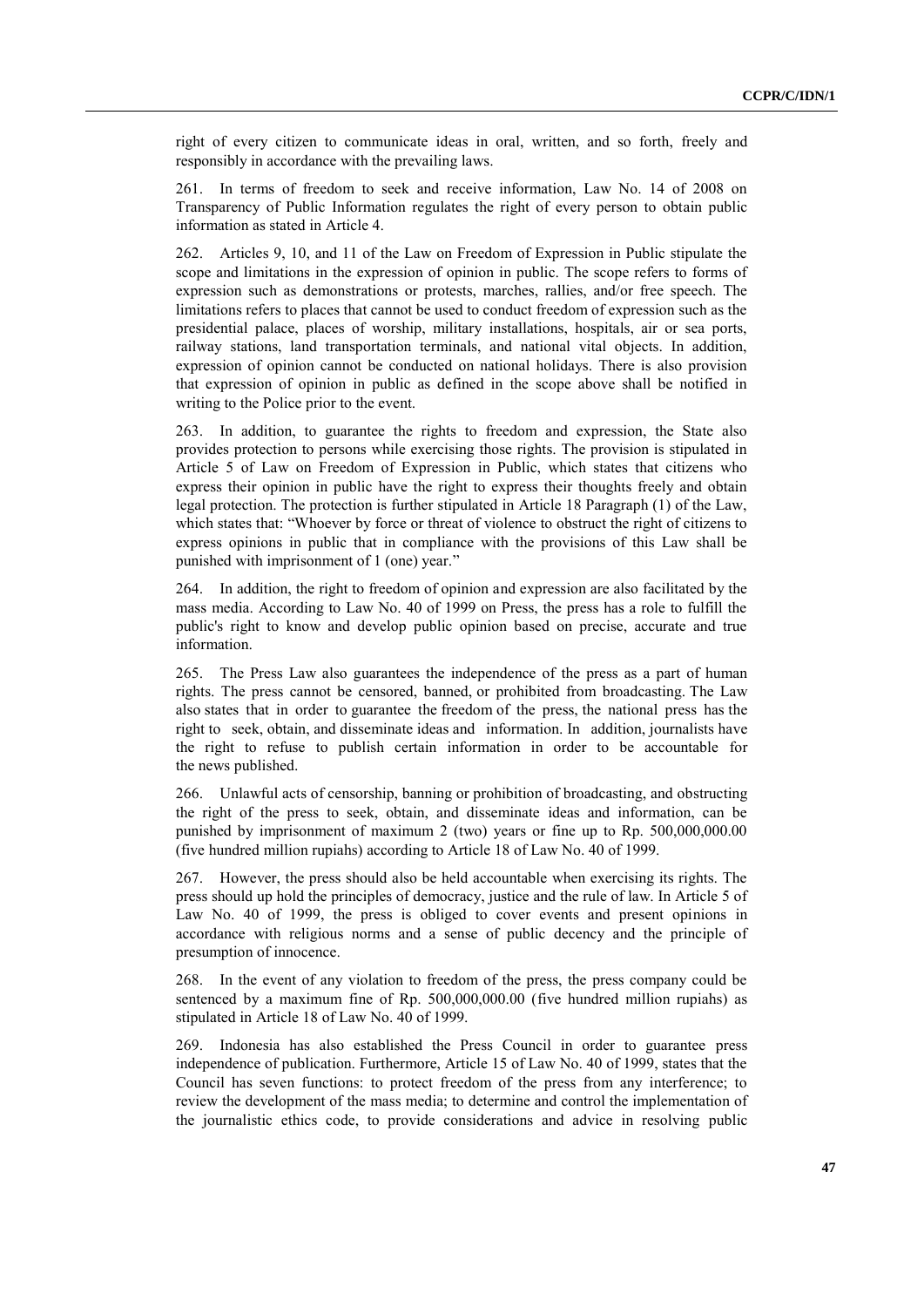complaints on cases related to the press; to improve communications between mass media, society and Government; to facilitate the organization of mass media in creating regulations and improving the quality of the profession of journalism, and collecting data on media companies.

270. A landmark decision was made by the Constitutional Court in its decision No. 6/PUU-V/2007 which declared that Articles 154 and 155 in the Indonesian Penal Code are contradictory to the 1945 Constitution and therefore those articles have no binding legal effect. Those two articles are related to the criminalization of the expression of hostility, hatred, and contempt in public against the Government of Indonesia. The reasons for the decision are, on the one hand, that those articles do not guarantee legal certainty as they are prone to be misused to silence critics against government and hence are contrary to Article 28D Paragraph (1) of the 1945 Constitution, and on the other hand, those articles disproportionally hinder the people's freedom to express their thoughts and opinions and hence are contrary to Articles 28 and 28E Paragraph (2) and (3) of the 1945 Constitution.

271. The 2009 Indonesia Democracy Index indicated that the index of freedom of expression in Indonesia had reached 83.97% (good). Two major indicators were used to measure these rights, threats of violence or use of violence by government officers which curb freedom of expression, and threats of violence or use of violence by people which curb freedom of expression.<sup>15</sup>

272. Freedom of expression through the independence of the press has played a strategic role in empowering women to participate in all aspects of development, including economy, politic, social, and culture. The policy of gender mainstreaming in the whole Government system has benefited from the freedom of the press. The active and consistent participation of women journalists has strengthened the efforts to promote a wider freedom of press. The convening of the Gender Equality Conference in Jakarta in 2005, which was organized by the Association of Indonesian Journalists (AJI) and the International Federation of Journalists (IFJ), was a prominent example of the increased role of woman journalist. The Conference agreed to urge the media companies, trade unions and journalists' organisations to apply the policy of equal opportunity between men and women.

273. Since the 1998 reform, there have been an increased number of media/journalist associations, with at least 27 organisations: Indonesia Solidarity Reform Press Society, BAKORPERS, the Consumer Media Institute, LMUPP, Institute for Studies on the Flow of Information, Independent Watch, Police Media Control, Family Friendly Media, Press Media Education and Study Information Agency (LSPS/JOINT), Mass Media and Information Study Agency (ELSIM), Prophetic Media Network, the Indonesian Press Control Committee (KPPI), Indonesian Media Watch (IMW), Media Watch Consumer Center (MWCC), Media Impact Research and Advocate Institute (LAPDM), the Indonesian Press Control Agency, Yogyakarta Press Education and Research Institute (LP3Y), and the Institute for Press and Information Studies (LESPI).

#### **Article 20**

#### **Prohibition of propaganda relating to war or racial, national or religious hatred**

274. Indonesia upholds peace and human dignity and does not tolerate or provide room for propaganda for the purpose of war and incitement of hatred on the basis of nationality,

<sup>&</sup>lt;sup>15</sup> "Measuring Democracy in Indonesia: 2009 Indonesia Democracy." Jakarta: UNDP, 2009 (p. 44 & 51-52)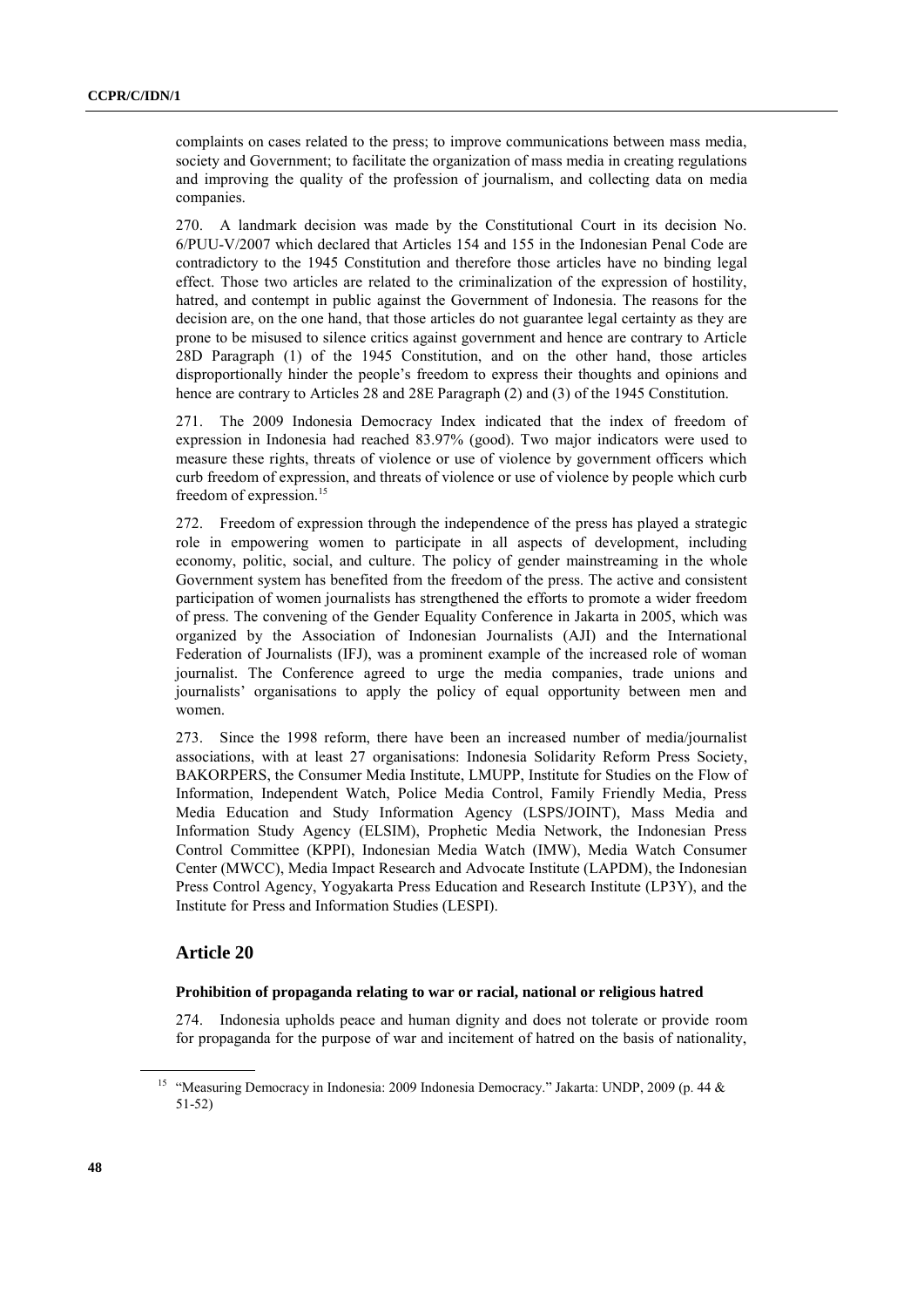race or religion. This is as set forth in the Preamble to the 1945 Constitution, which states that one of Indonesia's national objectives is to promote world peace.

275. Article 111 of the Penal Code prohibits anyone to cooperate with a foreign country for the purpose of mobilizing certain countries to be involved in an act of war with his/her own country. The punishment for such crime is imprisonment for at least 5 years with a maximum punishment of death penalty when it comes to causing the war. Furthermore, Article 124 Paragraph 1 of the Code states that: "Whoever in time of war deliberately giving assistance to the enemy or harming the country against enemies, is threatened with a penalty of 15 years."

276. Furthermore, in terms of prohibition of any advocacy of national, racial, or religious hatred that constitutes incitement to discrimination, hostility, or violence, Article 28J of the 1945 Constitution stipulates the obligation of every person to respect the human rights of others in an orderly society, nation and State. In conducting their rights and freedoms, everyone shall be subjected to limitations stipulated by law solely for the purpose of ensuring the recognition and respect for rights and freedoms of others and to meet the demands of justice according to considerations of morality, religious values, security, and public order in a democratic society.

277. Based on the above-mentioned provision, Article 23 Paragraph (2) of the Human Rights Law regulates the limitations for each person in expressing and disseminating opinion, verbally or in the written, printed or electronic media. This limitation shall consider religious values, morality, public order, public interest, and the integrity of the nation.

278. Moreover, those who intentionally and without the right to disseminate information with the intention to incite hatred and hostility of individuals and/or specific community groups based on ethnicity, religion, race, and inter-group, could be sentenced to imprisonment for a maximum of six years and/or a maximum fine of 1 billion rupiah, as stipulated in Article 28 Paragraph (2) and Article 45 of the Information and Electronic Transactions Law.

279. Broadcast content should not contain messages that could incite discrimination, hostility, or violence. In particular, Paragraph 5 Article 36 of the Law on Broadcasting prohibits contents that: a) consist of defamatory, deceitful, misleading, and/or lies; b) highlight the element of violence, obscenity, gambling, drug abuse; and c) generate ethnic, religious, racial, and class conflict. The punishments for violating those prohibitions are imprisonment for a minimum of five years and/or a maximum fine of 1 billion Rupiah for radio broadcaster and a maximum of five years and/or a maximum fine of 10 billion Rupiah for individuals.

280. In addition, the press is also prohibited from publishing advertisements which cause defamation of religion and/or disturb religious harmony and contradict the principle of public decency as stipulated in Article 13 Paragraph 1 on the Law of the Press.

281. Other provisions that also prohibit incitement to discrimination, hostility, or violence, include the Defamation of Religion Law which prevents the spread of hatred toward religion. In regard to this Law, Article 156 of the Penal Code, which states that any person who expresses hostility, hatred or anger to one person or other groups of the population of Indonesia, will be punished with imprisonment for a maximum of four years. For the acts that are hostile, abusive and defaming any religion in Indonesia shall be imprisoned for a maximum of five years.

282. Law No. 40 of 2008 on the Elimination of Racial and Ethnic Discrimination elaborates the actions that constitute hatred or hate to people based on racial and ethnic discrimination, which include: (1) creating a text or image to be placed, affixed, or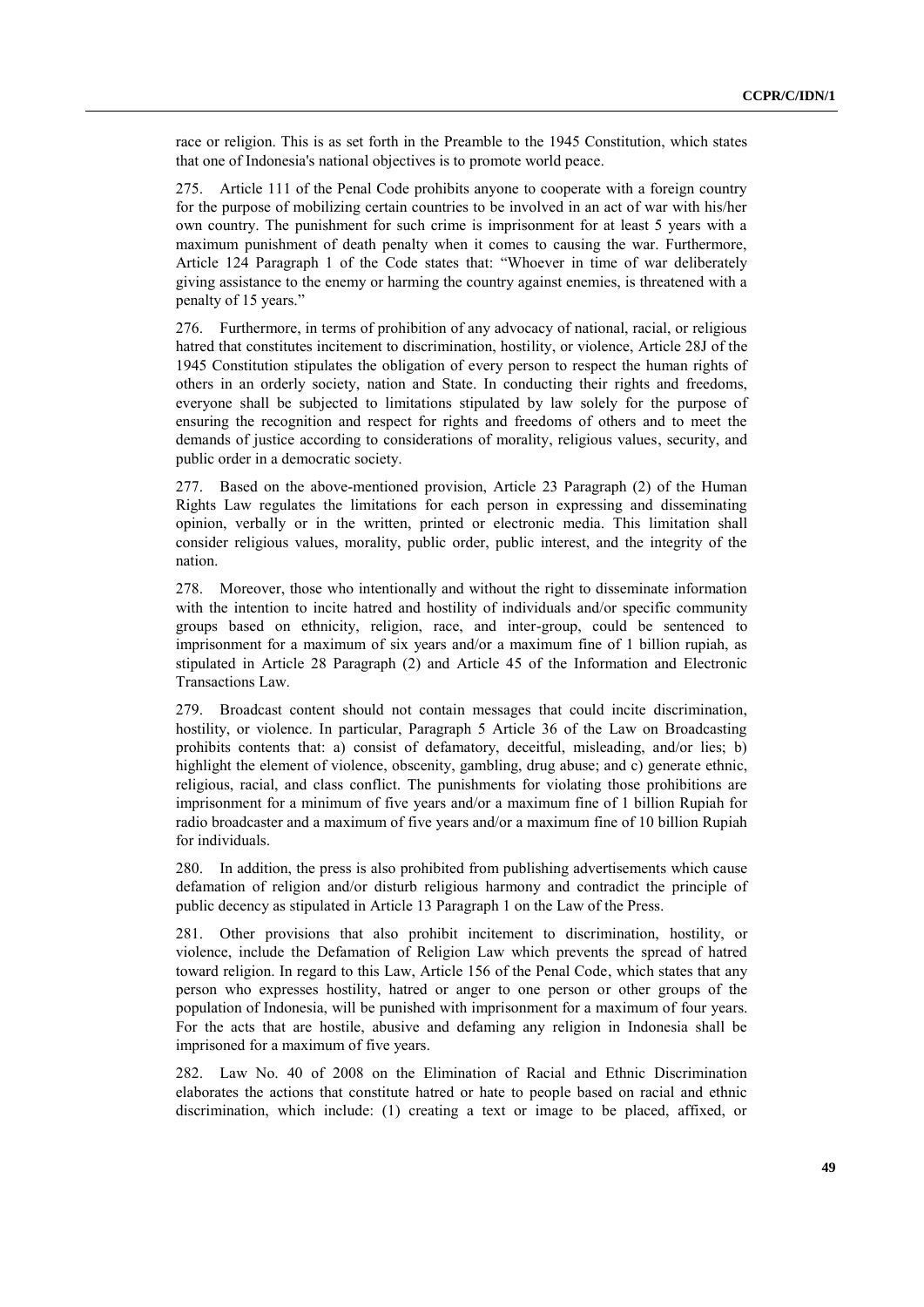distributed in public places, or any other place that could be seen or read by others; (2) conducting speech expressing or projecting particular words in a public place or in another place that could be heard by others; and (3) wearing something on him/her with objects, words or pictures in a public place or in any other place that could be read by others. The violation of this provision shall be punished by a maximum of five years imprisonment and/or a maximum fine of 500 million rupiah.

## **Article 21**

#### **Freedom of assembly**

283. Indonesia guarantees the right to peaceful assembly, as stipulated in Article 28 and Article 28 E Paragraph (3) of the 1945 Constitution. This Article also recognizes that the exercise of freedom of association and assembly is regulated by Law.

284. This provision is reaffirmed by Law no. 39 of 1999 on Human Rights. Article 24 Paragraph 1 states: "Everyone has the right to peaceful assembly and association". Paragraph 2 of the Article further states: "Every citizen or group has the right to establish political parties, non-governmental organizations or other organizations in order to take part in the government or administration of the State and nation for the purpose of protecting and promoting human rights according to prevailing laws."

285. Indonesia has also enacted Law No. 9 of 1998, Freedom of Expression in Public Places, which regulates the activities of peaceful assembly and demonstration. This Law guarantees the rights of every citizen to peaceful assembly as long as they meet the specified requirements.

286. Indonesia also regulates the right to associate in Community-Based Organizations (CBOs), as stated in Law No. 8 of 1985 on CBOs. This Law regulates the functions, rights and obligations of CBOs as a mean to channel the opinions and thoughts of members of society and citizens of the Republic of Indonesia. The Law reiterates the importance of CBO's role as an active member of the society within the process of development and democracy.

287. Under the Law on Child Protection (Article 56 (1)), the State also provides for the freedom of children to associate and assemble. The Law on Child Protection obliges the Government to promote and protect this right to children.

288. In practice, the right to peaceful assembly is facilitated by the Regulation of Chief of National Police No. 9 of 2008 on the Security and Treatment Procedures in handling cases related to freedom of expression in public. In addition, Regulation of Chief of National Police No. 1 of 2010 on Standard and Operation aims to prevent anarchical acts, and the Regulation of Chief of National Police No. 16 of 2006 on Mass Control Guidelines (Dalmas) also facilitates the exercise of the right to peaceful assembly.

289. As a result, according to the 2009 Indonesia Democracy Index published by UNDP and the Government of Indonesia, the index for freedom of assembly and association reached 91.44% (good). The indicators for the index include threats of violence or use of violence by government officials which curb freedom of assembly and association, and threats of violence or use of violence by people which curbs freedom of assembly and association.<sup>16</sup>

<sup>&</sup>lt;sup>16</sup> "Measuring Democracy in Indonesia: 2009 Indonesia Democracy." Jakarta: UNDP, 2009 (p. 44 & 50-51)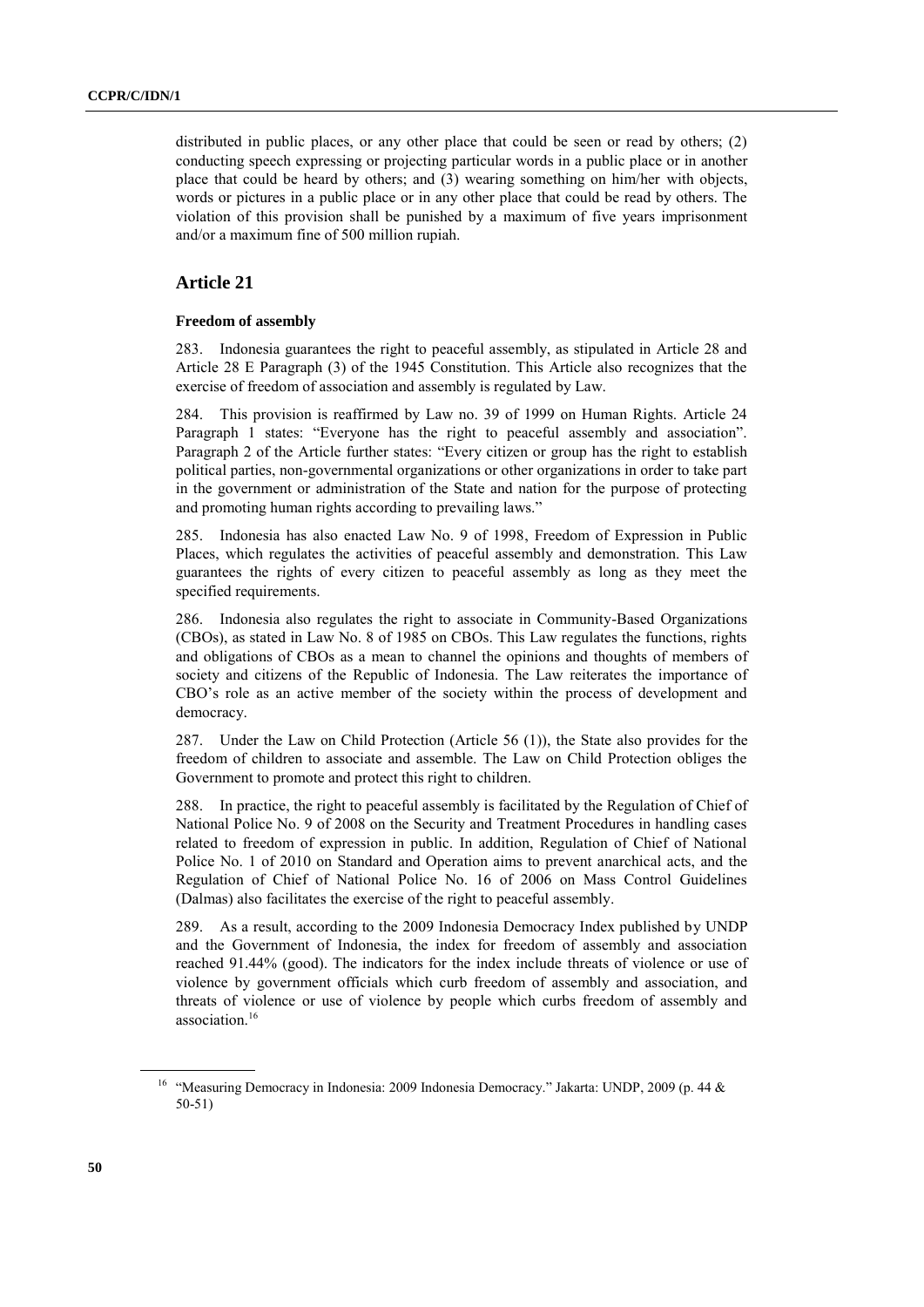290. Since its reform, Indonesia has enjoyed better implementation of the right to peaceful assembly compared to previous periods. This condition is reflected by a more active participation in the deliberation of the rights in the United Nations Human Rights Council. At the 15th Session of the Human Rights Council Meeting in 2010, Indonesia played an active role in the formulation and adoption of the resolution entitled, "The rights to freedom of peaceful assembly and of association." This resolution gives assurance and protection of every person to exercise the right to assemble and associate. In the 16th Session of the Human Rights Council Meeting in 2011, a resolution to appoint Special Rapporteur was adopted in order to monitor the implementation of the right to peaceful assembly and association.

#### **Article 22**

#### **Freedom of association**

291. As mentioned earlier in the implementation of Article 21 of the Covenant, Indonesia assures the right of the people to peaceful association and assembly. These rights are guaranteed by the 1945 Constitution and State laws. Law No. 2 of 2008 on Political Parties also regulates the same right and further states that political parties are one of the important elements in the implementation of the right to peaceful association.

292. On the issue of the rights to freedom of association for labor, Law No. 13 of 2003 on Employment guarantees the right of every person to become a member of a trade union. Article 104 of the Law states that every worker has the right to establish and to become a member of a trade union. Likewise, business owners also have the right to establish their organization as found in Article 105.

293. The right to form a labour union is further elaborated in Law No. 21 of 2000 on Trade Unions. Article 3 of the Law states that a union, a federation, and a trade union confederation are free, open, independent, democratic, and responsible in nature. Furthermore, Article 9 stipulates that a union, Federation, and trade union confederation are established by the free will of the workers with no coercion or interference from owners, government, political parties, and other external parties.

294. Indonesia is among 35 countries which have ratified the eight ILO Core Conventions on Human Rights. One of the results of ratifying ILO Convention No. 87 (1948) concerning Freedom of Association and Protection of the Right to Organise, the number of Indonesian workers' organizations has increased significantly. Up to now, the number of National Federation of Trade Unions (Serikat Pekerja - SP) and the Trade Unions (Serikat Buruh - SB) is recorded at a total of 50 with a total of 3,414,455 members. There are three labor confederations, namely the Confederation of All Indonesian Workers' Union, the Confederation of Indonesian Worker Union, and the Association of Indonesian Labor Union Confederation.

295. In addition, Indonesia has also integrated ILO Convention No. 87 through Presidential Decree No. 83 of 1998. Article 2 of the Convention reaffirms the right of labor to establish and, according to the rules of each organization, to join other organizations of their preference without the influence of other parties. In addition, Article 5 states that worker and employer organizations have the rights to establish and join federations and confederations and similar organizations, and each of the federations or confederations shall have the right to affiliate with international organizations of workers and employers.

296. In many cases, these unions organize demonstrations to convey their demands. In this regard, the Government respects these activities as an exercise of the right to freedom of association. The Government ensures that these exercises of freedom are conducted within the prevailing laws and regulations.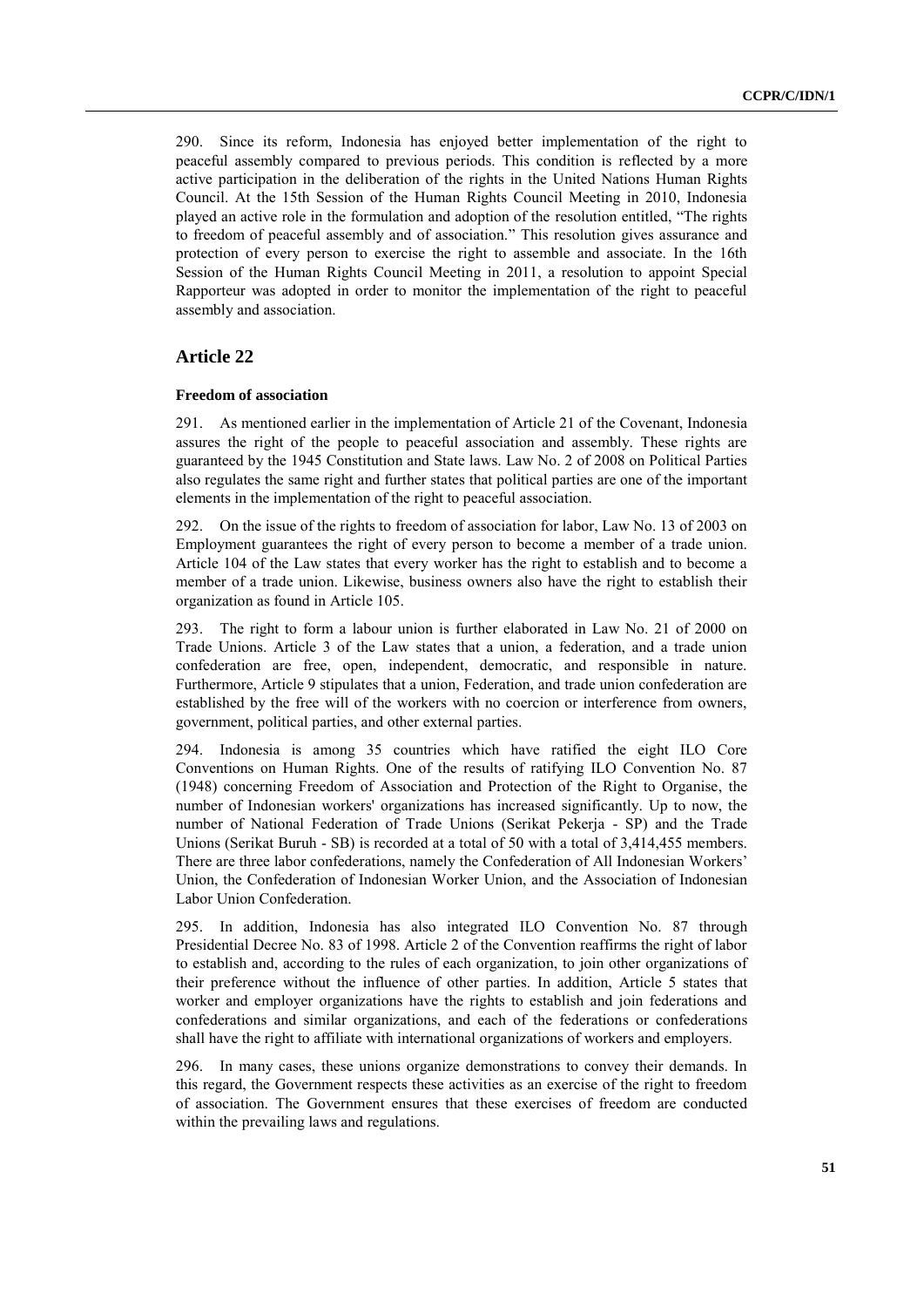297. In facilitating labor demonstrations, the Police bases its response on the Regulation of Chief of National Police No. 1 of 2009 on the use of force in the act of the police and Regulation of Chief of National Police No. 8 of 2009 on the implementation of human rights principles and standards in the implementation of police duties. Those regulations serve as guidelines for the police force to ensure peaceful demonstrations.

298. Based on the research conducted between January and June 2010 by Kelompok Pelita Sejahtera (KPS), a labor-focused civil society organization, there were 111 demonstrations and 18 strikes involving approximately 143,700 people. Labor actions which occurred in May 2010 involved the most participants with approximately 56,000 people attending the gatherings.



*Source: Kelompok Pelita Sejahtera (KPS), 2010*



*Source: Kelompok Pelita Sejahtera (KPS), 2010*

299. Issues raised in labor demonstrations in 2010 were mainly related to the fulfillment of their rights. Those issues are: (1) layoffs  $28.28\%$ , (2) wages  $21.93\%$ , (3) revision of the Labor Law 14.96%; (4) refusal to the ACFTA (ASEAN-China Free Trade Area) 10.32%; (5) Social Security Issues 9.03%, (6) status of employment 6.45; and (7) freedom of association 5.16, and (8) other issues 3.87%.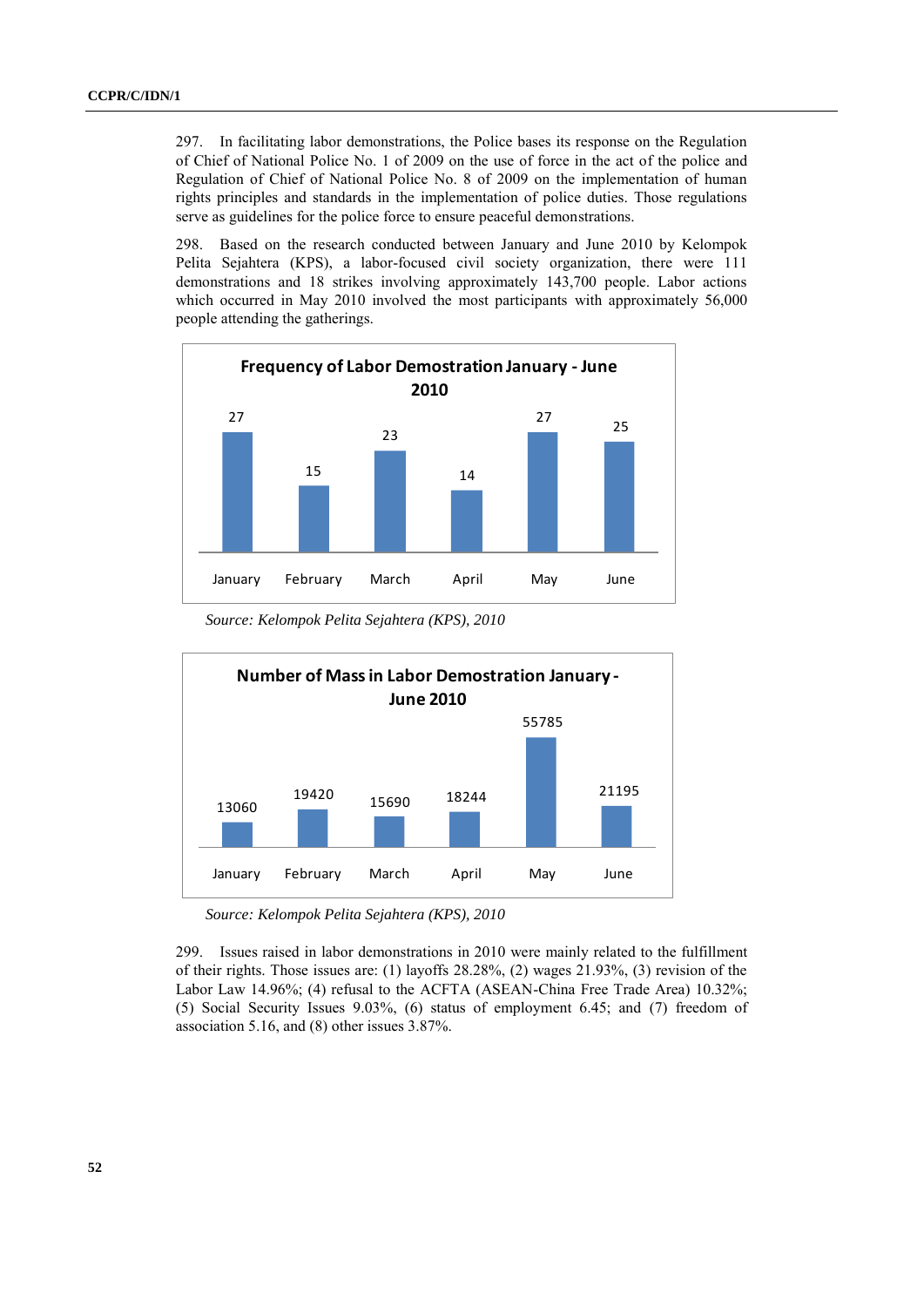

*Source: Kelompok Pelita Sejahtera (KPS), 2010*

## **Article 23**

#### **Protection of the family**

300. Indonesia recognizes that family is the most fundamental unit of society and is entitled to protection by the society and State as required by the Covenant. The right of a person to form his/her own family is set in the 1945 Constitution Article 28B Paragraph 1, which states that every person has the right to form a family through a legal marriage. Indonesia also considers that marriage is a relationship between a man and a woman based on the faith in God Almighty as stipulated in Article 1 of Law No. 1 of 1974 on Marriage.

301. The definition of family in Indonesia is stipulated in Article 1 paragraph 6 of Law No. 52 of 2009 on Population Growth and Family Development, which states that family is the smallest unit in society, consisting of husband and wife, or husband, wife and children, or father and children, or mother and children (nuclear family).

However, the practice and tradition used in Indonesian society is the broad concept of family (extended family), which consists of husband and wife, children, grandparents, uncles and aunts, nephews, who live under one roof. For example, in Central Kalimantan, a family occupies a house called "Betang" and "Gadang" in West Sumatra. The concept of extended family is the expansion of the concept of nuclear families.

302. The State has the obligation to develop family by ensuring the rights to every member of the population to obtain protection for maintaining the integrity, security, and welfare of his/her family, including special assistance at the expense of the State for vulnerable members of the population and the empowerment of the family as the smallest unit in society, as stipulated in Article 3 Paragraph d and Article 5 Paragraph h and t of Law No. 52 of 2009.

303. The right to form a family is also regulated in Law No. 39 of 1999 on Human Rights Article 10 Paragraph 1 and 2, which states that every person has the right to form a family and have a descendant through a legitimate marriage which shall only take place upon the free will of the prospective husband and wife in accordance with the provision of relevant laws and regulations without discrimination. Article 5 Paragraph a of Law No. 52 of 2009 states that in order to enter the institution of marriage, a man shall be at least 19 years old, and a woman 16 years old. Article 2 Paragraph 1 of the Marriage Law states that "A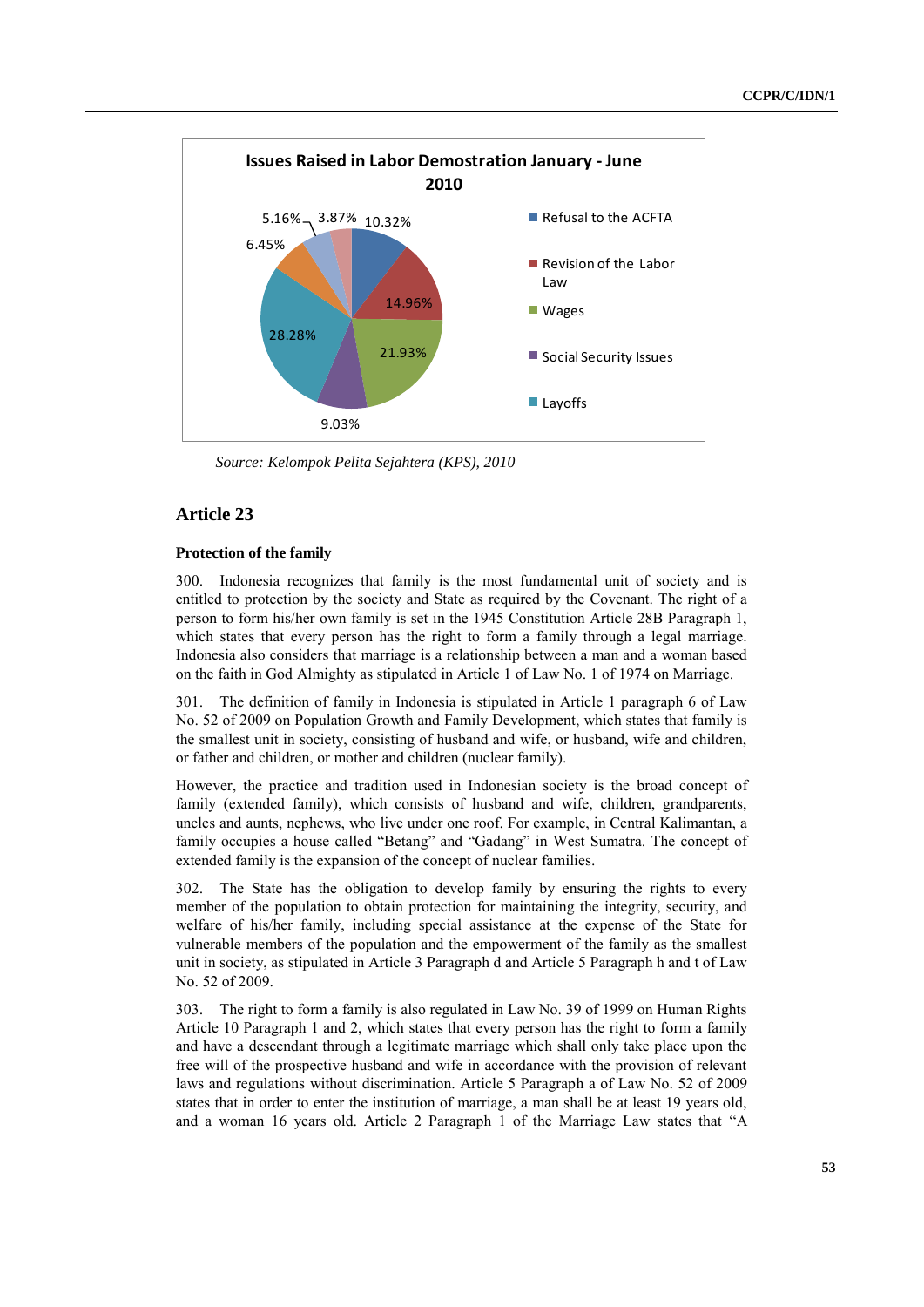marriage is lawful, if done according to the laws of each religion or belief." The rules also require the marriage to be recorded by the Office of Religious Affairs and the Office of Civil Registration.

304. Under the Marriage Law, in principle, within a marriage, a man may only have one wife and a woman may only have one husband. In the event that a husband wishes to marry more than one wife, he must submit a request to the court in his area of residence. The court only gives permission to the man who wishes to marry more than one women if he has fulfilled the required terms, which include an approval from the first wife, an assurance that the husband is able to fulfill the living needs of the wives and their children, as well as a guarantee that the husband would act fairly to his wives and children.

305. The State does not give recognition to couples living together without marriage. However, the State provides legal guarantees to children born of a woman outside wedlock by providing a birth certificate using the name of the mother. The child only has a civil relationship to the mother and her family. This is as stipulated in Law No. 1 of 1974 on Marriage in conjunction with Law No.12 of 2006 on Citizenship in conjunction with Law No. 23 of 2006 on Population Administration.

306. In addition to granting full rights for a person to marriage, Indonesia limits the implementation of the right to marriage. As stipulated in Article 8 of Law No. 1 of 1974, the implementation of the right of a person to marriage is limited between two bloodrelated persons in a straight downward or upward lineage-; blood-related persons in lateral lineages that are between brother and sister, between a person and a brother or sister of the parent and between a person and a brother or a sister of the grandmother; in a marriage relationship, namely the parent-in-law, stepchild, daughter-/son-in-law and stepmother/father; wet-nursed related, which consists of wet-nursed children, wet-nursed brother/sister and wet-nursed aunt/uncle; family-related with wife or an aunt or a niece of the wife; in the case of a husband married to more than one wife; and a couple who are in a relationship prohibited by their religion or other applicable laws to marry.

307. Related to interfaith marriage, Indonesia allows the recording of interfaith marriage that has been conducted according to Article 35 of Law No. 23 of 2006 on Population Administration, which states that marriage records referred to in Article 34 shall also apply to marriage set by the court (for marriage between people of different religions).

308. With regard to marriage life, Indonesia fully ensures and protects the implementation of equal rights and obligations as well as responsibilities of every couple in his/her marriage. Such guarantee of equality is stipulated in Article 51 of Law No. 39 of 1999 which states that a wife within a marriage bond has rights and responsibilities equal to her husband, of all things related to marital life, on the relationship with her children and the rights to ownership and management of joint property; after the termination of marriage, a woman has equal rights and responsibilities with their children by taking into account the best interests of the children; after the termination of marriage, a woman has equal rights with her former husband on all matters related to joint property without reducing the rights of the children according to the legislation.

309. In addition, the guarantee of equality within a marriage is also regulated in Law No. 1 of 1974, particularly in Articles 30-34, which regulate the rights and obligations between husband and wife, Articles 35-37, which regulate property within the family, and Articles 38-41, which regulate the termination of marriage and its causes and consequences. In the event that a spouse denies his/her responsibility, both have the same rights to file a legal act.

310. With regard to marital property, Marriage Law includes specific provisions related to (i) what is considered as a co-ownership in marriage and (ii) any legal act related to coownership. Article 35 Paragraph 1 of the Marriage Law states that property acquired during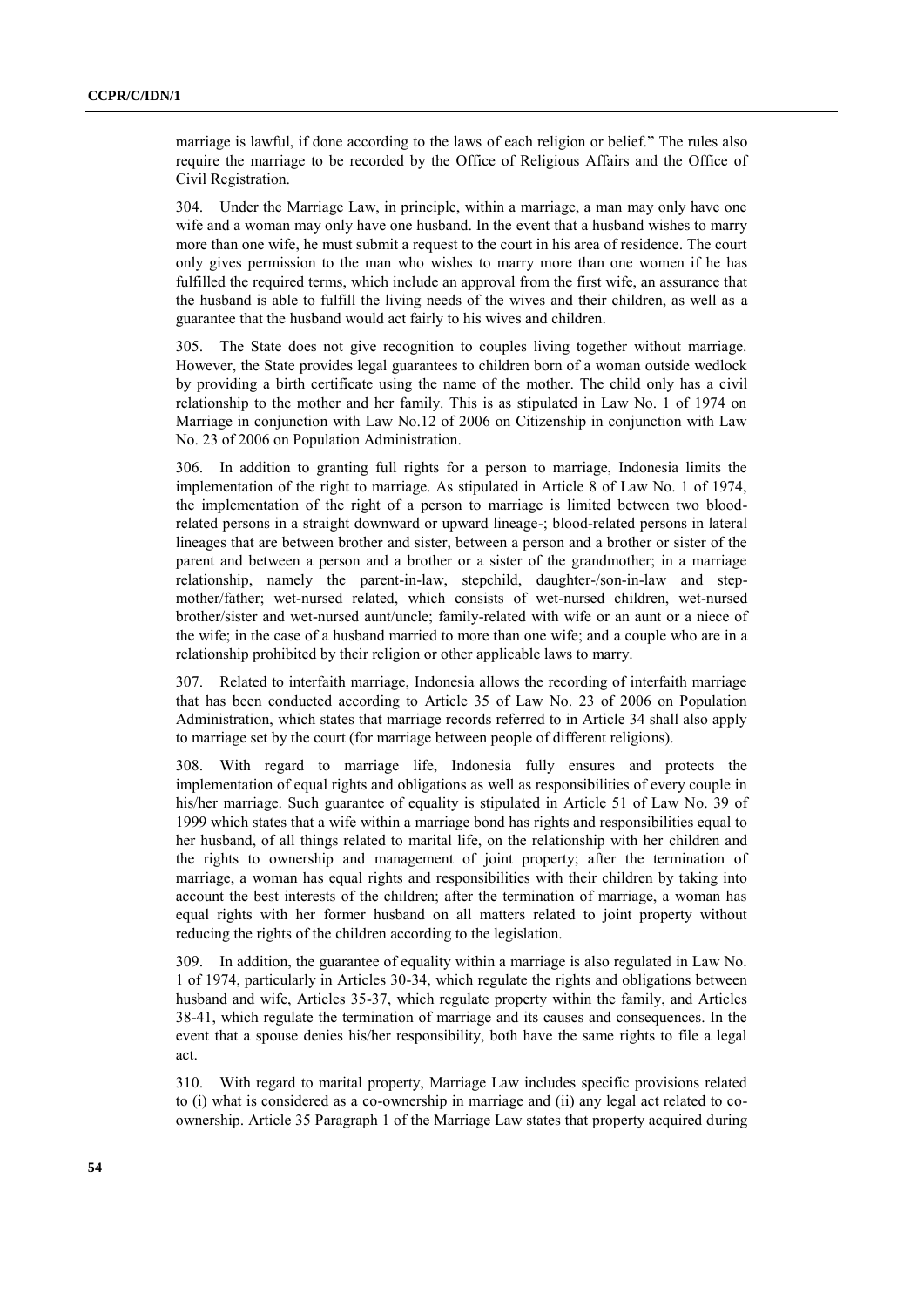marriage will become joint property in marriage between husband and wife, and any action taken related to it must be done on the basis of a joint decision. According to Paragraph 2 of this Article, the ownership of property which is brought into a marriage by the husband or wife and acquired separately by either one of them as a gift or inheritance, will remain the property of the parties concerned, unless specified otherwise. The general rule of joint marital property as stipulated in the first paragraph of Article 35 can be excluded if the husband and wife have already had a prenuptial agreement, the agreement which specifically provides for the separation of property ownership in a marriage that was agreed before entering into their marriage.

311. Divorce can only be conducted before the Court after the relevant Court has tried and unsuccessfully reconciled both parties. The Judge to decide divorce shall have enough reasons that the husband and wife would not be able to live in harmony as married couples. By 2011, the number of marriages in Indonesia was 75,605,823 and the number of divorces reached 7,137,506 cases.<sup>17</sup>

312. In the case involving under age children, the court shall give custody to the mother, unless the mother is the offending party or there is evidence of her inability to take care of the children. Based on Law No. 7 of 1989 on Religious Court, Article 78 states that during the course of the divorce lawsuit at the request of the applicant, the court may determine the alimony assumed by the husband; determine matters necessary to ensure the caring and education of children, and determine matters necessary to ensure the preservation of marital assets or assets belonging to the husband or vice versa.

313. According to the law and tradition in Indonesia, child care is the responsibility of the parents even though his/her parents have divorced. Traditionally, the father or husband is responsible for childcare, but if the father cannot meet his obligations, the mother or wife will take over the responsibilities. In extended families, grandparents or the family of parents often contribute to childcare. Article 45 of the Marriage Law (1974) states that parents are obliged to provide care and education until the highest level possible, up to 18 years old. Article 77 states that husband and wife or guardian are responsible for childcare, in relation to the development of the mental, spiritual, educational, and skills for the future of the children.

314. In cases involving uder age children, the court shall give custody to the mother, unless the mother is the offending party or there is evidence of her inability to take care of the children. After the divorce, the husband and wife have equal rights and responsibilities relating to their children, based on the best interests of the child and marital assets. The guarantee for the protection of children in divorce situations is also regulated in Law No. 23 of 2002 on Child Protection, Law No. 12 of 2006 on Citizenship, Law No. 7 of 1989 on Religious Courts, and Law No. 4 of 1979 on Child Welfare.

315. The guarantee by the State for the implementation of the right of the person to marry is also provided by ensuring non-discrimination, including the release from nationality due to marriage with a foreign national and the use of maiden name or husband's surname upon marriage. In Indonesian legislation, marriage to a foreign national is defined in Law No.1 of 1974 on Marriage, Article 57: "the mixed marriage referred to in this Law is a marriage between two people which in Indonesia are subject to different legal systems, because of differences in nationality and one of the parties is of Indonesian nationality."

316. In regulating a mixed marriage, Indonesia guarantees, as stipulated in Law No. 12 of 2006 on Citizenship, that the citizenship of a woman married to a foreign national does not

<sup>&</sup>lt;sup>17</sup> According to data provided by the Ministry of Home Affairs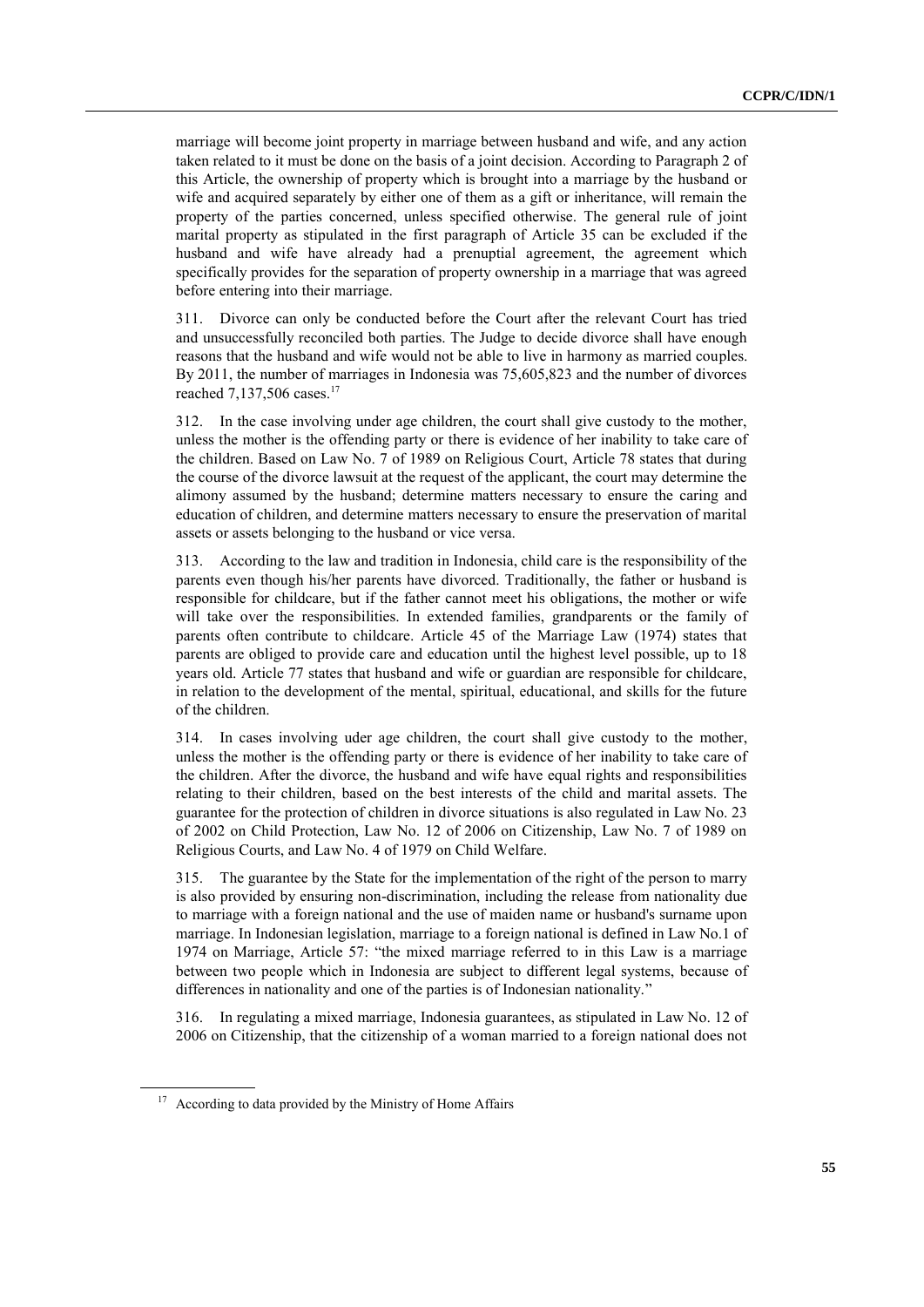automatically change in accordance with her husband's nationality. Instead, the woman has the right to retain, modify, or regain her citizenship.

317. Regarding the use of surnames, there is no provision that requires a woman to use the surname of the husband and release her family name before marriage. A woman is free to choose to use any surname according to her will.

318. Law No. 52 of 2009 on Population Growth and Family Development regulates Indonesia's family planning policy. Article 25 of the Law affirms that husband and/or wife have equal status, rights and obligations in implementing family planning. Implementation of contraceptive services is conducted in ways that are accountable with religion, cultural norms, ethics, and health aspects.

319. In ensuring the implementation of a number of regulations and provisions related to family matters, Indonesia has a number of mechanisms that are conducted by various institutions, both domestic and abroad. At the central level, the Ministry of Home Affairs regulates a marriage registration mechanism at the civil registration. At the regional level, marriage registration is held by the civil Registration Office located in the district/municipality. In addition, the Ministry of Religious Affairs regulates registration of marriage governing Muslim devotees. At the regional level, marriage registration for Muslims is held by the District Office of Religious Affairs (KUA). Regarding marriages performed abroad, whether with Indonesian citizens or with foreign nationals, the Ministry of Law and Human Rights through the Directorate General of Public Law Administration registers and issues marriage certificates. Marriage between Indonesian citizens performed abroad shall be reported to the Indonesian Representatives and registered with the local authorized agencies. The Indonesian Representative registers and issues marriage certificate citations, as regulated in Article 37 of Law No. 23 of 2006 on Population Administration. In addition, marriage registration conducted overseas is also applied to the marriage registry issued by other States as provided for in Minister of the Home Affairs' Regulation No.12 of 2010 on the Guidelines for Marriage Registration and Birth Certificate issued by Other Countries.

320. The Government provides protection for family members who are separated due to political reasons and performs family reunification efforts, for example, families separated due to conflict in Aceh, Ambon, Poso and Timor-Leste. In Aceh, the Government repatriated former Aceh Independence Movement (GAM) prisoners outside Aceh to their respective families in Aceh. In Ambon and Poso, the Government facilitated the repatriation of refugees from outside Ambon. With Timor-Leste, the Government through the Ministry of Social Affairs facilitated reunification of children separated from their families after the 1999 popular consultation. In addition, the State will take care of neglected children who in reality cannot be reunited with their families because their families could not be found, as stipulated in the 1945 Constitution Article 34 Paragraph 1. In 2009, the number of neglected children in Indonesia reached 5.4 million.

## **Article 24**

#### **Protection of children**

321. Indonesia ensures that every child is entitled to the rights of protection in accordance with his/her status as a minor, part of a family, a community, and a country, without discrimination against race, color, sex, language, religion, nationality, social status, wealth and birth. Article 28B Paragraph 2 of the 1945 Constitution states: "Every child shall have the right to live, grow and develop, and shall have the right to protection from violence and discrimination." Law No. 39 of 1999 on Human Rights also regulates children's rights, for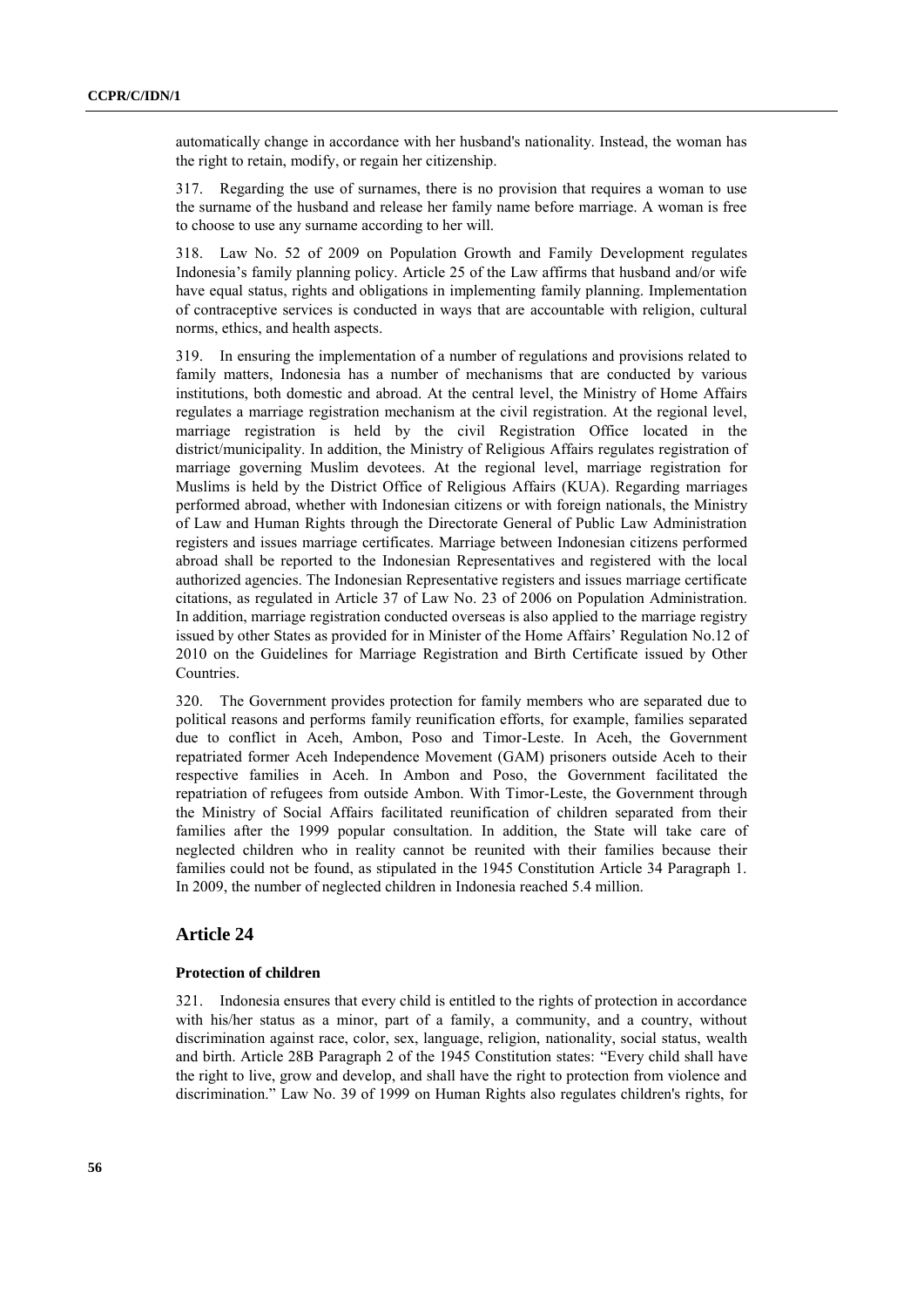example, Article 52 Paragraph 1 states: "All children have the right to be protected by their parents, family and community".

322. Other children's rights recognized by Law No. 39 Year 1999 on Human Rights include:

(a) The right to life, to maintain life and to improve the standard of living (Article 53, Paragraph 1)

(b) The right to name and nationality (Article 53, Paragraph 2)

(c) The right to special care, education, training and assistance at the expense of the State for children with physical and mental disabilities (Article 54),

(d) The right to practice religion, and to think and express himself as befits his intellectual capacity and age (Article 55),

(e) The right to know who his/her parents are and to be brought up and cared for by his own parents (Article 56, Paragraph 1),

(f) The right to be raised, cared for, educated and guided through life by his/her parents or guardian until he/she is of full age (Article 57, Paragraph 1),

(g) The right to protection before the law against all forms of physical and mental violence, neglect, mistreatment and sexual assault while under the care of his/her parents, guardian, or any other party responsible for his/her care. (Article 58, Paragraph 1),

(h) The right not to be separated from his/her parents against his/her wishes, except for valid legal reasons and procedures indicating that this separation is in the best interests of the child (Article 59, Paragraph 1),

The right to access education and schooling as befits his/her interests, talents, and intellectual capacity (Article 60, Paragraph 1),

(j) The right to seek, receive, and impart information as befits his/her intellectual capacity and age in the interests of his/her own development, insofar as this meets moral requirements (Article 60, Paragraph 2),

(k) The right to rest and mix with children of his own age, and to play and create as befits his intellectual capacity in the interests of his own development (Article 61),

(l) The right to access to adequate health services and social security as befits his/her physical, emotional and spiritual needs (Article 62),

(m) The right not to be involved in war, armed conflict, social unrest, and other incidents involving violence (Article 63),

(n) The right to protection from financial exploitation, and from doing any work which is dangerous and/or which could interfere with his/her education or his/her physical, mental, or spiritual health (Article 64),

(o) The right to protection from sexual exploitation and abuse, abduction and child trading, and from the misuse of narcotics, psychotropics, and other addictive substances (Article 65),

(p) The right not to be the object of oppression, torture, or inhuman legal punishment (Article 66, Paragraph 1), and

(q) The right not to have his/her freedom unlawfully taken from him/her (Article 66, Paragraph 3).

323. Indonesia ratified the Convention on the Rights of the Child in 1990 under Presidential Decree No. 36 of 1990 and it was reinforced by Law no. 23 of 2002 on Child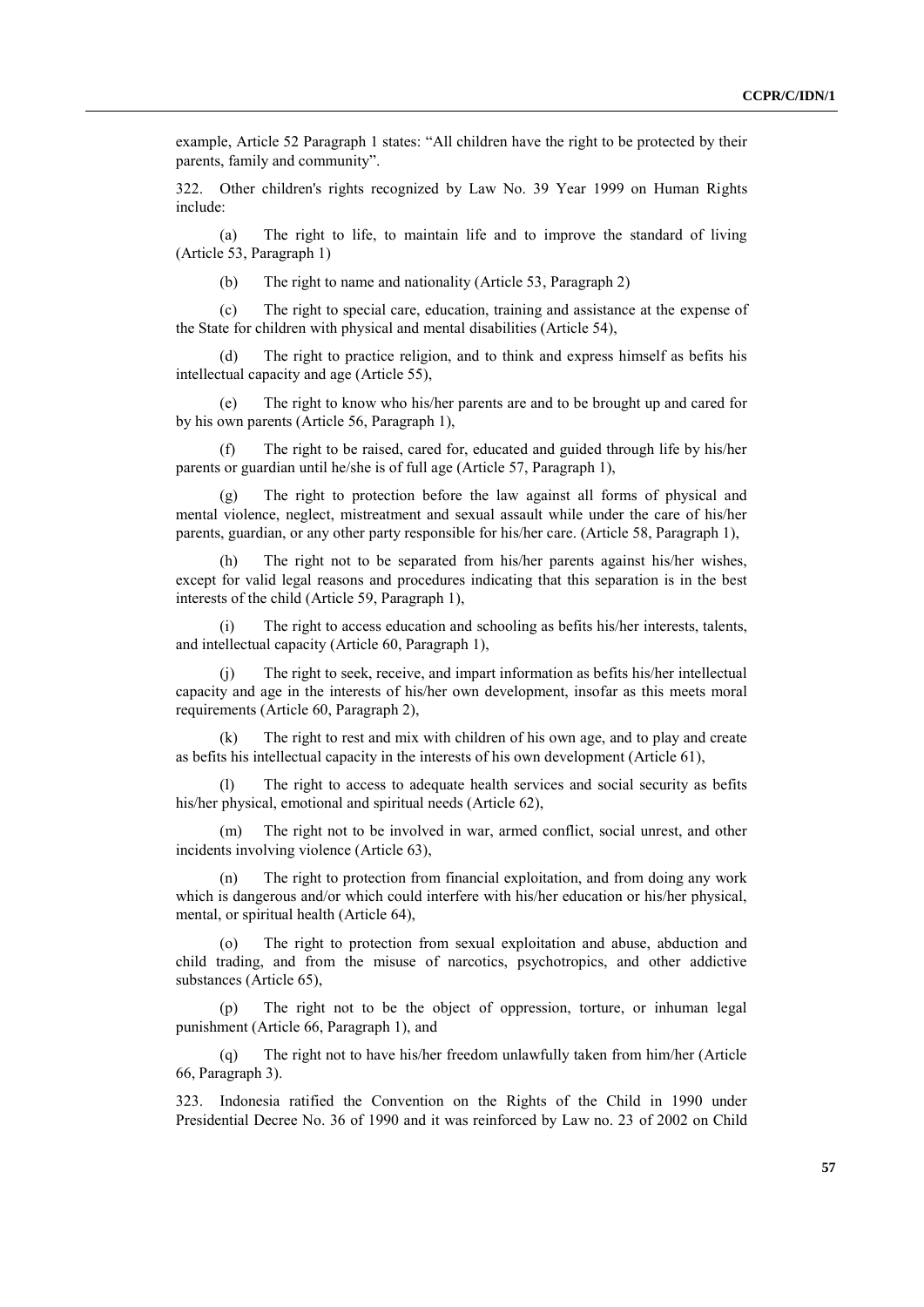Protection, in which Article 4 of the Law states that every child has the right to live, grow, and develop, and normally participate in accordance with his/her dignity and respect as a human being, and to be protected against violence and discrimination.

324. In accordance with the mandate contained in the 1945 Constitution, neglected children are taken care of by the State (Article 34). The Child Welfare Law (Article 4 Paragraph 1) describes in detail that orphans have the right to be taken care of by the State or an individual or entity/group. The Government also enacted Government Regulation No. 2 of 1988 on the Welfare of Children in Conflict with the Law. Aside from allowing and supporting private sector initiatives to support orphans and neglected children, the Government also builds orphanages which are run by the Ministry of Social Affairs and the Regional Governments.

325. The failure to protect these rights or intentionally perform an activity/act of discrimination, or neglect the children shall be subject to a term of imprisonment of not more than 5 (five) years or a fine of not more than Rp. 100,000,000, - (one hundred million rupiah). This is in accordance with Article 77 of Law No. 23 of 2002 on Child Protection.

326. Law No. 23 of 2002 Article 5 states that every child shall be entitled to possess a name to show his/her individual identity and status as a citizen. Article 27 of the Child Protection Law clearly states that the identity of children in terms of the name, sex, date of birth, relationship with his/her parents and citizenship shall be provided and included in the birth certificate. It is the responsibility of the Government to provide this document, and it should be processed within 30 days after birth and free of charge. However, the implementation of the article has not been fully implemented. Many Indonesian children still do not have birth certificates. Among 422 districts in Indonesia, there are only 42 districts and municipalities which have provided residents with birth certificate free of charge, although with certain conditions. In line with the spirit of regional autonomy, regions in Indonesia have enacted the birth certificate issuance as a source of local revenue. In this regard, it is important for stakeholders to campaign on this matter, especially to the grass root groups.

327. In accordance with Law No. 62 of 1958 on Indonesian Citizenship, a child born from a mixed marriage shall carry his/her father's nationality. However, on 11 July 2006, the Indonesian Parliament issued a new Law on Citizenship No. 12 of 2006 to replace Law No. 62 of 1958. This new provision allows a child born from a mixed marriage to have dual nationality, whether the nationality of his/her father or mother, but he/she must choose one of the nationalities when he/she reaches 18 years of age or has got married. Such status may be extended not more than three years. Several main points of this Law state that children considered as Indonesian nationals are as follows:

(a) Children or citizens who possess Indonesian national status;

(b) Children born through legal/out of legal wedlock of an Indonesian father and mother;

(c) Children born in Indonesia despite the undetermined citizenship of their parents;

(d) Children born in Indonesia of foreign nationals who have been granted citizenship and had died before their parents had sworn allegiance;

(e) Foreign nationals seeking naturalization;

(f) Foreign nationals deserving merit for services to Indonesia and granted Indonesian citizenship;

Children of foreign nationals under the age of five who are adopted through legal proceedings as children of Indonesian citizens.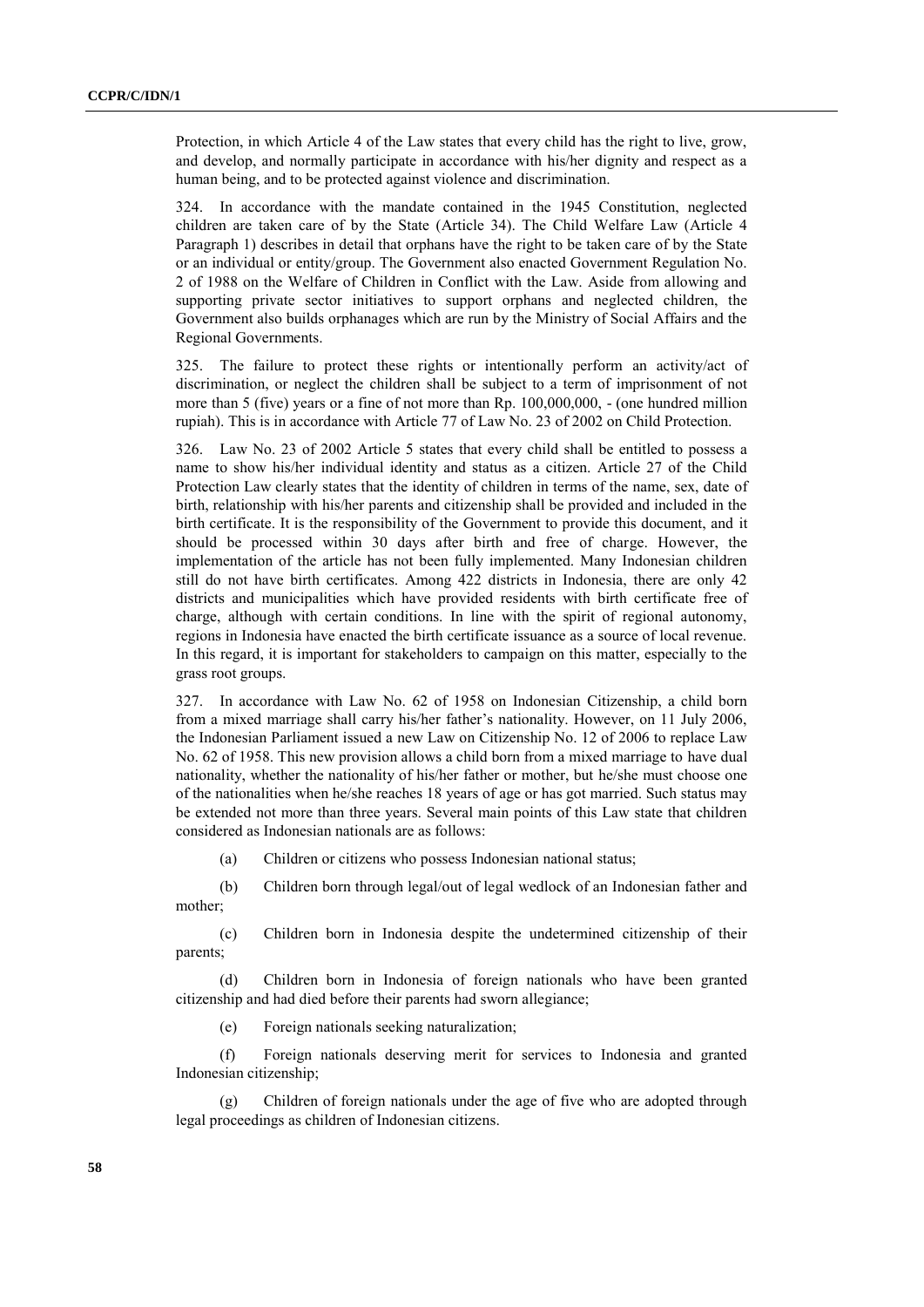328. This new Law is certainly an improvement when compared to Law No. 62 of 1958 on Indonesian Citizenship. The previous Law is considered to be discriminatory against women, particularly concerning their right to pass their nationality on to the children in the context of mixed marriages. In the past, even if the children had resided in Indonesia, they could not enjoy the services provided by the Government. They experienced difficulties attending public school since the Government prioritized Indonesian children. Parents were forced to send their children to expensive international schools and many of the wives abandoned by their husbands suffer from grave economic problems.

329. In addition, in accordance with the applicable Civil Code, the court may revoke their rights to the child when parents do not fulfill or properly perform their duties, which may be harmful to the child. In this regard, the court will appoint a new guardian. The guardian appointed, where possible, shall have a kinship with the child, or at least is an adult who has a healthy mind, just, and good behavior. Guardianship is also required to respect the religion and belief of the child, and defend their property rights. Parents who have had their parental custody revoked remain responsible for financing the daily and educational expenses until the child reaches adulthood or gets married.

330. In accordance with Law No. 1 of 1974 on Marriage, the position of the child is provided for in Articles 42, 43, and 44. In Marriage Law, a child who was born out of wedlock is not considered as a natural child. The child only has a civil relationship with his/her mother and his/her mother's family (Article 43 Paragraph 1 of Marriage Law in conjunction with Presidential Instruction No. 1 of 1991 on the Islamic Law/KHI Article 100).

331. The inheritance of natural children, according to the Civil Code, is stipulated under Article 862 until Article 866:

(a) If the deceased has left any legal descendant or spouse, the natural child shall inherit one third of the share, which they would be entitled to if they were legitimate (Article 863);

(b) If the deceased does not have any descendants or spouse, but has blood relatives in the ascending line (mother, father, grandmother, etc.), or brothers and sisters or their descendants, they shall inherit one half of the estate. However, if there were only remaining family related in a more distant degree, they shall only inherit three quarters of the inheritance (Article 863);

(c) In all the circumstances mentioned in the previous article, the remainder of the inheritance shall be divided among the legal heirs according to the Law (Article 864);

(d) If the deceased has not left any legal heir, then the natural children shall be entitled to the entire inheritance (Article 865);

In the event that a natural child predeceases the testator, his legal children and descendants shall be authorized to claim the privilege granted to them (Article 866).

332. In accordance with the regulations of Civil Code, inheritance shall be granted to the natural children only if they are recognized by the father and/or mother. Without such recognition, the natural child does not have the right of inheritance.

333. Unlike the inheritance regulations of the Civil Code, inheritance based on Islamic Law (Indonesian Compilation of Islamic Law) regulates that a natural child only has a civil relationship with his/her mother and mother's family but not with his/her biological father and biological father's family. In both Islamic Law and Marriage Law, the civil relationship between the natural children and the mother and the mother's family does not require the recognition as stated in the Civil Code. These provisions repeal the stipulation contained in the Civil Code, which requires recognition of the natural child. Therefore, the national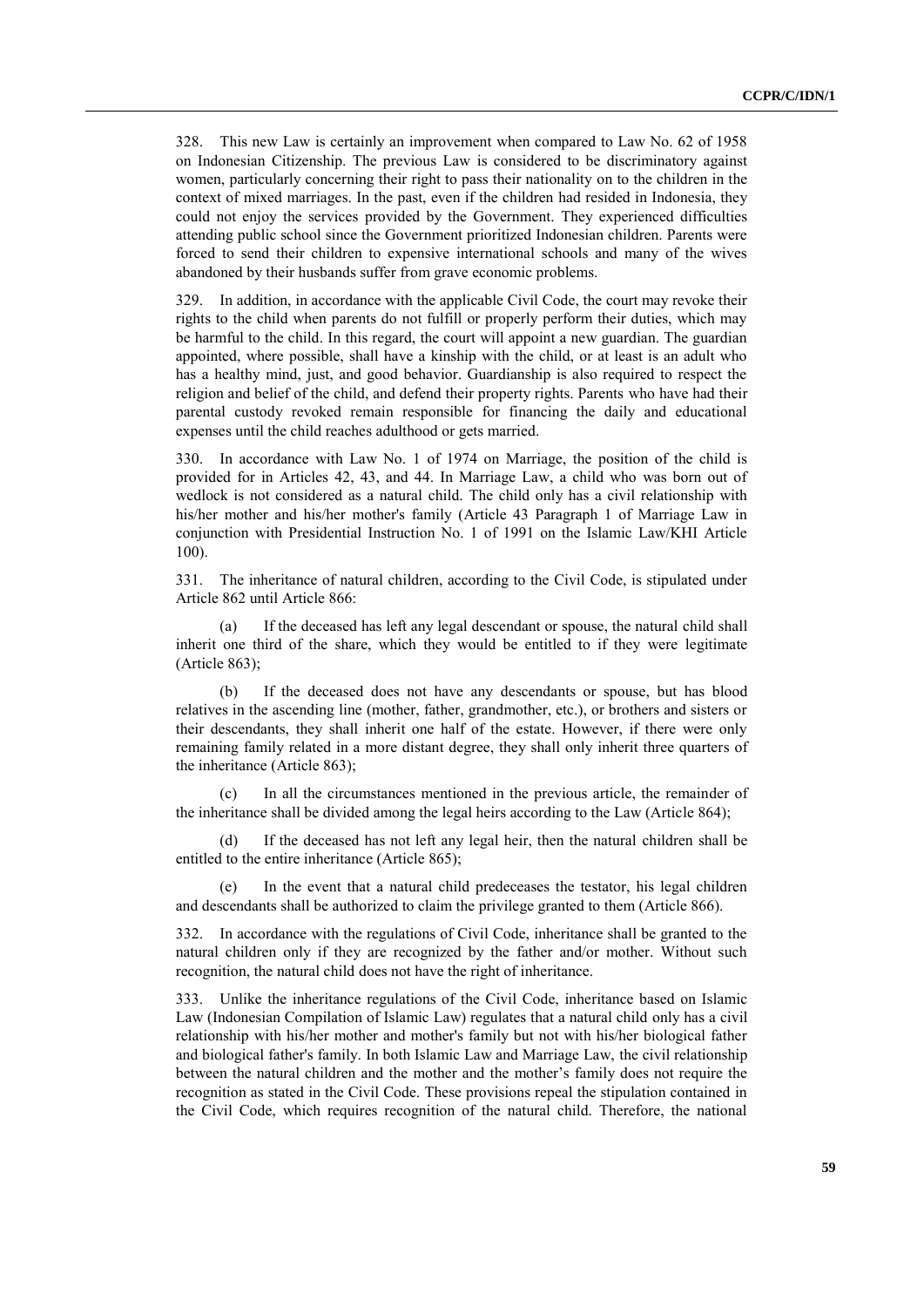marriage law has provided legal protection and assurance for a natural child. This is reinforced by the provision of Article 7 paragraph 1 of Law No. 23 of 2002 on Child Protection, which states that every child shall be entitled to know his/her parents, and to be brought up and cared for by his/her own parents.

334. The Civil Code, the Marriage Law, the Child Protection Law, and the Presidential Instruction of Islamic Law regulate that the management of the inheritance to which the child is entitled is carried out by both the guardian and the Public Trustee or other institutions given the authority if the child does not have a guardian or a court-appointed guardian. The management of the inheritance is carried out until the child reaches adulthood under the law or the child is engaged in a marriage.

335. Indonesia has made its best efforts to protect Indonesian children from child labor issues. Indonesia has ratified the major ILO Convention concerning the minimum age for work, which states that the minimum age of a worker is 15 years old (Law No. 20 of 1999 on Ratification of ILO Convention No. 138 of 1973 on the Minimum Age allowed to work), thus prohibiting employers from hiring workers under this. The acceptance of the latest major ILO Convention No. 182 on the Worst Forms of Child Labor in 1999, which was ratified by Law No. 1 of 2000, attests to the strong commitment of the people of Indonesia to the need to prohibit children from the worst forms of child labor and their pledge to eliminate it, as a priority.

336. Law No. 13 of 2003 on Manpower regulates child employment in Articles 68-75. In general, these Articles strictly regulate that is prohibited for an entrepreneur to hire children as employees. However, exemption may be made for the employment of children aged between 13-15 years old for light work to the extent that the job does not stunt/disrupt their physical, mental, and social development as stated in Article 69. Thus, children shall only be employed under conditions as follows: written permission from parents/guardians and the work agreements between entrepreneur and parents/guardians are obtained; working hours shall not exceed three hours a day; the work is conducted during the day without disturbing school hours; occupational safety and health are guaranteed; a clear employment relation is established; and the children receive wages in accordance with the prevailing provision. The forms of work that a child is allowed to have are those which are relevant to their schools' education curriculum or training legalized by the authorities or those to develop their talents and interests. In the case where children are employed together with adult workers/laborers, the children's workplace must be separated from the workplace of adult workers/laborers.

337. One of the main reasons the Government prohibits child labor is to prevent a child from poverty in his/her adult life. In this context, Indonesia incorporates its strategies on child labor into its national development programs. In addition to the rules mentioned above, at the policy level, Presidential Instruction No. 3 of 1997 on Enhancing the Quality of Child Welfare has been issued. The Government has also taken legal and administrative measures to implement the existing rules and regulations.

338. In the efforts to provide protection to children, the Government has established the National Action Committee on the Elimination of the Worst Forms of Child Labor by Presidential Decree No. 12 of 2001. Moreover, the Government has also formulated a National Action Plan on the Elimination of the Worst Forms of Child Labor (RAN PBPTA) by Presidential Decree No. 59 of 2002. National Action Committee and RAN PBPTA have also been established at the provincial, district and municipality levels. Currently, 30 PBPTA Action Committees have been established at the provincial level, and 150 PBPTA Action Committees at the district/municipality level. The Elimination of Child Labor Program has been included in the Mid-Term National Development Planning program for the period of 2010 – 2014. In accelerating the implementation of the RAN PBPTA, the Government has carried out the child labor reduction programs in order to support the Ideal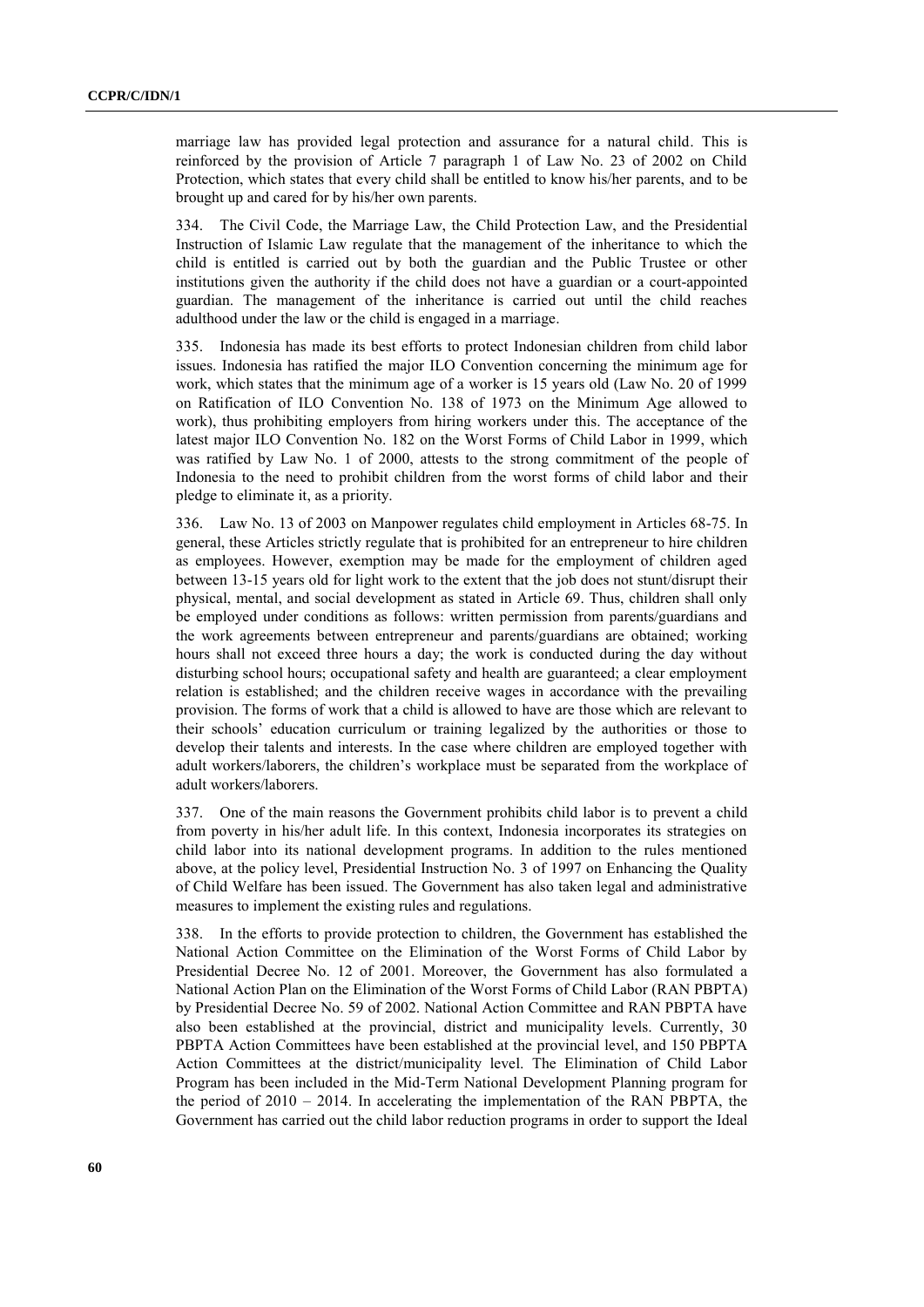Family Program (PPA-PKH) in 2008, 2010, and 2011. PPA-PKH's aim was to attract child labor to return to schools. The figure for child laborers who returned to school was 4,945 children in 2008, 3,000 children in 2010, and 3,360 children in 2011.18

339. Legal settlement efforts for Children in Conflict with the Law are regulated in Law No. 3 of 1997 on the Juvenile Court. The Law regulates that investigation on children should be conducted in a friendly manner; every child has the right to be accompanied by legal counsel; the prison shall be separated from adult inmates; apprehension shall be made after taking serious consideration of the interest of the child and of society; punishment given shall not be constricted in the form of imprisonment or detention, but also through the action of returning the child to his/her parents or guardian. In relation to that, the Criminal Code also provides legal protection for children committing crimes.

340. Law No. 3 of 1997 on Juvenile Court is currently being revised with the Draft Law on Criminal Court System of Children, in which the diversion and restorative justice are firmly regulated at every level (investigation, prosecution and trial). The position of the child is no longer as an object, but as a subject. To minimize imprisonment of children in conflict with the law, they will be placed in temporary child placement agencies and juvenile correctional facilities. Imprisonment will be the last resort in the case of children in conflict with the law. The minimum punishable age will also be increased to 12 years old. If the convicted child is to be punished with a minimum penalty of seven years, the child should have reached the age of 14. The maximum age to be considered as a child will not be more than 18 years old. Law No. 12 of 1995 on Correctional System, regulates separation of children from adult prisoners.

In terms of punishment on children, particularly in the prohibition to impose death penalty and life sentence, the Criminal Code states that children cannot be sentenced to death or to life imprisonment. This provision is reaffirmed by the Juvenile Court Law (1997), and Law No. 39 of 1999 on Human Rights. In the latter Law, the prohibition on imposing the death sentence or life imprisonment for children mentioned in Article 66 Paragraph (2), which states that the death penalty or life sentences cannot be imposed against child offenders.

342. Meanwhile, Article 26 of the Juvenile Court Law states that (1) Prison sentences imposed on children committing crimes shall not exceed the maximum prison sentence for adults; (2) With regard to children committing crimes and prosecuted with the death penalty or a life sentence, the imprisonment of the children shall not be more than ten years; (3) If any child under the age of 12 years old has committed a crime prosecutable with the death penalty or life sentence, the child shall be sentenced in accordance with the provisions under Article 24 paragraph 1 such as returning them to their parents or guardian or foster parents; and (4) If any children under 12 years old has committed a crime not prosecutable with death penalty or life sentence, the children may be sentenced in accordance with the provisions set forth in Article 24 mentioned above.

343. Data on cases of children committing crimes in 2009 are as follow: Jakarta (66 cases), North Sumatra (85 cases), Bali (70 cases), West Kalimantan (56 cases), West Nusa Tenggara (95 cases), Eastern Kalimantan (69 cases), Special Region of Yogyakarta (86 cases), Gorontalo (56 cases), West Sumatra (71 cases), East Java (63 cases), Central Java (20 cases), South Kalimantan (17 cases), Nanggore Aceh Darussalam (23 cases), Lampung (164 cases), Jambi (6 cases), Riau (8 cases), Bengkulu (51 cases), and Bangka Belitung (5 cases). The total case numbers of children committing crime are 1,011 cases.<sup>19</sup>

<sup>&</sup>lt;sup>18</sup> According to data provided by the State Ministry of Women Empowerment and Child Protection

<sup>19</sup> According to data provided by the State Ministry of Women Empowerment and Child Protection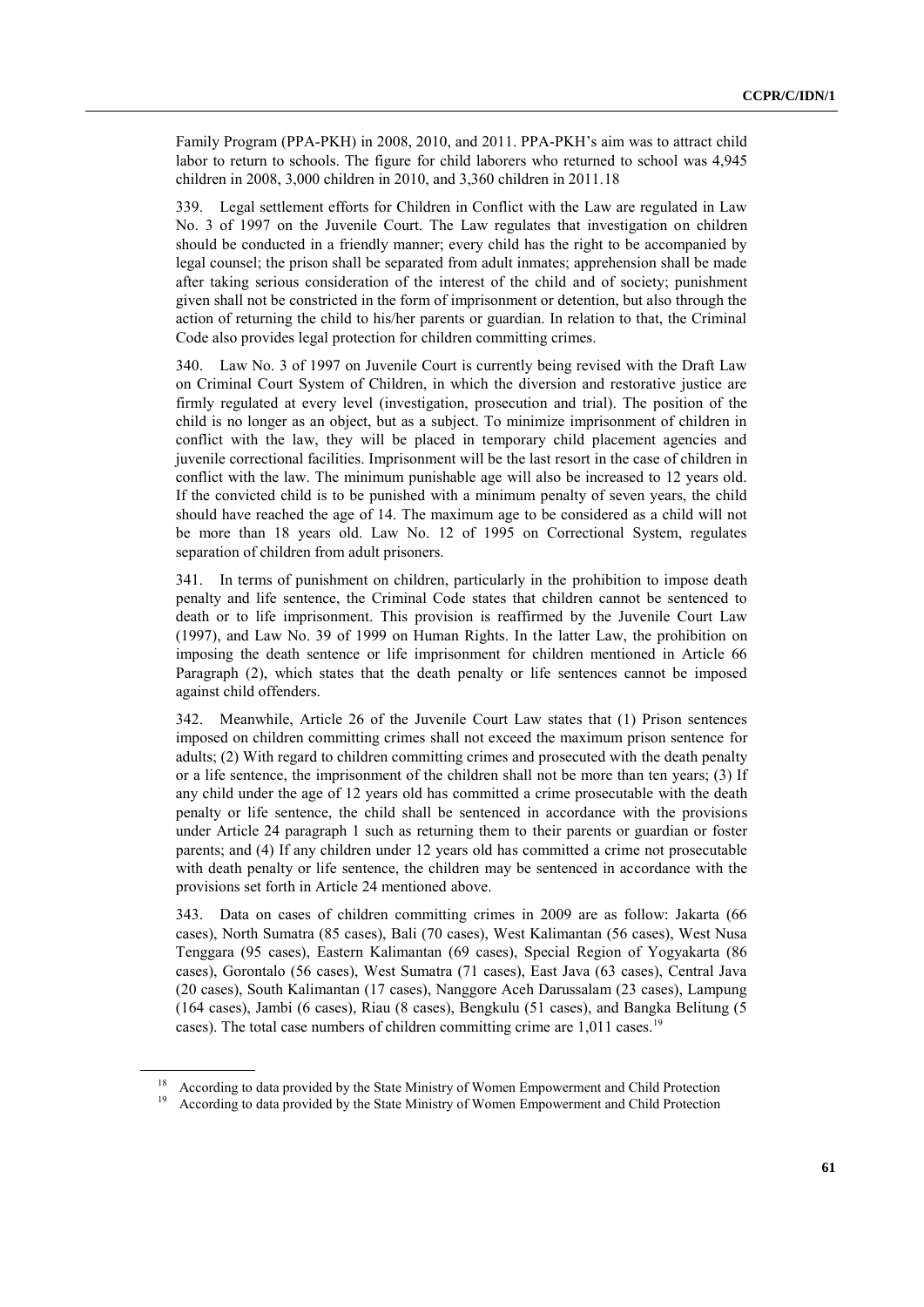344. Article 15 (e) of the Child Protection Law No. 23 of 2002 states that every child is entitled to protection from the involvement in armed conflict, social unrest, any events containing elements of violence, and warfare. The right of child protection is reinforced by Article 63, which states that it is prohibited for anyone to recruit or manipulate children for military and/or other purposes and leave children without life protection. In the military recruitment system, the general requirements for becoming a soldier are set out in Article 28 of Law No. 34 of 2004 on the Indonesian National Military (TNI) in conjunction with Article 7 Paragraph 1 (d) Presidential Regulation No. 39 of 2010 on the Administration of the Indonesian National Military. To become a TNI soldier, a citizen shall be at least 18 years old at the time of participating in the military force.

345. To improve the effectiveness of child protection, the Indonesian Child Protection Commission (KPAI) was established under Article 74 of Law No. 23 of 2002 on Child Protection. The Commission is an independent monitoring agency on child protection. The responsibilities and tasks of this Commission are in accordance with Articles 75 and 76 of the said law, and are to disseminate all legislation related to child protection; to collect information and data; to receive complaints; to monitor, evaluate and observe child protection measures; and to submit report, suggestions, feedback and consideration to the President of Indonesia concerning child protection.

346. In combating human trafficking, the President has issued Presidential Decree No. 88 of 2002 on the National Action Plan for Elimination of Trafficking of Women and Children and Law No. 21 of 2007 on the Eradication of the Criminal Act of Trafficking in Persons (PTPPO). It is stated that trafficking of women and children is the recruitment, transportation, transfer, harbouring or receipt of persons, by means of the threat or use of force or other forms of coercion, of abduction, of fraud, of deception, of the abuse of power or of a position of vulnerability (for example drug addict children, children in debt, etc.) or of the giving or receiving of payments or benefits to achieve the consent of a person having control over another person for the purpose of exploitation. Exploitation shall include, at a minimum, the exploitation of the prostitution of others or other forms of sexual exploitation, legal migrant workers, child adoption, early age of marriage, forced labour or services, domestic workers, beggars, the pornographic industry, drug dealers, or the removal of human organs and other forms of exploitation.

#### **Article 25**

#### **Access to the political system**

347. The 1945 Constitution Article 28 D (3) states that, "Every citizen has the right to equal opportunities in the government". This provision is very important considering that the 1945 Constitution guarantees that all citizens, regardless of race, ethnicity, and religion, are equal before the law and they have equal political opportunity. This provision provides no exception, regardless of the position in the government.

348. The rights associated with the Indonesian political system are also provided by Article 22 E of the 1945 Constitution Amendment, which states:

(a) General elections shall be conducted in a direct, general, free, secret, honest, and fair manner once every five years.

(b) General elections shall be conducted to elect the members of the House of Representatives (DPR), Regional Representatives Council (DPRD), the President, and Vice-President.

(c) The participants in the general election for the election of the members of the DPR and the members of the DPRDs are political parties.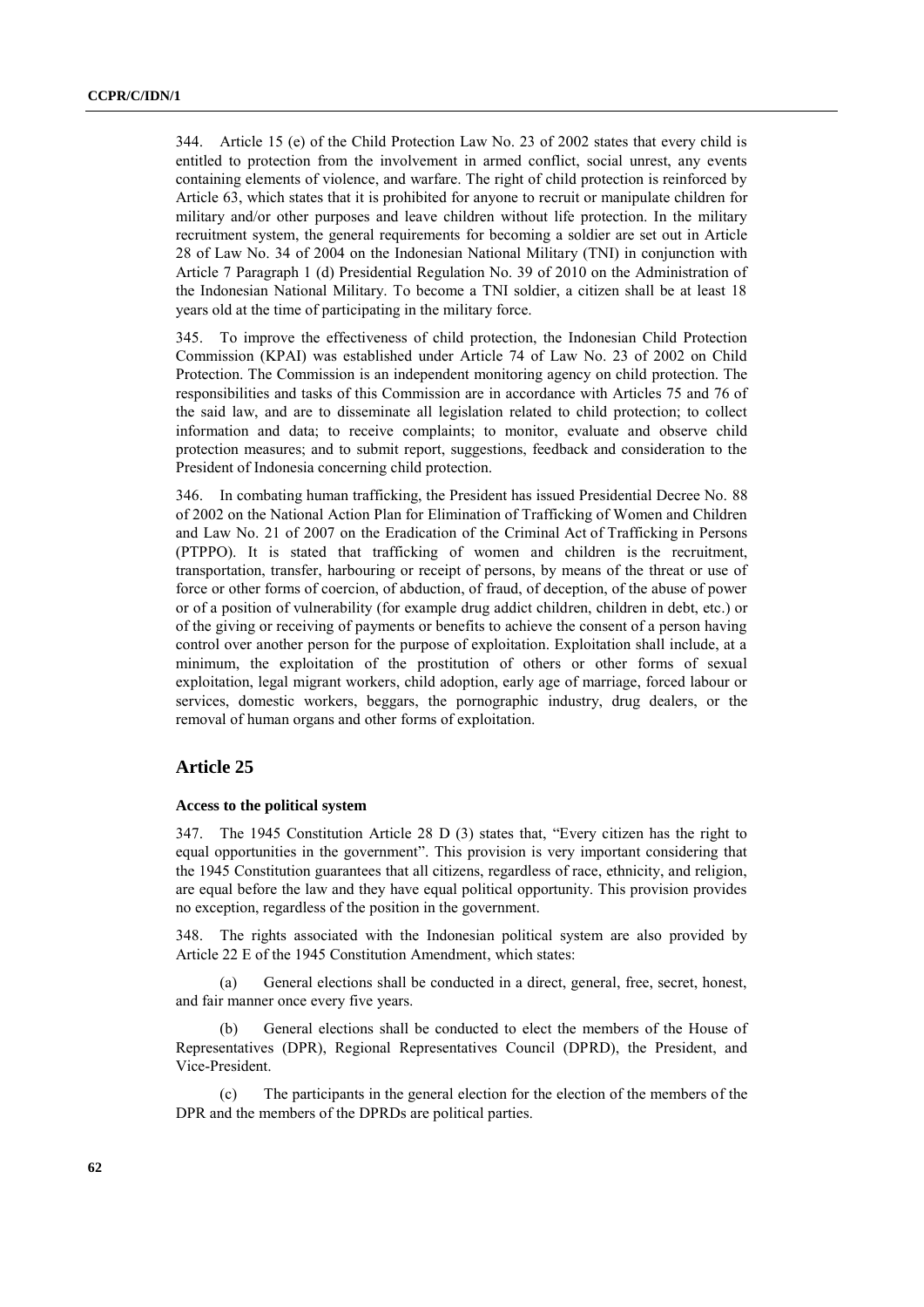(d) The participants in the general election for the election of the members of the DPD are individuals.

(e) The general elections shall be organized by a general election commission of a national, permanent, and independent character.

349. With regard to general elections at the provincial and district/municipality levels, Article 18 paragraph (3) and paragraph (4) of the 1945 Constitution indicates that the provincial, district and municipal governments have a Regional People's House of Representatives (DPRD) whose members are chosen by elections, and the Governor, Regents, Mayors respectively are the heads of the provincial, district and municipal governments democratically elected. Law No. 39 of 1999 on Human Rights in Articles 43 and 44 also guarantees the right of citizens to participate in the general elections, which is part of the right to participate in the government.

350. Related to general elections, the Government formulates various laws and regulations, inter alia:

(a) Law on General Elections, as last amended by Law No. 10 of 2008 on General Elections for the House of Representatives, Regional Representatives Council, and Regional People's House of Representatives, and Law No. 42 of 2008 on General Election of President and Vice President.

(b) In addition, a number of other laws related to the election are Law No. 22 of 2007 on the General Election Organizer and Law No. 2 of 2008 on Political Parties, and the establishment of the Election Monitoring Board (BAWASLU).

General elections at the regional levels (provincial and district/municipality) are regulated by the Law on Regional Government, as last amended by Law No. 12 of 2008 on Second Amendment of Law No. 32 of 2004 on Regional Government.

351. In addition to the right to political participation, Indonesia also ensures the right of a person to access to public services. There are a number of laws and regulations which provide this right, such as employment-related Laws which have been amended by Law No. 43 of 1999 on Amendment of Law No. 8 of 1974 on the Principles of Civil Service and Law No. 2 of 2002 on the Police that provide the broadest opportunity for every Indonesian citizen to join the Indonesian Police. There are also Law No. 34 of 2004 on the Indonesian National Military (TNI) in conjunction with Government Regulation No. 39 of 2010 on the Indonesian National Military Soldiers Administration, and Law No. 28 Year 1999 on Public Participation.

352. Regarding the right to obtain public service, the Government has enacted Law No. 25 of 2009 on Public Service. This Law essentially provides that citizens have access, standards and other mechanisms related to public service. Citizens are also entitled to fair and transparent services, without discrimination. In addition, there are various complaint mechanisms, including through the Ombudsman and other relevant agencies that provide services on obtaining decisions on complaints within a definite time frame (60 days). Furthermore, Law No. 14 of 2008 on Public Information Disclosure also requires the State to provide information as long as it is not in contravention of the Law.

353. There are no provisions that restrict the rights of certain groups to participate in general elections and public service. Articles 19 and 20 of Law No. 10 of 2008 provide that every citizen has the right to vote. Article 50 provides for the right to be elected as members of the House of Representatives (DPR) and Regional People's House of Representatives (DPRD, provincial and district/municipality). Article 12 provides for citizens to be elected as a member of the Regional Representatives Council (DPD). Article 5 of Law No. 42 of 2008 provides for the right of every citizen to run for president or vice president.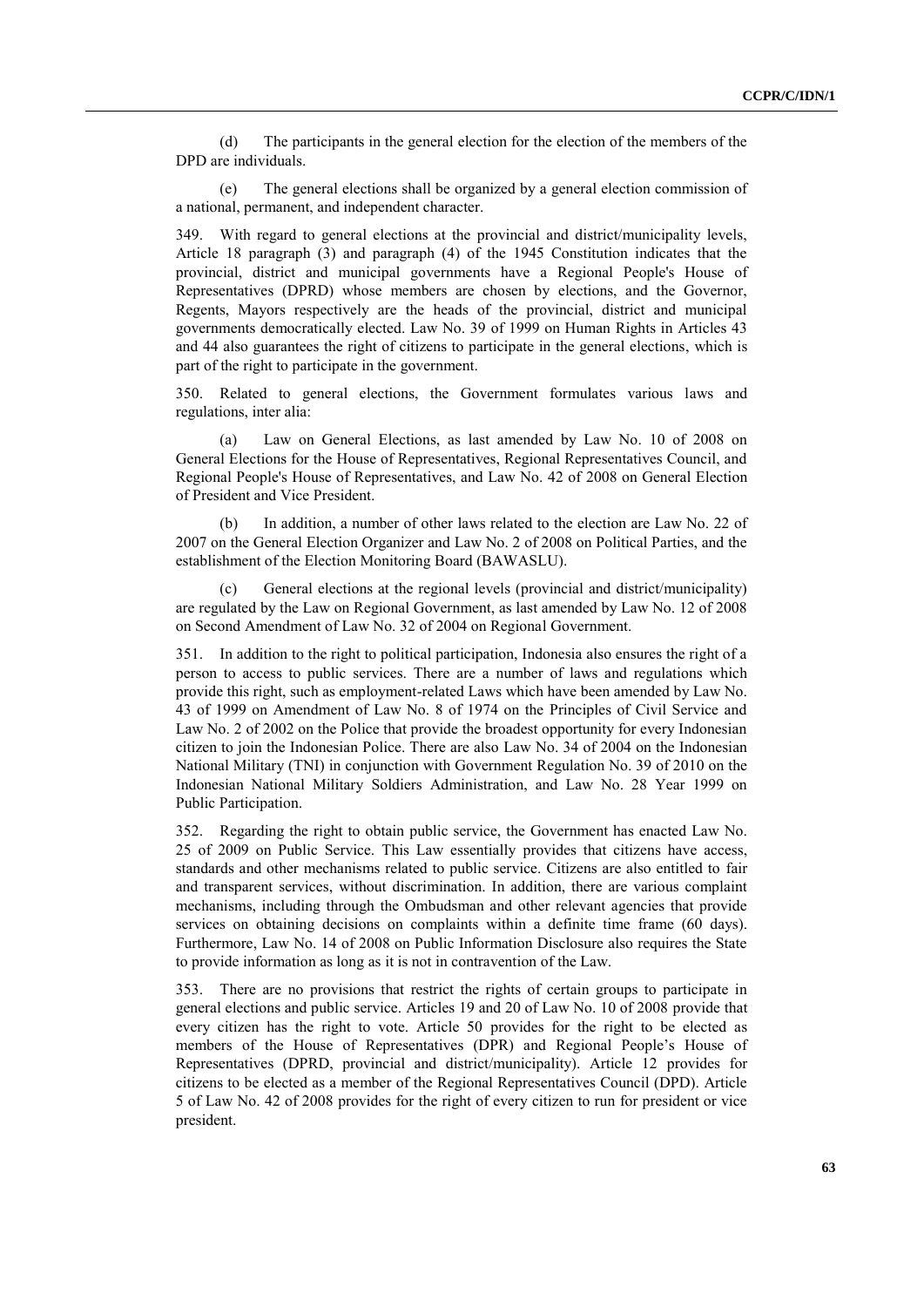354. The minimum age to participate in the elections is 17 years old or he/she has been married as is stated in Article 13 of Law No. 12 of 2003 on General Election.

355. The explanation concerning certain groups which do not enjoy the right to vote, such as residents in an area who can only vote in their own local area or participate in public service in their own area, is stated in Articles 72 and Article 73 of Law No. 32 of 2004 as amended by Law No. 12 of 2008 in conjunction with Article 149, Article 157, Article 158 and Article 159 of Law No. 10 of 2008 on General Elections for the House of Representatives, the Regional Representatives Council, and the Regional People's House of Representatives, and in conjunction with Article 111 and Article 122 of Law No. 42 of 2008 on the Election of the President and Vice President. For instance:

(a) In the General Election of Head and Deputy Head of a Region (Governors, Regents, and Mayors), residents of the area only have the right to vote for the Regional Head and Deputy Head in one area and one particular province;

(b) In Legislative Elections and Election of President and Vice President, voters who are not registered in the Register of Voters cannot use their voting rights;

(c) In Legislative Elections, a voter cannot vote in an area other than where he/she is listed as a voter in the respective vote areas.

356. Legislation that provides for citizens to get equal opportunities without discrimination in enjoying the rights to participate in government affairs, the right to vote and to be elected, as well as to gain access to public services, are referred to in Article 27 and Article 28D of the 1945 Constitution in conjunction with Article 68 of Law No. 32 of 2004 as amended by Law No. 12 of 2008, in conjunction with Article 2 and Article 29 of Law No. 2 of 2008, in conjunction with Article 19 and Article 67 of Law No. 10 of 2008, in conjunction with Article 27 and Article 28 of Law No. 42 of 2008. This provision proved to be applicable when Megawati Sukarnoputri was sworn in on 23 July 2001 as the 5th President and the first female president in Indonesia. It should also be noted that Megawati was appointed as Vice President from 1999 to 2001. This is strong evidence that there is no gender-based discrimination in the Government.

357. In accordance with Indonesian National Military Law No. 34 of 2004 Article 39 Paragraph 4, soldiers are prohibited from being elected as legislators in elections and other political positions. Article 28 of Law No.2 of 2002 on the Indonesian Police states that the police remain apolitical and shall not involve themselves in practical politics, and shall not use the right to vote and to be elected.

358. Aside from the restrictions on military and police officers, Indonesia does not recognize other restrictions in the implementation of the right to vote, except for the age limit to vote (17 years old) or is currently/ formerly been married (Article 19 of Law No. 10 of 2008 on General Elections). The objective criteria of limitations on certain conditions specified in the regulations is referred to in Article 25 E and Article 27 Paragraph (1) and Article 29 of the 1945 Constitution in conjunction with Article 20 of Law No. 10 of 2008.

359. Political life in Indonesia may be misunderstood if one does not possess a good understanding of its historical background. In fact, the six Presidents of Indonesia came from five different political parties. Elections in Indonesia have been carried out 10 times; in 1955, 1971, 1977, 1982, 1987, 1992, 1997, 1999, 2004 and 2009. Based on these historical facts, it is understood that the Indonesian political system is open to all citizens regardless of gender, religion, race, color, ethnicity, and wealth.

360. In general, since 1999, Indonesia has held direct, democratic, fair, transparent and accountable elections. Moreover, the election process in Indonesia can be considered as one of the most complex elections in the world, considering that apart from two national elections (presidential and legislative), Indonesia also holds elections for regional heads of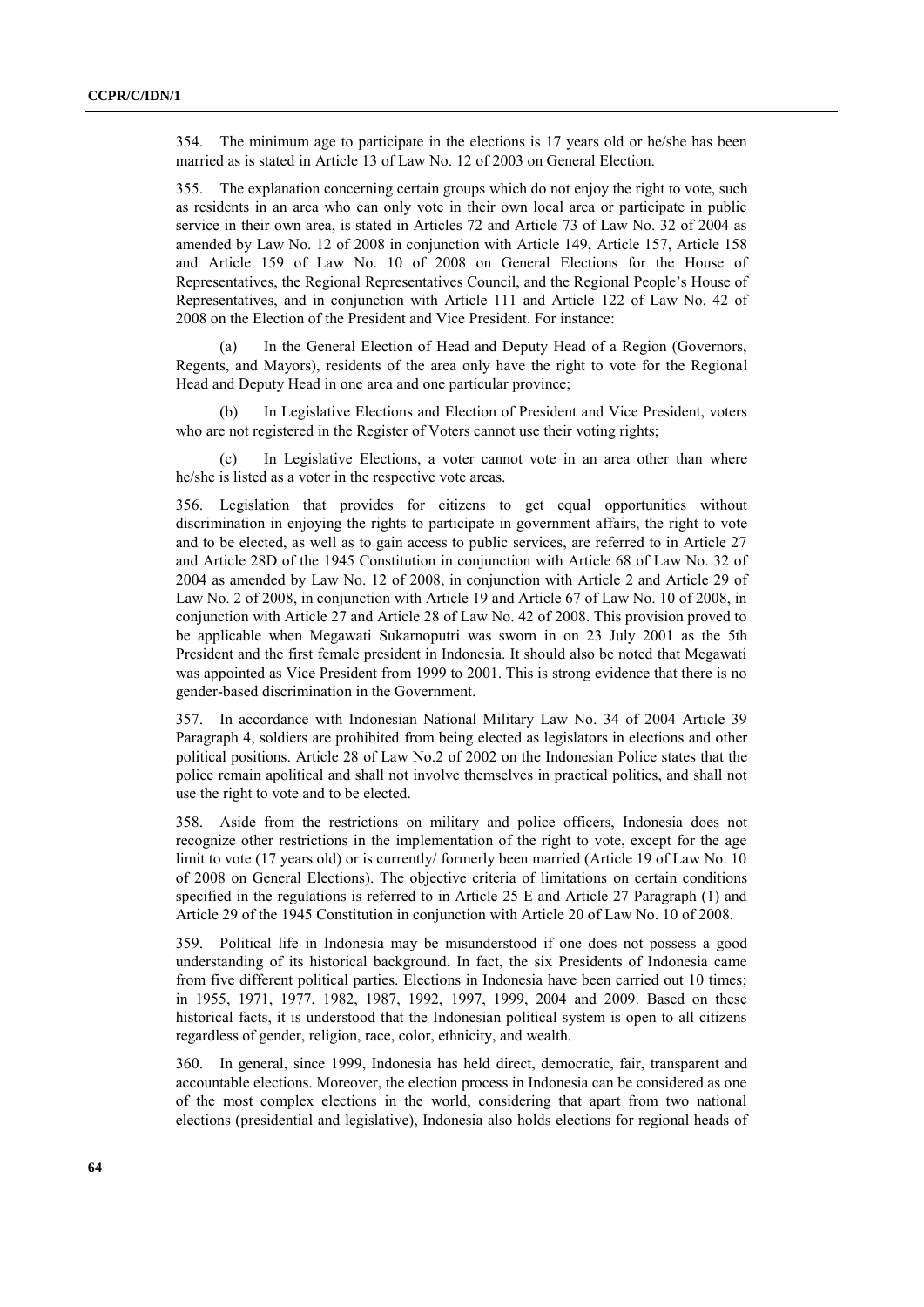provincial and district/municipalities and their respective legislative bodies. With regard to the voting process, the voting committee is completely done by the society, the overseas election committees. The 2009 Indonesia Democracy Index indicated that the index for the right to vote and to be elected in a general election reached 50.05., which showed that, despite successful results, there are still challenges and opportunities to improve the quality of election including a better mechanism to form the database of voters (DPT). However, the survey also concluded that the index of 87.67 was reached when measuring free and fair elections.<sup>20</sup>

361. Recent data between the years 1999 – 2004 show that there were 399 Regional Heads elected by Parliament (33 Governors, 366 Regents and Mayors). Between the years 2005 – 2008, there were 467 Regional General Elections (33 Governors, 352 Regents and Vice Regents, 82 Mayors and Deputy Mayors). In 2010, there were 224 Regional General Elections (7 Governors, 184 Regents and Vice Regents, 33 Mayors and Deputy Mayors). In the last national general election of 2009, 38 political parties participated and 9 of them won seats in the Parliament. Voters' turnout reached 70.99 percent (121 558 336 of 171 265 442 eligible voters) in the legislative elections and 72.56 percent in the presidential election.21

362. The Government's efforts in providing accessibility for groups with disabilities is, inter alia, the provision of specific methods such as photographs and symbols for illiterate voters as referred in Article 28 H Paragraph (2) of the 1945 Constitution in conjunction with Article 89 Paragraph (1) of Law No. 32 of 2004 as amended by Law No. 12 of 2008, in conjunction with Article 156 Paragraph (1) and Article 164 Paragraph (1) of Law No. 10 of 2008, and in conjunction with Article 119 Paragraph (1) and Article 28 of Law No. 42 of 2008. Regarding groups with disabilities, Law No. 4 of 1997 on Persons with Disabilities provides legal guarantees for equal rights and opportunities in all aspects of life and livelihood as stipulated by Article 5 in conjunction with Article 7. Guarantees are provided to groups with disabilities to continue to participate in general elections according to Article 164 of Law No. 10 of 2008 on the Election of Members of House of Representatives, Regional Representative Council, and Regional People's House of Representatives.

#### **Kamus**

363. Related to public access to public service, the recruitments of State officials are more accountable, transparent and objective than in the past, such as the recruitment process for Diplomatic Officers at the Foreign Ministry, as well as the selection process of members/leaders of the State commissions (e.g. the Commission for Corruption Eradication, the Judicial Commission and the National Commission for Human Rights).

364. Moreover, the role of the Ombudsman as part of the complaint mechanism is also increasing in importance. Throughout 2010, the public accessed the Ombudsman through various mechanisms, such as by mail, walk-in visits, website, email, phone, fax, etc. The total number of public complaints to the Ombudsman in 2010 was 5,942, mostly by mail and walk-in visits.

365. Out of all these complaints, 4,888 inquiries were resolved directly by the Ombudsman and 1,154 complaints were followed up as they were deemed to fulfill the formal requirements to the Ombudsman. By the end of December 2010, the Ombudsman had followed up on more than 98% of public complaints. Among the 1,154 complaints reports submitted to the Ombudsman, regional government agencies received a total of 360

<sup>&</sup>lt;sup>20</sup> "Measuring Democracy in Indonesia: 2009 Indonesia Democracy." Jakarta: UNDP, 2009 (p. 44 & 61-62)

<sup>&</sup>lt;sup>21</sup> According to data provided by the Ministry of Home Affairs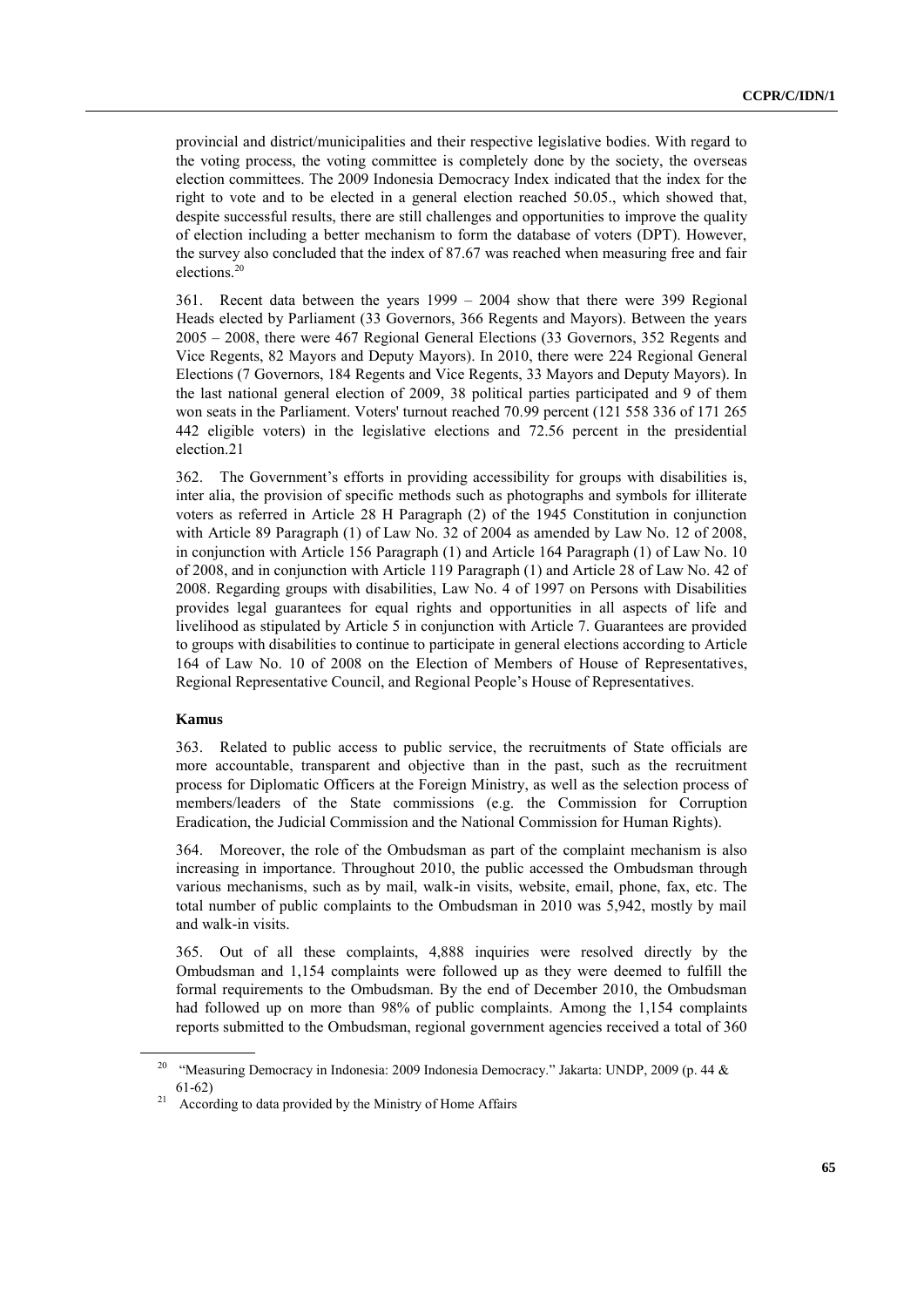complaints (31.21%). This trend is similar to the complaints lodged by the public to the Ombudsman in previous years. Other agencies widely complained to by the public are the Police with 242 complaints (20.97%), the Courts with 161 complaints (13.95%), the National Land Agency with 97 complaints (8.44%), and Government Ministries/Agencies with 89 complaints (7.69%).

## **Article 26**

#### **Equality before the law**

366. Indonesia as a state of law upholds the principle of equality before the law and elimination of all forms of discrimination. Such principles are stipulated in Article 27 (1) of the 1945 Constitution, which states that "All citizens shall be equal before the law and the government, and shall be required to respect the law and the government, with no exception." Furthermore, Article 28 D (1) of the 1945 Constitution states that "Every person shall have the right of recognition, guarantees, protection, and certainty before a just law, and of equal treatment before the law".

367. This provision is further elaborated by Article 28I (2) of the 1945 Constitution, which states, "Every person shall have the right to be free from discriminative treatment based upon any grounds whatsoever and shall have the right to protection from such discriminative treatment." Furthermore, Article 28G Paragraph (1) of the Constitution states that "Every person shall have the right to protection of his/herself, family, honour, dignity, and property, and shall have the right to feel secure against and receive protection from the threat of fear to do or not do something that is a human right. "Article 28H Paragraph (2) of the Constitution states that "Every person shall have the right to receive facilitation and special treatment to have the same opportunity and benefit in order to achieve equality and fairness." Provisions in this Constitution further emphasize that no citizen shall be subjected to any form of discrimination on any grounds, including based on race or ethnicity. In this connection, it should be noted that although Indonesia has more than 1,000 ethnic groups, they all have equal rights.

368. Indonesia's commitment to implement the Universal Declaration of Human Rights is embodied in the ratification of Law No. 40 of 2008 on the Elimination of Racial and Ethnic Discrimination. The protections provided for by Article 5 of Law No. 40 of 2008 aiming at the elimination of racial and ethnic discrimination are:

(a) Protection, certainty, and equality before the law for all citizens to live free from racial and ethnic discrimination;

(b) Guarantee to the absence of barriers to the initiative of individuals, groups, or institutions which need protection and guarantee to the equal enjoyment of rights as citizens; and,

(c) Public understanding of the importance of pluralism and respect for human rights through national education.

369. Article 6 of the Law on the Elimination of Racial and Ethnic Discrimination requires central and regional government as well as the community to get involved in implementing the protection of citizens from all forms of racial and ethnic discrimination. In the implementation, the Law obliges central and regional governments:

(a) To provide effective protection to every citizen who experiences racial and ethnic discrimination and to ensure the effective implementation of law enforcement against any act of discrimination that occurs, through a judicial process conducted in accordance with the provisions of legislation;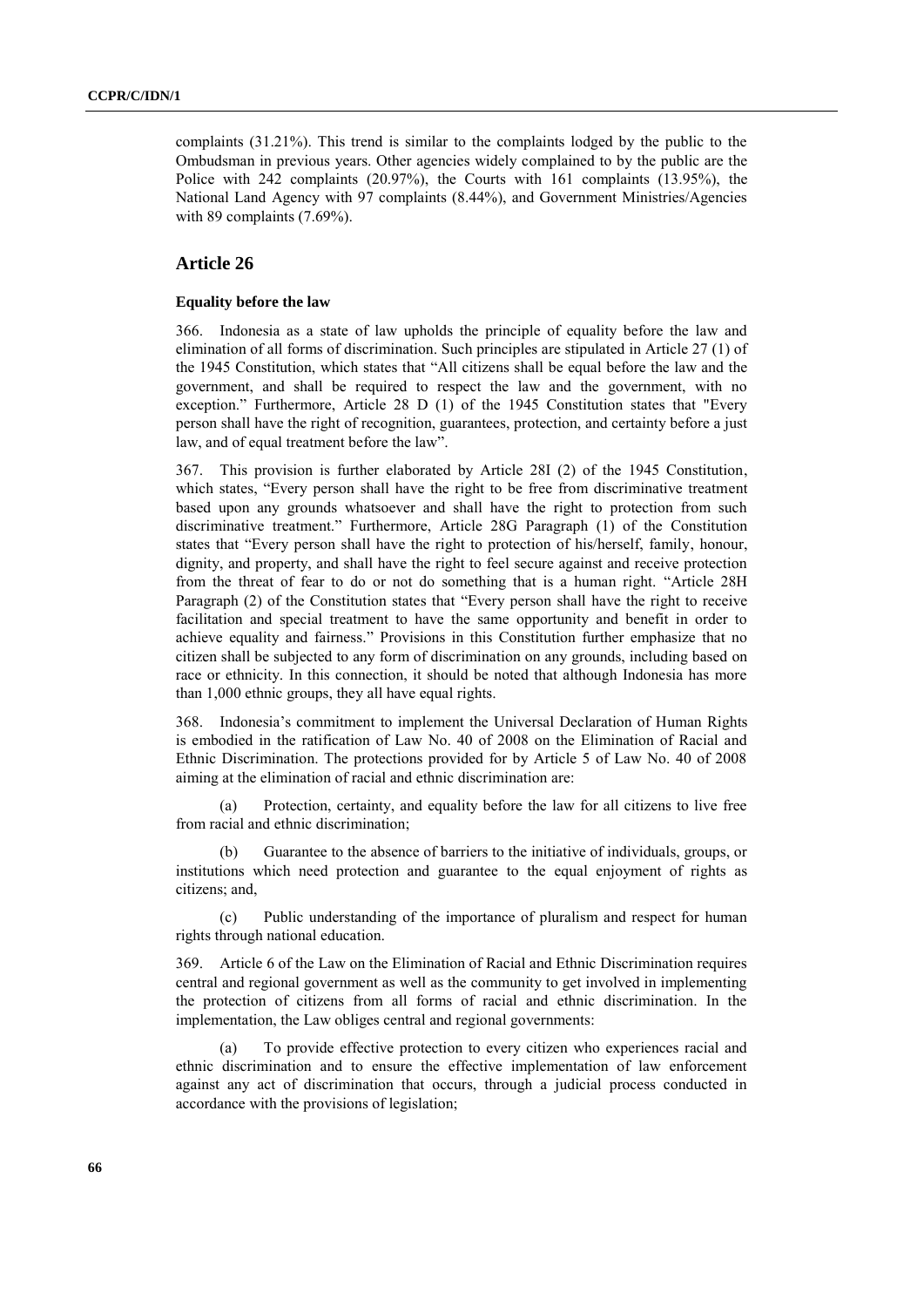(b) To provide guarantee to every citizen to obtain assistance, settlement, and fair reimbursement for the losses and sufferings caused by racial and ethnic discrimination;

(c) To support and encourage the efforts to eliminate racial and ethnic discrimination, and to ensure that State apparatus and government agencies act in accordance with the provisions of legislation; and

(d) To take effective action in order to renew, amend, revoke, or cancel any legislation containing racial and ethnic discrimination.

370. The supervision of any efforts to eliminate racial and ethnic discrimination is conducted by the National Commission for Human Rights (Komisi Nasional HAM or Komnas HAM). The Commission was established by Presidential Decree No. 50 of 1993 on the National Commission on Human Rights. Since 1999, the existence of the Commission has been strengthened by Law No. 39 of 1999, which regulates the existence, purpose, function, membership, principles, as well as the duties and authority of Komnas HAM.

371. The Law on the Elimination of Racial and Ethnic Discrimination provides criminal penalties for any person or corporation proved guilty of discriminative acts provided for by Articles 15-21. Article 15 states that any person who intentionally makes any distinction, exclusion, restriction, or selection based on race and ethnicity that results in the revoking or reduction of the recognition, acquisition or implementation of human rights and fundamental freedoms on equality in the fields of civil, political, economic, social, and cultural rights shall be sentenced to imprisonment for not more than one year and/or Rp 100,000,000 fine at the most. Furthermore, Article 16 of the Law also regulates that any person who intentionally shows hatred or hostility to others based on racial and ethnic discrimination shall be sentenced to imprisonment for the maximum of five years and/or maximum fine of Rp 500,000,000. Article 17 states that any person who intentionally conducts deprivation of one's life, assault, rape, lewd, theft with violence or deprivation of liberty based on racial and ethnic discrimination shall be sentenced in accordance with the provisions of legislation with the addition of one third of the respective maximum sentence.

372. The above-mentioned criminal acts shall be considered as being conducted by a corporation if the crime is committed by persons acting for and/or on behalf of a corporation or in a corporation's interest, whether on the basis of an employment relationship or other relationships, performed in the corporate environment concerned, individually or as a group. In addition to imprisonment and fines for the executive board, sanctions which are given to the corporation may be in the form of a criminal penalty three times more severe than criminal penalties provided for by Article 16 and Article 17 added with the revocation of business licenses and the legal status of the corporation.

373. Indonesia is of the view that all forms of violence, especially domestic violence, are a violation of human rights and crimes against human dignity and a form of discrimination. This view is materialized through the enactment of Law No. 23 of 2004 on the Elimination of Domestic Violence. The Law states that women and men shall enjoy equal status and have the same condition to fully enjoy human rights and the potential thereof for the unity and continuity of households. In addition to the Law on the Elimination of Domestic Violence, the protection from discriminatory acts against children is specifically regulated by Law No. 23 of 2002 on Child Protection which provides that every child is entitled to the right to live, to grow, to develop, and to participate fairly in accordance with human dignity, and to get protection from violence and discrimination.

374. In order to provide protection to witnesses and victims of a lawsuit, Indonesia has adopted Law No. 13 of 2006. Protection to witnesses and victims are given at all stages of the criminal justice process in the courts. Protection granted to witnesses and victims is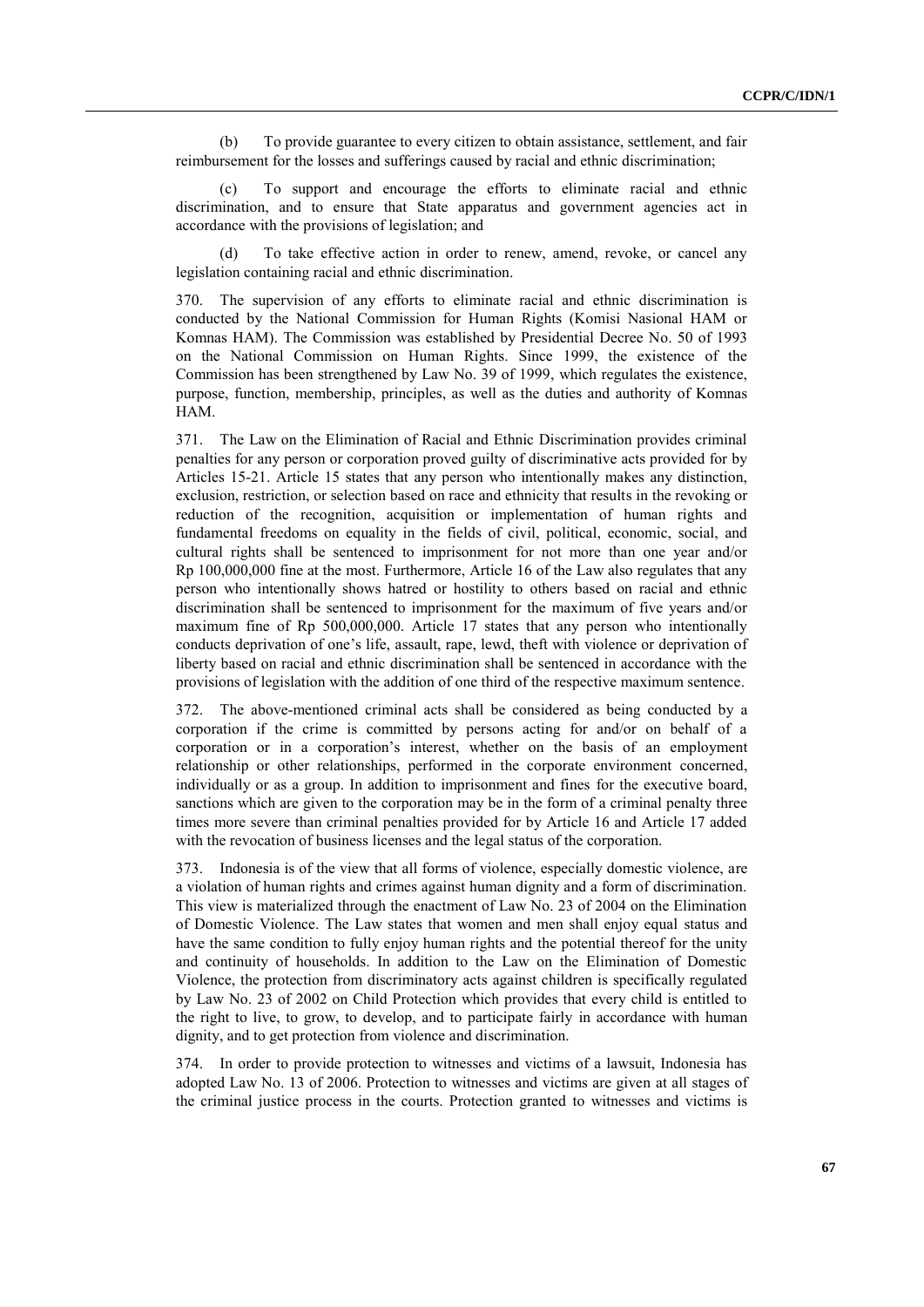based on respect for human dignity, security, justice, non-discrimination, and legal certainty.

375. In the process of arrest, prosecution and trial in the courts of citizens who have committed violations of law, the Criminal Procedure Code guarantees rights for citizens as stipulated in Article 50-68 as already elaborated in the report under Article 14. The rights provided for by the Criminal Procedure Code to the suspect/defendant are:

376. In general, the Criminal Proceeding Code guarantees the right to every person to obtain rehabilitation if the person is acquitted by the court or is released from all lawsuits and the decision has had a permanent legal force.

377. As an effort to provide assurance regarding recovery for victims of domestic violence, the Government has issued Government Regulation No. 4 of 2006 on the Implementation and Cooperation of Recovery for Victims of Domestic Violence. For the purpose of recovery, victims are entitled to receive services from health personnel, social workers, volunteers, and/or clergy. Health services are performed by health personnel at health facilities owned by the Government, regional government, and society, including the private sector, by providing health care treatment and recovery for victims. Assistance for the victims is performed by health personnel, social workers, volunteers, and/or clergy by providing counseling, therapy, spiritual guidance and advocacy for the strengthening and recovery of the victims. Counseling is conducted by social workers and volunteers by empathically listening to and understanding the problems of the victims in order to give psychological support. Spiritual guidance is conducted by clergy by giving an explanation of the rights and obligations, and the strengthening of faith and observance according to his/her religion and belief. Social rehabilitation and reintegration of victims is performed by social institutions and agencies to ensure that victims can return to perform their social function in the society.

378. The Government has also taken several measures to ensure and guarantee the promotion and protection of human rights in Indonesia, particularly in eliminating discrimination in all forms. For example, the Government ratified the International Convention on the Elimination of Racial Discrimination of 1965 through Law No. 29 of 1999.

379. To ensure that there is no discrimination between men and women before the law, Indonesia has also made concrete efforts. For example, Indonesia ratified the Convention on the Political Rights of Women in 1957 through Law No. 68 of 1958 and the Convention on the Elimination of All Forms of Discrimination against Women through the enactment of Law No. 7 of 1984. The Agrarian Law of 1960 guaranteed the right of women to land ownership. Furthermore, equality between men and women has been consistently emphasized in the State Policy Guidelines of 1978, 1983, 1988, 1993, and 1999. The Guideline of 1999-2004 emphasized the improvement of the role and condition of women in family and society, in order to achieve gender equality. The Guideline was created by the People's Consultative Assembly (MPR), the highest legislative body in the country, in order to establish the basic formulation of national development policy and planning.

380. Equality of rights between men and women is also implemented in the economic sector. Indonesian women play a very important role in economic development. Women's economic activities, especially those from the lower economic class are closely related to their role and responsibilities within the family. In 2010, the participation rate of women in employment amounted to 38.66%, with 61.34% for men.

381. For such reasons, the Committee on the Elimination of Discrimination against Women in its concluding observations in 1998 noted that the Convention has become part of domestic law in Indonesia and has been enforced in the courts in discrimination cases. The Committee was satisfied that the Indonesian Government had undertaken the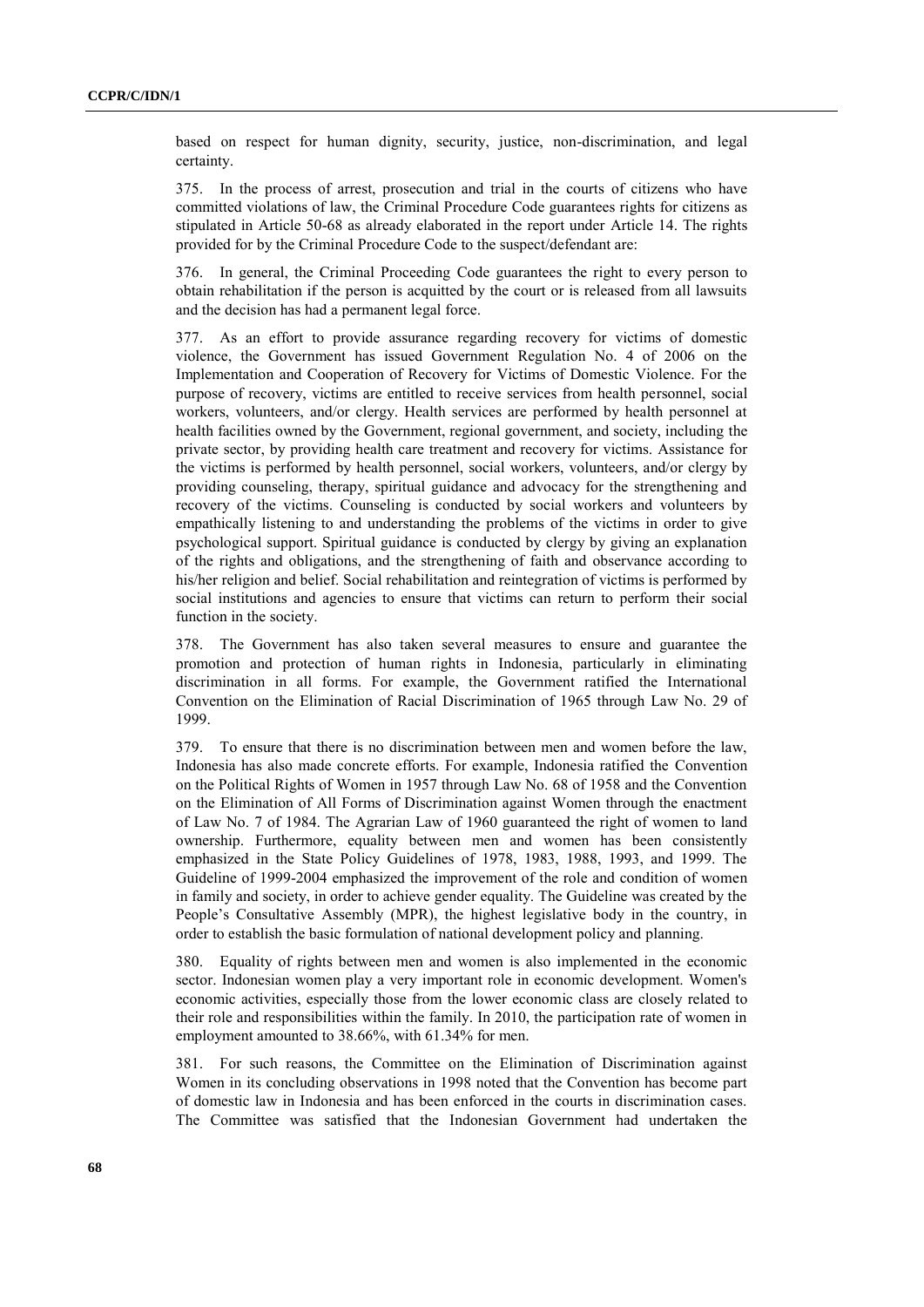implementation of the "Beijing Platform" significantly by the establishment of the National Action Plan for Human Rights of Indonesia. Furthermore, the Committee expressed its appreciation for the fact that Indonesia established the Ministry of Women in the 1970s, even before Indonesia ratified the Convention.

382. The establishment of the Center for Women Studies is also considered as a significant achievement made by the Government. The Committee was also satisfied and noted the role of Indonesian women in NGOs, which is known to have a strong and effective influence. The Committee appreciated the success of family planning programs and considered it as the good case practice of the Government's ability to take effective measures to improve women's conditions. However, some concerns are raised regarding the inequality in the share of responsibility between men and women in family planning. It is noted that men need to be more engaged regarding this issue.

## **Article 27**

#### **The rights of minorities to culture, religion and language**

383. Indonesia attaches great importance to the fulfillment of the rights of any groups to culture, religion and language. The diversity of ethnic groups, religions and/or beliefs, and ethnic languages which are also compounded in inter-ethnic marriages has made the concept of a minority rather difficult to implement in Indonesia. However, Indonesia recognizes that there are certain groups in the communities whose development is not on par with other sections of communities.

384. In this regard, Article 28 (1) of the 1945 Constitution guarantees full respect for the rights of traditional communities. Furthermore, Article 28 I (3) of the Constitution states that "the cultural identities and rights of traditional communities shall be respected in accordance with the development of times and civilizations." Article 32 Paragraphs 1 and 2 of the 1945 Constitution provide assurance to the promotion of Indonesian communities by guaranteeing their freedom in maintaining and developing their cultural values.

385. To implement the said 1945 Constitution provisions, the State has enacted several policies, which include Presidential Decree No. 111 of 1999 on Social Welfare Development of Remote Traditional Communities. In Article 1 Paragraph (1) of the Decree, Remote Traditional Communities are socio-cultural groups that are local and less or not involved in the social, economic, and political network and service. Indonesia is also working on the Bill on the Recognition and Protection of Traditional Communities, which is currently in the process of discussion by the House of Representative.

386. The protection and affirmative actions towards Remote Traditional Communities are also based on regulations that target disadvantaged sections of the community. Those regulations include, inter alia, and Law No. 6 of 1974 on Principles of Social Welfare, Law No. 12 of 2006 on Citizenship which holds the principle of non-discrimination towards citizens based on ethnicity, race, religion, sex, and gender, Law No. 52 of 2009 on Population Growth and Family Development which provides a guarantee to every citizen to live in a society that is safe and secure, which fully respects, protects and implements human rights and maintains and develops traditional values in the society.

387. Other laws and regulations include Law No. 5 of 1960 on Basic Rules of Agrarian Subjects; Law No. 24 of 1992 on Spatial Planning, Law No. 23 of 1997 on Environmental Management; Law. No. 39 of 1999 on Human Rights; Law No. 41 of 1999 on Forestry; Law No. 10 of 2004 on the Establishment of Legislation; Law No. 32 of 2004 on Regional Government; Government Regulation No. 76 of 2001 on Guidelines for Regional Government; and State Minister of Land/ Head of the National Land Agency Decree No. 5 of 1999 on Guidelines for the Settlement of Communal Land Rights Settlement. Those laws